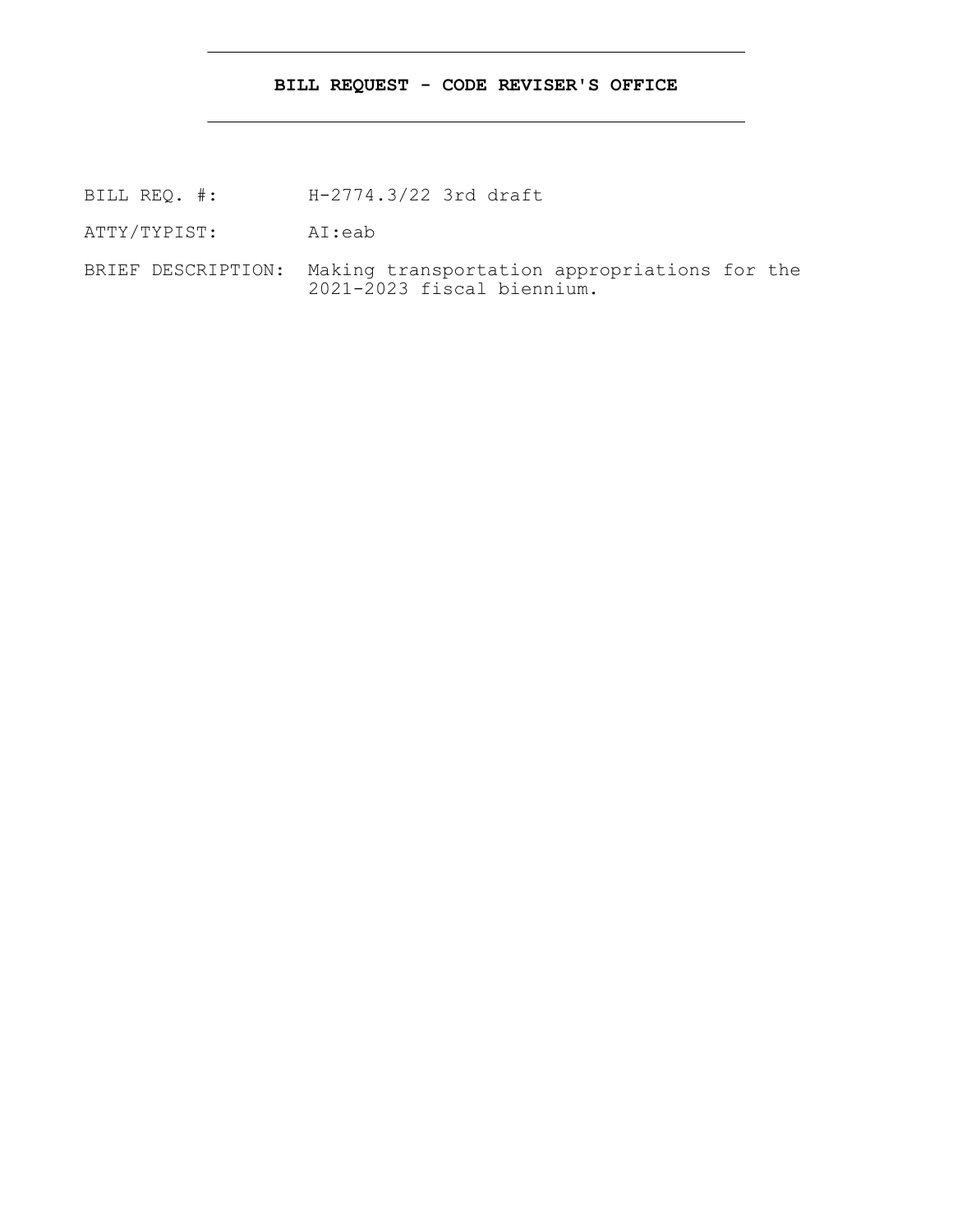AN ACT Relating to transportation funding and appropriations; amending RCW 46.68.410, 46.68.480, 47.12.063, and 46.01.385; amending 2021 c 333 ss 101, 103, 105-107, 109-111, 113, 201-223, 301-303, 305-311, 313, 401-406, 502-514, 519-522, 601, 606, 701, and 702 (uncodified); adding new sections to 2021 c 333 (uncodified); repealing 2021 c 333 ss 526, 527, 528, 529, 530, 531, 532, and 537 (uncodified); making appropriations and authorizing expenditures for 8 capital improvements; and declaring an emergency.

BE IT ENACTED BY THE LEGISLATURE OF THE STATE OF WASHINGTON:

## **2021-2023 FISCAL BIENNIUM**

## **GENERAL GOVERNMENT AGENCIES—OPERATING**

 **Sec. 101.** 2021 c 333 s 101 (uncodified) is amended to read as follows: 13

**FOR THE DEPARTMENT OF ARCHAEOLOGY AND HISTORIC PRESERVATION**

15 Motor Vehicle Account-State Appropriation. . . . . . . ((\$546,000)) \$554,000

 **Sec. 102.** 2021 c 333 s 103 (uncodified) is amended to read as follows: 18

Code Rev/AI:eab 1 H-2774.3/22 3rd draft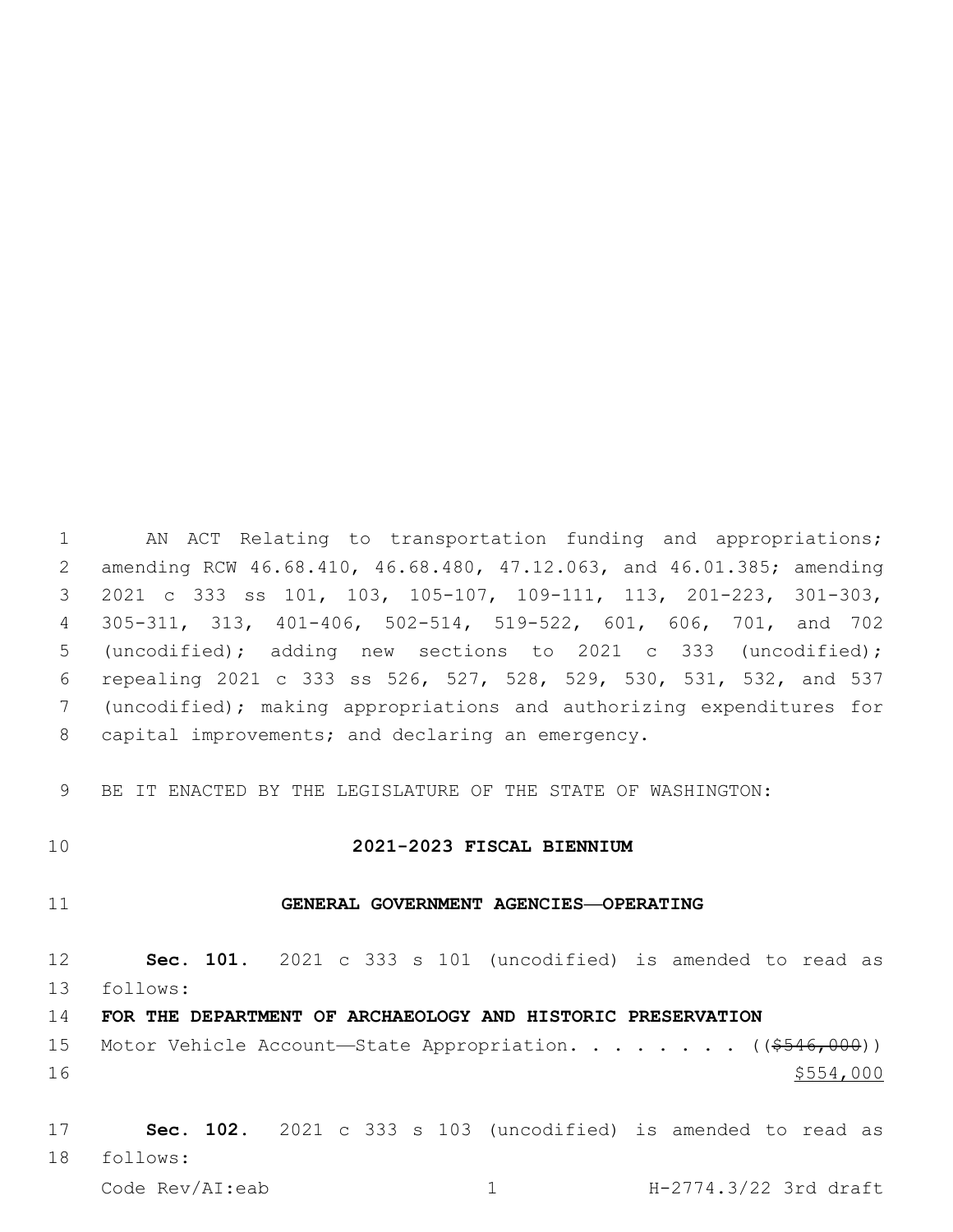#### **FOR THE OFFICE OF FINANCIAL MANAGEMENT**

|     | 2 Motor Vehicle Account-State Appropriation. ((\$1,441,0000)) |
|-----|---------------------------------------------------------------|
|     | \$1,034,000                                                   |
| 4   | Puget Sound Ferry Operations Account-State                    |
| 5   |                                                               |
| 6   | Multimodal Transportation Account-State                       |
|     |                                                               |
| 8   | TOTAL APPROPRIATION. $($ $(*1, 817, 000))$                    |
| - 9 | \$1,410,000                                                   |
|     |                                                               |

 The appropriations in this section are subject to the following 11 conditions and limitations:

 \$250,000 of the multimodal transportation account—state appropriation is provided solely for the office of financial management, in collaboration with the Washington department of transportation and the office of the chief information officer, to conduct an evaluation of short term and long term facility and information technology needs. In conducting the evaluation, the office of financial management may contract with an entity with direct expertise in this area. The office of financial management must submit a final report of their evaluation by October 1, 2022. The evaluation must be coordinated with any legislatively directed study regarding leased space. The evaluation must include, but is not 23 limited to:

 (1) Development of a status quo scenario based on current policy and projections and two alternative scenarios of the number of people and percentage of staff in telework status on a permanent basis with one alternative being the minimum feasible level of teleworking and one alternative being the maximum feasible level of teleworking;

 (2) Current and projected facility needs by location and function for the scenarios in subsection (1) of this section;

 (3) The specific number of employees and percentage of the workforce expected to be teleworking by location and function and the anticipated impact on facility space needs for the scenarios in 34 subsection (1) of this section;

 (4) Analysis of opportunities to colocate with other state, local, and other public agencies to reduce costs and improve cost-37 efficiency;

 (5) Detailed information on any increased costs, such as end-user devices, software, technology infrastructure, and other types of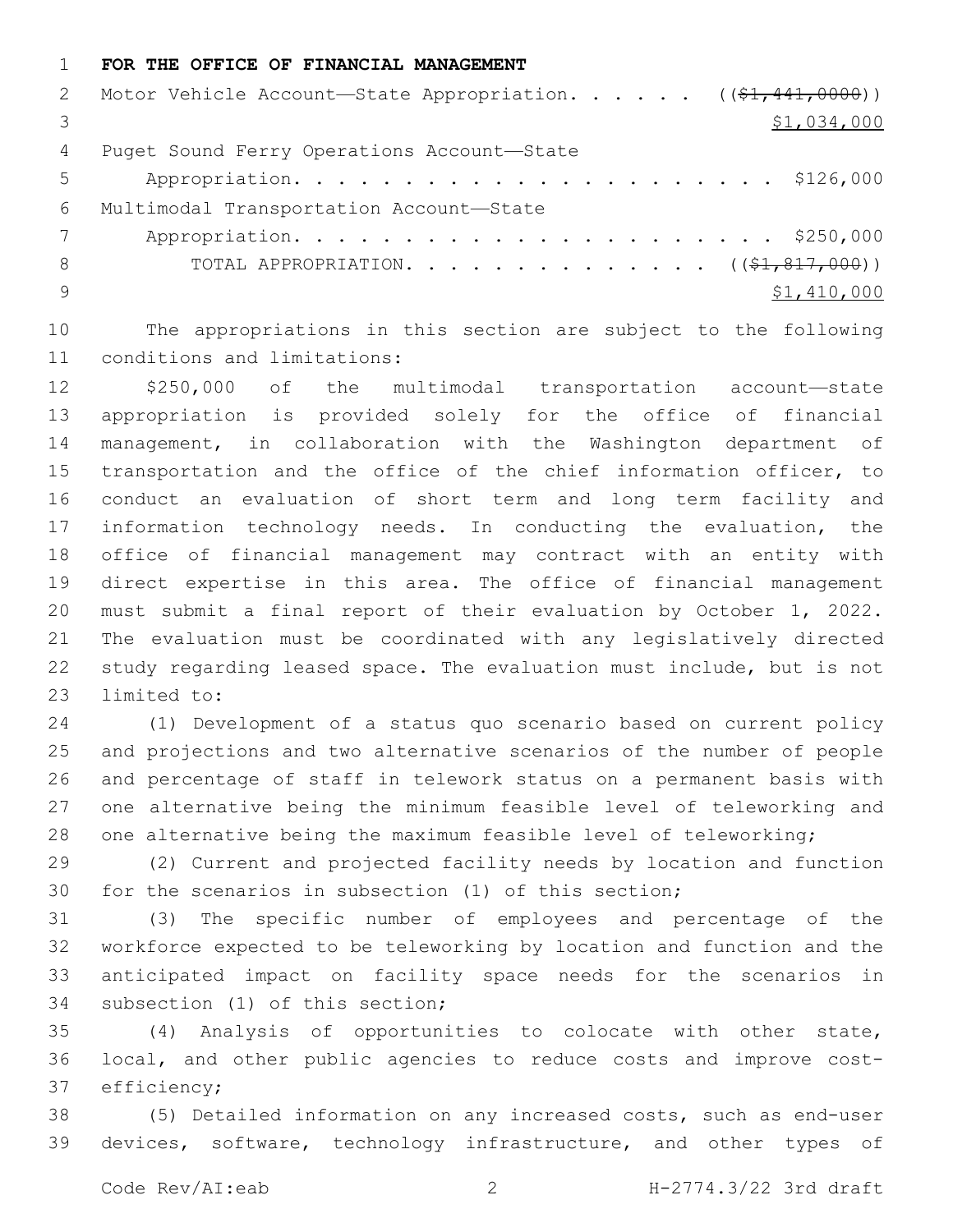assistance needed to meet the teleworking levels in each of the 2 scenarios in subsection (1) of this section;

 (6) Detailed information on any reduced costs, such as leases, facility maintenance, and utilities, resulting from the projected teleworking levels for the scenarios in subsection (1) of this 6 section; and

 (7) Cost-benefit analysis detailing the net impact of teleworking on facility and total costs for the scenarios in subsection (1) of 9 this section.

 **Sec. 103.** 2021 c 333 s 105 (uncodified) is amended to read as follows: 11

**FOR THE DEPARTMENT OF AGRICULTURE**

13 Motor Vehicle Account—State Appropriation. . . . . . ((\$1,346,000)) \$1,369,000

 **Sec. 104.** 2021 c 333 s 106 (uncodified) is amended to read as follows: 16

**FOR THE LEGISLATIVE EVALUATION AND ACCOUNTABILITY PROGRAM COMMITTEE**

18 Motor Vehicle Account—State Appropriation. . . . . . . ((\$668,000)) \$674,000

 **Sec. 105.** 2021 c 333 s 107 (uncodified) is amended to read as follows: 21

# **FOR THE EVERGREEN STATE COLLEGE**

23 Motor Vehicle Account-State Appropriation. . . . . . . . . \$150,000

 The appropriation in this section is subject to the following conditions and limitations: The total appropriation in this section is provided solely for the Washington state institute for public policy to conduct a cost-benefit analysis for an exclusive or partial American steel requirement for future transportation contracts and subcontracts authorized in the transportation budget. This cost- benefit analysis must, to the extent feasible: (1) Compare existing types and uses of steel to made in America steel alternatives including evaluation of quality; (2) examine benefits to Washington workers and the Washington economy; (3) examine lifecycle and embodied carbon greenhouse gas emissions; (4) identify requirements for purchasing American steel that minimize costs and maximize benefits; and (5) evaluate American steel requirements or preferences

Code Rev/AI:eab 3 H-2774.3/22 3rd draft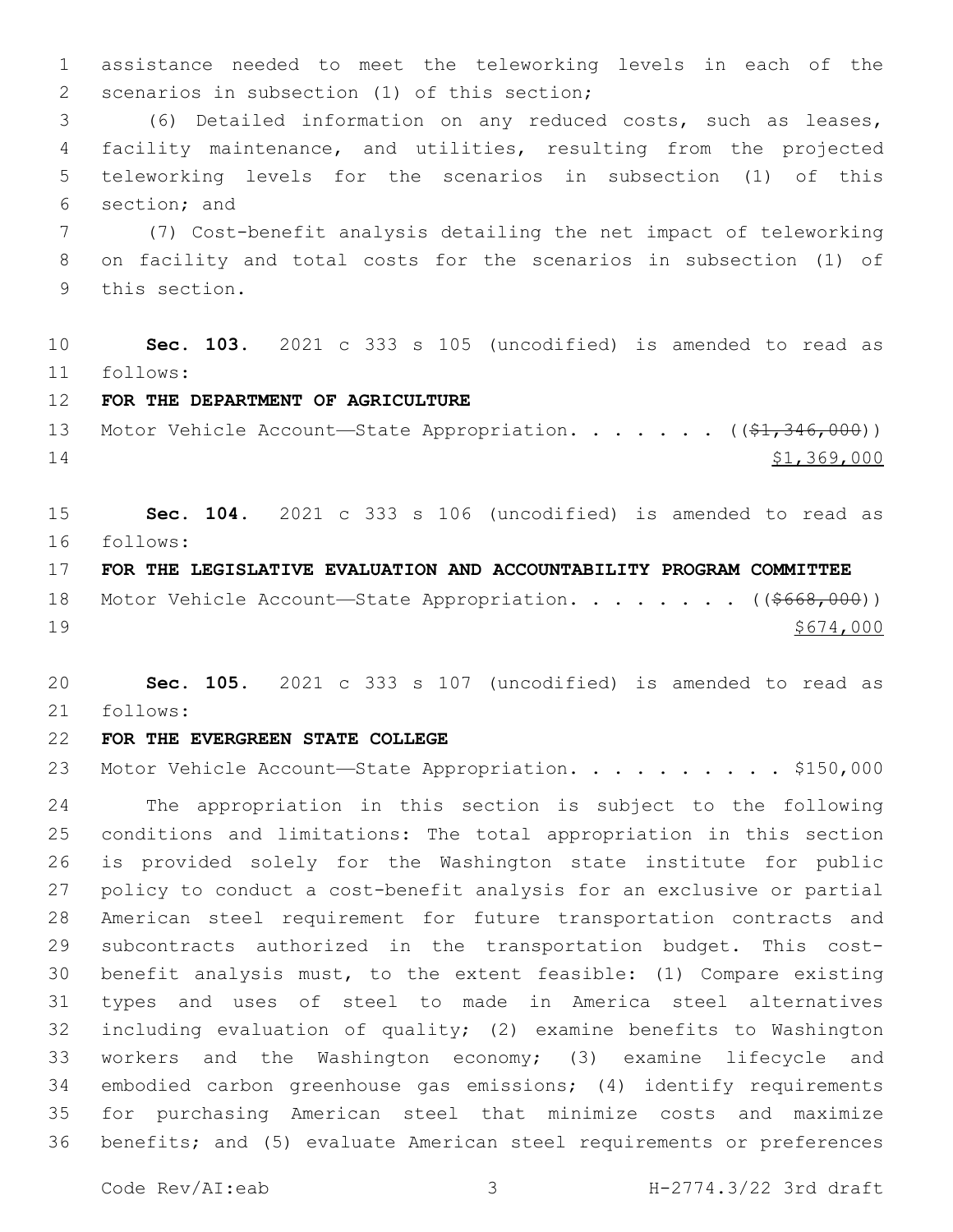in other states. The Washington state institute for public policy may solicit input for the analysis from representatives of interested parties to include, but not be limited to, the construction and manufacturing sectors, organized labor in the construction and manufacturing sectors, cities, counties, American steel manufacturing companies, environmental advocacy organizations, and appropriate state agencies. A final report is due to the legislature by December  $8 \quad 1, \quad \left( \frac{2021}{2} \right) \quad \frac{2022}{2}.$ 

 **Sec. 106.** 2021 c 333 s 109 (uncodified) is amended to read as follows: 10

## **FOR THE BOARD OF PILOTAGE COMMISSIONERS**

12 Pilotage Account—State Appropriation. . . . . . . . ((\$5,777,000)) \$6,268,000

 The appropriation in this section is subject to the following 15 conditions and limitations:

 (1) \$2,926,000 of the pilotage account—state appropriation is provided solely for self-insurance liability premium expenditures; however, this appropriation is contingent upon the board:

 (a) Annually depositing the first \$150,000 collected through Puget Sound pilotage district pilotage tariffs into the pilotage 21 account; and

 (b) Assessing a self-insurance premium surcharge of \$16 per pilotage assignment on vessels requiring pilotage in the Puget Sound 24 pilotage district.

 (2) The board of pilotage commissioners shall file the annual report to the governor and chairs of the transportation committees required under RCW 88.16.035(1)(f) by September 1, 2021, and annually thereafter. The report must include the continuation of policies and procedures necessary to increase the diversity of pilots, trainees, and applicants, including a diversity action plan. The diversity action plan must articulate a comprehensive vision of the board's diversity goals and the steps it will take to reach those goals.

 **Sec. 107.** 2021 c 333 s 110 (uncodified) is amended to read as follows: 34

### **FOR THE HOUSE OF REPRESENTATIVES**

36 Motor Vehicle Account—State Appropriation. . . . . . ((\$3,210,000))  $$1,577,000$ 

Code Rev/AI:eab 4 H-2774.3/22 3rd draft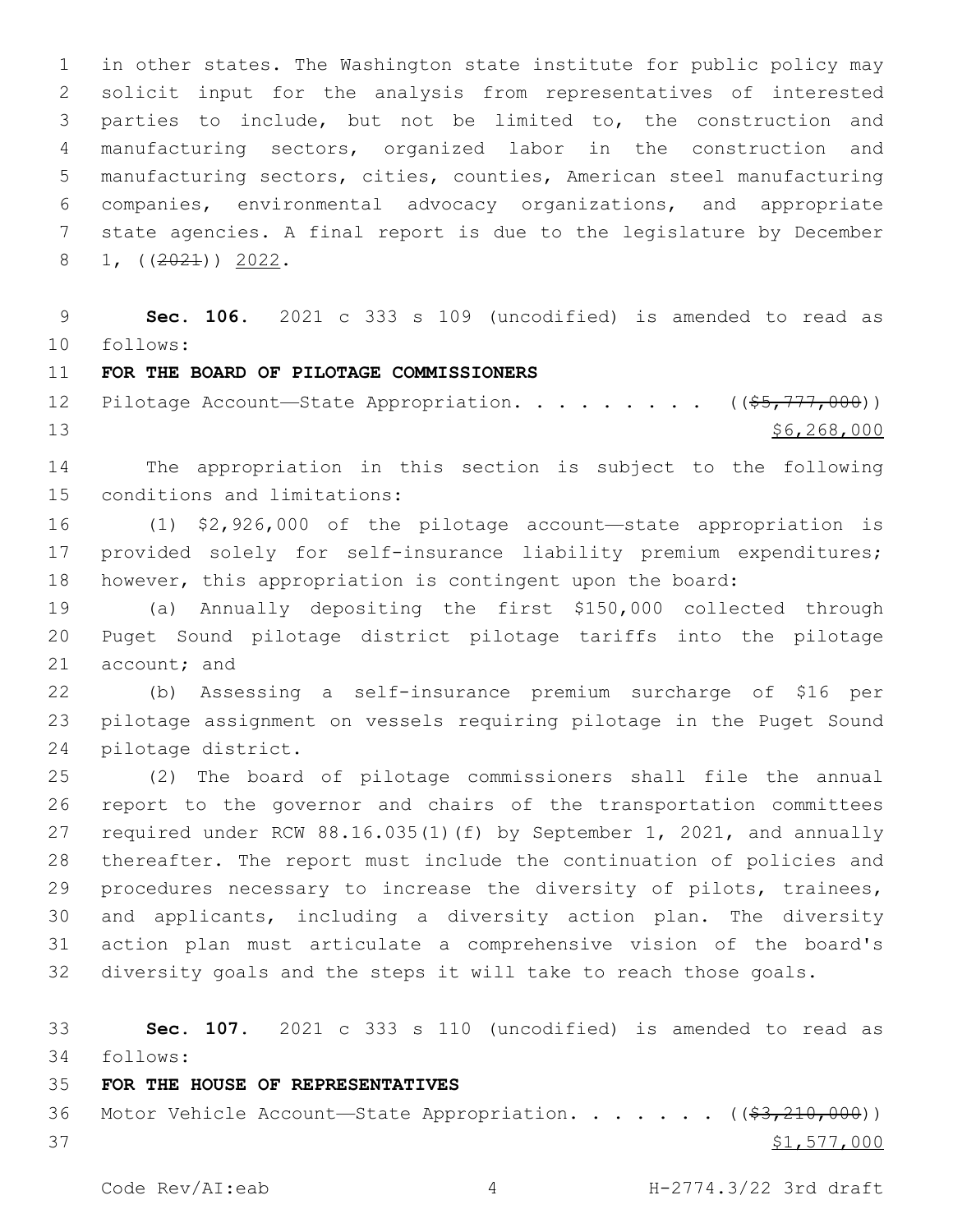**Sec. 108.** 2021 c 333 s 111 (uncodified) is amended to read as follows: 2

**FOR THE SENATE**

4 Motor Vehicle Account—State Appropriation. . . . . . ((\$3,085,000)) \$1,518,000

 **Sec. 109.** 2021 c 333 s 113 (uncodified) is amended to read as follows: 7

# **FOR THE JOINT LEGISLATIVE AUDIT AND REVIEW COMMITTEE**

9 Puget Sound ((Ferry)) Capital Construction Account

(([Puget Sound Capital Construction

11 Account}))—State Appropriation. . . . . . . . . . . . \$300,000 12 Multimodal Transportation Account-State

 Appropriation. . . . . . . . . . . . . . . . . . . . . . \$200,000 TOTAL APPROPRIATION. . . . . . . . . . . . . . . . . \$500,000

 The appropriations in this section are subject to the following 16 conditions and limitations:

17 (1) \$300,000 of the Puget Sound ((ferry)) capital construction 18 account ((<del>[Puget Sound capital construction account]</del>))—state is provided solely for an independent review of the design-build contracting process for the hybrid-electric Olympic class vessels. The review must evaluate, at minimum, the department's cost estimation and cost management practices relating to the design and construction of the first hybrid-electric vessel. The review must include recommendations to benefit the full program for the design and construction of five hybrid-electric vessels. The joint legislative audit and review committee must report to the legislature 27 with the findings by October 1, 2022.

 (2) \$200,000 of the multimodal transportation account—state appropriation is provided solely for the joint legislative audit and review committee to conduct a review of the method used to determine the rates for leasing state-owned lands and air space to a regional transit authority. As part of this review, the committee must examine and evaluate the accounting and valuation methodology for debits and credits used in the land bank accounting program utilized by the department of transportation and a regional transit authority. The review must also provide an evaluation of the specific type of lease agreements used for air space leasing by the department of transportation with a regional transit authority and the valuation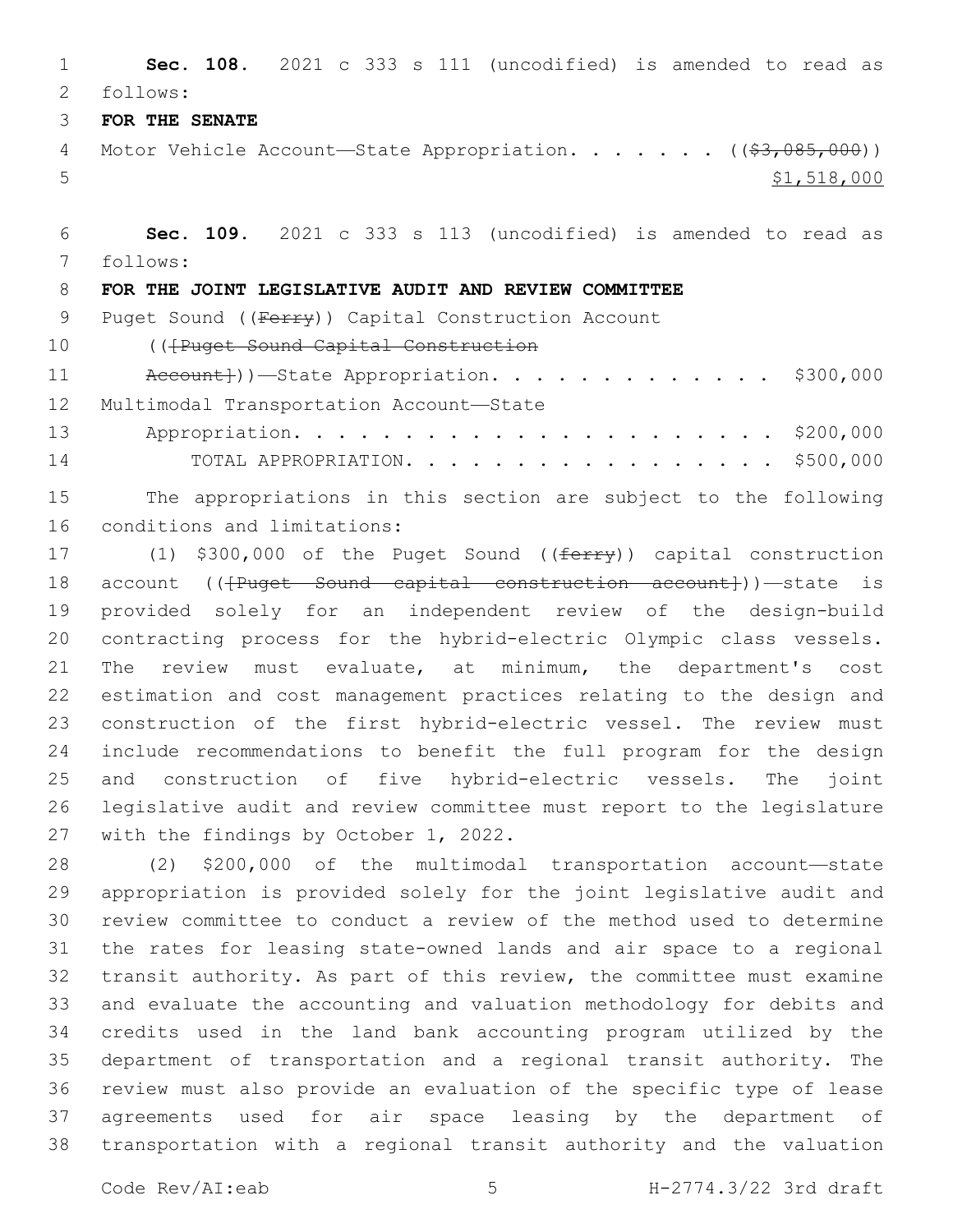methodology used to determine the lease rate for the property and the cost and benefits of long-term leases based on the periodic land value appraisals under the terms of the land bank agreement. The committee must identify the full cost to the state transportation system if the entire plan for land and air rights leases by a regional transit authority is undertaken at full economic rent, and the difference in costs to the regional transit authority if the leases were to be issued at less than economic rent, including a scenario in which the value of the land and air rights are discounted by the federal share of the funds that were used to acquire or improve the property originally. The committee shall complete the review and provide a report to the transportation committees of the 13 legislature by December 1, 2022.

(End of part)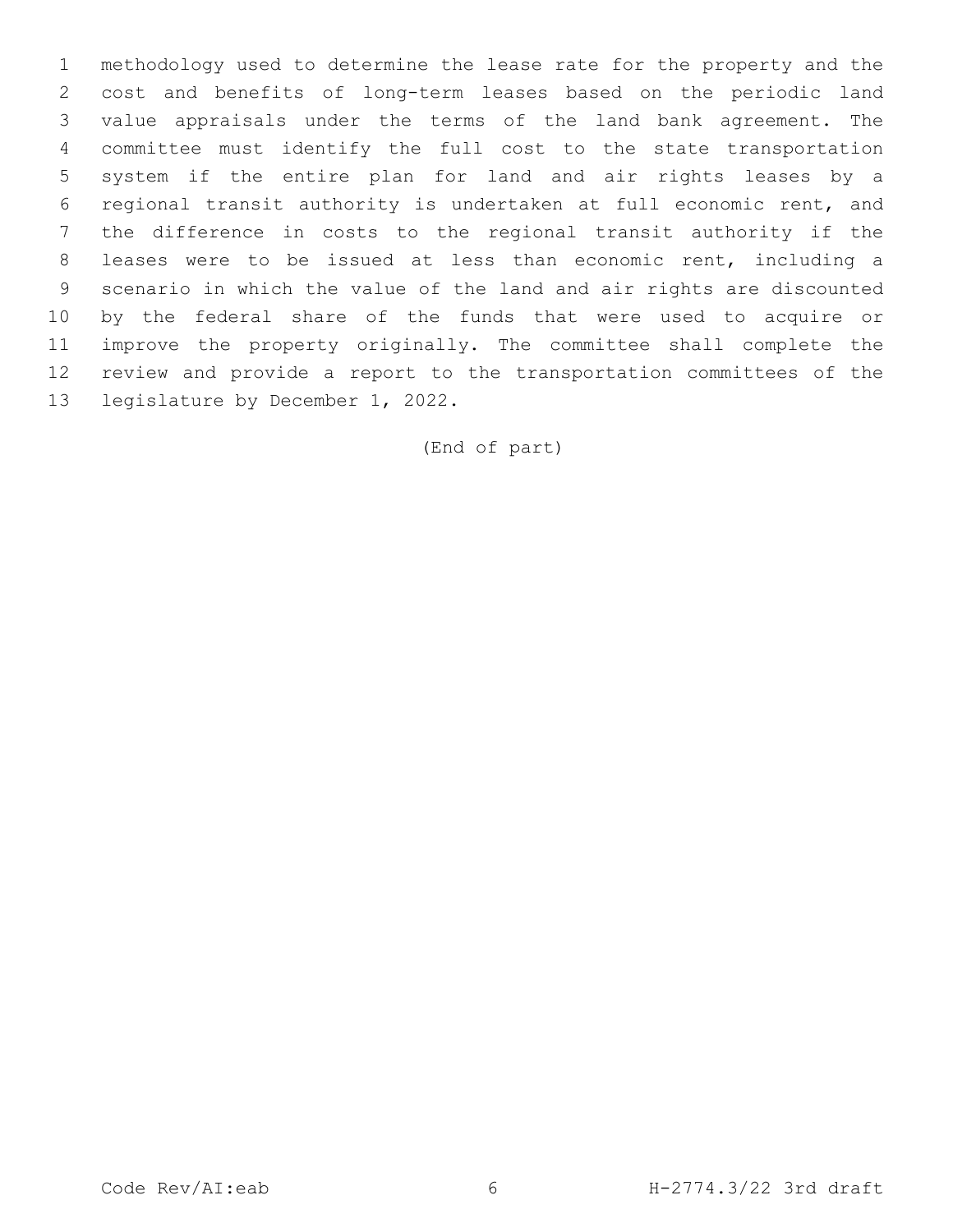**Sec. 201.** 2021 c 333 s 201 (uncodified) is amended to read as follows: 3

## **FOR THE WASHINGTON TRAFFIC SAFETY COMMISSION**

| 5               | Highway Safety Account—State Appropriation. ( $(\frac{64}{625}, \frac{625}{600})$ ) |
|-----------------|-------------------------------------------------------------------------------------|
| 6               | \$4,634,000                                                                         |
|                 | Highway Safety Account—Federal Appropriation. $($ $($ $27, 202, 000)$ )             |
| 8               | \$27,270,000                                                                        |
| - 9             | Highway Safety Account-Private/Local Appropriation. \$60,000                        |
| 10 <sub>o</sub> | School Zone Safety Account-State Appropriation. \$850,000                           |
| 11              | TOTAL APPROPRIATION. ( $(\frac{232}{737}, 000)$ )                                   |
| 12              | \$32,814,000                                                                        |

 The appropriations in this section are subject to the following 14 conditions and limitations:

 (1) The Washington traffic safety commission may oversee a demonstration project in one county, coordinating with a public transportation benefit area (PTBA) and the department of transportation, to test the feasibility and accuracy of the use of automated enforcement technology for high occupancy vehicle (HOV) lane passenger compliance. All costs associated with the demonstration project must be borne by the participating public transportation benefit area. Any photograph, microphotograph, or electronic images of a driver or passengers are for the exclusive use of the PTBA in the determination of whether an HOV passenger violation has occurred to test the feasibility and accuracy of automated enforcement under this subsection and are not open to the public and may not be used in a court in a pending action or proceeding. All photographs, microphotographs, and electronic images must be destroyed after determining a passenger count and no later than the completion of the demonstration project. No warnings or notices of infraction may be issued under the demonstration project.

 For purposes of the demonstration project, an automated enforcement technology device may record an image of a driver and passenger of a motor vehicle. The county and PTBA must erect signs marking the locations where the automated enforcement for HOV 36 passenger requirements is occurring.

 The PTBA, in consultation with the Washington traffic safety commission, must provide a report to the transportation committees of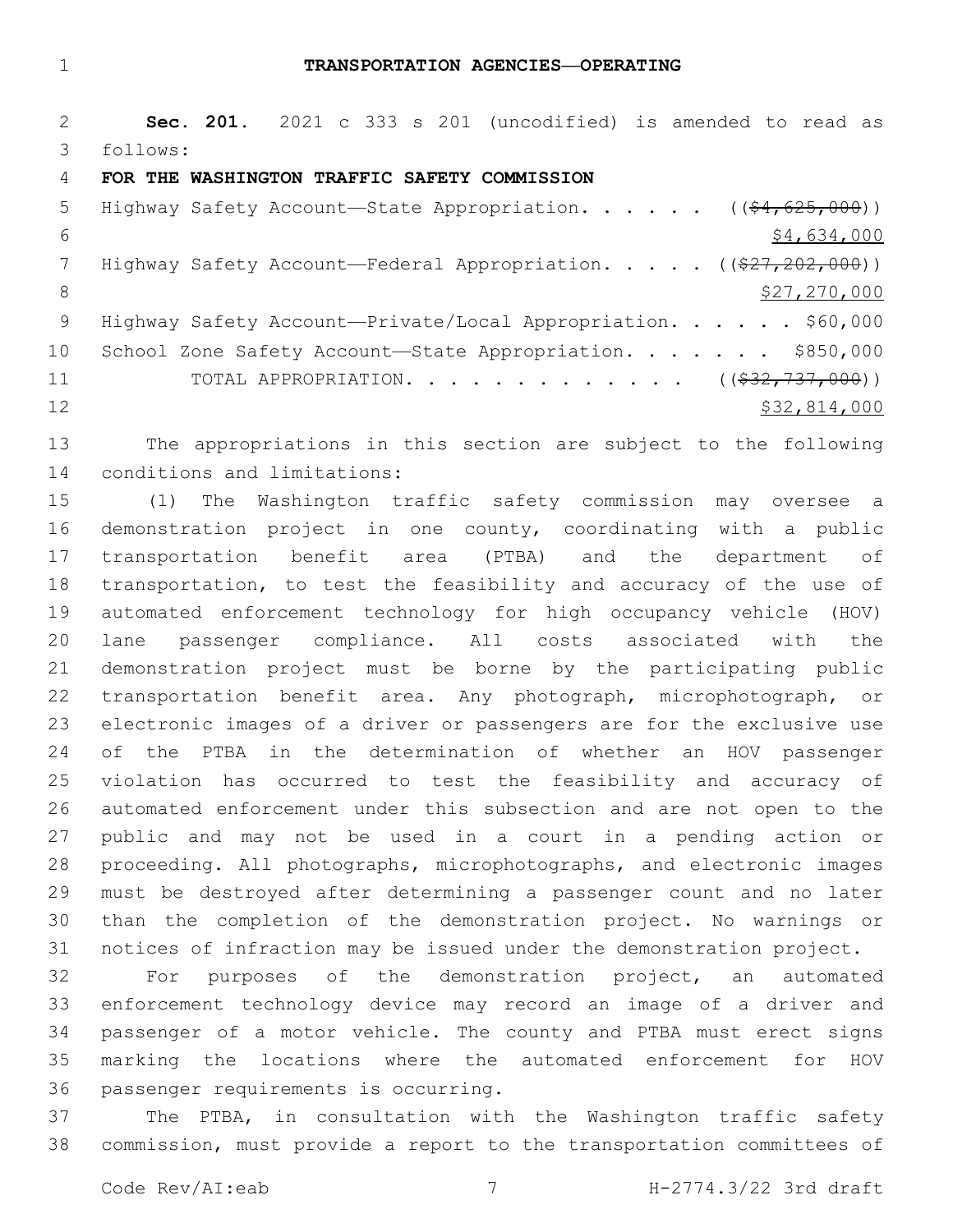the legislature with the number of violations detected during the demonstration project, whether the technology used was accurate and any recommendations for future use of automated enforcement 4 technology for HOV lane enforcement by June 30, ((2022)) 2023.

 (2) The Washington traffic safety commission may oversee a pilot program in up to three cities implementing the use of automated vehicle noise enforcement cameras in zones that have been designated 8 by ordinance as "Stay Out of Areas of Racing."

 (a) Any programs authorized by the commission must be authorized 10 by December 31, 2022.

 (b) If a city has established an authorized automated vehicle noise enforcement camera pilot program under this section, the compensation paid to the manufacturer or vendor of the equipment used must be based upon the value of the equipment and services provided 15 or rendered in support of the system.

 (c) Any city administering a pilot program overseen by the traffic safety commission shall use the following guidelines to 18 administer the program:

 (i) Automated vehicle noise enforcement camera may record photographs or audio of the vehicle and vehicle license plate only while a violation is occurring. The picture must not reveal the face 22 of the driver or of passengers in the vehicle;

 (ii) The law enforcement agency of the city or county government shall install two signs facing opposite directions within 200 feet, or otherwise consistent with the uniform manual on traffic control devices, where the automated vehicle noise enforcement camera is used that state "Street Racing Noise Pilot Program in Progress";

 (iii) Cities testing the use of automated vehicle noise enforcement cameras must post information on the city website and notify local media outlets indicating the zones in which the automated vehicle noise enforcement cameras will be used;

 (iv) A city may only issue a warning notice with no penalty for a violation detected by automated vehicle noise enforcement cameras in a Stay Out of Areas of Racing zone. Warning notices must be mailed to the registered owner of a vehicle within fourteen days of the 36 detected violation;

 (v) A violation detected through the use of automated vehicle noise enforcement cameras is not part of the registered owner's 39 driving record under RCW 46.52.101 and 46.52.120;

Code Rev/AI:eab 8 H-2774.3/22 3rd draft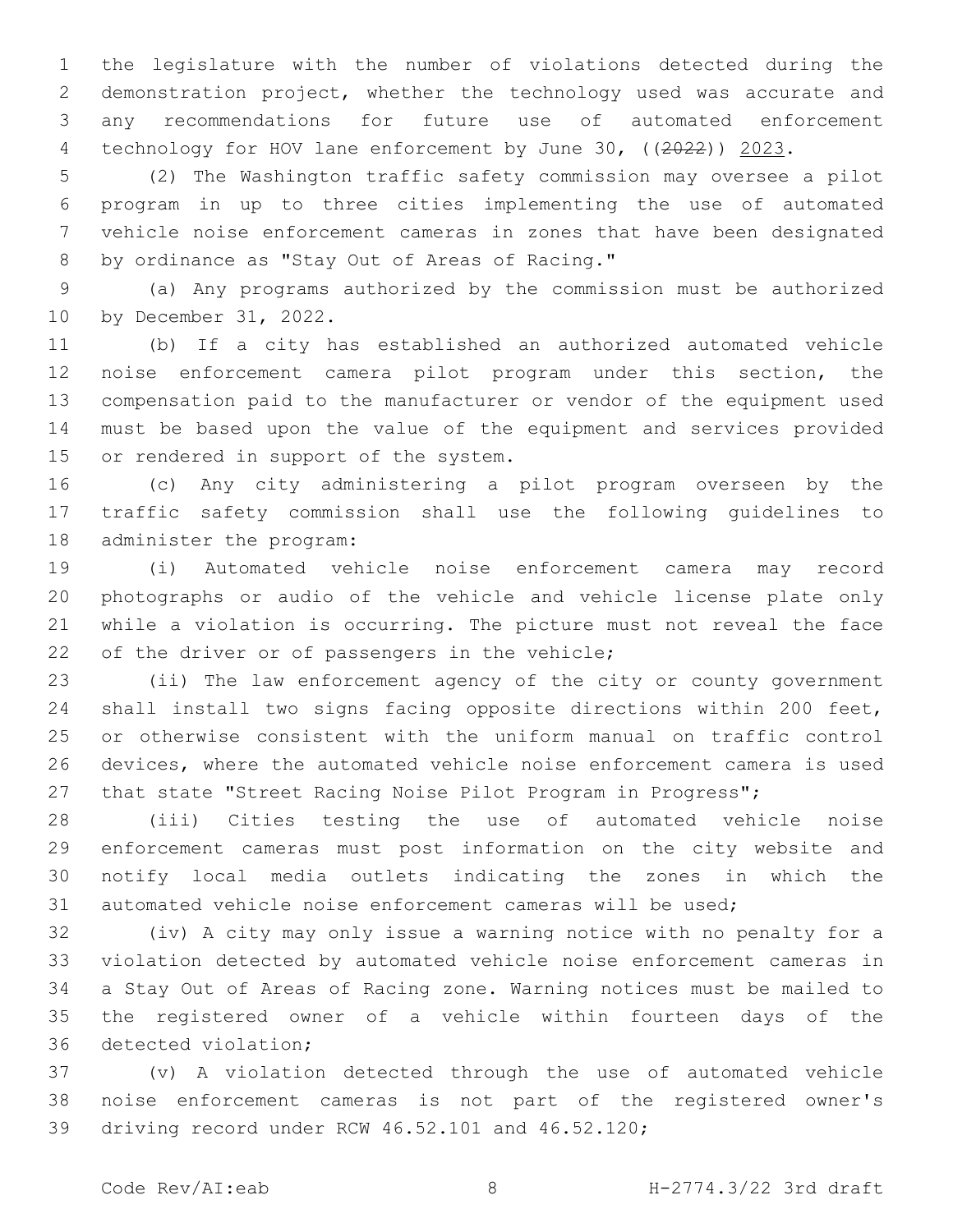(vi) Notwithstanding any other provision of law, all photographs, videos, microphotographs, audio recordings, or electronic images prepared under this section are for the exclusive use of law enforcement in the discharge of duties under this section and are not open to the public and may not be used in a court in a pending action or proceeding. No photograph, microphotograph, audio recording, or electronic image may be used for any purpose other than the issuance of warnings for violations under this section or retained longer than necessary to issue a warning notice as required under this subsection  $(2)$ ; and

 (vii) By June 30, 2023, the participating cities shall provide a report to the commission and appropriate committees of the legislature regarding the use, public acceptance, outcomes, warnings issued, data retention and use, and other relevant issues regarding automated vehicle noise enforcement cameras demonstrated by the pilot 16 projects.

 (3) The Washington traffic safety commission shall coordinate with each city that implements a pilot program as authorized in RCW 46.63.170, chapter 224, Laws of 2020 to provide the transportation committees of the legislature with the following information by June 21 30, 2023:

 (a) The number of warnings and infractions issued to first-time 23 violators under the pilot program;

 (b) The number of warnings and infractions issued to the registered owners of vehicles that are not registered with an address located in the city conducting the pilot program; and

 (c) The frequency with which warnings and infractions are issued 28 on weekdays versus weekend days.

| 29 | Sec. 202. 2021 c 333 s 202 (uncodified) is amended to read as                           |
|----|-----------------------------------------------------------------------------------------|
| 30 | follows:                                                                                |
| 31 | FOR THE COUNTY ROAD ADMINISTRATION BOARD                                                |
| 32 | Rural Arterial Trust Account-State Appropriation. $((\frac{21}{134}, \frac{134}{100}))$ |
| 33 | \$1,155,000                                                                             |
| 34 | Motor Vehicle Account-State Appropriation. ((\$4,760,000))                              |
| 35 | \$4,800,000                                                                             |
| 36 | County Arterial Preservation Account-State                                              |
| 37 | Appropriation. ( $(\frac{1}{21}, 669, 000)$ )                                           |
| 38 | \$1,693,000                                                                             |

Code Rev/AI:eab 9 H-2774.3/22 3rd draft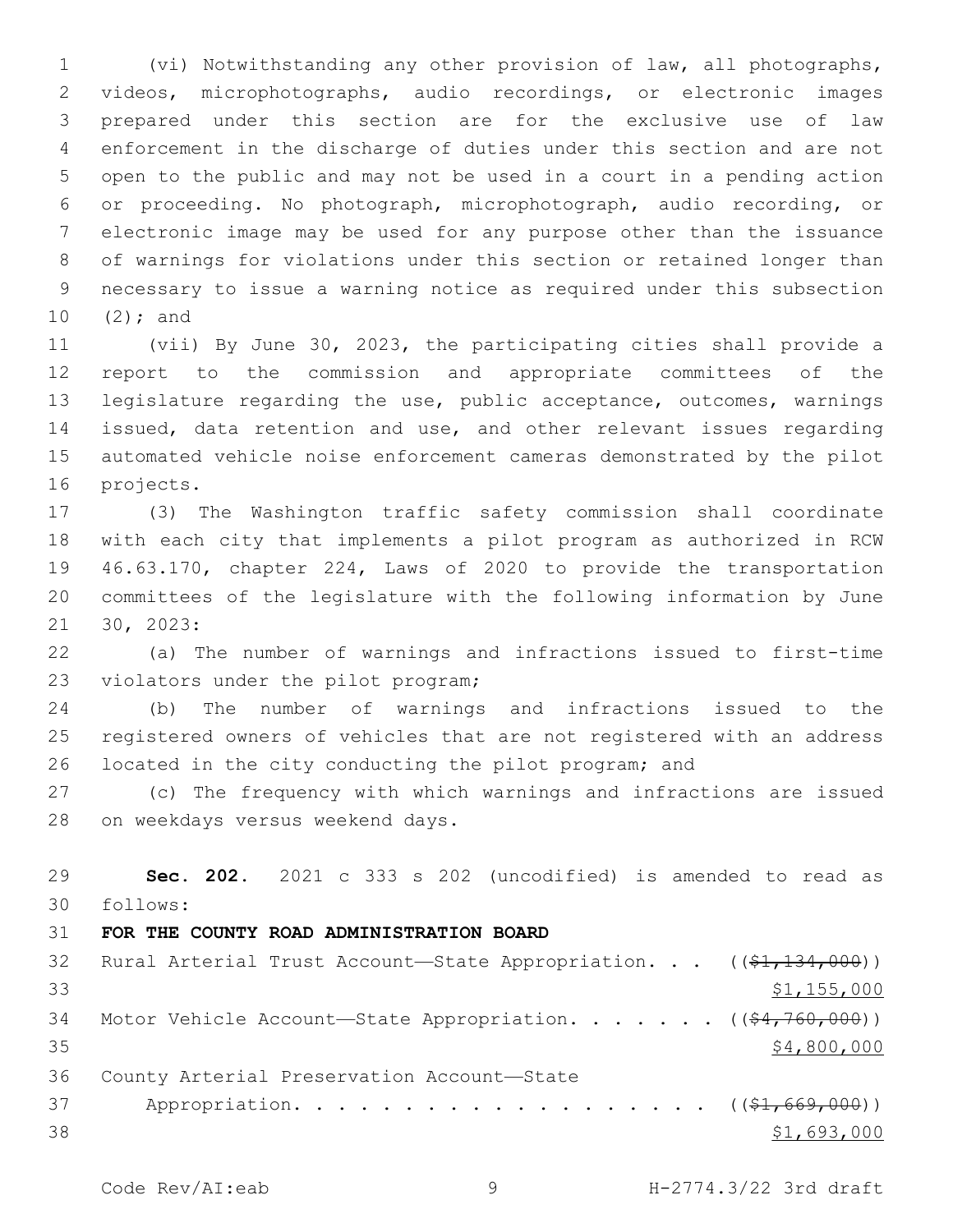1 TOTAL APPROPRIATION. . . . . . . . . . . . . ((<del>\$7,563,000</del>))  $\frac{1}{2}$   $\frac{1}{2}$   $\frac{1}{648,000}$  The appropriations in this section are subject to the following conditions and limitations: \$2,000,000 of the motor vehicle account— state appropriation is provided solely for deposit into the county road administration board emergency loan account—state account. **Sec. 203.** 2021 c 333 s 203 (uncodified) is amended to read as follows: 8 **FOR THE TRANSPORTATION IMPROVEMENT BOARD** 10 Transportation Improvement Account-State 11 Appropriation. . . . . . . . . . . . . . . . . (  $(\frac{24}{510},000)$  ) \$4,564,000 **Sec. 204.** 2021 c 333 s 204 (uncodified) is amended to read as follows: 14 **FOR THE JOINT TRANSPORTATION COMMITTEE** 16 Motor Vehicle Account—State Appropriation. . . . . . ((\$2,679,000)) \$3,301,000 18 Multimodal Transportation Account-State 19 Appropriation. . . . . . . . . . . . . . . . . . ((\$420,000)) \$1,620,000 21 TOTAL APPROPRIATION. . . . . . . . . . . . . ((<del>\$3,099,000</del>)) \$4,921,000 The appropriations in this section are subject to the following 24 conditions and limitations: (1)(a) \$250,000 of the motor vehicle account—state appropriation is for the joint transportation committee to convene a vehicle registration payment work group to study and recommend new options for payment of vehicle fees or taxes due at the time of application 29 for vehicle registration. (b) The work group must consist of, but is not limited to, the following members: A representative of the department of licensing, a representative of county auditors, a representative of subagents, a representative of local taxing authorities imposing a fee or tax due at the time of application for vehicle registration, a representative of a city offering or considering a rebate program for vehicle fees or taxes due at the time of application for vehicle registration, a

 representative of vehicle owners subject to a motor vehicle excise Code Rev/AI:eab 10 H-2774.3/22 3rd draft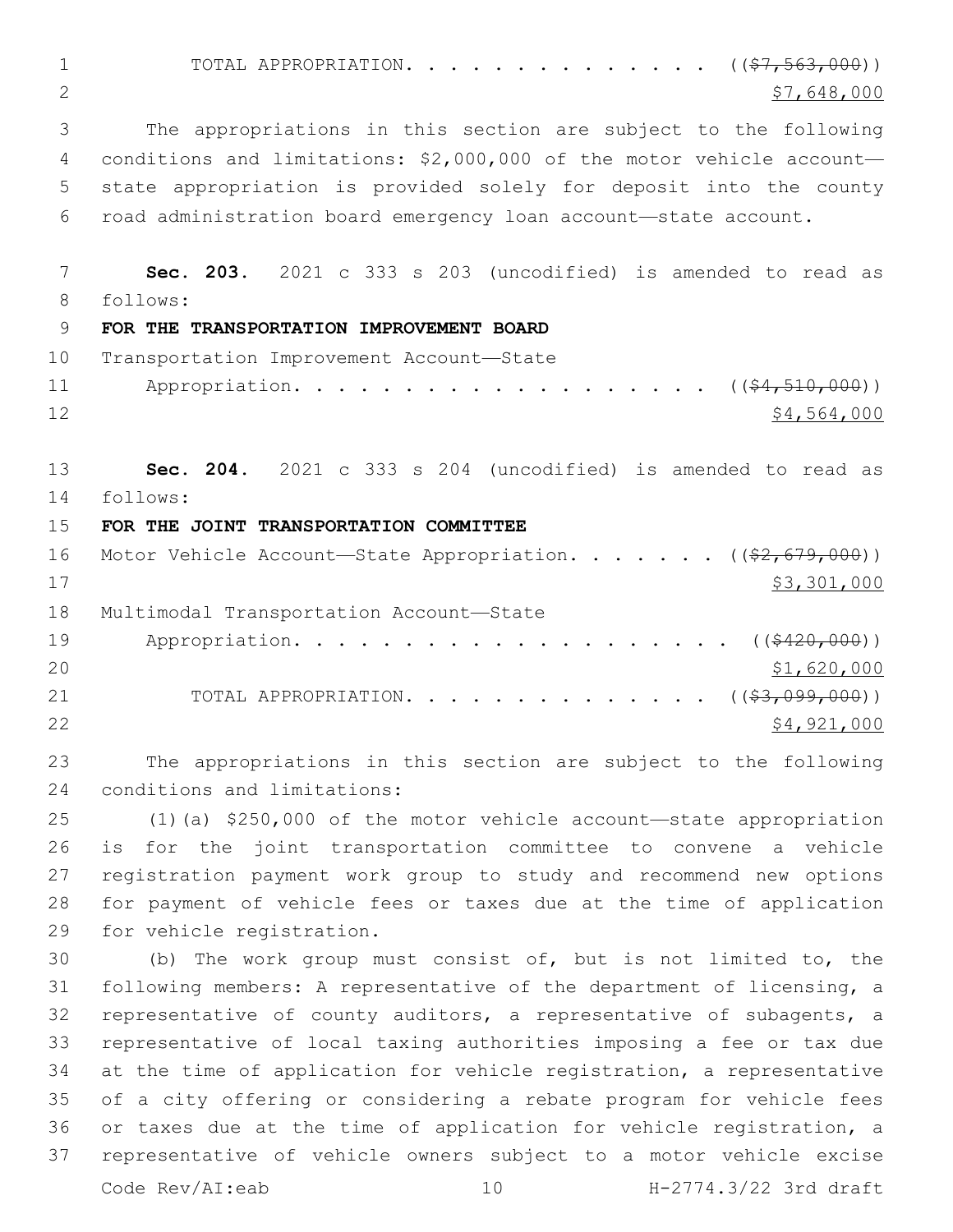tax, a representative of vehicle owners subject to an electric car or transportation electrification fee, and an advocate for multimodal transportation options. Work group members are eligible for reimbursement or allowance for expenses pursuant to RCW 43.03.220.

 (c) The work group must engage with members of the public who are interested in new options for payment of fees or taxes due at the time of application for vehicle registration, including persons from communities of color, low-income households, vulnerable populations, and displaced communities. Input from members of the public must inform the work group's recommendations. The work group must notify members of the public of opportunities to engage through a variety of communication channels including, but not limited to, the following: Outreach through community organizations, print and broadcast media, 14 and social media.

 (d) The work group's recommendations must include, but are not 16 limited to, the following:

 (i) Options to provide or encourage rebates to vehicle owners who pay taxes and fees due at the time of application for vehicle 19 registration;

 (ii) An agreed upon service fee structure for vehicle 21 registration payment plans;

(iii) An agreed upon service fee revenue allocation method;

 (iv) A process to allow agents and subagents to determine if a vehicle owner has paid all taxes and fees due prior to renewal of a 25 vehicle registration;

 (v) Options for reducing revenue loss due to missed payments, transfer of the certificate of title, or registration of a vehicle 28 out of state; and

 (vi) Options to reduce impacts to communities of color, low-income households, vulnerable populations, and displaced communities.

 (e) A report of the work group's findings and recommendations is due to the transportation committees of the legislature by September 30, 2022.

 (2) \$50,000 of the motor vehicle account—state appropriation is for the joint transportation committee to contract for a legal consultant to analyze and recommend options for the formation of a bistate bridge authority for the purpose of constructing, financing, operating and maintaining a new replacement bridge over the Columbia River near Hood River connecting Klickitat county in Washington to Hood River county in Oregon. The consultant may confer with the Hood Code Rev/AI:eab 11 H-2774.3/22 3rd draft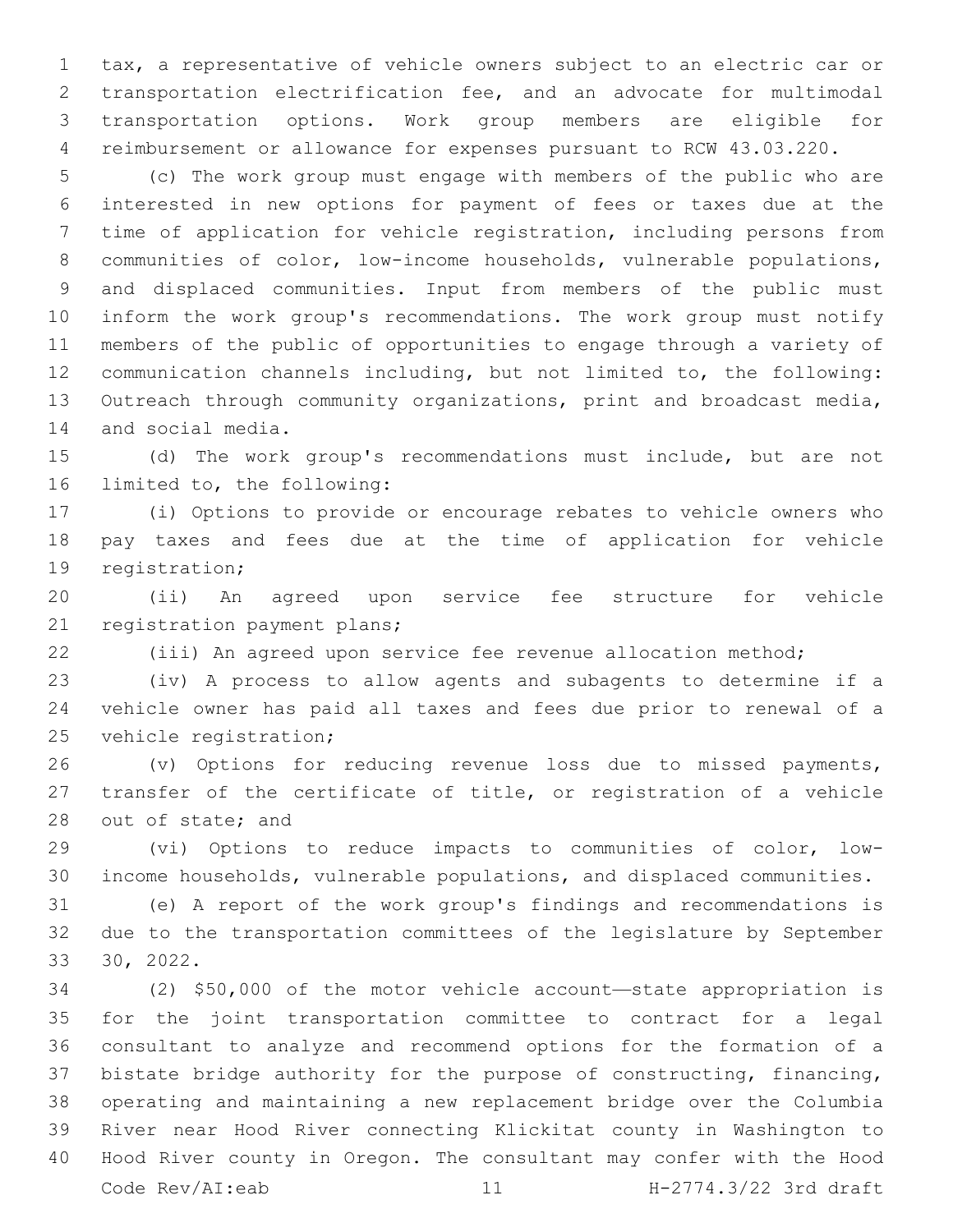River Bistate Working Group to understand the work and analysis that 2 has been completed.

 The Washington interlocal cooperation act, chapter 39.34 RCW, authorizes public agencies to contract with other public agencies via interlocal agreements that enable cooperation among the agencies to perform governmental activities and deliver public services, including agreements with public entities in other states. Such interstate agreements are deemed interstate compacts. The legal analysis must identify and recommend alternative and/or additional statutory authority that would be necessary to allow for the formation of a local government bistate bridge authority or governance structure for the Hood River Bridge replacement that at a 13 minimum may:

14 (a) Issue bonds for bridge construction;

15 (b) Collect tolls; and

(c) Secure and administer state or federal grants and loans.

 The legal analysis must be presented to the transportation committees of the legislature by September 30, 2021.

 (3) \$220,000 of the multimodal transportation account—state appropriation is for overseeing a consultant study to provide recommendations related to the Washington state department of transportation's role in broadband service expansion efforts as directed in chapter 258, Laws of 2021 (broadband along state highways). If chapter 258, Laws of 2021 (broadband along state highways) is not enacted by June 30, 2021, the amount provided in 26 this subsection lapses.

 (4) \$215,000 of the motor vehicle account—state appropriation is provided solely for the joint transportation committee, from amounts set aside out of statewide fuel taxes distributed to cities according to RCW 46.68.110(2), to convene a study on the impacts of current and historical city transportation investments on designated populations, including communities of color, low-income households, vulnerable populations, and displaced communities. The study must identify and measure the true costs of underinvestment of accessible transportation for designated populations, including the secondary impacts to public health, economic opportunity, educational access, and environmental risk factors. The assessment must include specific approaches to addressing existing inequities within cities, as well as recommendations to develop best practices to improve, diversify, and expand city transportation investments. A report must be provided Code Rev/AI:eab 12 H-2774.3/22 3rd draft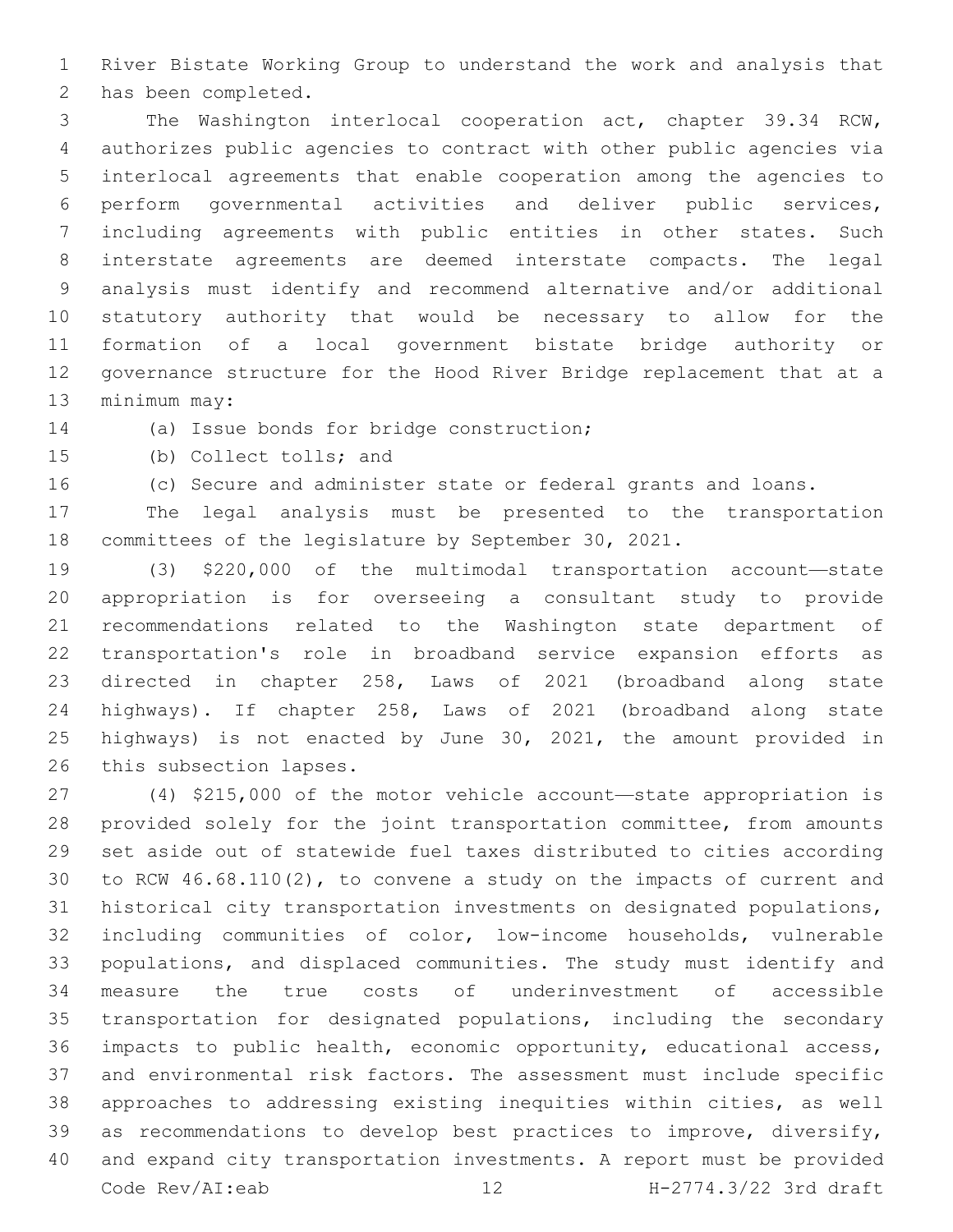to the office of financial management and the transportation committees of the legislature by December 20, 2022.

 (5) \$400,000 of the motor vehicle account—state appropriation is for the development of a workforce plan for the Washington state ferries which addresses recruitment, retention, diversity, training needs, leadership development, succession planning and other elements needed to ensure sufficient and cost-effective crewing and staffing of the ferry system. In developing the scope of work for the plan and throughout plan development, the joint transportation committee must solicit input from representatives of the Washington state ferries division and the human resources division of the Washington state department of transportation. Represented employee groups must also be consulted as part of plan development. The plan must include a roadmap for Washington state ferries to comprehensively address persistent staffing challenges and strategically position itself for its future workforce needs. The joint transportation committee must issue an interim report identifying short-term strategies to reduce reliance on overtime for staffing day-to-day ferry service. The interim report is due to the transportation committees of the legislature by January 1, 2022. The final report is due to the transportation committees of the legislature by December 20, 2022.

 (6) \$200,000 of the multimodal transportation account—state appropriation is for the joint transportation committee to update the Washington State Short Line Rail Inventory and Needs Assessment, prepared in 2015, and to facilitate a stakeholder process to assess the effectiveness of state support for short line rail infrastructure based on current and future short line rail infrastructure needs. This assessment must include consideration of current state grant and loan programs, including state investment in nonstate owned short lines, the state's role and investments in the Palouse River and Coulee City (PCC) rail system, and any other ongoing state activities related to short line rail infrastructure. The joint transportation committee must solicit input from all regions of the state from representatives of: Short line rail infrastructure owners, short line rail operators, short line rail customers from representative industries, ports served by short line rail infrastructure, the Washington state department of transportation, the utilities and transportation commission, and other relevant stakeholders as identified by the joint transportation committee. A report with recommendations to enhance the state's support for short line rail Code Rev/AI:eab 13 H-2774.3/22 3rd draft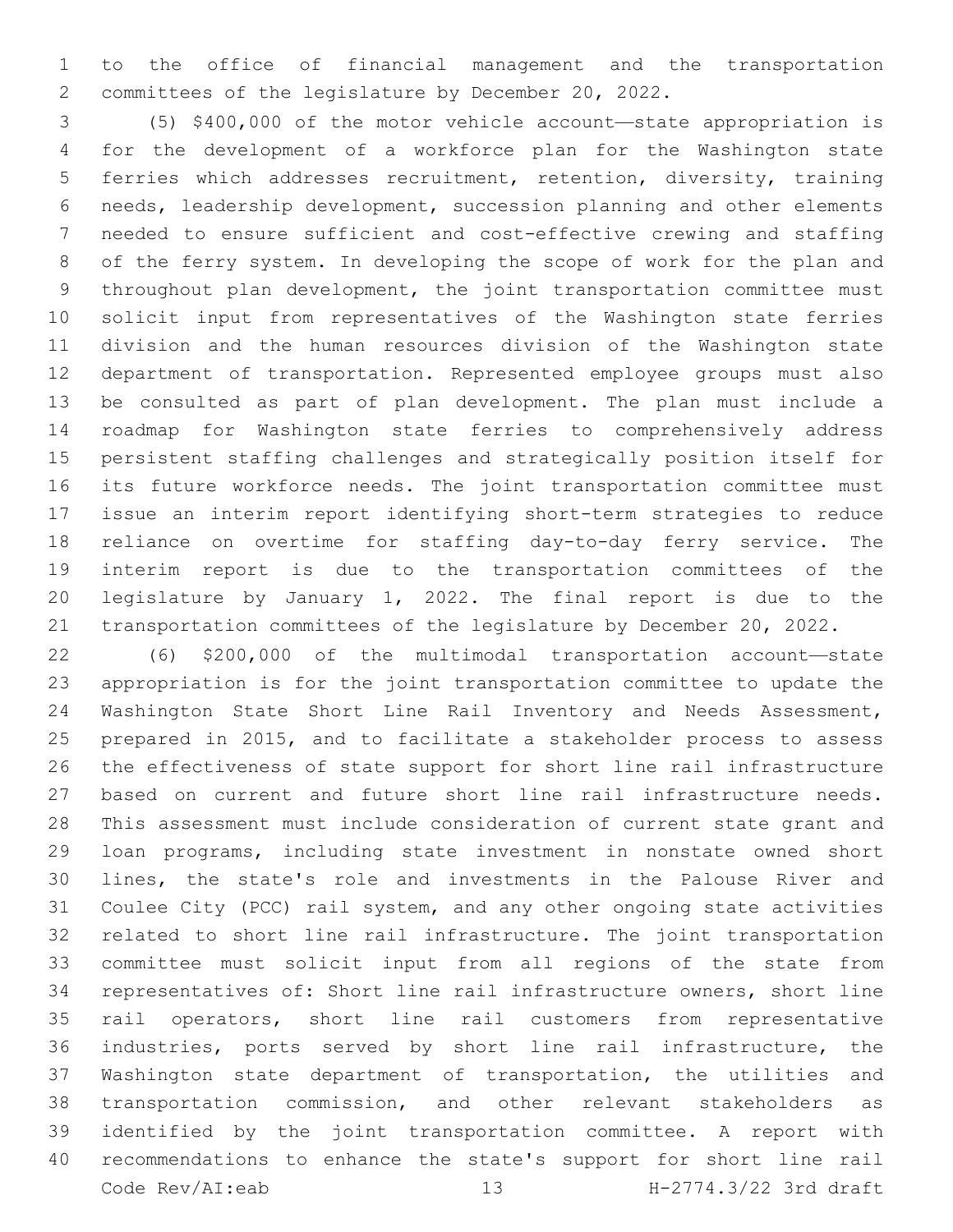infrastructure is due to the transportation committees of the 2 legislature by January 1, 2022.

 (7)(a) \$200,000 of the motor vehicle account—state appropriation is for the joint transportation committee to develop a truck parking action plan with recommendations for immediate next steps for near- term and lasting change in the availability of truck parking for short-haul and long-distance commercial vehicle drivers who require reasonable accommodations for parking commercial motor vehicles, obtaining adequate services, and complying with federal rest requirements. For each opportunity identified, the action plan must:

11 (i) Assess the magnitude of potential impact;

 (ii) Assess the potential difficulty level of implementation; and (iii) Explain barriers to success and specific steps required to 14 overcome them.

 (b) The action plan must focus on approaches that would be most impactful and feasible and may include, but not be limited to:

(i) Specific cooperative private sector and government actions;

 (ii) Legal and regulatory frameworks at the state level to drive 19 private and/or public-sector action;

 (iii) Incentive-based government programs to spur private sector 21 innovation and investment; and

 (iv) Direct government action at the state, regional, and/or 23 local level.

 (c) The action plan must identify specific, promising projects and approaches, and provide a clear roadmap to what is needed to drive real, substantial improvements in truck parking.

 (d) Outreach for action plan input, including on the feasibility 28 of each opportunity evaluated, must include outreach to 29 representatives of: The trucking industry; truck labor organizations; the shipping industry; truck stop owners; commercial freight delivery recipients, including warehouse and retail recipients; the association of Washington cities; the Washington state association of 33 counties; the Washington state department of transportation; the Washington state patrol; and an academic or research institution that can provide input on technical components of the plan.

 (e) A concise action plan with specific recommended next steps is 37 due to the transportation committees of the legislature by January 1, 2022.38

 (8) \$250,000 of the multimodal transportation account—state appropriation is for evaluating the benefits and costs of the Code Rev/AI:eab 14 H-2774.3/22 3rd draft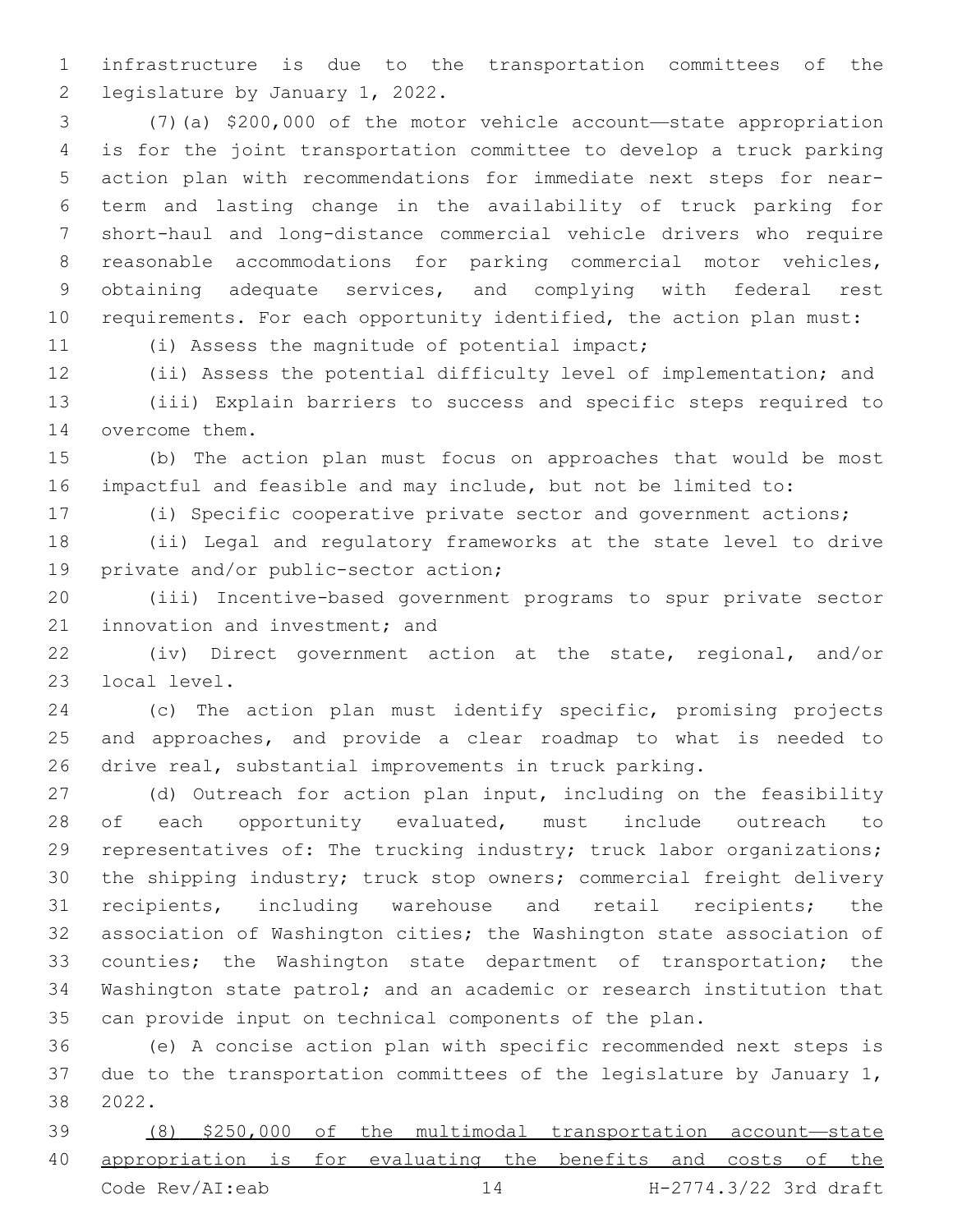following options for the Pullman, Albion, and Colfax corridor on the Palouse River and Coulee City shortline rail system owned by the department: Rail banking of inactive state-owned rail corridors for 4 use as trails; the department retaining ownership and maintenance responsibility for the corridor; and disposing of the right-of-way and returning the land to private ownership. The joint transportation committee must develop a report and submit it to the governor and transportation committees of the legislature by June 30, 2023. The 9 report must include: (a) All costs associated with the department's retaining ownership and maintenance responsibility of this corridor, including 12 but not limited to, the costs of upkeep, fencing, decking, and 13 railing on bridges, and annual inspections; (b) An inventory of portions of the state-owned Palouse River and Coulee City railroad that may be eligible for rail banking, including 16 the current status of those portions; (c) The current costs and liabilities of the portions inventoried 18 in (a) of this subsection if they are not railbanked; (d) The costs and benefits of removing rails identified in (a) of this subsection for use in other parts of state-owned railway; (e) The estimated department costs and liabilities associated with rail banking; (f) A preliminary cost estimate for trail development; (g) Identification of interested trail sponsors, including the 25 known underlying ownership interests; (h) Identification of access rights of landowners to cross the right-of-way; and (i) The surface transportation board process for abandonment and rail banking. (9) \$400,000 of the multimodal transportation account—state appropriation is for the joint transportation committee to conduct an independent review of an ultra high-speed ground transportation 33 corridor between Portland, Oregon and Vancouver, British Columbia. The review should include an assessment of the assumptions included in the studies overseen by the Washington state department of transportation: A 2017 to 2018 feasibility study; a 2019 business case analysis; and a 2020 report with recommendations for a governance framework, strategic engagement plan, and financial strategy. The review should also provide additional analysis of the distribution of projected benefits and costs for communities of Code Rev/AI:eab 15 H-2774.3/22 3rd draft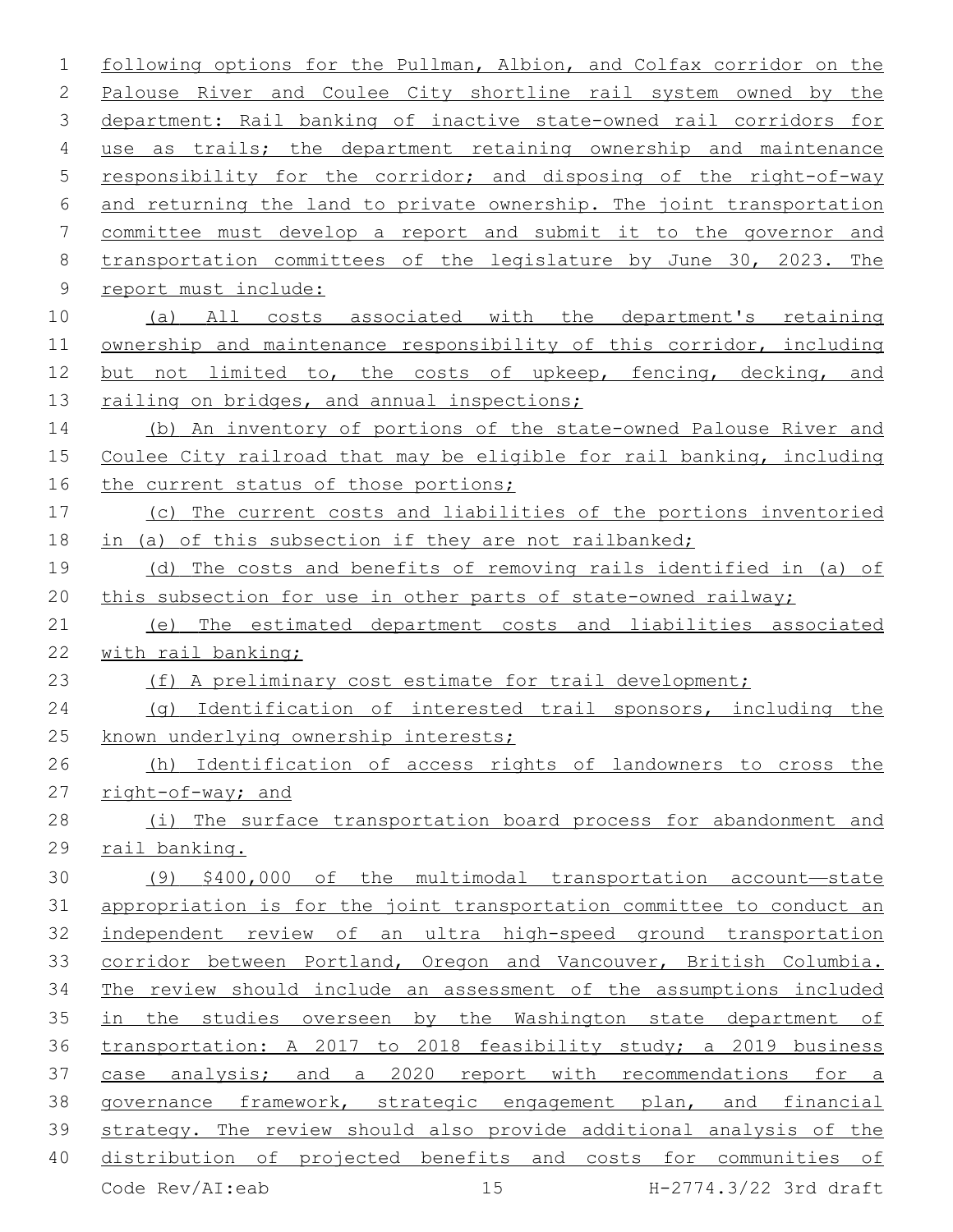color, low-income households, and other disadvantaged communities. The joint transportation committee shall provide a report with its findings to the transportation committees of the legislature by June 30, 2023.4

 (10) \$400,000 of the multimodal transportation account—state appropriation is for the joint transportation committee to conduct a study to determine how many nondrivers are in Washington state and 8 the demographics of this population. The joint transportation committee is directed to conduct a survey, conduct research, develop 10 a dataset, and conduct analysis on the nondriving population of 11 Washington state. The analysis must include, but is not limited to: (a) Reasons for not driving; (b) demographics of who is not driving 13 to include age, disability status, rural or urban residence, and other available demographic information; and (c) availability of transportation options for nondrivers and the impact those options 16 have on their access to services, economic opportunity, recreation, 17 education, and other aspects of community life. The joint transportation committee shall provide a report to the transportation committees of the legislature by February 1, 2023.

 (11)(a) \$300,000 of the motor vehicle account—state appropriation is for the joint transportation committee to oversee a consultant study to identify and recommend cost-effective strategies to maximize walk-on passenger ridership of the Anacortes – San Juan ferry routes. The study must also identify available public funding sources to support these strategies. Reducing the need for passengers to bring their cars on the ferries will increase the capacity of each ferry run to transport more people.

 (b) The evaluated options may include, but not be limited to: (i) Increased public funding or other support for transit or shuttle service between ferry landings on Orcas, Lopez, San Juan, and 31 Anacortes and nearby major town centers or connecting transit hubs;

 (ii) Options to increase availability of taxi and rideshare 33 services at each of the landings;

 (iii) Short-term electric vehicle rentals at ferry landings, 35 including electric bicycles and scooters;

 (iv) Public funding or other support to increase the available locations for additional parking and reduce the cost for short-term parking near each landing;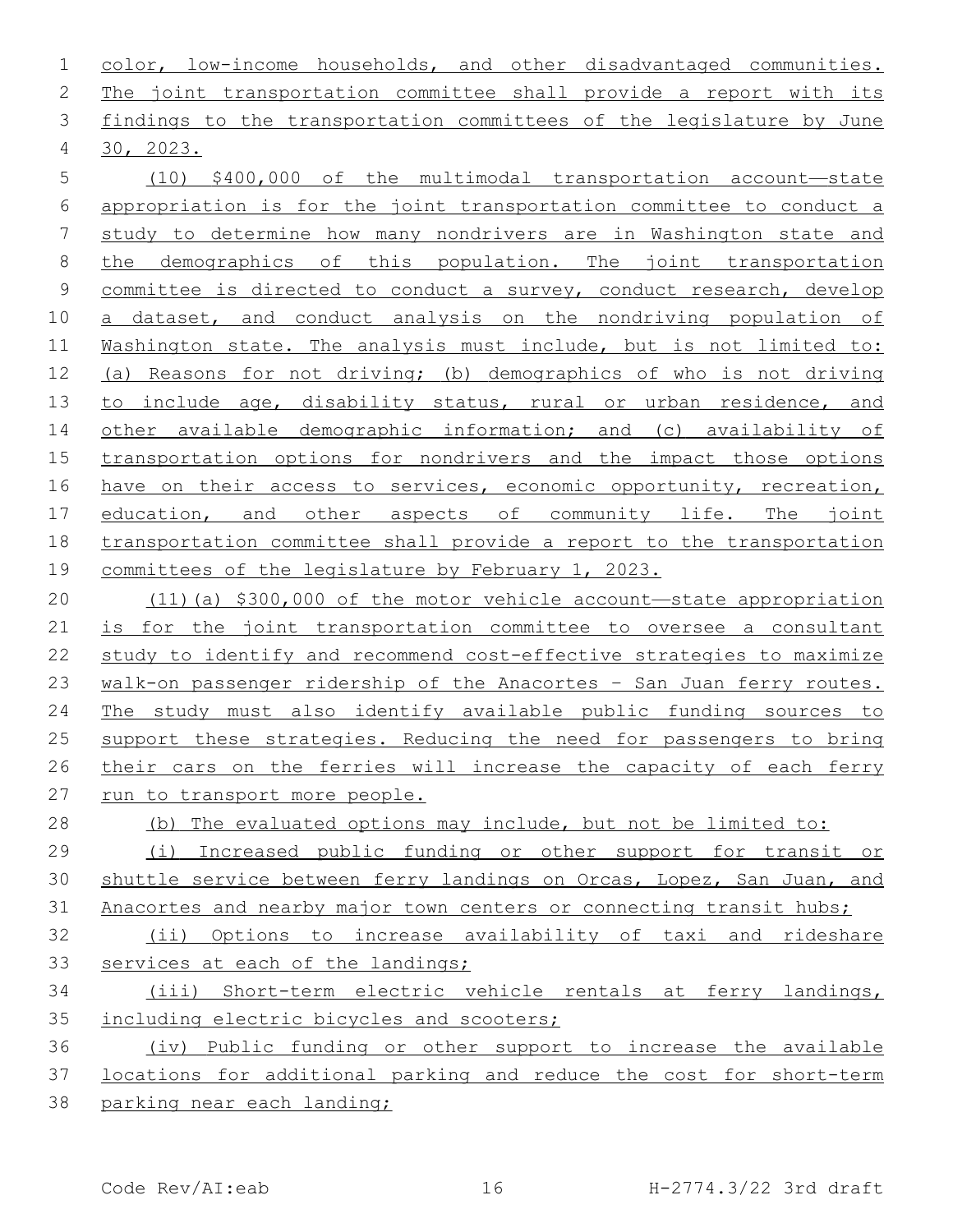| 1           | availability of<br>Marketing of<br>the<br>options<br>through<br>(v)<br>the |
|-------------|----------------------------------------------------------------------------|
| 2           | Washington state ferries reservation system website, on ferries and        |
| 3           | at ferry landings and ticketing facilities.                                |
| 4           | (c) Outreach for the study, including on the feasibility and               |
| 5           | effectiveness of each strategy evaluated, must include outreach to         |
| 6           | representatives of:                                                        |
| 7           | (i) Washington state ferries;                                              |
| 8           | (ii) San Juan county council;                                              |
| $\mathsf 9$ | (iii) Anacortes and San Juan Islands ferry advisory committee              |
| 10          | members;                                                                   |
| 11          | (iv) San Juan economic development council;                                |
| 12          | (v) City of Anacortes;                                                     |
| 13          | (vi) City of Friday Harbor;                                                |
| 14          | (vii) Skagit transit;                                                      |
| 15          | (viii) Skagit RTPO;                                                        |
| 16          | (ix) Eastsound;                                                            |
| 17          | (x) Lopez Village;                                                         |
| 18          | (xi) Transit dependent populations; and                                    |
| 19          | (xii) Others as deemed appropriate by the committee.                       |
| 20          | (d) A report with recommendations on the most feasible and cost-           |
| 21          | effective strategies to maximize walk-on passenger ridership of the        |
| 22          | Anacortes - San Juan and Anacortes - Sidney ferry routes is due to         |
| 23          | the transportation committees of the legislature by January 6, 2023.       |
| 24          | (12) \$150,000 of the multimodal transportation account-state              |
| 25          | appropriation is for the joint transportation committee to examine         |
| 26          | options and provide recommendations for a state program to assist          |
| 27          | with the establishment of powered micromobility device lending             |
| 28          | libraries. The purpose of the powered micromobility device lending         |
| 29          | libraries is to provide low-cost or no-cost, reliable, and healthier       |
| 30          | modes of transportation to vulnerable communities. It is anticipated       |
| 31          | that the powered micromobility device lending libraries would be           |
| 32          | managed by community nonprofit organizations, local governments,           |
| 33          | higher education institutions, school districts, or federally              |
| 34          | recognized tribal governments. The options that should be examined         |
| 35          | include, but are not limited to: A state-funded grant program for the      |
| 36          | purchase of powered micromobility devices to be used in powered            |
| 37          | micromobility device lending libraries, direct technical assistance        |
| 38          | for establishing community-based powered micromobility device lending      |
| 39          | libraries, and direct-to-consumer incentives to applicants to              |
| 40          | purchase powered micromobility. Recommendations must specify how to        |
|             | Code Rev/AI:eab<br>17<br>H-2774.3/22 3rd draft                             |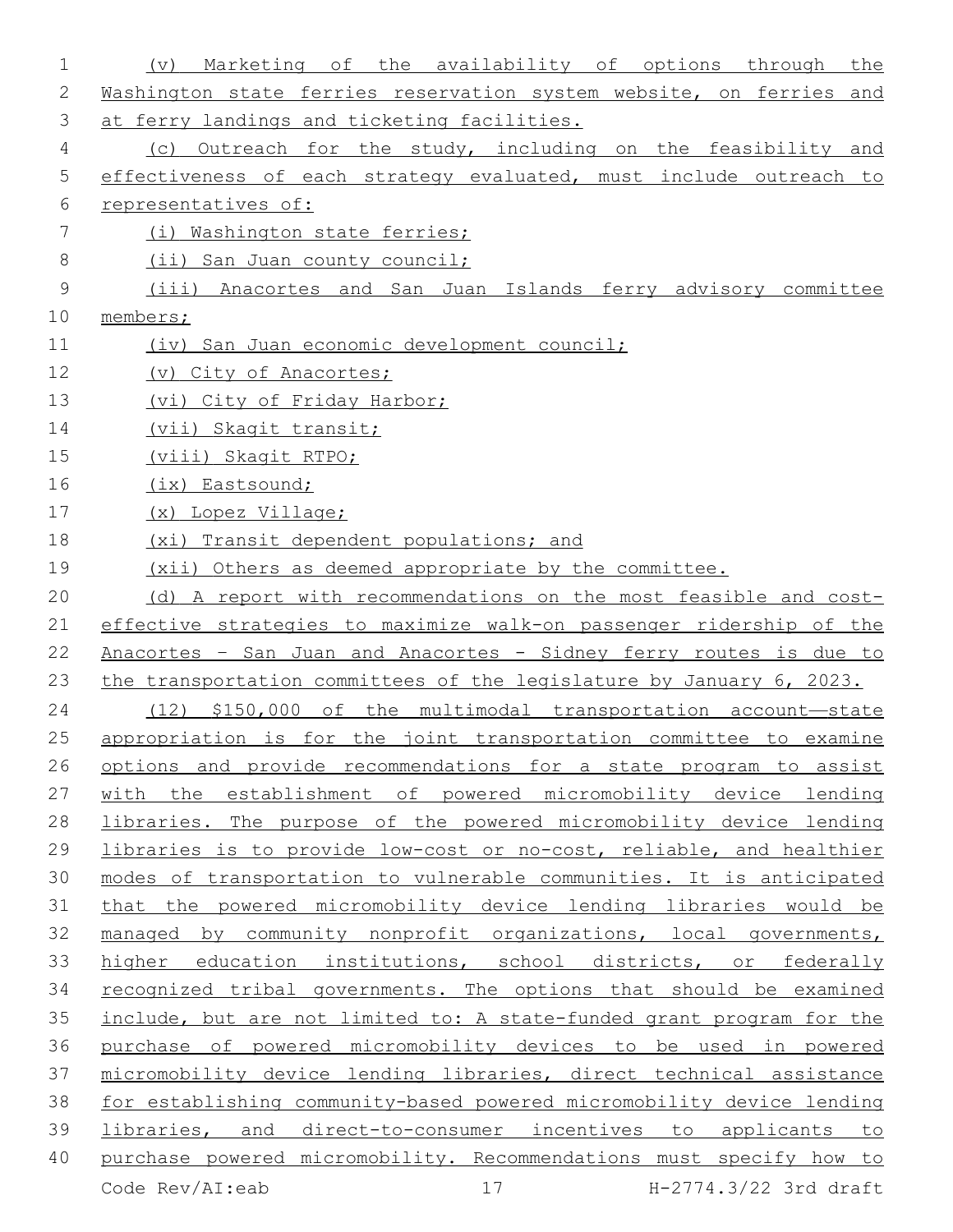prioritize program benefits for vulnerable populations and overburdened communities, including tribes, seniors, low-income populations, and communities with high environmental burdens. Powered micromobility devices to be examined by this study are devices that do not exceed product speed of 30 miles per hour or product weight of 100 pounds and include electric bicycles, electric cargo bikes, electric standing scooters, and other mobility devices under 50 pounds in weight that do not use fossil fuels. The joint transportation committee shall provide a report with its findings to 10 the transportation committees of the legislature by June 30, 2023.

 (13)(a) Within existing resources the joint transportation committee must convene a work group to advise the committee on the distribution of transportation funds from the infrastructure investment and jobs act between state and local government in future biennia. In addition to the executive committee of the joint 16 transportation committee the work group, to the extent practicable, shall include governor's staff from the office of financial management as well as one representative of each of the following:

- 19 (i) The Washington state association of counties;
- (ii) Metropolitan planning organizations;
- (iii) Regional transportation planning organizations;
- (iv) The association of Washington cities;
- (v) Tribal transportation planning organizations;
- 24 (vi) The Washington state department of transportation;
- (vii) The Washington public ports association; and
- (viii) The Washington state transit association.
- (b) The joint transportation committee will consider the advice 28 of the work group and, with recognition of the state's history of collaboration and open discussion, determine the allocation of the infrastructure investment and jobs act funding by November 15, 2022.
- (14) \$300,000 of the motor vehicle account—state appropriation is provided solely for the implementation of Engrossed Second Substitute House Bill No. 1815, (deterring catalytic converter theft). If Engrossed Second Substitute House Bill No. 1815 is not enacted by June 30, 2022, the amount provided in this subsection lapses.
- **Sec. 205.** 2021 c 333 s 205 (uncodified) is amended to read as follows: 37

# **FOR THE TRANSPORTATION COMMISSION**

39 Motor Vehicle Account—State Appropriation. . . . . . ((\$2,438,000)) Code Rev/AI:eab 18 H-2774.3/22 3rd draft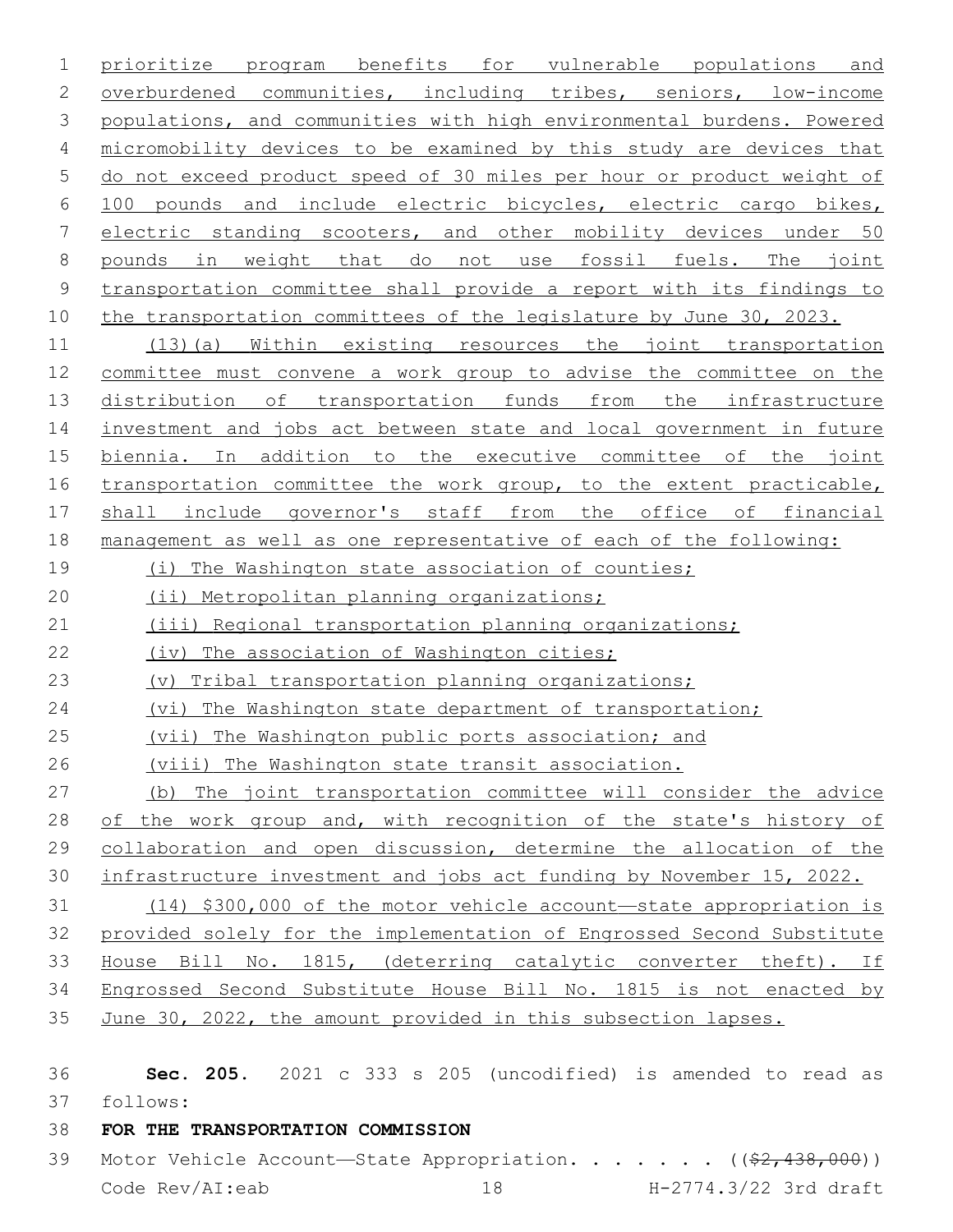| $\mathcal{L}$ | Interstate 405 and State Route Number 167 Express |
|---------------|---------------------------------------------------|
| 3             | Toll Lanes Account-State Appropriation. \$127,000 |
| 4             | State Route Number 520 Corridor Account-State     |
| 5             |                                                   |
| 6             | Tacoma Narrows Toll Bridge Account-State          |
|               |                                                   |
| 8             | Alaskan Way Viaduct Replacement Project Account-  |
| - 9           |                                                   |
| 10            | TOTAL APPROPRIATION. $($ $(*3,193,000))$          |
| 11            | \$4,955,000                                       |

 The appropriations in this section are subject to the following 13 conditions and limitations:

 (1) The commission shall reconvene the road usage charge steering committee, with the same membership described in chapter 297, Laws of 2018, and shall periodically report to the steering committee with updates on activities undertaken in accordance with the federal grant awarded July 2020 ("Forward Drive"). A year-end update on the status of any federally-funded project for which federal funding is secured must be provided to the governor's office and the transportation committees of the legislature by January 1, 2022, and by January 1, 2023. Any legislative vacancies on the steering committee must be appointed by the speaker of the house of representatives for a house 24 of representatives member vacancy, and by the president of the senate 25 for a senate member vacancy.

 $((+3+))$  (2) \$127,000 of the Interstate 405 and state route number 167 express toll lanes account—state appropriation, \$276,000 of the state route number 520 corridor account—state appropriation, \$180,000 of the Tacoma Narrows toll bridge account—state appropriation, and \$172,000 of the Alaskan Way viaduct replacement project account—state appropriation are provided solely for the transportation commission's proportional share of time spent supporting tolling operations for 33 the respective tolling facilities.

 (3) \$1,500,000 of the motor vehicle account—state appropriation is provided solely for the commission to conduct a full planning- level traffic and revenue study of the Hood River Bridge to determine the viability of toll revenues to support future financing of improvements and possible replacement of the bridge, considering prior work and studies conducted. The commission will coordinate this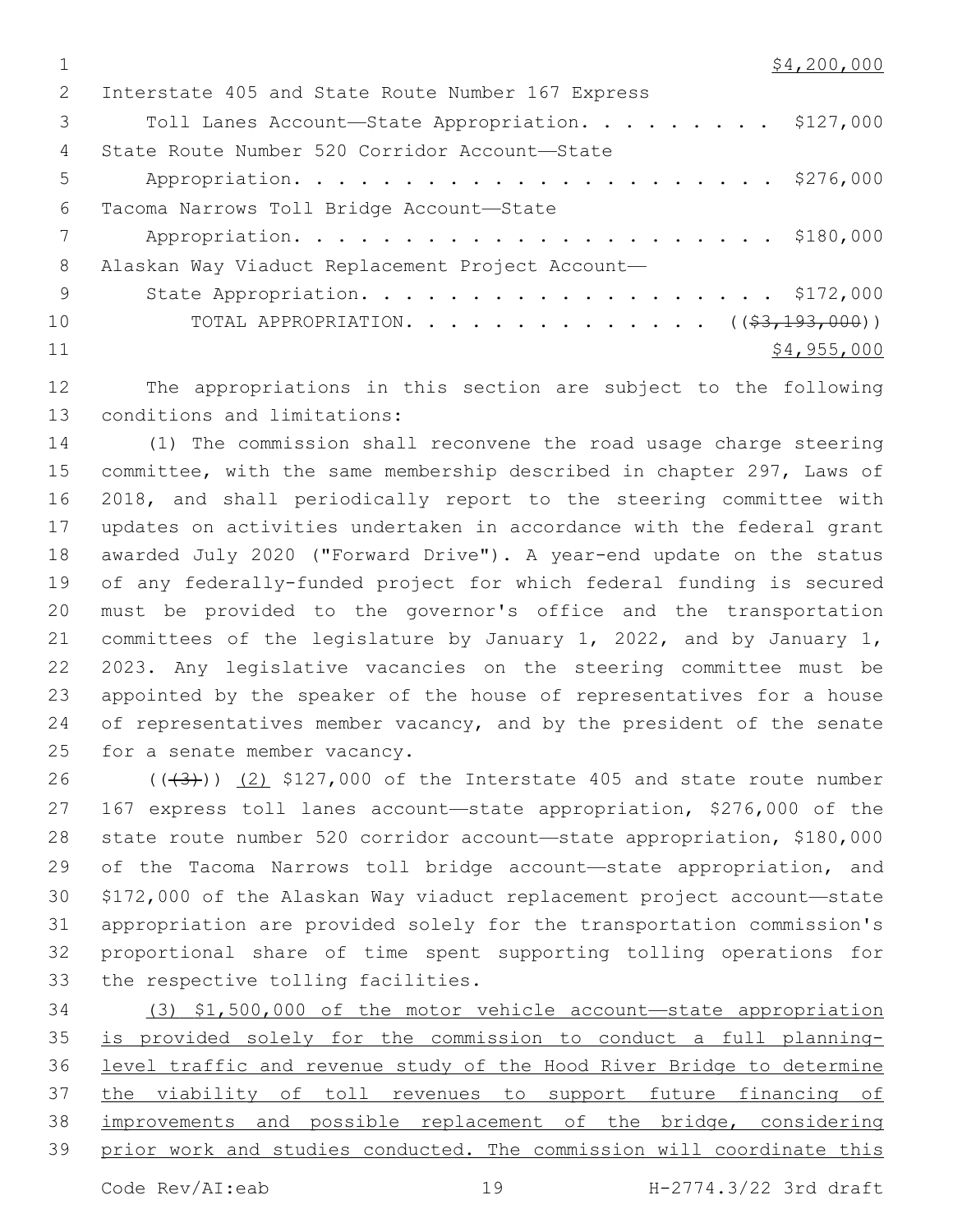| $\mathbf 1$   | work with the department of transportation, the Port of Hood River,                |
|---------------|------------------------------------------------------------------------------------|
| 2             | the Oregon department of transportation, and other entities as                     |
| 3             | needed. The results of the assessment must be submitted to the house               |
| 4             | and senate transportation committees by January 5, 2024.                           |
|               |                                                                                    |
| 5<br>6        | Sec. 206. 2021 c 333 s 206 (uncodified) is amended to read as<br>follows:          |
| 7             | FOR THE FREIGHT MOBILITY STRATEGIC INVESTMENT BOARD                                |
| 8             | Freight Mobility Investment Account-State                                          |
| $\mathcal{G}$ | ( ( \$831,000) )                                                                   |
| 10            | \$840,000                                                                          |
| 11            | Sec. 207. 2021 c 333 s 207 (uncodified) is amended to read as                      |
| 12            | follows:                                                                           |
| 13            | FOR THE WASHINGTON STATE PATROL                                                    |
| 14            | State Patrol Highway Account-State Appropriation. . ((\$517,391,000))              |
| 15            | \$521,896,000                                                                      |
| 16            | State Patrol Highway Account-Federal Appropriation. . ((\$15,838,000))             |
| 17            | \$16, 112, 000                                                                     |
| 18            | State Patrol Highway Account-Private/Local                                         |
| 19            | Appropriation.<br>$((\$4, 267, 000))$                                              |
| 20            | \$4,314,000                                                                        |
| 21            | Highway Safety Account—State Appropriation. ( $(\frac{21}{21}, \frac{214}{200})$ ) |
| 22            | \$1,282,000                                                                        |
| 23            | Ignition Interlock Device Revolving Account-State                                  |
| 24            | Appropriation.<br>$($ (\$5,053,000))                                               |
| 25            | \$2,243,000                                                                        |
| 26            | Multimodal Transportation Account-State                                            |
| 27            |                                                                                    |
| 28            | \$293,000                                                                          |
| 29            | State Route Number 520 Corridor Account-State                                      |
| 30            |                                                                                    |
| 31            | Tacoma Narrows Toll Bridge Account-State                                           |
| 32            |                                                                                    |
| 33            | I-405 and SR 167 Express Toll Lanes Account-State                                  |
| 34            |                                                                                    |
| 35            | TOTAL APPROPRIATION. ( $(\frac{\$545,909,000)}{}$ )                                |
| 36            | \$547,998,000                                                                      |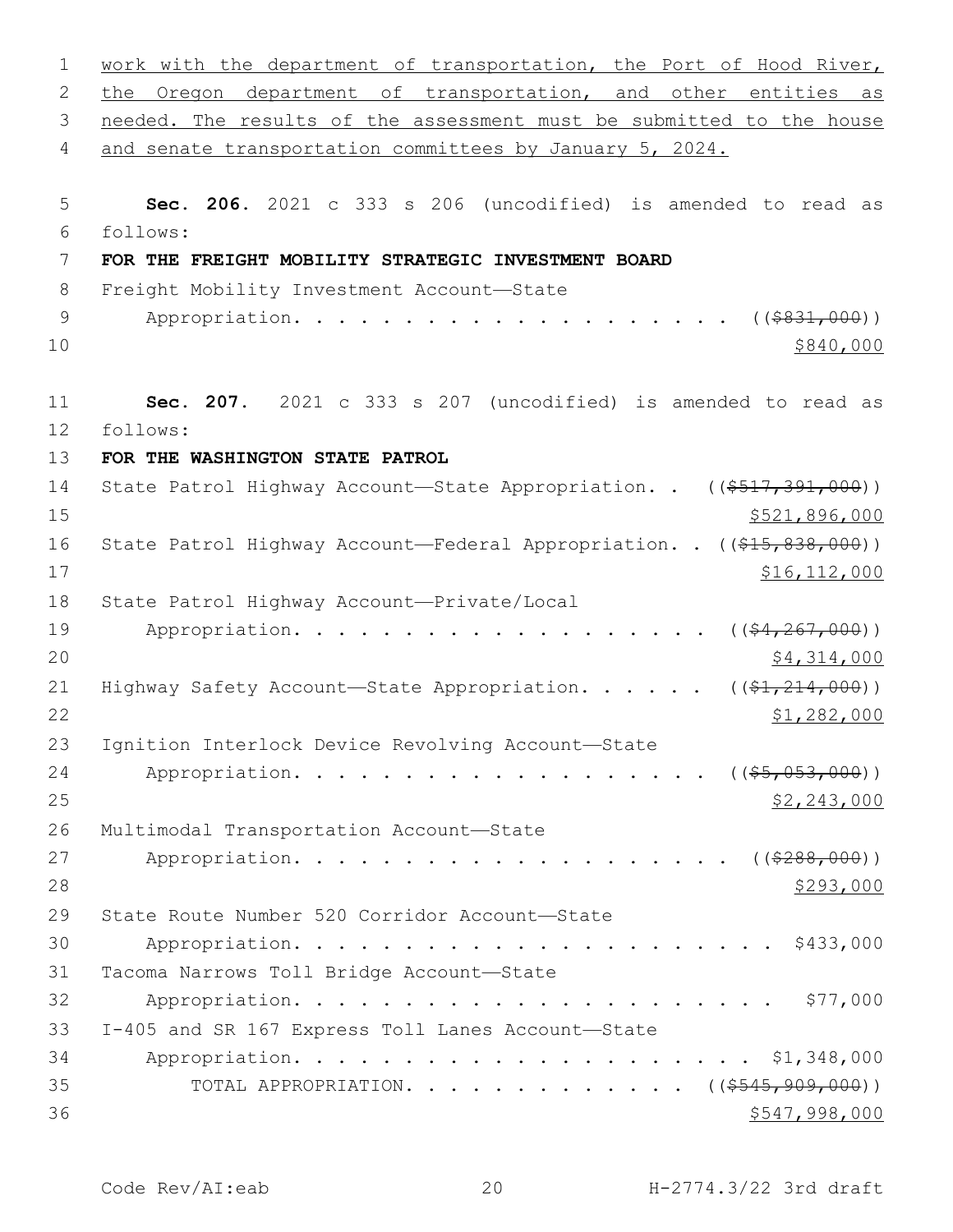The appropriations in this section are subject to the following 2 conditions and limitations:

 (1) Washington state patrol officers engaged in off-duty uniformed employment providing traffic control services to the department of transportation or other state agencies may use state patrol vehicles for the purpose of that employment, subject to guidelines adopted by the chief of the Washington state patrol. The Washington state patrol must be reimbursed for the use of the vehicle at the prevailing state employee rate for mileage and hours of usage, subject to guidelines developed by the chief of the Washington state 11 patrol.

 (2) \$580,000 of the state patrol highway account—state appropriation is provided solely for the operation of and administrative support to the license investigation unit to enforce vehicle registration laws in southwestern Washington. The Washington state patrol, in consultation with the department of revenue, shall maintain a running estimate of the additional vehicle registration fees, sales and use taxes, and local vehicle fees remitted to the state pursuant to activity conducted by the license investigation unit. Beginning October 1, 2021, and quarterly thereafter, the Washington state patrol shall submit a report detailing the additional revenue amounts generated since January 1, 2021, to the director of the office of financial management and the transportation committees of the legislature. At the end of the calendar quarter in which it is estimated that more than \$625,000 in state sales and use taxes have been remitted to the state since January 1, 2021, the Washington state patrol shall notify the state treasurer and the 28 state treasurer shall transfer funds pursuant to section (( $\theta$ f)  $\frac{1}{2}$  this act)), chapter 333, Laws of 2021.

 (3) \$4,000,000 of the state patrol highway account—state appropriation is provided solely for a third arming and a third trooper basic training class. The cadet class is expected to graduate 33 in June 2023.

 (4) By December 1st of each year during the 2021-2023 biennium**,**  the Washington state patrol must report to the house and senate transportation committees on the status of recruitment and retention activities as follows:37

(a) A summary of recruitment and retention strategies;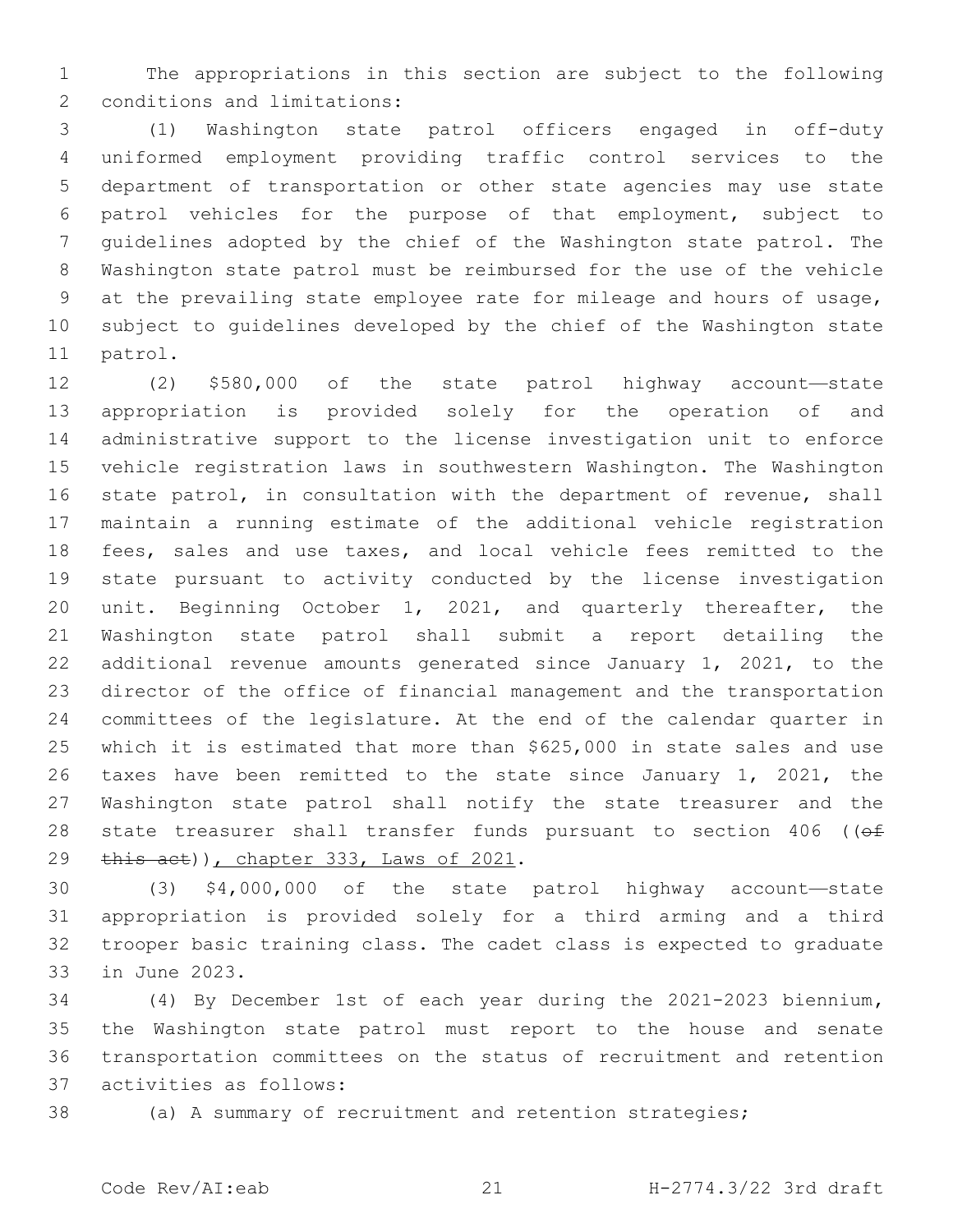(b) The number of transportation funded staff vacancies by major 2 category;

 (c) The number of applicants for each of the positions by these categories;4

5 (d) The composition of workforce;

 (e) Other relevant outcome measures with comparative information 7 with recent comparable months in prior years; and

 (f) Activities related to the implementation of the agency's workforce diversity plan, including short-term and long-term, specific comprehensive outreach and recruitment strategies to increase populations underrepresented within both commissioned and 12 noncommissioned employee groups.

 (5) \$493,000 of the state patrol highway account—state appropriation is provided solely for aerial criminal investigation tools, including software licensing and maintenance, and annual certification, and is subject to the conditions, limitations, and 17 review requirements of section 701 ((of this act)), chapter 333, Laws 18 of 2021.

19 (6) ((\$7,962,000)) \$6,422,000 of the state patrol highway account —state appropriation is provided solely for the land mobile radio system replacement, upgrade, and other related activities. Beginning January 1, 2022, the Washington state patrol must report semiannually to the office of the state chief information officer on the progress related to the projects and activities associated with the land mobile radio system, including the governance structure, outcomes achieved in the prior six month time period, and how the activities are being managed holistically as recommended by the office of the chief information officer. At the time of submittal to the office of the state chief information officer, this report shall be transmitted to the office of financial management and the house and senate 31 transportation committees.

 (7) \$510,000 of the ignition interlock device revolving account— state appropriation is provided solely for the ignition interlock program at the Washington state patrol to provide funding for two staff to work and provide support for the program in working with manufacturers, service centers, technicians, and participants in the 37 program.

 (8) \$1,348,000 of the Interstate 405 and state route number 167 express toll lanes account—state appropriation, \$433,000 of the state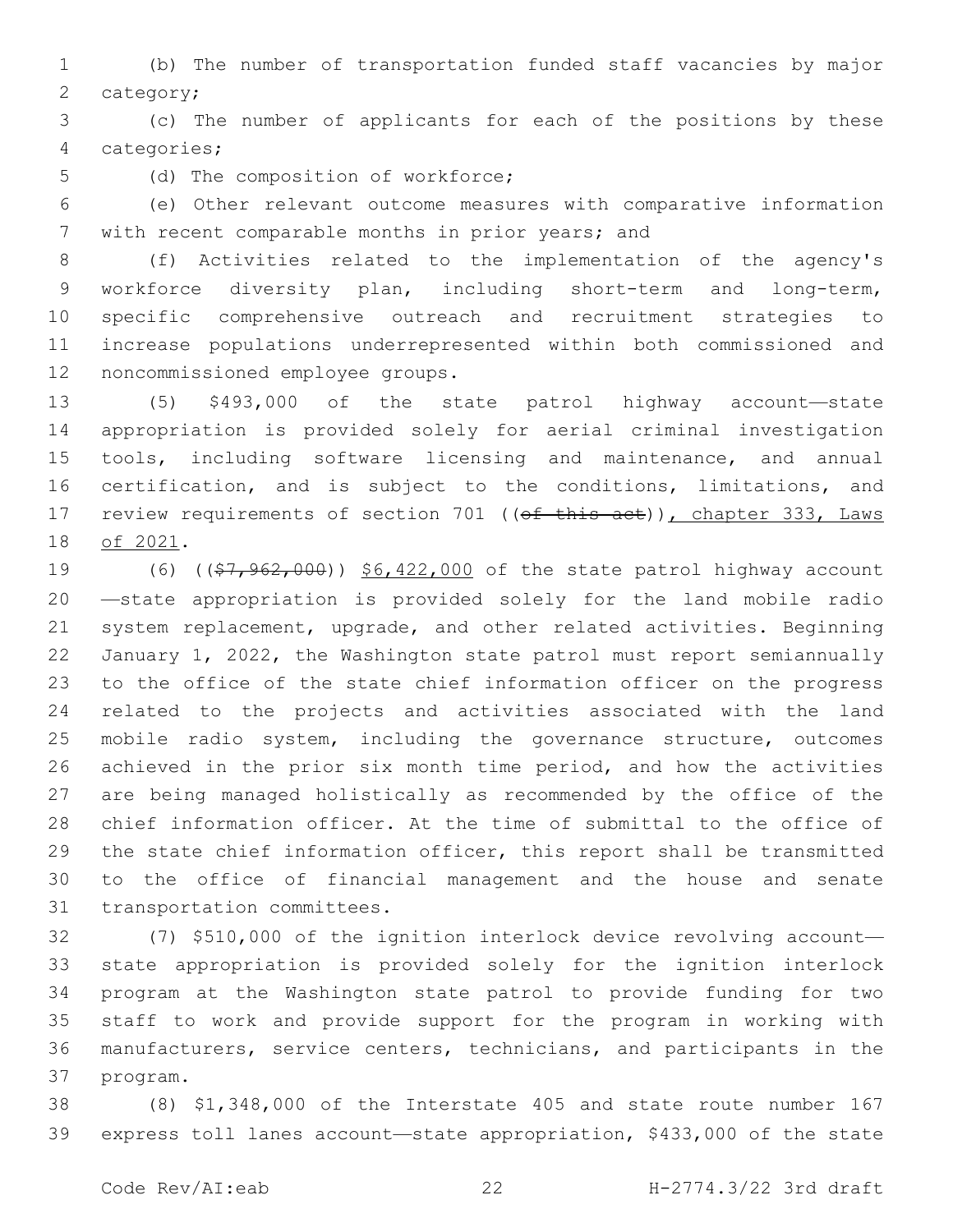route number 520 corridor account—state appropriation, and \$77,000 of the Tacoma Narrows toll bridge account—state appropriation are provided solely for the Washington state patrol's proportional share of time spent supporting tolling operations and enforcement for the 5 respective tolling facilities.

 (9) \$289,000 of the state patrol highway account—state appropriation is provided solely for the replacement of 911 8 workstations.

 (10) \$35,000 of the state patrol highway account—state appropriation is provided solely for the replacement of bomb response 11 equipment.

 (11) \$713,000 of the state patrol highway account—state appropriation is provided solely for information technology 14 infrastructure maintenance.

 (12) The Washington state patrol must provide a report to the office of financial management and the house and senate transportation committees on its plan for implementing a transition to cloud computing and storage with its 2023-2025 budget submittal.

 (13) \$945,000 of the state patrol highway account—state appropriation is provided solely for implementation of chapter 329, Laws of 2021 (custodial interrogations). If chapter 329, Laws of 2021 (custodial interrogations) is not enacted by June 30, 2021, the 23 amount provided in this subsection lapses.

 (14) \$46,000 of the state patrol highway account—state appropriation is provided solely for implementation of chapter 320, Laws of 2021 (peace officer tactics). If chapter 320, Laws of 2021 (peace officer tactics) is not enacted by June 30, 2021, the amount 28 provided in this subsection lapses.

 (15) \$46,000 of the state patrol highway account—state appropriation is provided solely for implementation of chapter 324, Laws of 2021 (use of force by officers). If chapter 324, Laws of 2021 (use of force by officers) is not enacted by June 30, 2021, the 33 amount provided in this subsection lapses.

 (16)(a) The legislature finds that the water connection extension constructed by the Washington state patrol from the city of Shelton's water facilities to the Washington state patrol academy was necessary to meet the water supply needs of the academy. The legislature also finds that the water connection provides an ongoing water supply that is necessary to the operation of the training facility, that the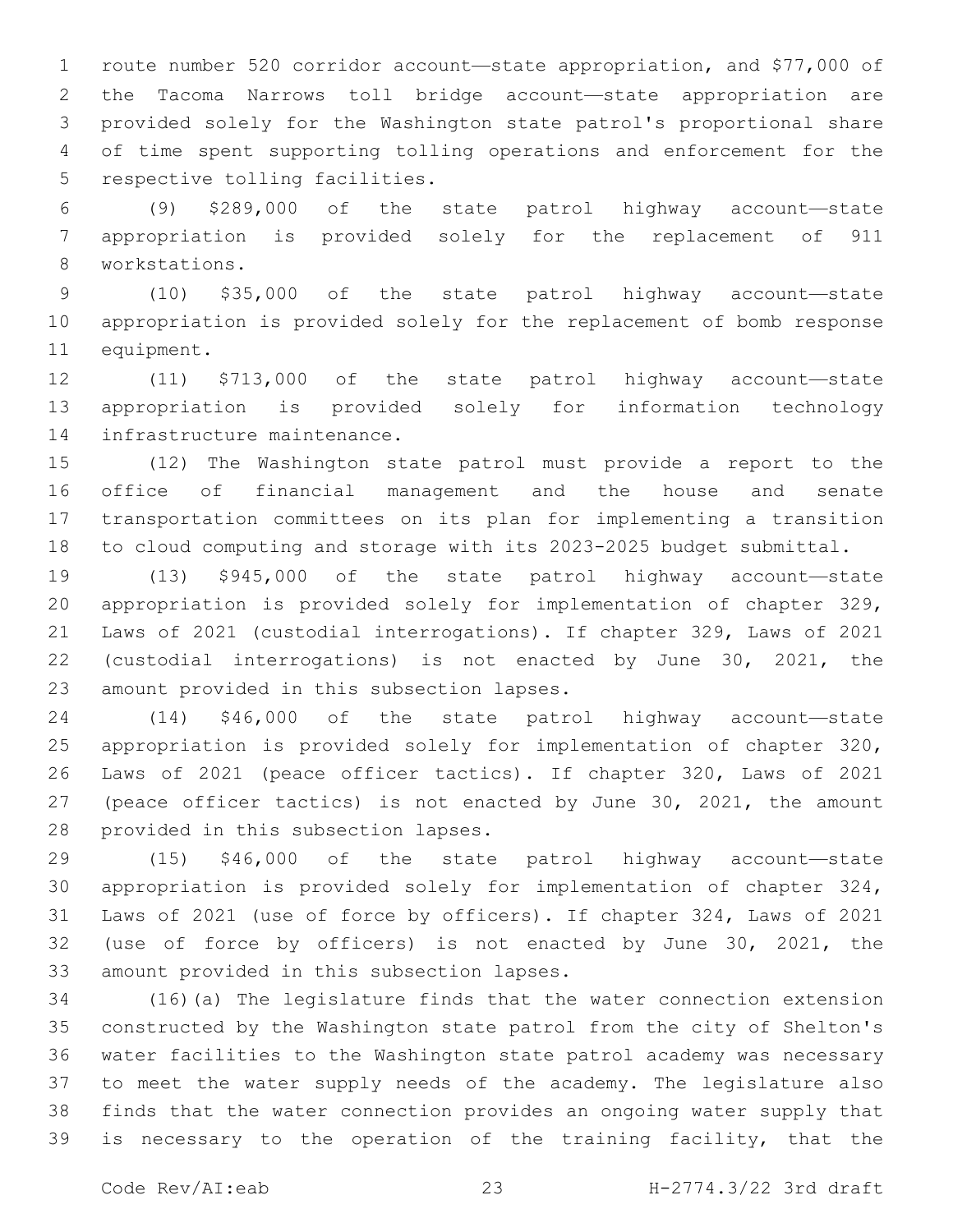state is making use of the water connection for these public activities, and that any future incidental use of the municipal infrastructure put in place to support these activities will not impede the Washington state patrol's ongoing use of the water 5 connection extension.

 (b) \$2,220,000 of the transfer from the waste tire removal account to the motor vehicle fund, as required under RCW 70A.205.425, reimburses the motor vehicle fund for the portion of the water project costs assigned by the agreement to properties, other than the Washington state patrol academy, that make use of the water connection while the agreement remains in effect. This reimbursement to the motor vehicle fund is intended to address any possibility that the termination of this agreement could be determined to result in the unconstitutional use of 18th amendment designated funds for nonhighway purposes under the constitution of the state of Washington; however, this transfer is not intended to indicate that the incidental use of this infrastructure by these properties necessarily requires such reimbursement under the state Constitution. Immediately following the transfer of funds, Washington state patrol and the city of Shelton shall meet to formally update the terms of their "Agreement for Utility Connection and Reimbursement of Water Extension Expenses" executed on June 12, 2017, to reflect the intent 23 of the proviso.

 (17) The appropriations in this section provide sufficient funding for state patrol staffing assuming vacancy savings which may change over time. Funding for staffing will be monitored and adjusted in the ((2022)) 2023 supplemental budget to restore funding as 28 authorized staffing levels are achieved.

 (18) \$554,000 of the state patrol highway account—state is provided solely for a feasibility study of an integrated solution for data collection and reporting of operational performance data that will no longer be collected with the implementation of the one Washington time leave and attendance system. The study must include a review of best practices for collecting the operational performance data and coordinating with other law enforcement agencies on the collection of data.

 (19) \$250,000 of the state patrol highway account—state appropriation is provided solely for implementation of Engrossed Substitute House Bill No. 2037 (peace officers/use of force). If Engrossed Substitute House Bill No. 2037 (peace officers/use of Code Rev/AI:eab 24 H-2774.3/22 3rd draft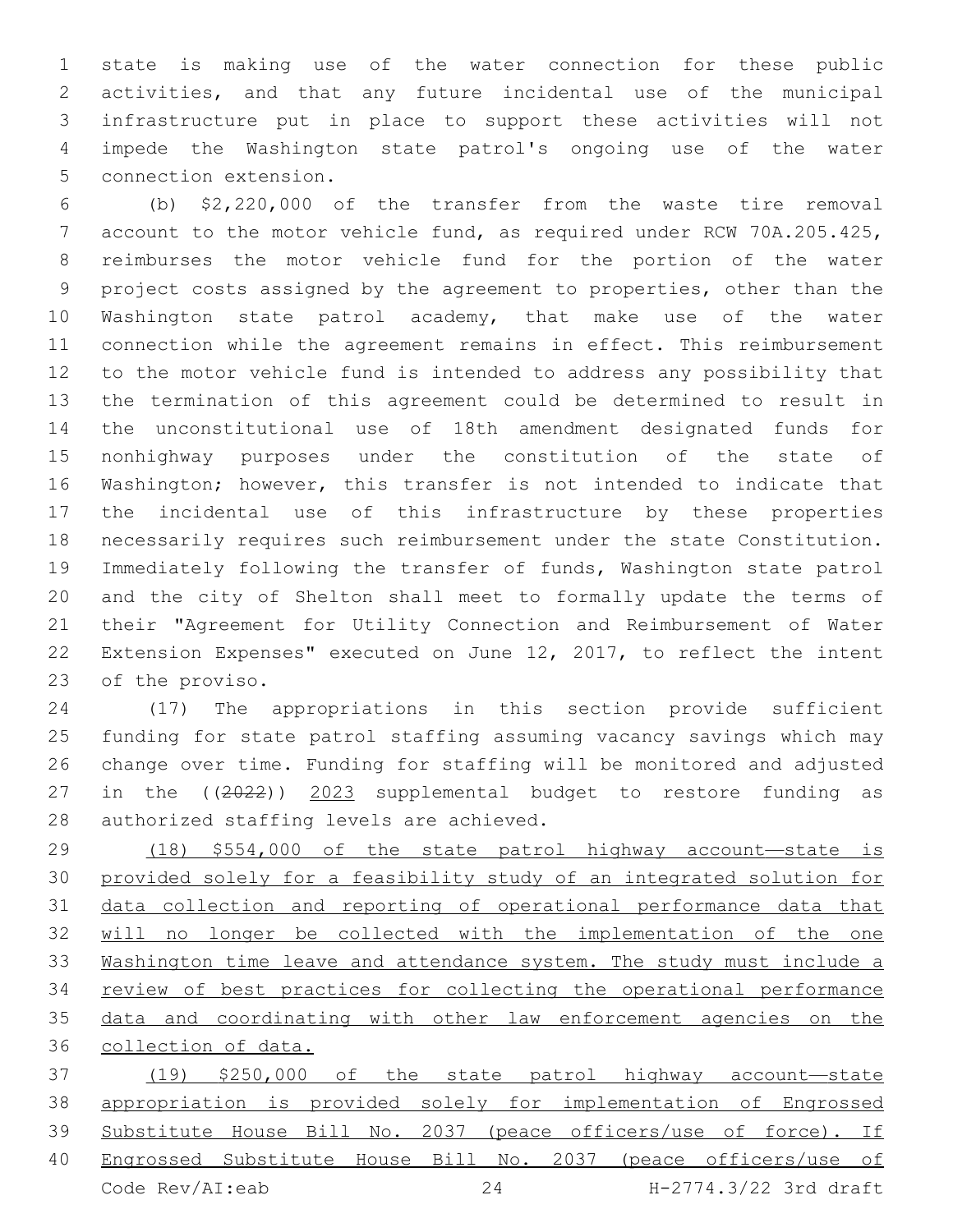force) is not enacted by June 30, 2022, the amount provided in this 2 subsection lapses.

 (20) \$14,788,000 of the state patrol highway account—state appropriation is provided solely for contingency funding to address emergent issues related to mitigating negative impacts of the high level of commissioned and noncommissioned staff vacancies. Potential uses of the funding include, but are not limited to, the following: Operating a miniacademy and training opportunities for lateral transfers from other agencies; increased overtime, travel, and other related costs; increased contracting to maintain adequate service levels; and unanticipated facility and equipment needs. By January 1, 2023, the state patrol must submit a report to the governor and the transportation committees of the legislature detailing the specific expenditures made from the contingency funding provided in this subsection. The report must also include a description of the mini- academy training, including the number of lateral transfers that 17 entered the training, the number which completed training, the cost of the miniacademy, and a comparison of how the training was different from a conventional academy class.

 **Sec. 208.** 2021 c 333 s 208 (uncodified) is amended to read as follows: 21 **FOR THE DEPARTMENT OF LICENSING** 23 Marine Fuel Tax Refund Account—State Appropriation. . . . . \$34,000 24 Motorcycle Safety Education Account-State 25 Appropriation. . . . . . . . . . . . . . . . .  $($   $($   $\frac{24}{1000})$   $)$  \$4,958,000 27 Limited Fish and Wildlife Account-State 28 Appropriation. . . . . . . . . . . . . . . . . . ((\$917,000))  $\frac{$919,000}{ }$ 30 Highway Safety Account—State Appropriation. . . . . ((\$241,868,000)) \$237,228,000 Highway Safety Account—Federal Appropriation. . . . . . . \$1,294,000 33 Motor Vehicle Account—State Appropriation. . . . . ((\$73,327,000)) \$72,387,000 35 Motor Vehicle Account—Federal Appropriation. . . . . . ((\$150,000))  $\frac{$400,000}{900}$ 37 Motor Vehicle Account-Private/Local Appropriation. . . . \$6,600,000 38 Ignition Interlock Device Revolving Account—State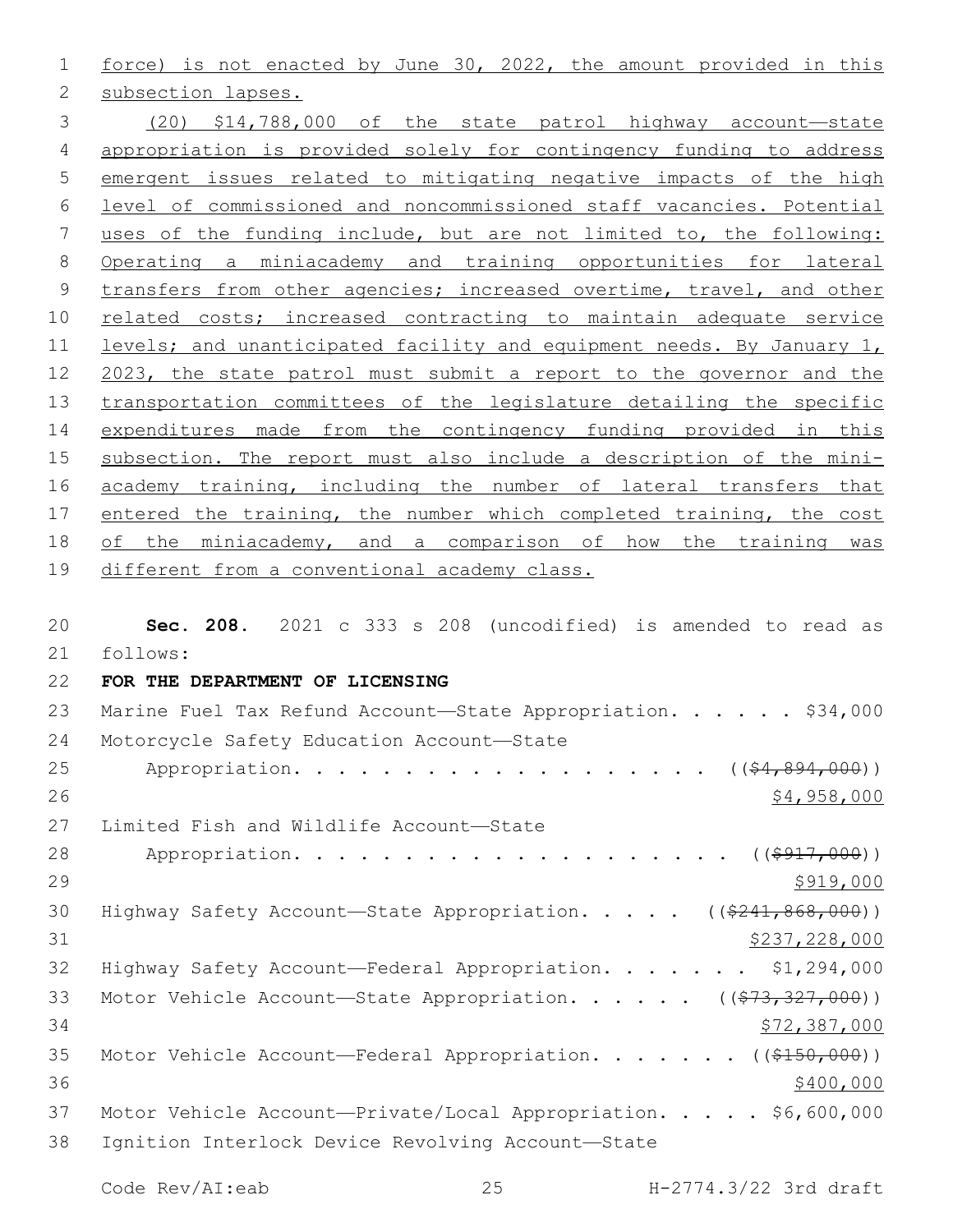1 Appropriation. . . . . . . . . . . . . . . . . (  $(\frac{66,071,000}{6}, \frac{1000}{6}, \frac{1000}{6}, \frac{1000}{6}, \frac{1000}{6}, \frac{1000}{6}, \frac{1000}{6}, \frac{1000}{6}, \frac{1000}{6}, \frac{1000}{6}, \frac{1000}{6}, \frac{1000}{6}, \frac{1000}{6}, \frac{1000}{6}, \frac{1000}{6}, \frac{1000}{6}, \frac{1$  $2 \div 56,095,000$ 3 Department of Licensing Services Account-State 4 Appropriation. . . . . . . . . . . . . . . . . (  $(\frac{1}{28,157,000})$  )  $5 - 5$  \$8,188,000 6 License Plate Technology Account—State Appropriation 7 . . . . . . . . . . . . . . . . . . . . . . . . . . . \$4,250,000 Abandoned Recreational Vehicle Account—State8 9 Appropriation. . . . . . . . . . . . . . . . .  $($  $($ \$3,066,000))  $10 \hspace{2.5cm}$  \$3,070,000 11 Limousine Carriers Account-State Appropriation. . . . . . \$110,000 12 Electric Vehicle Account—State Appropriation. . . . . ((\$405,000))  $\frac{$413,000}{ }$ 14 DOL Technology Improvement & Data Management 15 Account-State Appropriation. . . . . . . . . . . . ((\$748,000))  $16$  \$806,000 17 Agency Financial Transaction Account-State 18 Appropriation. . . . . . . . . . . . . . . . . ( $(\frac{21}{257,000})$ )  $19$  \$19,757,000 20 ((Driver Licensing Technology Support Account—State 21 Appropriation. . . . . . . . . . . . . . . . . . . . \$1,373,000)) 22 TOTAL APPROPRIATION. . . . . . . . . . . . ((\$374,521,000))  $23$   $5366,509,000$ 

24 The appropriations in this section are subject to the following 25 conditions and limitations:

 (1) \$1,100,000 of the highway safety account—state appropriation is provided solely for the department to provide an interagency transfer to the department of social and health services, children's administration division for the purpose of providing driver's license support to a larger population of foster youth than is already served within existing resources. Support services include reimbursement of driver's license issuance costs, fees for driver training education, 33 and motor vehicle liability insurance costs.

 (2) The appropriations in this section assume implementation by the department of cost recovery mechanisms to recoup at least \$21,257,000 during the 2021-2023 biennium in credit card and other financial transaction costs as part of charges imposed for driver and vehicle fee transactions. During the 2021-2023 fiscal biennium, the department must report any amounts recovered to the office of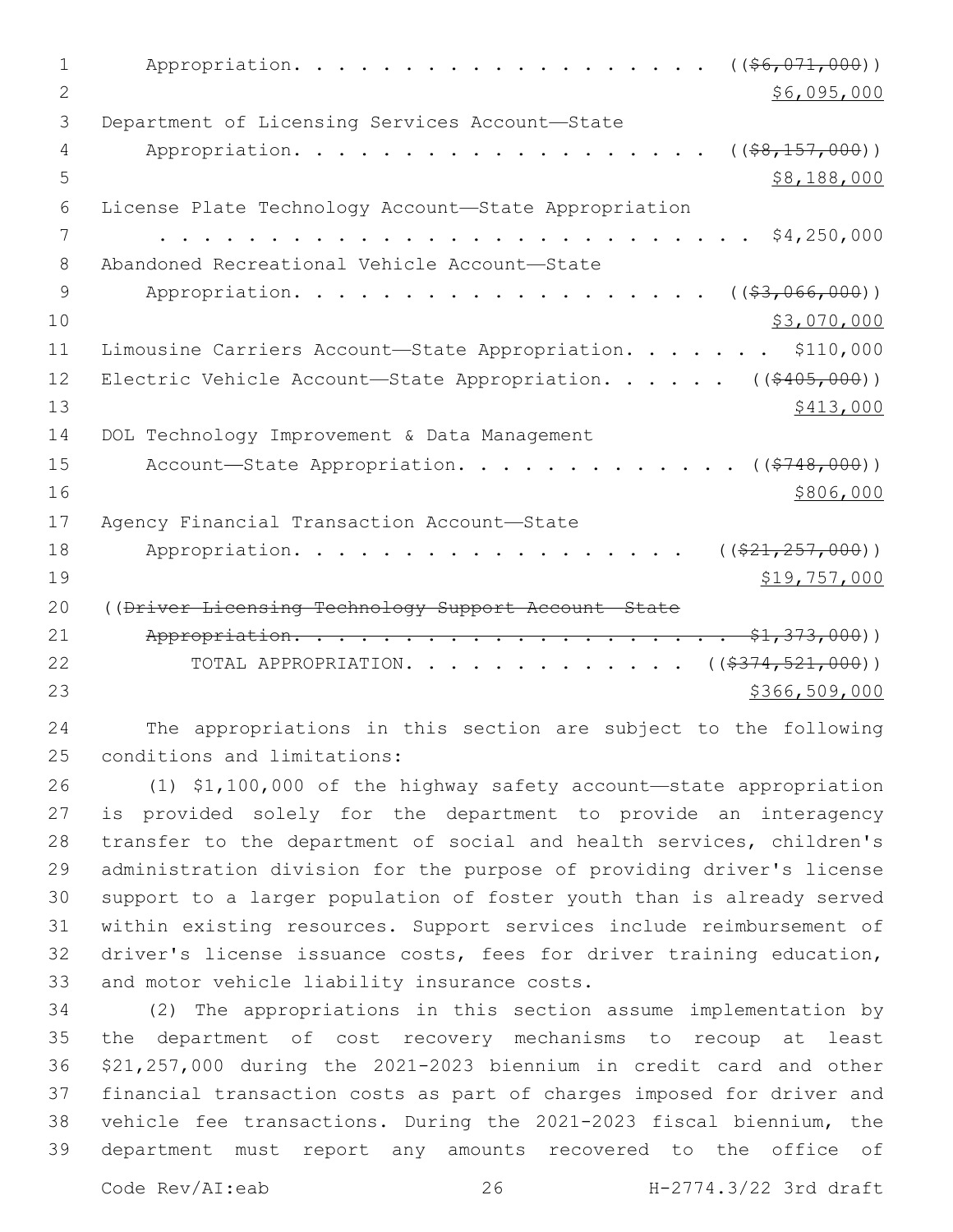financial management and appropriate committees of the legislature on 2 a quarterly basis.

 (3)(a) For the 2021-2023 biennium, the department shall charge \$6,600,000 for the administration and collection of a motor vehicle excise tax on behalf of a regional transit authority, as authorized under RCW 82.44.135. The amount in this subsection must be deducted before distributing any revenues to a regional transit authority.

 (b) \$100,000 of the motor vehicle account—state appropriation is provided solely for the department to work with the regional transit authority imposing a motor vehicle excise tax pursuant to RCW 81.104.160 and transportation benefit districts imposing vehicle fees pursuant to RCW 82.80.140, and other relevant parties, to determine cost recovery options for the administration and collection of the 14 taxes and fees. The options must include:

 (i) Full cost recovery for the direct and indirect expenses by 16 the department of licensing, subagents, and counties;

 (ii) Marginal cost recovery for the direct and indirect expenses 18 by the department of licensing, subagents, and counties;

 (iii) The estimated costs if the regional transit authority or transportation benefit districts had to contract out the entire collection and administrative activity with a nongovernmental entity.

 (4) \$12,000 of the motorcycle safety education account—state appropriation, \$2,000 of the limited fish and wildlife account—state appropriation, \$728,000 of the highway safety account—state appropriation, \$238,000 of the motor vehicle account—state appropriation, \$10,000 of the ignition interlock device revolving account—state appropriation, and \$10,000 of the department of licensing services account—state appropriation are provided solely for the department to redesign and improve its online services and website, and are subject to the conditions, limitations, and review 31 requirements of section 701 ((of this act)), chapter 333, Laws of 2021.32

 (5) \$28,636,000 of the highway safety account—state appropriation is provided solely for costs necessary to accommodate increased demand for enhanced drivers' licenses and enhanced identicards. The department shall report on a quarterly basis on the use of these funds, associated workload, and information with comparative information with recent comparable months in prior years. The report must include detailed statewide and by licensing service office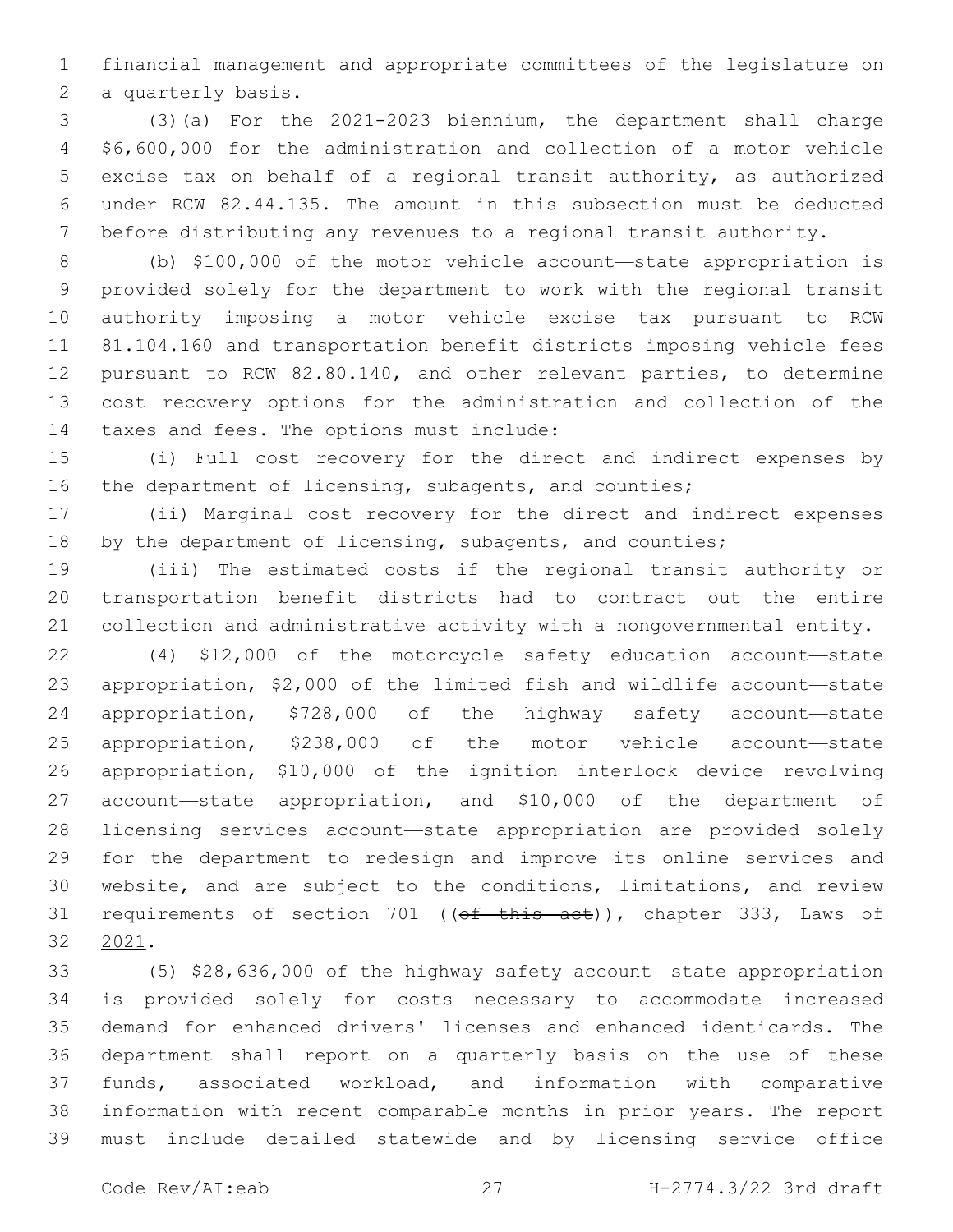information on staffing levels, average monthly wait times, the number of enhanced drivers' licenses and enhanced identicards issued/ renewed, and the number of primary drivers' licenses and identicards issued/renewed. Within the amounts provided in this subsection, the department shall implement efficiency measures to reduce the time for licensing transactions and wait times including, but not limited to, the installation of additional cameras at licensing service offices that reduce bottlenecks and align with the "keep your customer" 9 initiative.

 (6) \$500,000 of the highway safety account—state appropriation is provided solely for communication and outreach activities necessary to inform the public of federally acceptable identification options including, but not limited to, enhanced drivers' licenses and enhanced identicards. The department shall continue the outreach plan that includes informational material that can be effectively communicated to all communities and populations in Washington. To accomplish this work, the department shall contract with an external vendor with demonstrated experience and expertise in outreach and marketing to underrepresented communities in a culturally responsive 20 fashion.

 (7) \$523,000 of the highway safety account—state appropriation is provided solely for the implementation of chapter 158, Laws of 2021 (DOL issued documents). If chapter 158, Laws of 2021 is not enacted by June 30, 2021, the amount provided in this subsection lapses.

25 (8) ((\$1,373,000)) \$929,000 of the ((driver licensing technology 26 support)) highway safety account—state appropriation is provided solely for the implementation of chapter 240, Laws of 2021 (suspension of licenses for traffic infractions). If chapter 240, Laws of 2021 is not enacted by June 30, 2021, the amount provided in 30 this subsection lapses.

 (9) \$434,000 of the highway safety account—state appropriation is 32 for the implementation of the Thurston county superior court order in *Pierce et al. v. Department of Licensing*.

 (10) \$23,000 of the highway safety account—state appropriation is 35 provided solely for the implementation of chapter 10 (((Engrossed 36 Substitute House Bill No. 1078))), Laws of 2021 (restoring voter 37 eligibility after felony conviction).

 ( $(\overline{+10})$ )  $(11)$  \$3,074,000 of the abandoned recreational vehicle disposal account—state appropriation is provided solely for providing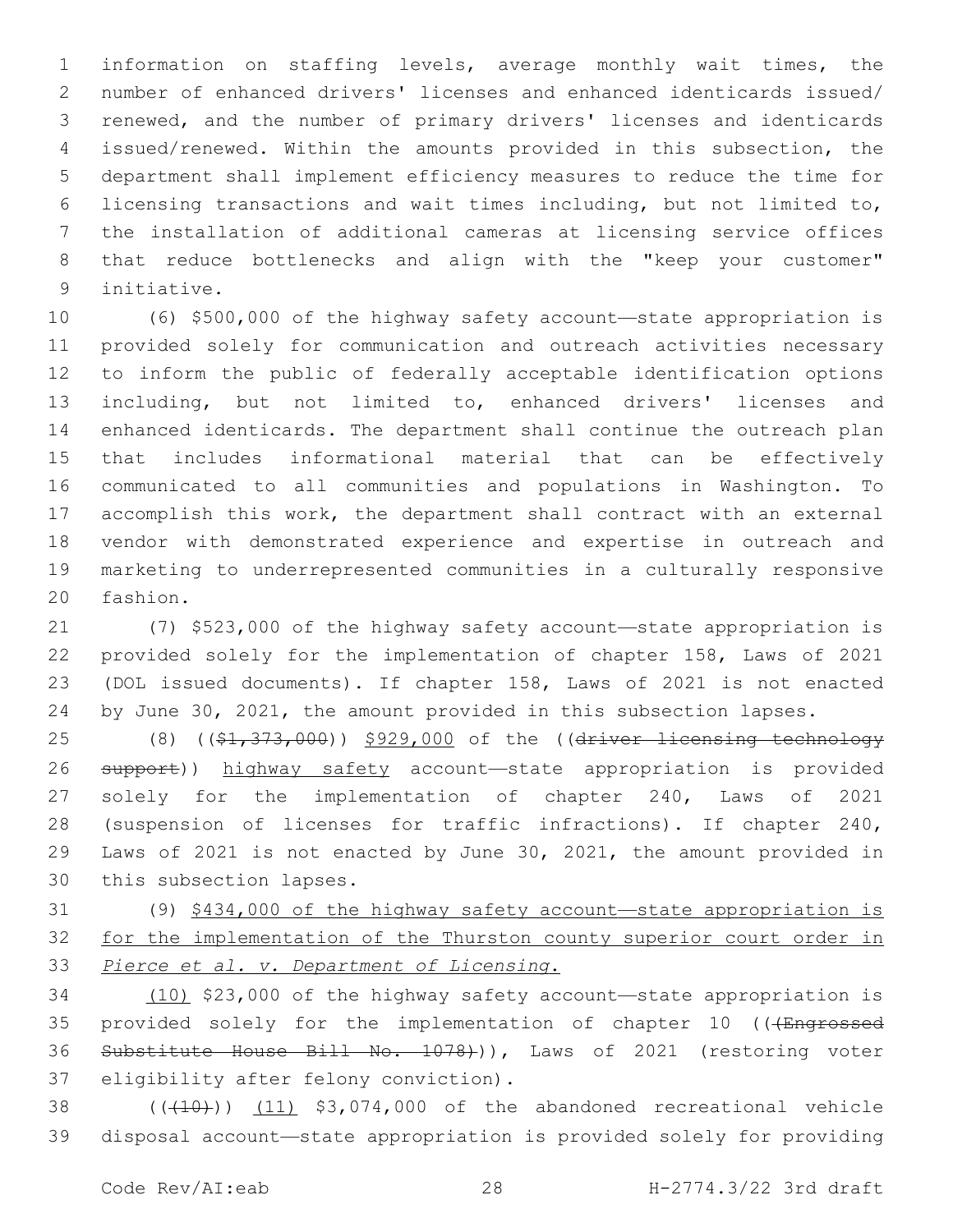reimbursements in accordance with the department's abandoned recreational vehicle disposal reimbursement program. It is the intent of the legislature that the department prioritize this funding for allowable and approved reimbursements and not to build a reserve of funds within the account. During the 2021-2023 fiscal biennium, the department must report any amounts recovered to the office of financial management and appropriate committees of the legislature on 8 a quarterly basis.

 $((+11))$   $(12)$   $(a)$  \$54,000 of the motor vehicle account—state appropriation is provided solely for the issuance of nonemergency medical transportation vehicle decals to implement the high occupancy 12 vehicle lane access pilot program established in section 216 ((of 13 this act)), chapter 333, Laws of 2021. A for hire nonemergency medical transportation vehicle is a vehicle that is a "for hire vehicle" under RCW 46.04.190 that provides nonemergency medical transportation, including for life-sustaining transportation purposes, to meet the medical transportation needs of individuals traveling to medical practices and clinics, cancer centers, dialysis 19 facilities, hospitals, and other care providers.

 (b) As part of this pilot program, the owner of a for hire nonemergency medical transportation vehicle may apply to the department, county auditor or other agent, or subagent appointed by the director, for a high occupancy vehicle exempt decal for a for hire nonemergency medical transportation vehicle. The high occupancy vehicle exempt decal allows the for hire nonemergency medical transportation vehicle to use a high occupancy vehicle lane as specified in RCW 46.61.165 and 47.52.025 during the 2021-2023 fiscal biennium.28

 (c) For the exemption in this subsection to apply to a for hire nonemergency medical transportation vehicle, the decal:

 (i) Must be displayed on the vehicle so that it is clearly 32 visible from outside the vehicle;

 (ii) Must identify that the vehicle is exempt from the high 34 occupancy vehicle requirements; and

(iii) Must be visible from the rear of the vehicle.

 (d) The owner of a for hire nonemergency medical transportation vehicle or the owner's representative must apply for a high occupancy vehicle exempt decal on a form provided or approved by the 39 department. The application must include:

Code Rev/AI:eab 29 H-2774.3/22 3rd draft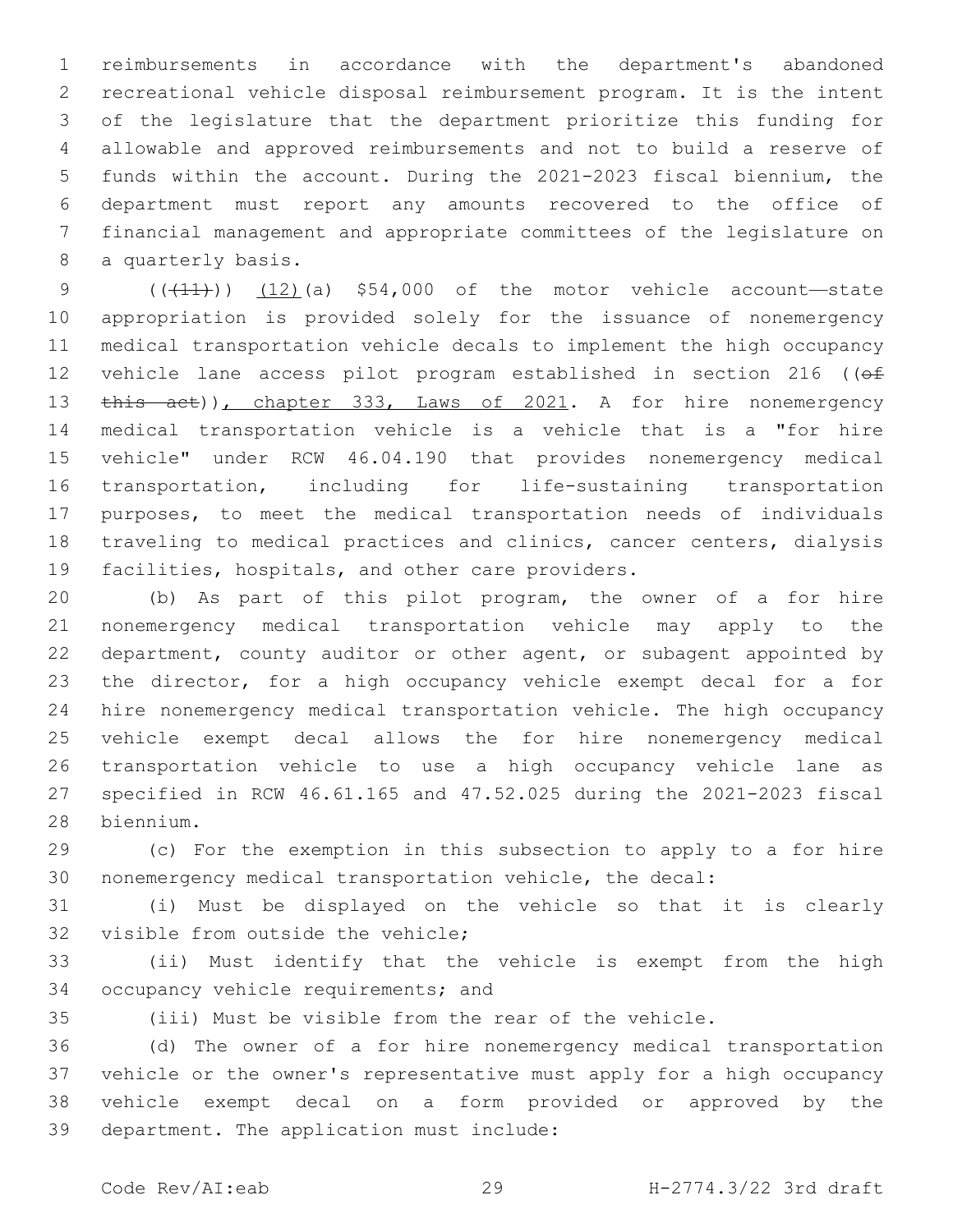(i) The name and address of the person who is the owner of the 2 vehicle;

 (ii) A full description of the vehicle, including its make, model, year, and the vehicle identification number;

(iii) The purpose for which the vehicle is principally used;

 (iv) An attestation signed by the vehicle's owner or the owner's representative that the vehicle's owner has a minimum of one contract or service agreement to provide for hire transportation services for medical purposes with one or more of the following entities: A health insurance company; a hospital, clinic, dialysis center, or other medical institution; a day care center, retirement home, or group home; a federal, state, or local agency or jurisdiction; or a broker who negotiates these services on behalf of one or more of these 14 entities; and

 (v) Other information as required by the department upon 16 application.

 (e) The department, county auditor or other agent, or subagent appointed by the director shall collect the fee required under (f) of this subsection when issuing a high occupancy vehicle exempt decal.

 (f) The department, county auditor or other agent, or subagent, is required to collect a \$5 fee when issuing a decal under this subsection, in addition to any other fees and taxes required by law.

 (g) A high occupancy vehicle exempt decal expires June 30, 2023, and must be marked to indicate its expiration date. The decal may be renewed if the pilot program is continued past the date of a decal's expiration. The status as an exempt vehicle continues until the high occupancy vehicle exempt decal is suspended or revoked for misuse, the vehicle is no longer used as a for hire nonemergency medical transportation vehicle, or the pilot program established in section 30 216 ((of this act)), chapter 333, Laws of 2021 is terminated.

(h) The department may adopt rules to implement this subsection.

 (13) \$4,378,000 of the highway safety account—state appropriation and \$1,539,000 of the motor vehicle account—state appropriation are provided solely for contingency funding for the department to respond to the COVID-19 pandemic by paying for: The replacement of end-of- life information technology equipment, increased information 37 technology software license costs, other information technology changes, printing and postage, supplies and equipment for COVID-19 safety, and accounting overtime to eliminate backlogs. By January 1, 2023, the department shall submit a report to the governor and the Code Rev/AI:eab 30 H-2774.3/22 3rd draft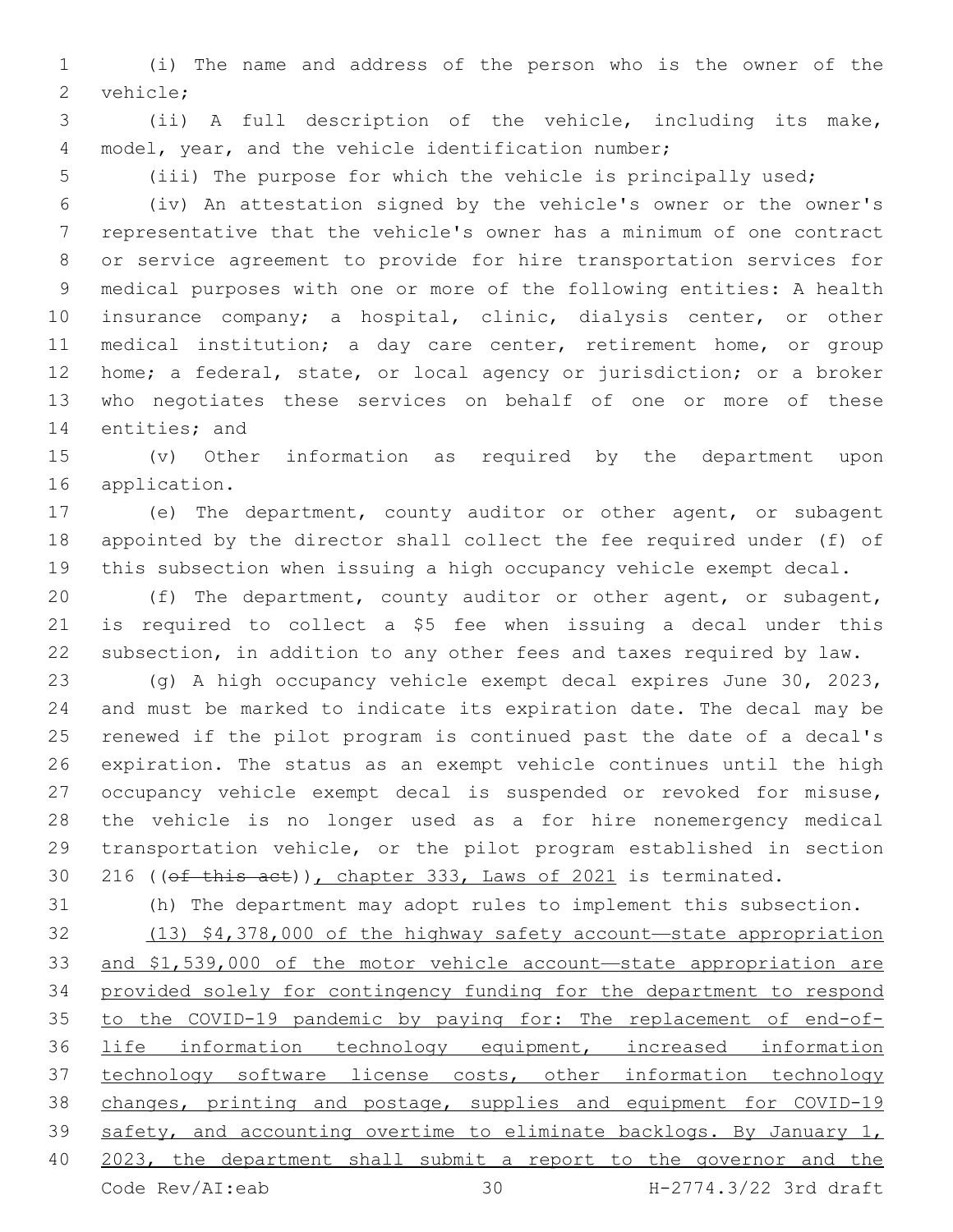legislative transportation committees detailing the specific expenditures made from the contingency funding provided in this 3 subsection. (14) \$100,000 of the highway safety account—state appropriation is provided solely for the department to contract for a study on the potential impacts that current licensing requirements, including required training hours, and testing requirements may have on the shortage of commercial drivers, and whether adjustments to these requirements may be warranted to help alleviate the shortage. In completing the study, the department must consult with the workforce 11 training board, state board for community and technical colleges, 12 federal motor carrier safety officials, organizations representing 13 veterans, organizations representing commercial drivers, and organizations representing businesses or government entities that rely on commercial drivers. (15) The department must consult with the department of corrections and state board for community and technical colleges to develop a pilot program that allows incarcerated individuals who are not prohibited by state or federal law from receiving a commercial 20 driver's license upon release to participate in a prerelease commercial driver training program. The department must submit a report to the legislature by June 30, 2023, detailing the status of the program. (16) \$28,000 of the motor vehicle account—state appropriation is provided solely for the implementation of Engrossed Second Substitute House Bill No. 1181 (veterans and military suicide). If Engrossed Second Substitute House Bill No. 1181 is not enacted by June 30, 2022, the amount provided in this subsection lapses. (17) \$83,000 of the motor vehicle account—state appropriation is provided solely for the implementation of Substitute House Bill No. 1984 (vehicle registration certificate addresses). If Substitute House Bill No. 1984 is not enacted by June 30, 2022, the amount provided in this subsection lapses. (18) \$57,000 of the motor vehicle account—state appropriation is provided solely for the implementation of House Bill No. 2074 (off- road vehicles fees). If House Bill No. 2074 is not enacted by June 37 30, 2022, the amount provided in this subsection lapses. (19) \$350,000 of the highway safety account—state appropriation is provided solely to expand driver's license assistance and support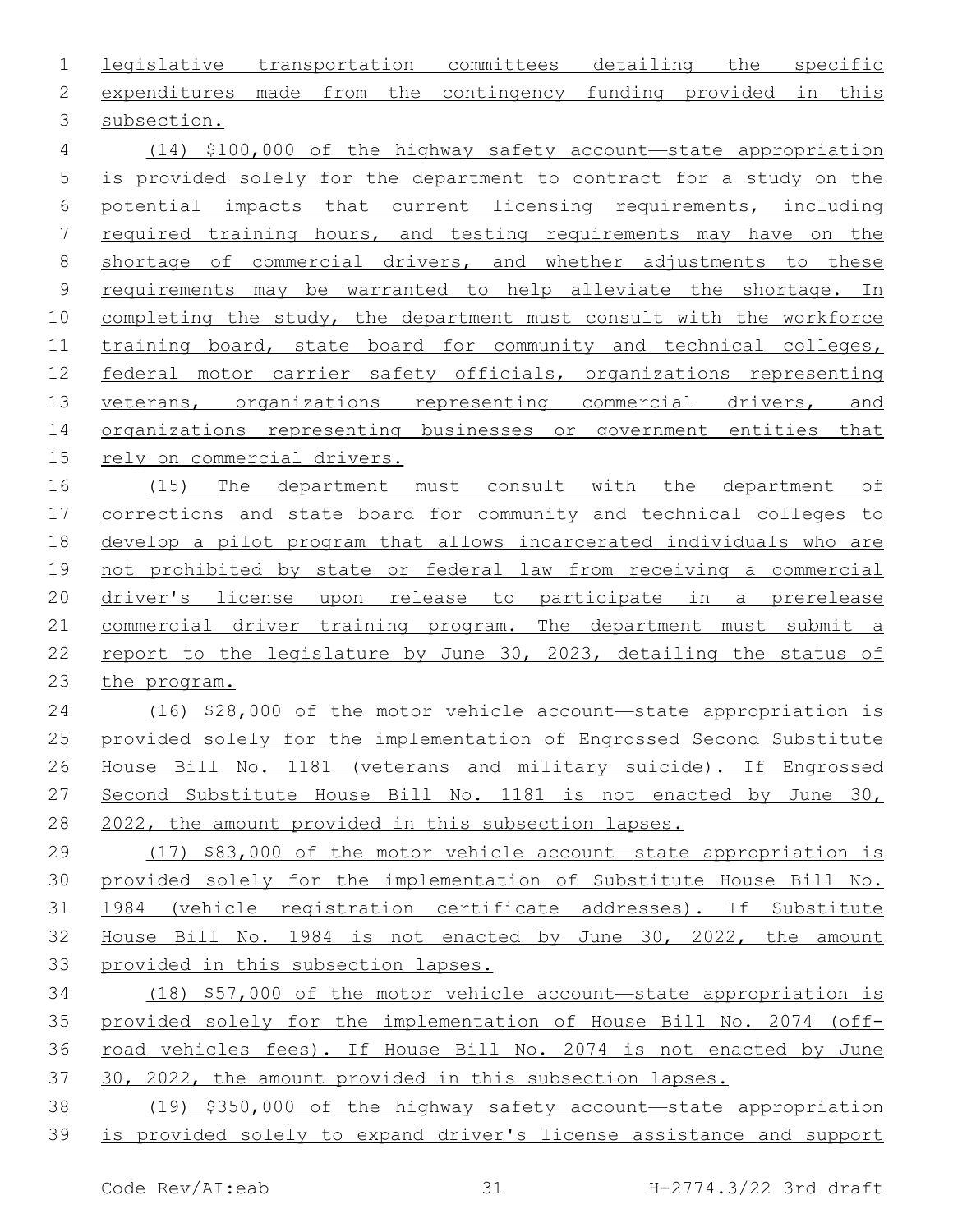| $\mathbf 1$ | services in King county with an existing provider that is already     |
|-------------|-----------------------------------------------------------------------|
| 2           | providing these services to low-income immigrant and refugee women.   |
|             |                                                                       |
| 3           | Sec. 209. 2021 c 333 s 209 (uncodified) is amended to read as         |
| 4           | follows:                                                              |
| 5           | FOR THE DEPARTMENT OF TRANSPORTATION-TOLL OPERATIONS AND MAINTENANCE  |
| 6           | $-$ PROGRAM B                                                         |
| 7           | State Route Number 520 Corridor Account-State                         |
| 8           | $($ $($ $$53, 689, 000)$ $)$<br>Appropriation.                        |
| 9           | \$58, 255, 000                                                        |
| 10          | State Route Number 520 Civil Penalties Account-State                  |
| 11          | $($ $(*4, 122, 000)$ )<br>Appropriation.                              |
| 12          | \$4,135,000                                                           |
| 13          | Tacoma Narrows Toll Bridge Account-State                              |
| 14          | $($ (\$29,809,000))<br>Appropriation.                                 |
| 15          | \$31,080,000                                                          |
| 16          | Alaskan Way Viaduct Replacement Project Account-                      |
| 17          | State Appropriation.<br>$((\$20, 840, 000))$                          |
| 18          | \$21,693,000                                                          |
| 19          | Interstate 405 and State Route Number 167 Express                     |
| 20          | Toll Lanes Account-State Appropriation. ( $(\frac{223,910,000}{2})$ ) |
| 21          | \$24,562,000                                                          |
| 22          | TOTAL APPROPRIATION.<br>( ( \$132, 370, 000) )                        |
| 23          | \$139,725,000                                                         |

 The appropriations in this section are subject to the following 25 conditions and limitations:

 (1) \$1,300,000 of the Tacoma Narrows toll bridge account—state appropriation and \$12,484,000 of the state route number 520 corridor account—state appropriation are provided solely for the purposes of addressing unforeseen operations and maintenance costs on the Tacoma Narrows bridge and the state route number 520 bridge, respectively. The office of financial management shall place the amounts provided in this subsection, which represent a portion of the required minimum fund balance under the policy of the state treasurer, in unallotted status. The office may release the funds only when it determines that all other funds designated for operations and maintenance purposes 36 have been exhausted.

 (2) As long as the facility is tolled, the department must provide annual reports to the transportation committees of the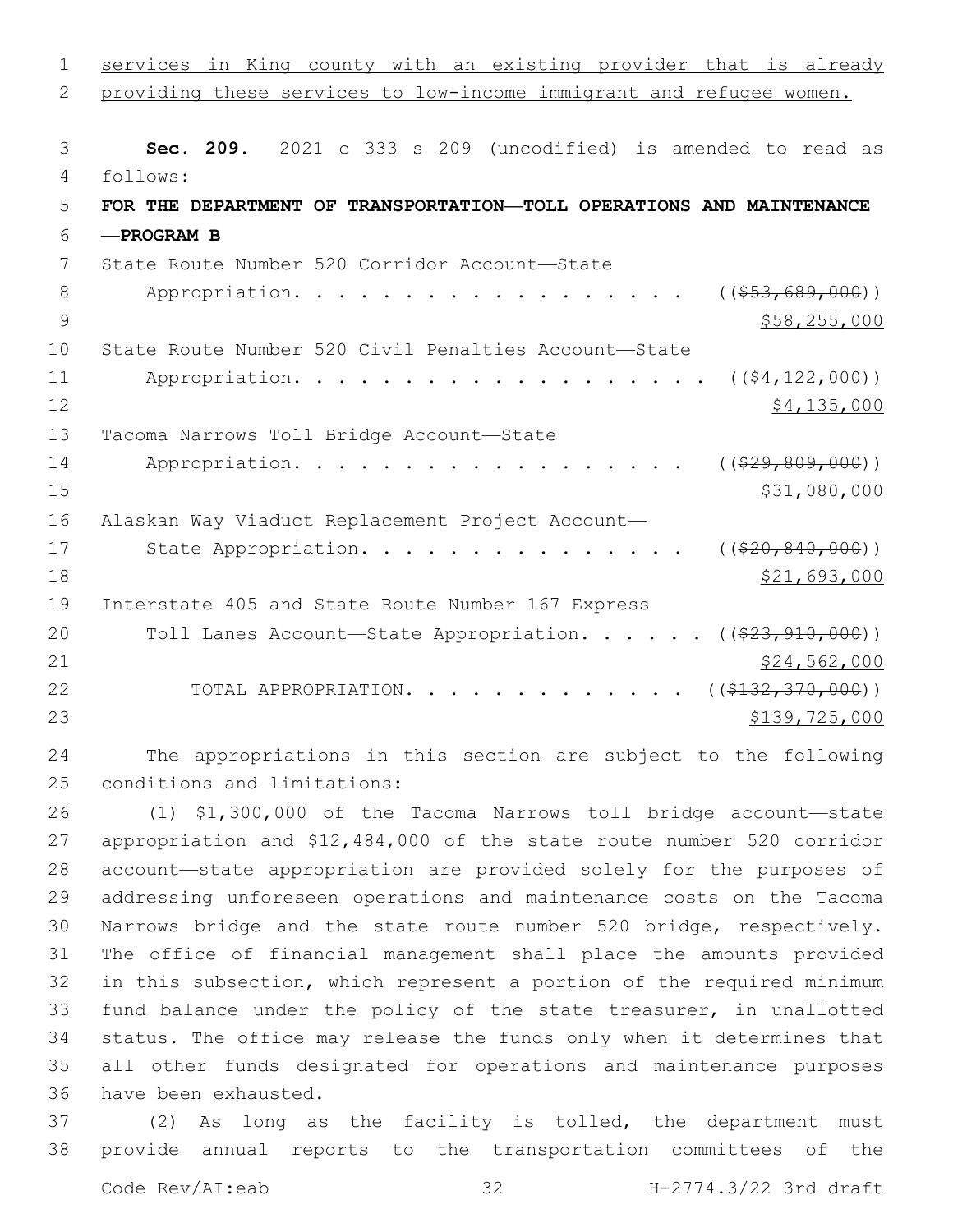legislature on the Interstate 405 express toll lane project performance measures listed in RCW 47.56.880(4). These reports must include:3

 (a) Information on the travel times and travel time reliability (at a minimum, average and 90th percentile travel times) maintained during peak and nonpeak periods in the express toll lanes and general purpose lanes for both the entire corridor and commonly made trips in the corridor including, but not limited to, northbound from Bellevue to Rose Hill, state route number 520 at NE 148th to Interstate 405 at state route number 522, Bellevue to Bothell (both NE 8th to state route number 522 and NE 8th to state route number 527), and a trip internal to the corridor (such as NE 85th to NE 160th) and similar 13 southbound trips;

 (b) A month-to-month comparison of travel times and travel time reliability for the entire corridor and commonly made trips in the corridor as specified in (a) of this subsection since implementation of the express toll lanes and, to the extent available, a comparison to the travel times and travel time reliability prior to 19 implementation of the express toll lanes;

 (c) Total express toll lane and total general purpose lane traffic volumes, as well as per lane traffic volumes for each type of lane (i) compared to total express toll lane and total general purpose lane traffic volumes, as well as per lane traffic volumes for each type of lane, on this segment of Interstate 405 prior to implementation of the express toll lanes and (ii) compared to total express toll lane and total general purpose lane traffic volumes, as well as per lane traffic volumes for each type of lane, from month to 28 month since implementation of the express toll lanes; and

29 (d) Underlying congestion measurements, that is, speeds, that are being used to generate the summary graphs provided, to be made 31 available in a digital file format.

32 (3)(a) ((\$708,000)) \$481,000 of the Interstate 405 and state route number 167 express toll lanes account—state appropriation, 34 ((\$1,651,000)) \$1,132,000 of the state route number 520 corridor 35 account—state appropriation, ((\$709,000)) \$509,000 of the Tacoma 36 Narrows toll bridge account—state appropriation, and ((\$932,000)) \$636,000 of the Alaskan Way viaduct replacement project account—state appropriation are provided solely for the reappropriation of unspent funds on the new tolling back office system from the 2019-2021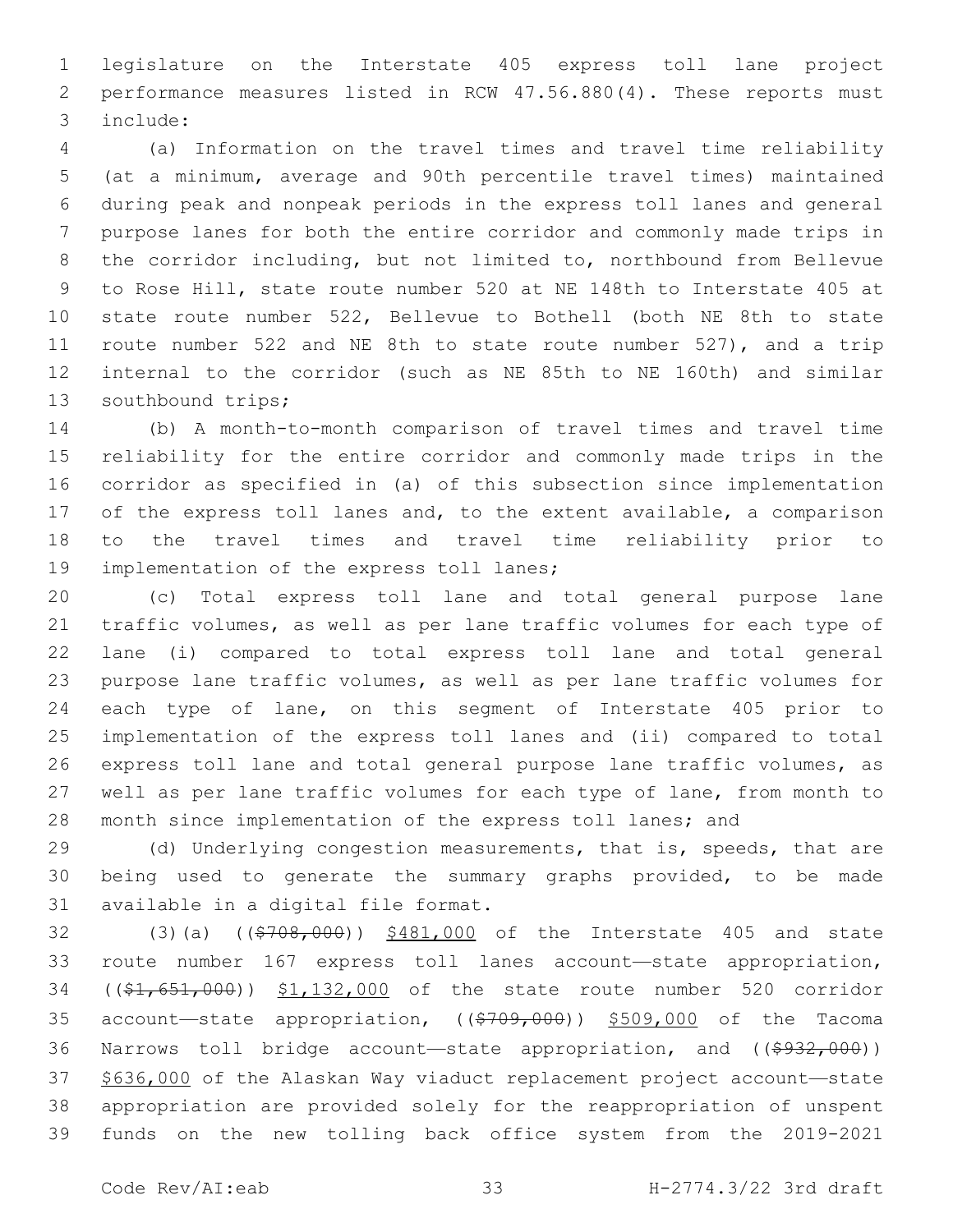1 biennium( $\sqrt{t}$  and are subject to the conditions, limitations, and review provided in section 701 of this act.

 (b) The department shall continue to work with the office of financial management, office of the chief information officer, and the transportation committees of the legislature on the project management plan that includes a provision for independent verification and validation of contract deliverables from the successful bidder and a provision for quality assurance that includes 9 reporting independently to the office of the chief information 10 officer on an ongoing basis during system implementation)).

 $((\{e\})$  (b) The office of financial management shall place the amounts provided in this subsection in unallotted status until the department submits a detailed progress report on the progress of the new tolling back office system. The director of the office of financial management or their designee shall consult with the chairs and ranking members of the transportation committees of the legislature prior to making a decision to allot these funds.

18 (4) ((Out of funding appropriated in this section,)) \$121,000 of the Interstate 405 and state route number 167 express toll lanes 20 account-state appropriation, \$288,000 of the state route number 520 corridor account—state appropriation, \$128,000 of the Tacoma Narrows 22 toll bridge account-state appropriation, and \$163,000 of the Alaskan Way viaduct replacement project account—state appropriation are 24 provided solely for the department ((shall)) to contract with the state auditor's office for a performance audit of the department's project to replace its electronic toll collection system. The audit should include an evaluation of the department's project planning, vendor procurement, contract management and project oversight. The final report is to be issued by December 31, 2022. The state auditor will transmit copies of the report to the jurisdictional committees 31 of the legislature and the department.

 (5) The department shall make detailed annual reports to the transportation committees of the legislature and the public on the 34 department's web site on the following:

 (a) The use of consultants in the tolling program, including the name of the contractor, the scope of work, the type of contract, timelines, deliverables, any new task orders, and any extensions to 38 existing consultant contracts;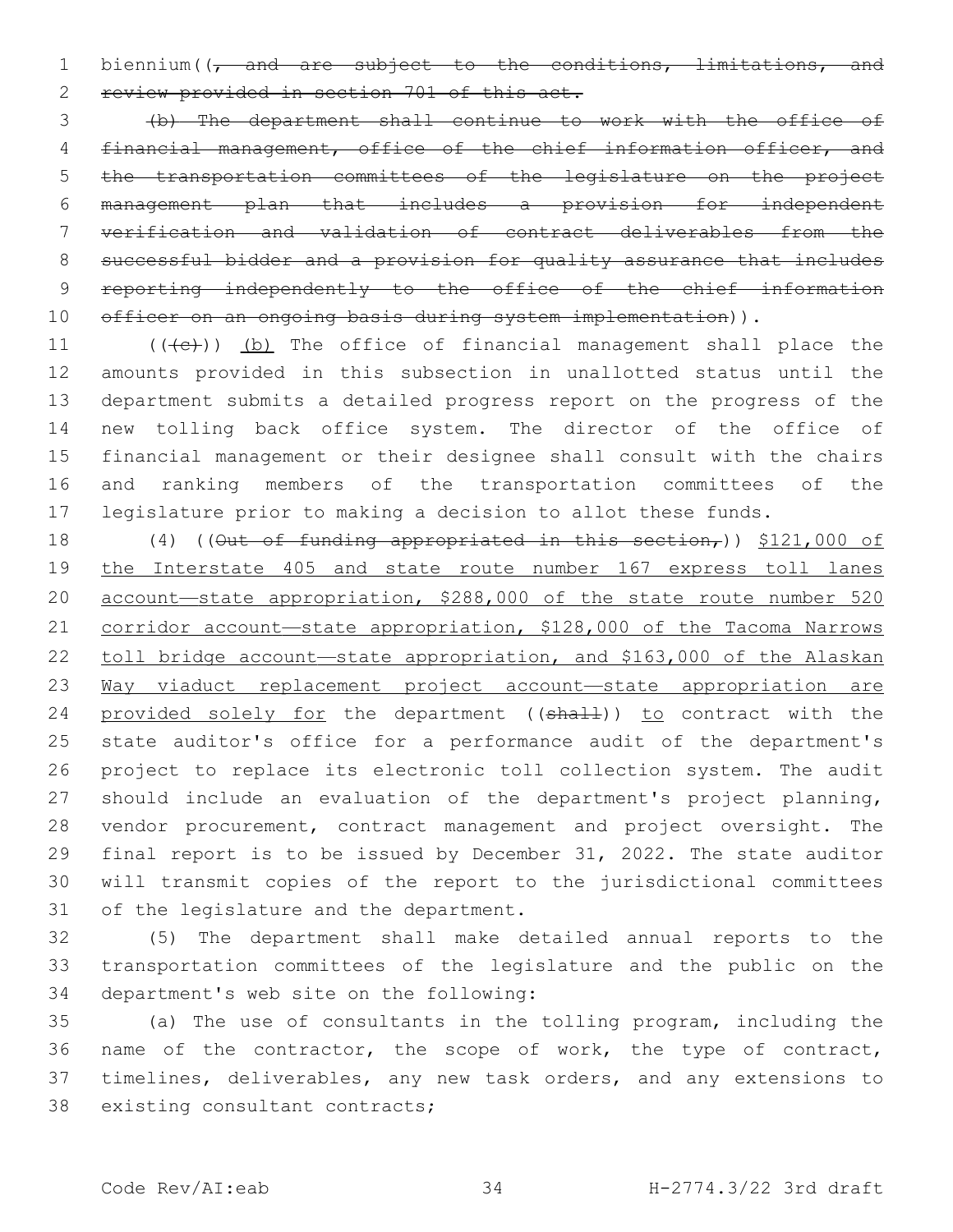(b) The nonvendor costs of administering toll operations, including the costs of staffing the division, consultants, and other personal service contracts required for technical oversight and management assistance, insurance, payments related to credit card processing, transponder purchases and inventory management, facility operations and maintenance, and other miscellaneous nonvendor costs;

 (c) The vendor-related costs of operating tolled facilities, 8 including the costs of the customer service center, cash collections on the Tacoma Narrows bridge, electronic payment processing, and toll 10 collection equipment maintenance, renewal, and replacement;

 (d) The toll adjudication process, including a summary table for 12 each toll facility that includes:

(i) The number of notices of civil penalty issued;

 (ii) The number of recipients who pay before the notice becomes a 15 penalty;

 (iii) The number of recipients who request a hearing and the 17 number who do not respond;

18 (iv) Workload costs related to hearings;

(v) The cost and effectiveness of debt collection activities; and

(vi) Revenues generated from notices of civil penalty; and

 (e) A summary of toll revenue by facility on all operating toll facilities and express toll lane systems, and an itemized depiction 23 of the use of that revenue.

 (6) During the 2021-2023 fiscal biennium, the department plans to issue a request for proposals as the first stage of a competitive procurement process that will replace the toll equipment and select a new tolling operator for the Tacoma Narrows Bridge. The request for proposals and subsequent competitive procurement must incorporate elements that prioritize the overall goal of lowering costs per transaction for the facility, such as incentives for innovative approaches which result in lower transactional costs, requests for efficiencies on the part of the bidder that lower operational costs, and incorporation of technologies such as self-serve credit card machines or other point-of-payment technologies that lower costs or 35 improve operational efficiencies.

 (7) \$19,908,000 of the Alaskan Way viaduct replacement project account—state appropriation is provided solely for the new state route number 99 tunnel toll facility's expected share of collecting toll revenues, operating customer services, and maintaining toll collection systems. The legislature expects to see appropriate Code Rev/AI:eab 35 H-2774.3/22 3rd draft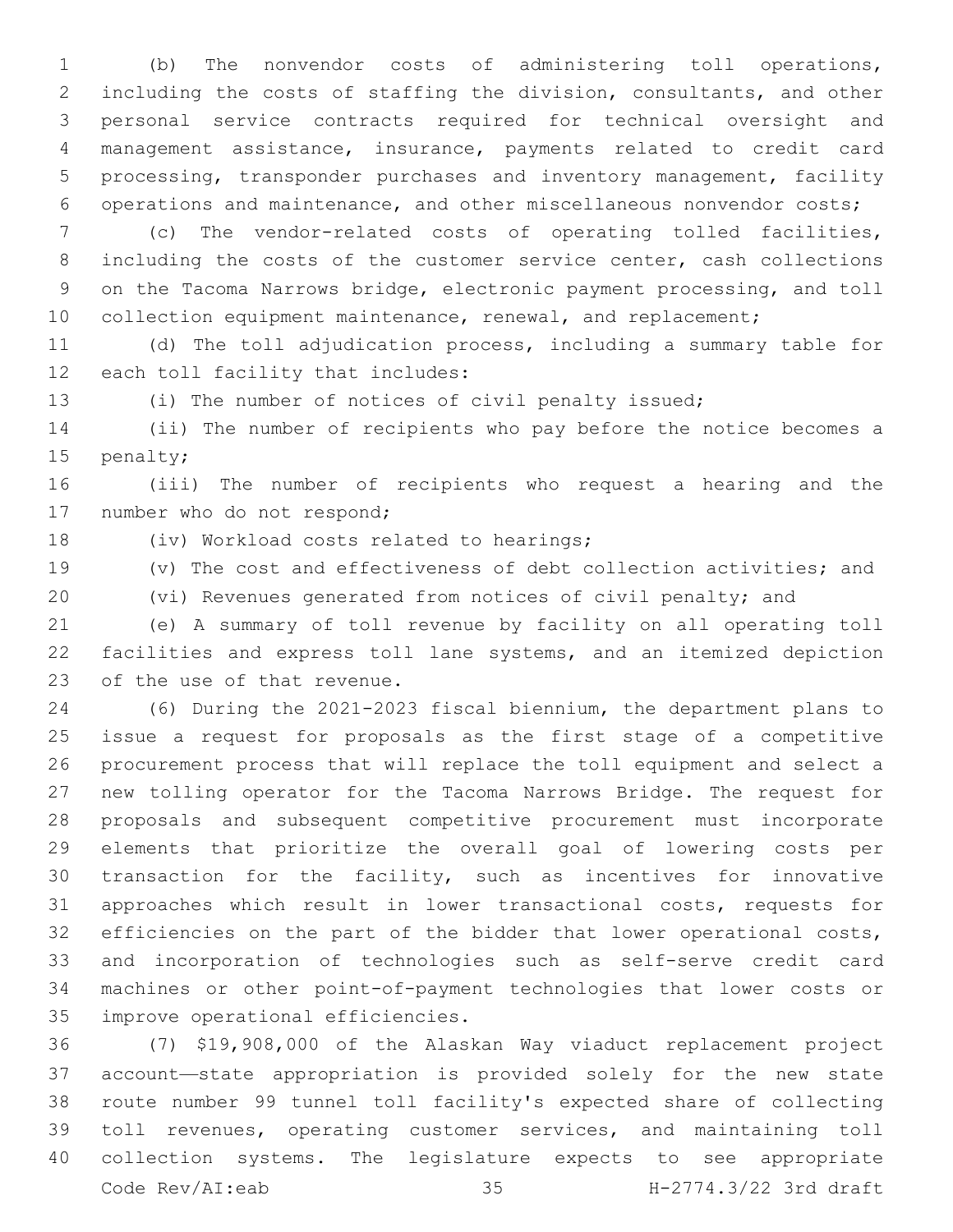reductions to the other toll facility accounts once tolling on the new state route number 99 tunnel toll facility stabilizes and any previously incurred costs for start-up of the new facility are charged back to the Alaskan Way viaduct replacement project account. The office of financial management shall closely monitor the application of the cost allocation model and ensure that the new state route number 99 tunnel toll facility is adequately sharing costs and the other toll facility accounts are not being overspent or subsidizing the new state route number 99 tunnel toll facility.

 (8) The department shall submit a plan to the legislature for the Interstate 405 and state route number 167 express toll lanes account detailing how bond proceeds can cover the proposed construction plan on the Interstate 405 and state route number 167 express toll lane corridor outlined on LEAP Transportation Document 2021-1 as developed 15 April 23, 2021, by January 1, 2022.

16 (9) ((\$1,516,000)) (a) \$3,038,000 of the state route number 520 corridor account—state appropriation is provided solely for the increased costs of insurance for the state route number 520 floating bridge. The department shall conduct an evaluation of the short and long-term costs and benefits including risk mitigation of self- insurance as compared to the commercial insurance option for the state route number 520 floating bridge, as allowed under the terms of 23 the state route number 520 master bond resolution. By December 15, 2021, the department shall report to the legislature on the results 25 of this evaluation.

 (b) \$580,000 of the Tacoma Narrows toll bridge account—state appropriation is provided solely for the increased costs of insurance for the Tacoma Narrows bridge.

 (10) As part of the department's 2023-2025 biennial budget request, the department shall update the cost allocation recommendations that assign appropriate costs to each of the toll funds for services provided by relevant Washington state department 33 of transportation programs, the Washington state patrol, and the transportation commission. The recommendations shall be based on updated traffic and toll transaction patterns and other relevant 36 factors.

 (11) All amounts provided for operations and maintenance expenses on the SR 520 facility from the state route number 520 corridor account during the 2021-2023 fiscal biennium in this act, up to a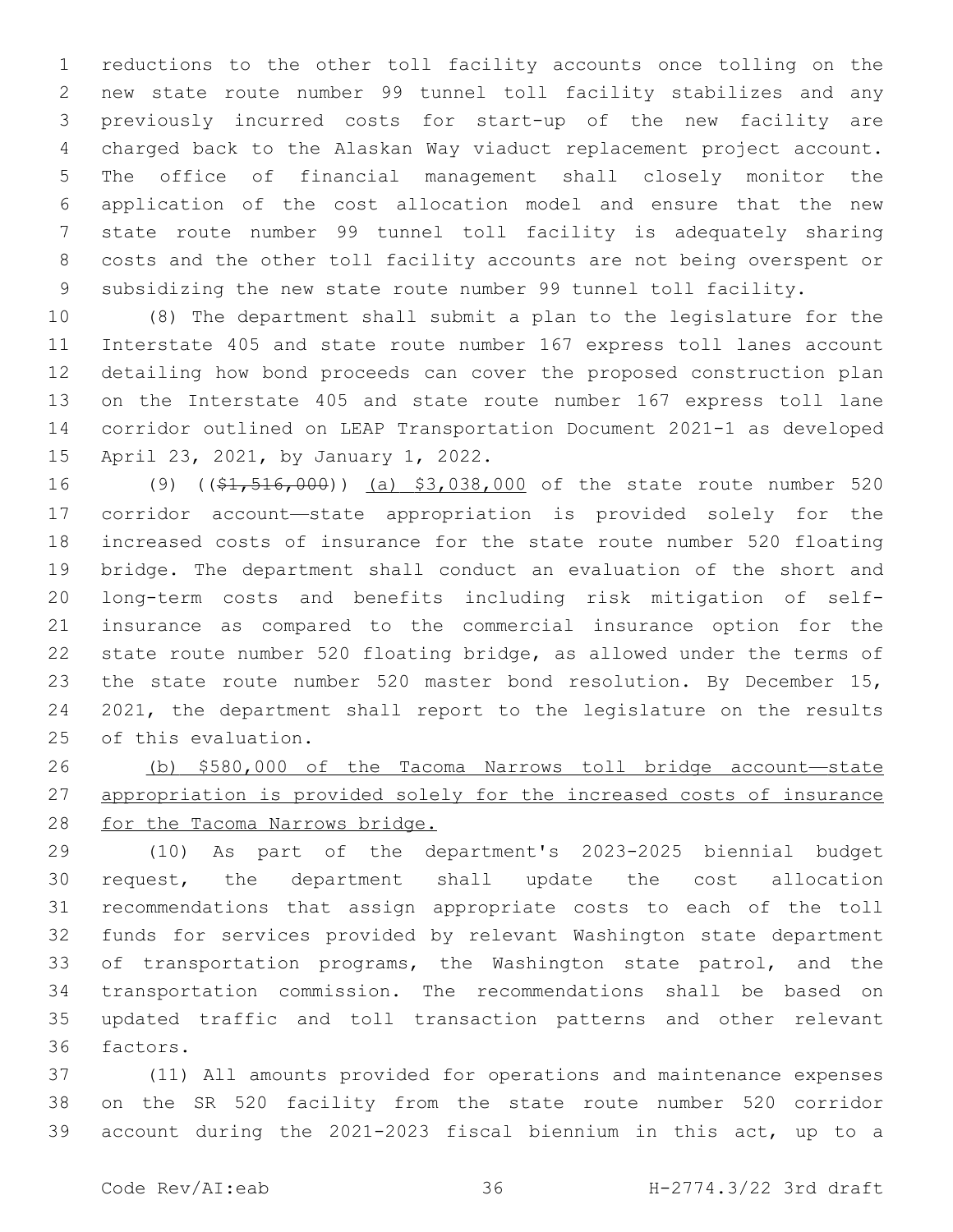1 maximum of \$59,567,000, are derived from the receipt of federal 2 American rescue plan act of 2021 funds and not toll revenues. 3 **Sec. 210.** 2021 c 333 s 210 (uncodified) is amended to read as follows: 4 5 **FOR THE DEPARTMENT OF TRANSPORTATION—INFORMATION TECHNOLOGY—PROGRAM**  6 **C** 7 Transportation Partnership Account-State 8 Appropriation. . . . . . . . . . . . . . . . . (  $(\frac{1}{2}, \frac{377}{100})$  ) 9 \$1,401,000 10 Motor Vehicle Account-State Appropriation. . . . . ((\$97,026,000)) 11 \$102,958,000 12 Puget Sound Ferry Operations Account-State 13 Appropriation. . . . . . . . . . . . . . . . . . (  $(*263,000)$  ) 14 \$307,000 15 Multimodal Transportation Account-State 16 Appropriation. . . . . . . . . . . . . . . . . (  $(\frac{66,986,000}{60,000})$ 17 \$7,074,000 18 Transportation 2003 Account (Nickel Account)—State 19 Appropriation. . . . . . . . . . . . . . . . . (  $(\frac{21}{21}, \frac{393}{100})$  ) 20 \$1,413,000 21 TOTAL APPROPRIATION. . . . . . . . . . . . ((\$107,045,000)) 22 \$113,153,000 23 The appropriations in this section are subject to the following 24 conditions and limitations: \$4,273,000 of the multimodal 25 transportation account—state appropriation and \$4,273,000 of the 26 motor vehicle account—state appropriation are provided solely for the 27 department's cost related to the one Washington project, and is 28 subject to the conditions, limitations, and review requirements of 29 section 701 ((of this act)), chapter 333, Laws of 2021. 30 **Sec. 211.** 2021 c 333 s 211 (uncodified) is amended to read as follows: 31 32 **FOR THE DEPARTMENT OF TRANSPORTATION—FACILITY MAINTENANCE,**  33 **OPERATIONS, AND CONSTRUCTION—PROGRAM D—OPERATING** 34 Motor Vehicle Account—State Appropriation. . . . . ((\$35,574,000))  $35$  \$37,588,000 36 State Route Number 520 Corridor Account-State 37 Appropriation. . . . . . . . . . . . . . . . . . . . . . \$34,000 Code Rev/AI:eab 37 H-2774.3/22 3rd draft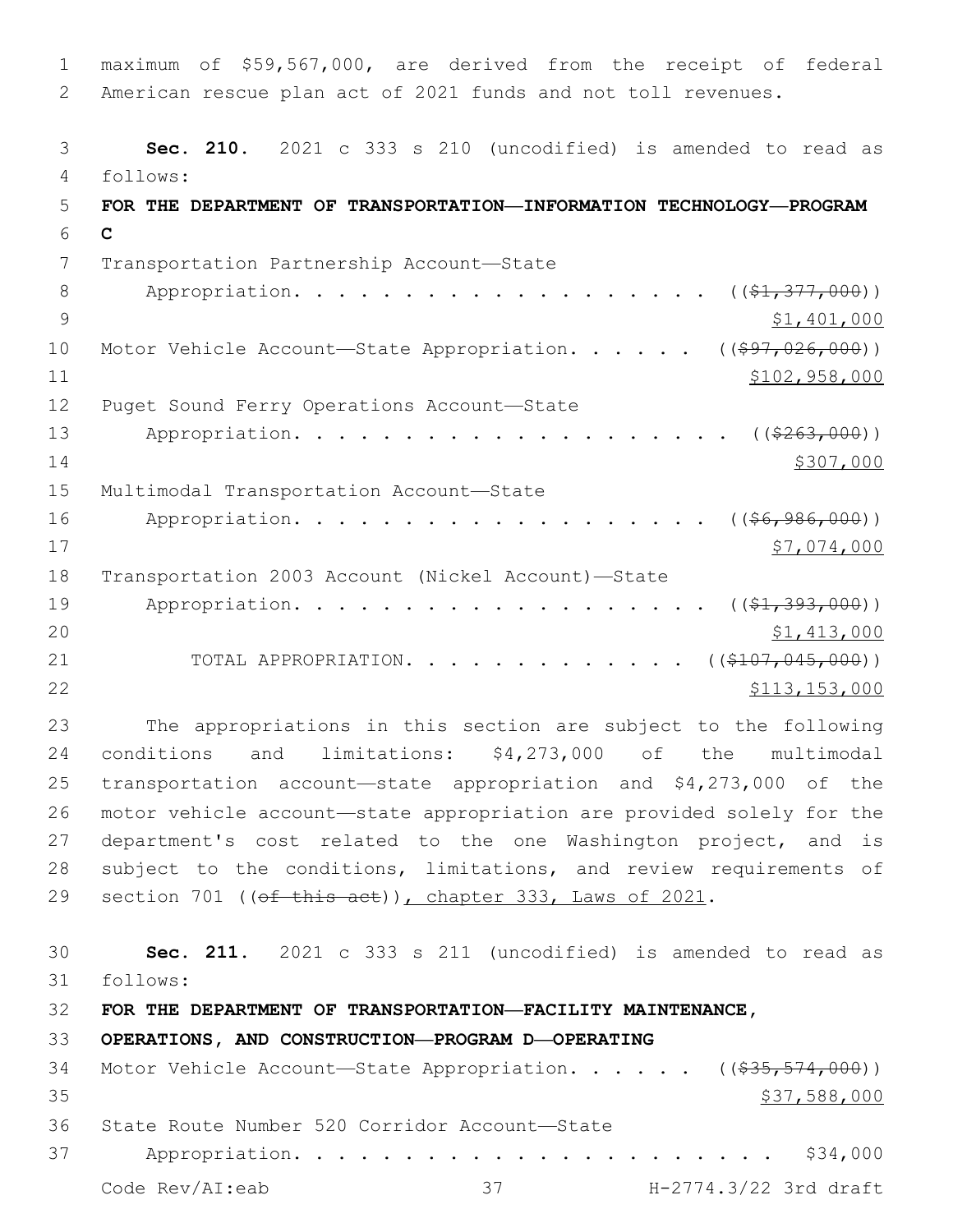1 TOTAL APPROPRIATION. . . . . . . . . . . . ((\$35,608,000)) 2  $\frac{1}{2}$   $\frac{537}{622}$ , 000

3 **Sec. 212.** 2021 c 333 s 212 (uncodified) is amended to read as follows: 4

## 5 **FOR THE DEPARTMENT OF TRANSPORTATION—AVIATION—PROGRAM F**

| 6  | Aeronautics Account-State Appropriation. ((\$8,055,000))  |
|----|-----------------------------------------------------------|
|    | \$8,105,000                                               |
| -8 | Aeronautics Account-Federal Appropriation. \$3,916,000    |
| 9  | Aeronautics Account-Private/Local Appropriation. \$60,000 |
| 10 | TOTAL APPROPRIATION. ( $(\frac{212}{122031000})$ )        |
| 11 | \$12,081,000                                              |

12 The appropriations in this section are subject to the following 13 conditions and limitations:

 (1) \$2,888,000 of the aeronautics account—state appropriation is provided solely for the airport aid grant program, which provides competitive grants to public use airports for pavement, safety, 17 maintenance, planning, and security.

18 (2) \$257,000 of the aeronautics account—state appropriation is 19 provided solely for supporting the commercial aviation coordinating 20 commission, pursuant to section 718 ((ef this act)), chapter 333, 21 Laws of 2021.

 (3) \$280,000 of the aeronautics account—state appropriation is provided solely for the implementation of chapter 131, Laws of 2021 (unpiloted aircraft system state coordinator). If chapter 131, Laws of 2021 is not enacted by June 30, 2021, the amount provided in this 26 subsection lapses.

27 **Sec. 213.** 2021 c 333 s 213 (uncodified) is amended to read as 28 follows:

## 29 **FOR THE DEPARTMENT OF TRANSPORTATION—PROGRAM DELIVERY MANAGEMENT AND**  30 **SUPPORT—PROGRAM H**

|    | 31 Motor Vehicle Account—State Appropriation. ((\$59,138,000)) |                                                        |                       |
|----|----------------------------------------------------------------|--------------------------------------------------------|-----------------------|
| 32 |                                                                |                                                        | \$61,049,000          |
| 33 | Motor Vehicle Account—Federal Appropriation. \$500,000         |                                                        |                       |
| 34 | Multimodal Transportation Account-State                        |                                                        |                       |
| 35 |                                                                |                                                        |                       |
| 36 |                                                                | TOTAL APPROPRIATION. ( $(\frac{660}{396}, 396, 000)$ ) |                       |
| 37 |                                                                |                                                        | \$62,307,000          |
|    | Code Rev/AI:eab                                                | $\sim$ 38                                              | H-2774.3/22 3rd draft |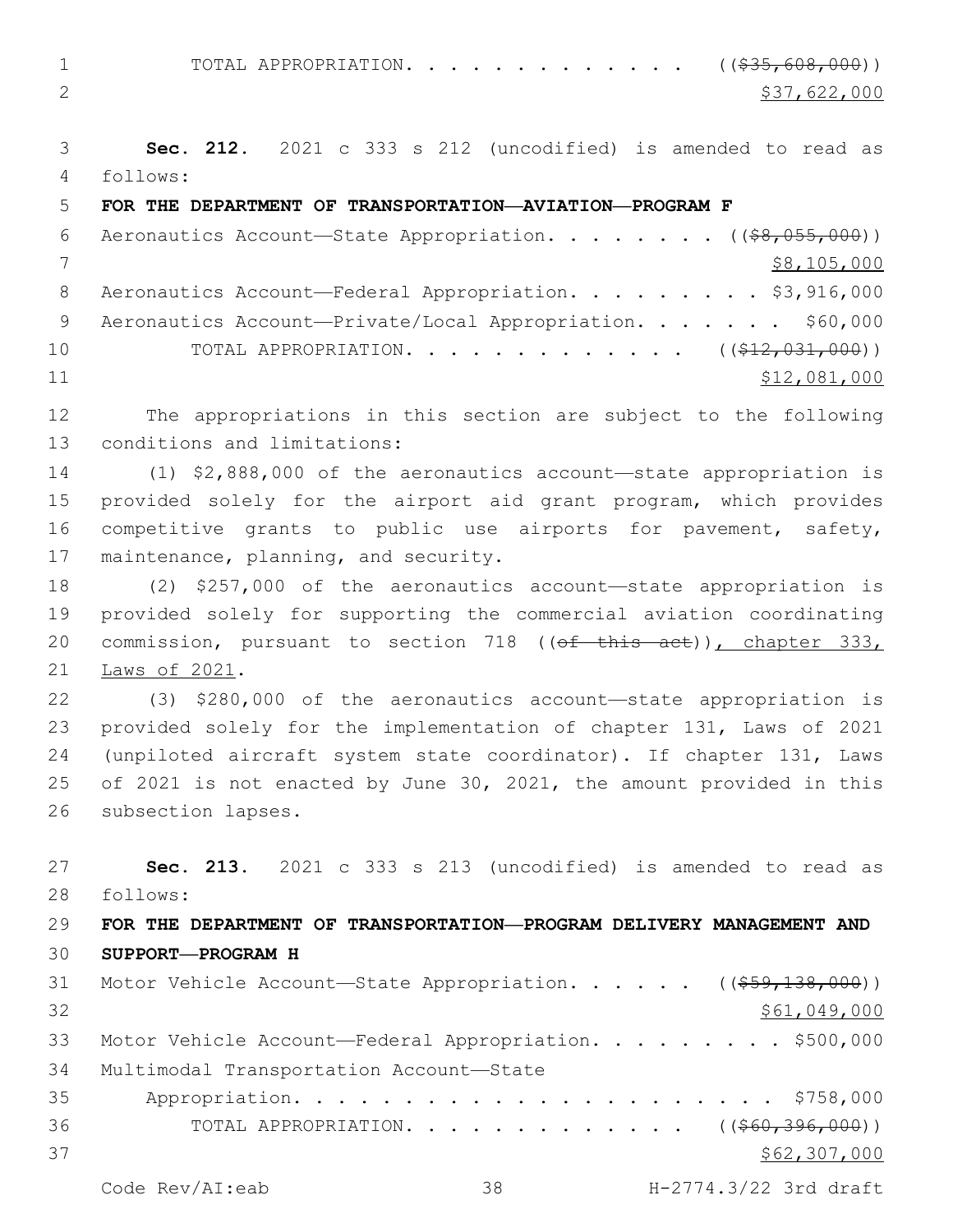The appropriations in this section are subject to the following 2 conditions and limitations:

 (1) The legislature recognizes that the trail known as the Rocky Reach Trail, and its extensions, serve to separate motor vehicle traffic from pedestrians and bicyclists, increasing motor vehicle safety on state route number 2 and the coincident section of state route number 97. Consistent with chapter 47.30 RCW and pursuant to RCW 47.12.080, the legislature declares that transferring portions of WSDOT Inventory Control (IC) No. 2-09-04686 containing the trail and associated buffer areas to the Washington state parks and recreation commission is consistent with the public interest. The legislature directs the department to transfer the property to the Washington 13 state parks and recreation commission.

 (a) The department must be paid fair market value for any portions of the transferred real property that is later abandoned, vacated, or ceases to be publicly maintained for trail purposes.

 (b) Prior to completing the transfer in this subsection (1), the department must ensure that provisions are made to accommodate private and public utilities and any facilities that predate the department's acquisition of the property, at no cost to those entities. Prior to completing the transfer, the department shall also ensure that provisions, by fair market assessment, are made to accommodate other private and public utilities and any facilities that have been legally allowed by permit or other instrument.

 (c) The department may sell any adjoining property that is not necessary to support the Rocky Reach Trail and adjacent buffer areas only after the transfer of trail-related property to the Washington state parks and recreation commission is complete. Adjoining property owners must be given the first opportunity to acquire such property that abuts their property, and applicable boundary line or other adjustments must be made to the legal descriptions for recording 32 purposes.

 (2) With respect to Parcel 12 of the real property conveyed by the state of Washington to the city of Mercer Island under that certain quitclaim deed, dated April 19, 2000, recorded in King county under recording no. 20000425001234, the requirement in the deed that the property be used for road/street purposes only will be deemed satisfied by the department of transportation so long as commuter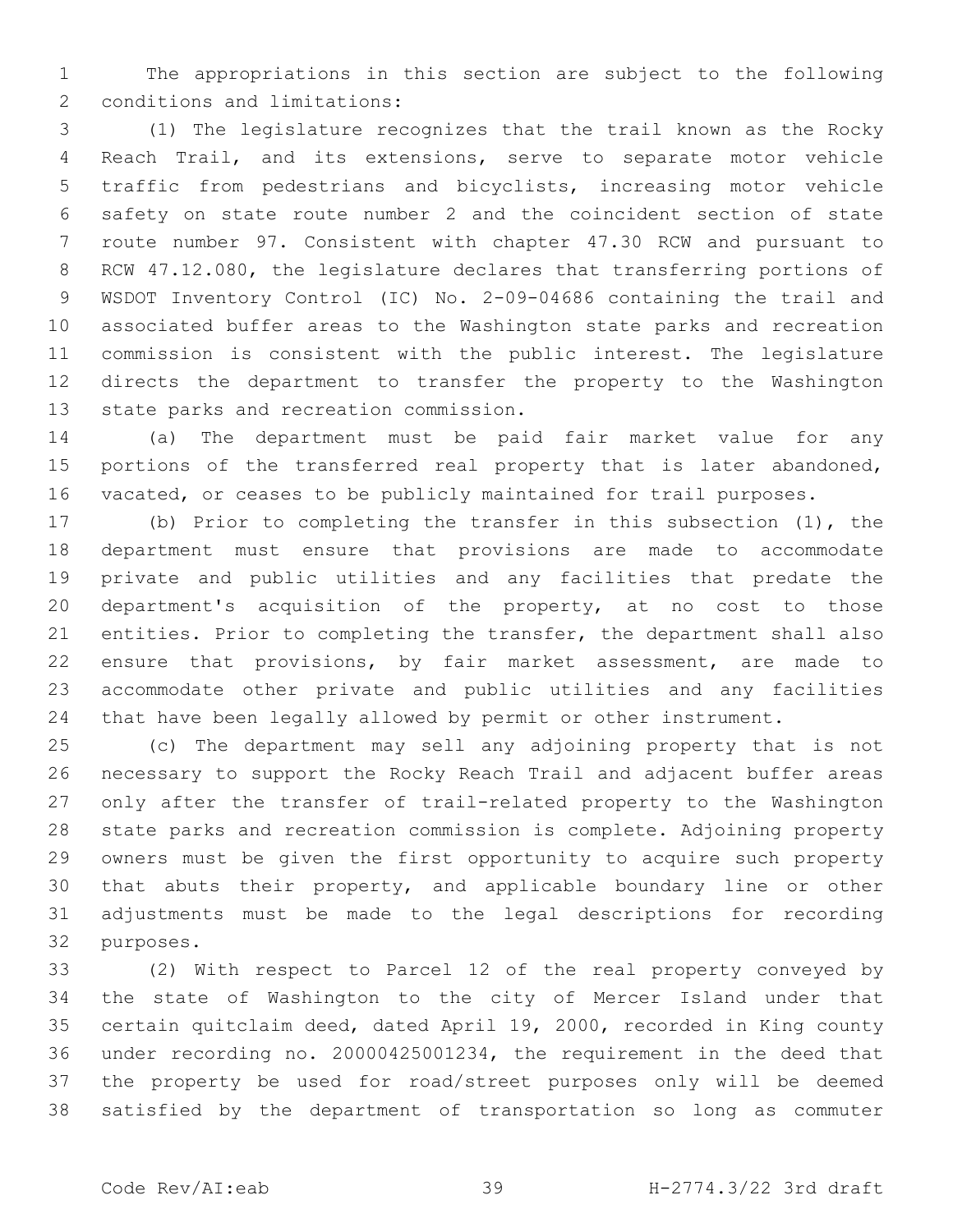parking, as part of the vertical development of the property, is one 2 of the significant uses of the property.

 (3) \$1,600,000 of the motor vehicle account—state appropriation is provided solely for real estate services activities. Consistent with RCW 47.12.120 and during the 2021-2023 fiscal biennium, when initiating, extending, or renewing any rent or lease agreements with a regional transit authority, consideration of value must be equivalent to one hundred percent of economic or market rent.

 (4) The department shall report to the transportation committees of the legislature by December 1, 2021, on the status of its efforts to consolidate franchises for broadband facilities across the state, including plans for increasing the number of consolidated franchises 13 in the future.

 (5) During the 2021-2023 biennium, if the department takes possession of the property situated in the city of Edmonds for which a purchase agreement was executed between Unocal and the department in 2005 (Tax Parcel Number 262703-2-003-0009), and if the department confirms that the property is still no longer needed for transportation purposes, the department shall provide the city of Edmonds with the right of first purchase at fair market value in accordance with RCW 47.12.063(3) for the city's intended use of the property to rehabilitate near-shore habitat for salmon and related 23 species.

24 (6) ((\$300,000)) \$535,000 of the motor vehicle account—state appropriation is provided solely for the implementation of chapter 26 217, Laws of 2021 (noxious weeds). ((If chapter 217, Laws of 2021 (noxious weeds) is not enacted by June 30, 2021, the amount provided 28 in this subsection lapses.))

29 (7) ((\$500,000)) \$1,026,000 of the multimodal transportation account—state appropriation is provided solely for the implementation 31 of chapter 314, Laws of 2021 (environmental justice task force). ( $\sqrt{1+f}$  chapter 314, Laws of 2021 (environmental justice task force) is not enacted by June 30, 2021, the amount provided in this subsection  $\frac{1}{2}$   $\frac{1}{2}$   $\frac{1}{2}$   $\frac{1}{2}$   $\frac{1}{2}$   $\frac{1}{2}$   $\frac{1}{2}$   $\frac{1}{2}$   $\frac{1}{2}$   $\frac{1}{2}$   $\frac{1}{2}$   $\frac{1}{2}$   $\frac{1}{2}$   $\frac{1}{2}$   $\frac{1}{2}$   $\frac{1}{2}$   $\frac{1}{2}$   $\frac{1}{2}$   $\frac{1}{2}$   $\frac{1}{2}$   $\frac{1}{2}$   $\frac{1}{$ 

 (8)(a) The department shall offer to sell or convey the northern parcel of site 14 on the Puget Sound Gateway Program SR 509 37 Completion Project Surplus Property list, located immediately south of S. 216th Street and adjacent to the Barnes Creek Nature in Des Moines, to Seattle Goodwill Industries, a nonprofit organization with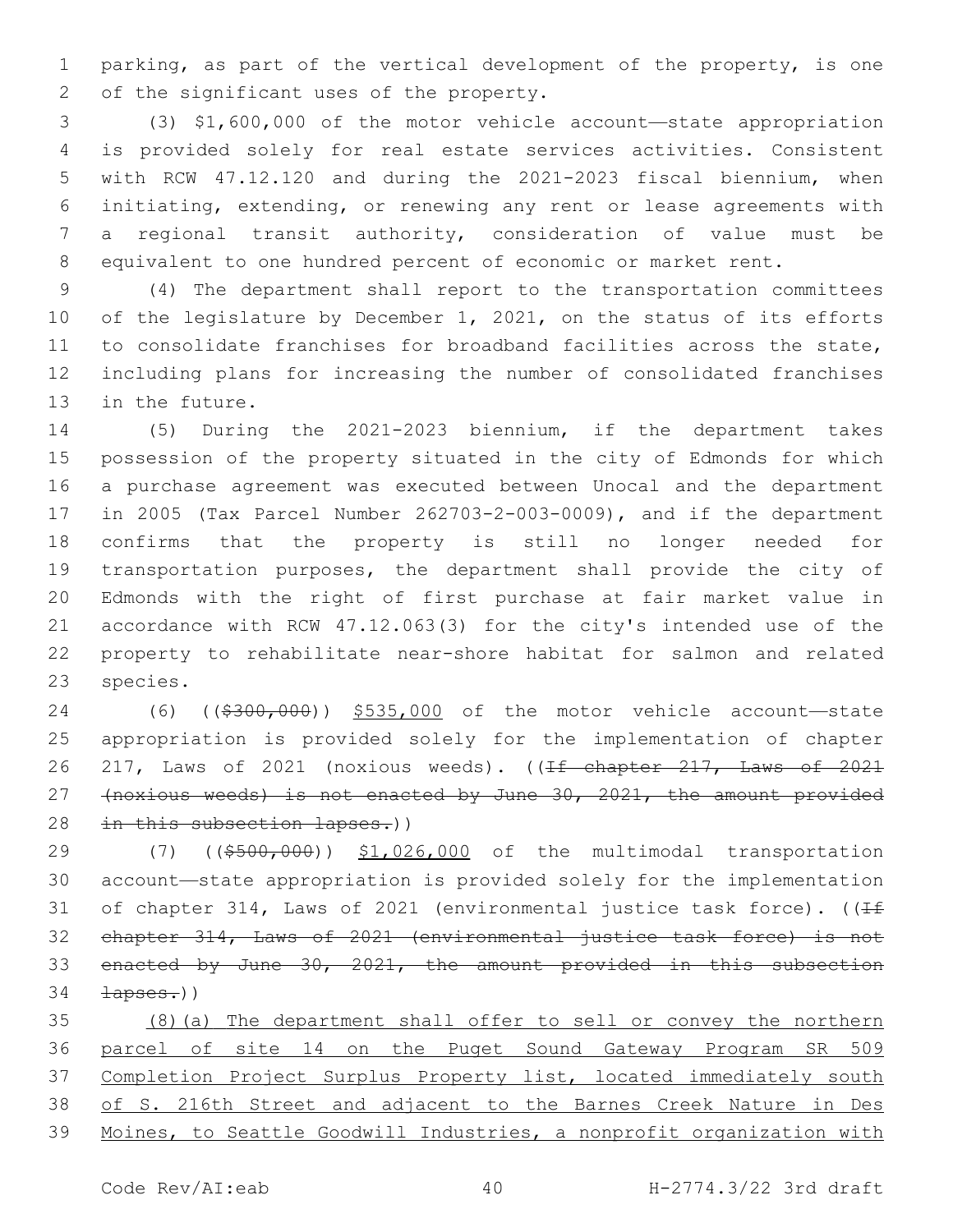tax ID 91-05688708, located at 700 Dearborn Place S, Seattle, WA 2 98144, in accordance with RCW 47.12.063 at less than its fair market value to the extent the department finds it is in the public interest to do so because the public benefit that will result from Goodwill's redevelopment of the property it owns at Rainier Ave South and South Dearborn Street to increase the supply of affordable housing would 7 not otherwise be adequately compensated. (b) The amount remaining from the transfer required under RCW 70A.205.425 from the waste tire removal account to the motor vehicle fund that is not allocated to reimbursement of the motor vehicle fund under section 207 of this act reimburses the motor vehicle fund for any reduction to the motor vehicle fund reimbursement that results 13 from the sale at less than fair market value of real property under 14 this subsection (8). **Sec. 214.** 2021 c 333 s 214 (uncodified) is amended to read as follows: 16 **FOR THE DEPARTMENT OF TRANSPORTATION—PUBLIC-PRIVATE PARTNERSHIPS— PROGRAM K** 19 Motor Vehicle Account—State Appropriation. . . . . . . ((\$675,000))  $20 \frac{\$685,000}{}$ 21 Electric Vehicle Account—State Appropriation. . . . . ((\$9,900,000)) \$11,900,000 23 Multimodal Transportation Account-State 24 Appropriation. . . . . . . . . . . . . . . . . (  $(\frac{23}{2}, \frac{290}{100})$  ) \$6,090,000 Multimodal Transportation Account—Federal Appropriation. . . . . . . . . . . . . . . . . . . . \$14,100,000 28 TOTAL APPROPRIATION. . . . . . . . . . . . . ((\$13,865,000)) \$32,775,000 The appropriations in this section are subject to the following 31 conditions and limitations: (1) The public-private partnerships program must continue to explore retail partnerships at state-owned park and ride facilities, 34 as authorized in RCW 47.04.295. 35 (2) ((\$8,900,000)) \$10,900,000 of the electric vehicle account- state appropriation is provided solely for the clean alternative fuel vehicle charging and refueling infrastructure program in chapter 287,

Laws of 2019 (advancing green transportation adoption).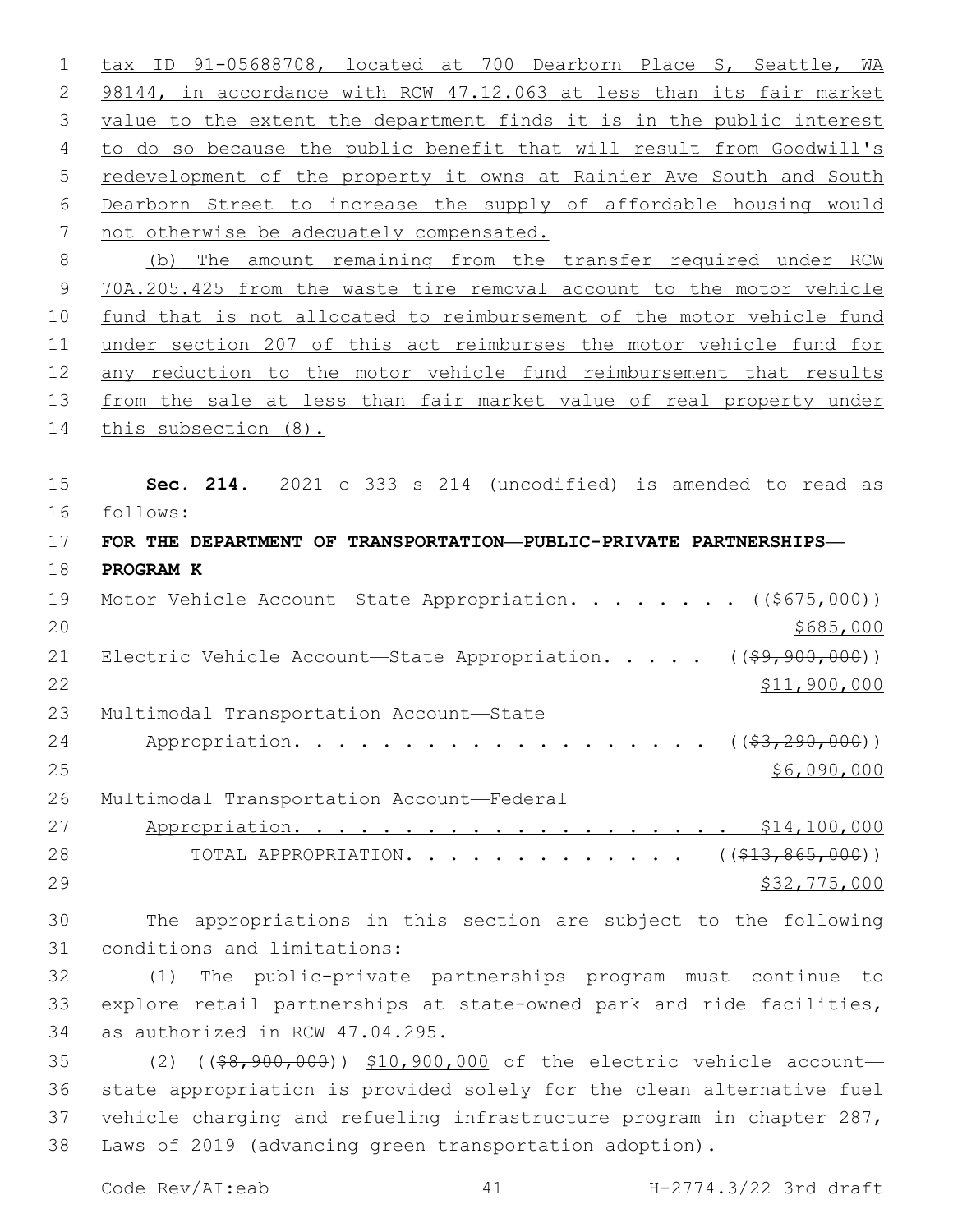(3) \$2,400,000 of the multimodal transportation account—state appropriation is provided solely for the pilot program established under chapter 287, Laws of 2019 (advancing green transportation adoption) to provide clean alternative fuel vehicle use opportunities to underserved communities and low to moderate income members of the workforce not readily served by transit or located in transportation corridors with emissions that exceed federal or state emissions standards. Consistent with the geographical diversity element described in RCW 47.04.355(4), the legislature strongly encourages the department to consider implementing the pilot in both urban and rural communities if possible, to obtain valuable information on the needs of underserved communities located in different geographical 13 locations in Washington.

 (4) \$1,000,000 of the electric vehicle account—state appropriation and \$500,000 of the multimodal transportation account— state appropriation are provided solely for a colocated DC fast charging and hydrogen fueling station near the Wenatchee or East Wenatchee area near a state route or near or on a publicly owned 19 facility to service passenger, light-duty and heavy-duty vehicles. The hydrogen fueling station must include a DC fast charging station colocated at the hydrogen fueling station site. Funds may be used for one or more fuel cell electric vehicles that would utilize the fueling stations. The department must contract with a public utility district that produces hydrogen in the area to own and/or manage and provide technical assistance for the design, planning, permitting, construction, maintenance and operation of the hydrogen fueling station. The department and public utility district are encouraged to collaborate with and seek contributions from additional public and 29 private partners for the fueling station.

 (5) \$140,000 of the multimodal transportation account—state appropriation is provided solely for the purpose of conducting an assessment of options for the development, including potential features and costs, for a publicly available mapping and forecasting tool that provides locations and essential information of charging and refueling infrastructure to support forecasted levels of electric vehicle adoption, travel, and usage across Washington state as described in chapter 300, Laws of 2021 (preparedness for a zero 38 emissions transportation future).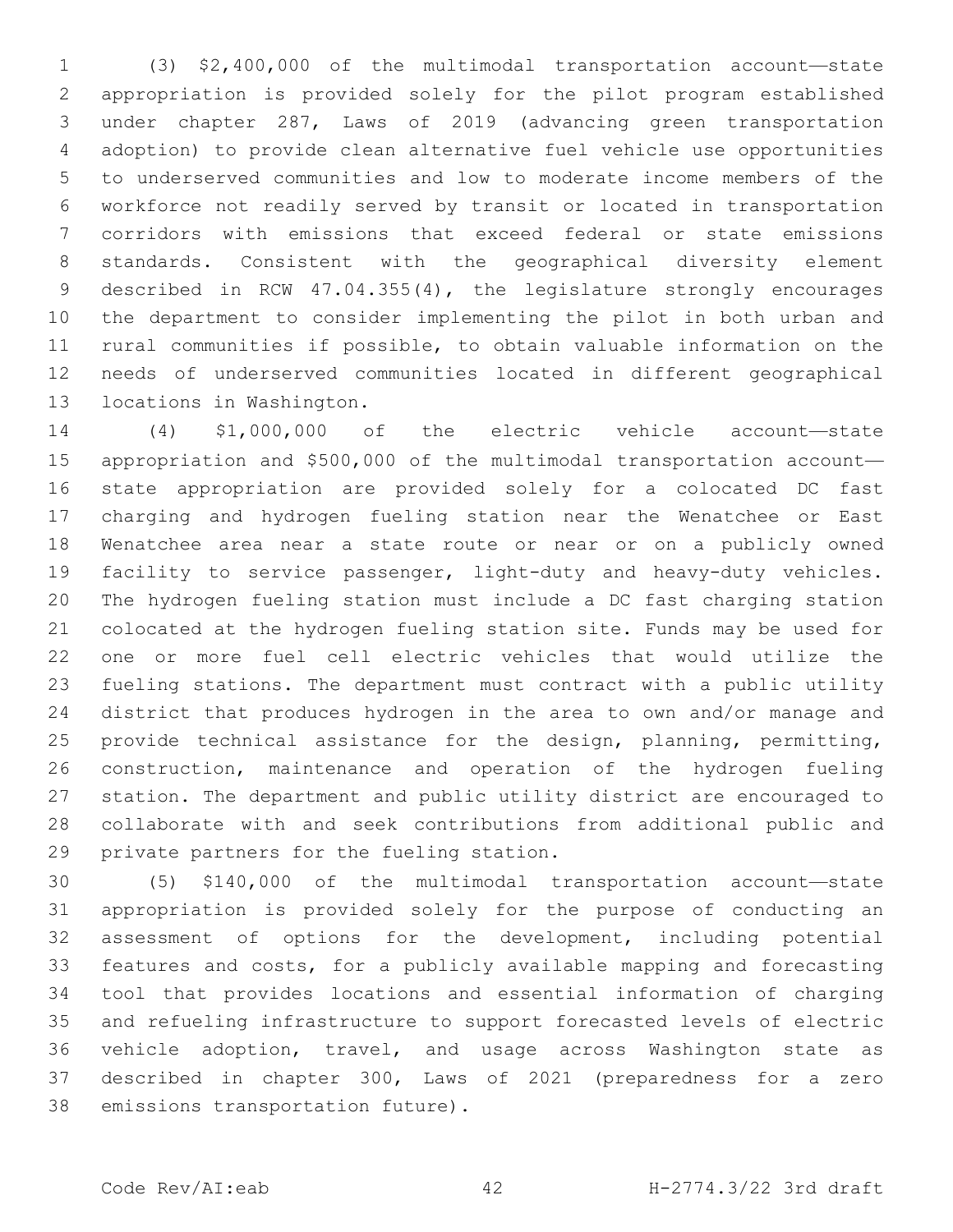(6) \$250,000 of the multimodal transportation account—state appropriation is provided solely to fund the design of an electric charging mega-site project at Mount Vernon library commons.

 (7)(a) \$14,100,000 of the multimodal transportation account— federal appropriation and \$2,800,000 of the multimodal transportation account—state appropriation are provided solely for the national electric vehicle program established in the infrastructure investment and jobs act. As directed in the infrastructure investment and jobs act, the department shall develop and submit a plan to the secretary of the United States department of transportation and in developing the plan, the department must consider providing publicly accessible electric vehicle supply equipment across the state highway network including eliminating electric vehicle charging deserts, providing charging infrastructure to rural areas as well as low-income communities, and providing redundancy in high travel corridors. The department shall also submit the plan submitted to the secretary of the United States department of transportation to the transportation committees of the legislature.

(b) In developing the plan the department must:

 (i) Include opportunities to provide highway electric vehicle 21 infrastructure for light, medium, and heavy-duty vehicles;

 (ii) Identify opportunities to support local electric vehicle infrastructure when doing so meets the criteria of the national 24 electric vehicle program; and

 (iii) Support publicly available electric vehicle charging infrastructure on federally designated alternative fuel corridors as set forth in the national electric vehicle program plan.

 (c) Funds provided in this subsection are also provided for the department to develop and update the required mapping and forecasting tool set forth in RCW 47.01.520 that provides locations and essential information of charging and refueling infrastructure to support forecasted levels of electric vehicle adoption, travel, and use. Up to \$1,623,000 of the amounts provided in this subsection (7) may be used to develop and update the required mapping and forecasting tool. The department may use up to 10 percent of the funds appropriated to administer this program.

 **Sec. 215.** 2021 c 333 s 215 (uncodified) is amended to read as follows: 38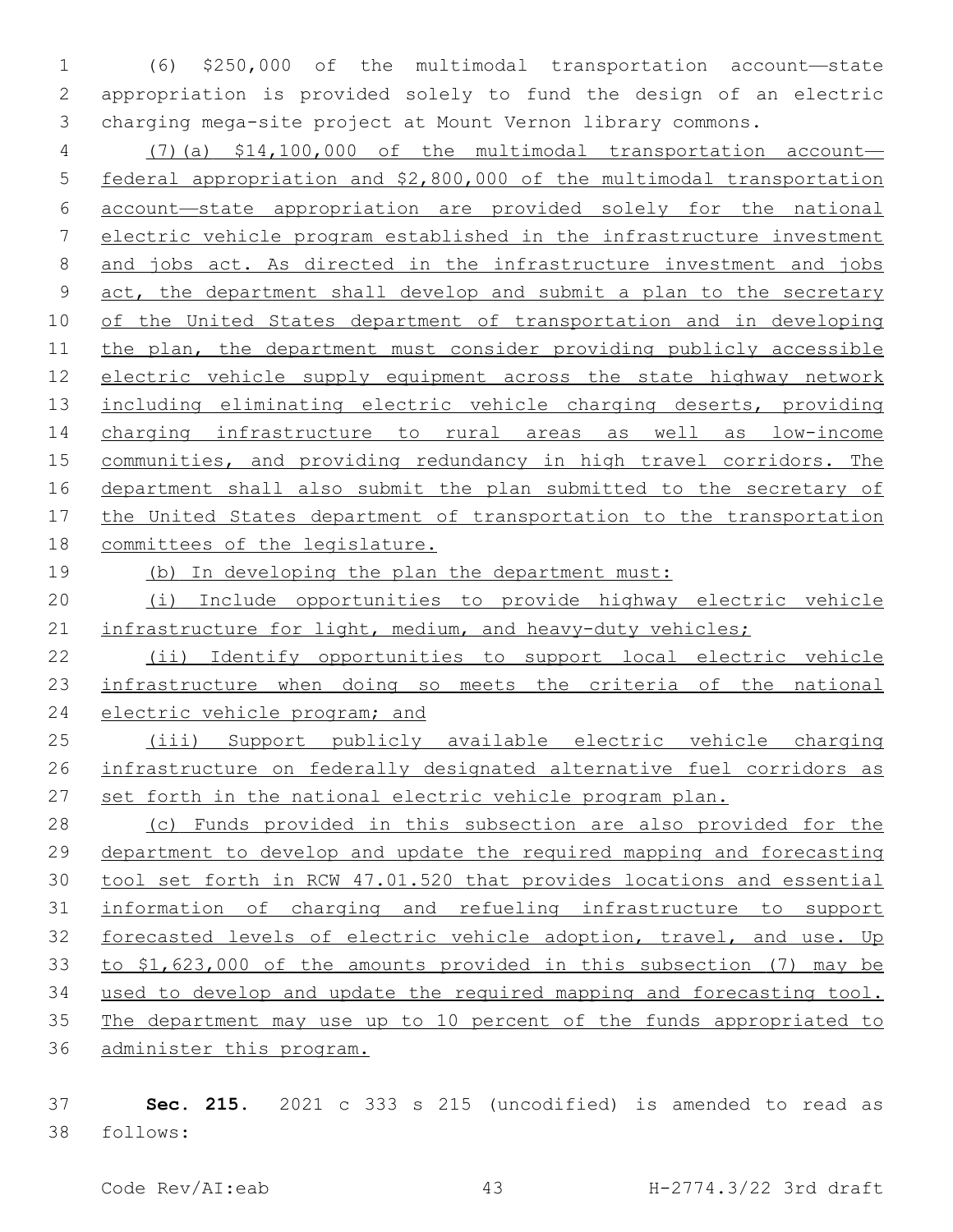**FOR THE DEPARTMENT OF TRANSPORTATION—HIGHWAY MAINTENANCE—PROGRAM M** 2 Motor Vehicle Account—State Appropriation. . . . . ((\$496,925,000))  $3 \times 517,964,000$ 4 Motor Vehicle Account—Federal Appropriation. . . . . . . \$7,000,000 5 State Route Number 520 Corridor Account-State 6 Appropriation. . . . . . . . . . . . . . . . . (  $(\frac{64,082,000}{5}, \frac{000}{5})$   $\frac{1}{2}$   $\frac{1}{2}$   $\frac{1}{2}$   $\frac{1}{2}$   $\frac{1}{2}$   $\frac{1}{2}$   $\frac{1}{2}$   $\frac{1}{2}$   $\frac{1}{2}$   $\frac{1}{2}$   $\frac{1}{2}$   $\frac{1}{2}$   $\frac{1}{2}$   $\frac{1}{2}$   $\frac{1}{2}$   $\frac{1}{2}$   $\frac{1}{2}$   $\frac{1}{2}$   $\frac{1}{2}$   $\frac{1}{2}$   $\frac{1}{2}$   $\frac{1}{2$ 8 Tacoma Narrows Toll Bridge Account-State 9 Appropriation. . . . . . . . . . . . . . . . . (  $(\frac{1}{21}, 479, 000)$  ) \$1,510,000 Alaskan Way Viaduct Replacement Project Account— 12 State Appropriation. . . . . . . . . . . . . . . (  $(\frac{28}{157,000})$  )  $\frac{13}{88,325,000}$ 14 Interstate 405 and State Route Number 167 Express 15 Toll Lanes Account—State Appropriation. . . . . ((\$2,545,000)) \$2,569,000 17 TOTAL APPROPRIATION. . . . . . . . . . . . . ((\$520,188,000)) \$541,885,000

 The appropriations in this section are subject to the following 20 conditions and limitations:

 (1) \$7,529,000 of the motor vehicle account—state appropriation is provided solely for utility fees assessed by local governments as authorized under RCW 90.03.525 for the mitigation of stormwater runoff from state highways. Plan and reporting requirements as required in chapter 435, Laws of 2019 (Local Stormwater Charges) shall be consistent with the January 2012 findings of the Joint Transportation Committee Report for Effective Cost Recovery Structure for WSDOT, Jurisdictions, and Efficiencies in Stormwater Management.

 (2) \$5,000,000 of the motor vehicle account—state appropriation is provided solely for a contingency pool for snow and ice removal. The department must notify the office of financial management and the transportation committees of the legislature when they have spent the base budget for snow and ice removal and will begin using the 34 contingency pool funding.

 (3) \$1,025,000 of the motor vehicle account—state appropriation is provided solely for the department to implement safety improvements and debris clean up on department-owned rights-of-way in the city of Seattle at levels above that being implemented as of January 1, 2019, to be administered in conjunction with subsection

Code Rev/AI:eab 44 H-2774.3/22 3rd draft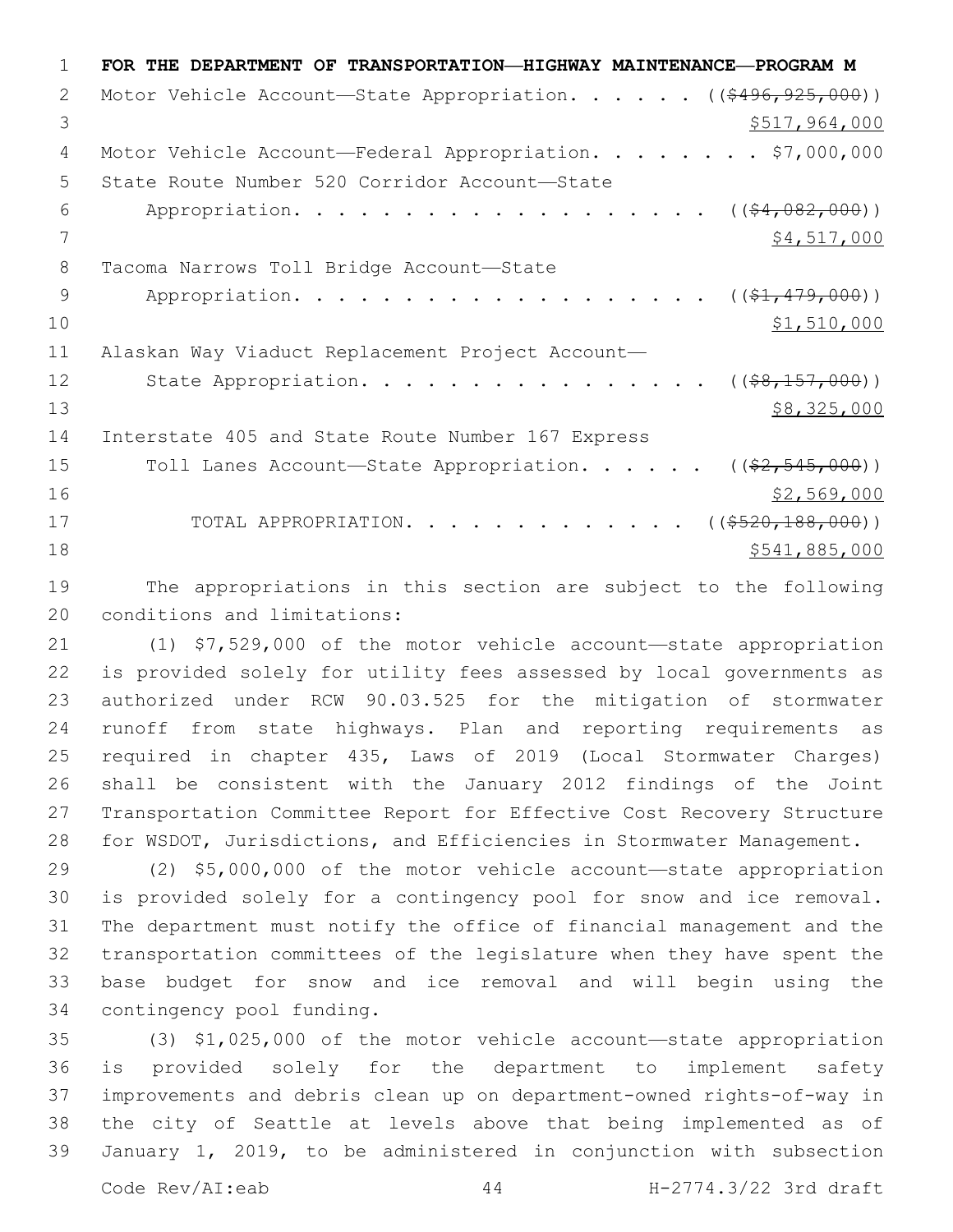(9) of this section. The department must maintain a crew dedicated solely to collecting and disposing of garbage, clearing debris or hazardous material, and implementing safety improvements where hazards exist to the traveling public, department employees, or people encamped upon department-owned rights-of-way. The department may request assistance from the Washington state patrol as necessary in order for both agencies to provide enhanced safety-related activities regarding the emergency hazards along state highway 9 rights-of-way in the Seattle area.

 (4) \$1,015,000 of the motor vehicle account—state appropriation is provided solely for a partnership program between the department and the city of Tacoma, to be administered in conjunction with subsection (9) of this section. The program shall address the safety and public health problems created by homeless encampments on the department's property along state highways within the city limits. \$570,000 is for dedicated department maintenance staff and associated clean-up costs. The department and the city of Tacoma shall enter into a reimbursable agreement to cover up to \$445,000 of the city's 19 expenses for clean-up crews and landfill costs.

 (5) The department must continue a pilot program for the 2021-2023 fiscal biennium at the four highest demand safety rest areas to create and maintain an online calendar for volunteer groups to check availability of weekends for the free coffee program. The calendar must be updated at least weekly and show dates and times 25 that are, or are not, available to participate in the free coffee program. The department must submit a report to the legislature on the ongoing pilot by December 1, 2022, outlining the costs and benefits of the online calendar pilot, and including surveys from the 29 volunteer groups and agency staff to determine its effectiveness.

 (6) \$686,000 of the motor vehicle account—state appropriation is provided solely for reimbursing the Oregon department of transportation (ODOT) for the department's share of increased maintenance costs of six highway bridges over the Columbia River that 34 are maintained by ODOT.

 (7) \$8,290,000 of the motor vehicle account—state appropriation is provided solely for increased costs of highway maintenance materials.37

 (8) \$5,816,000 of the motor vehicle account—state appropriation is provided solely for a contingency pool for repairing damages to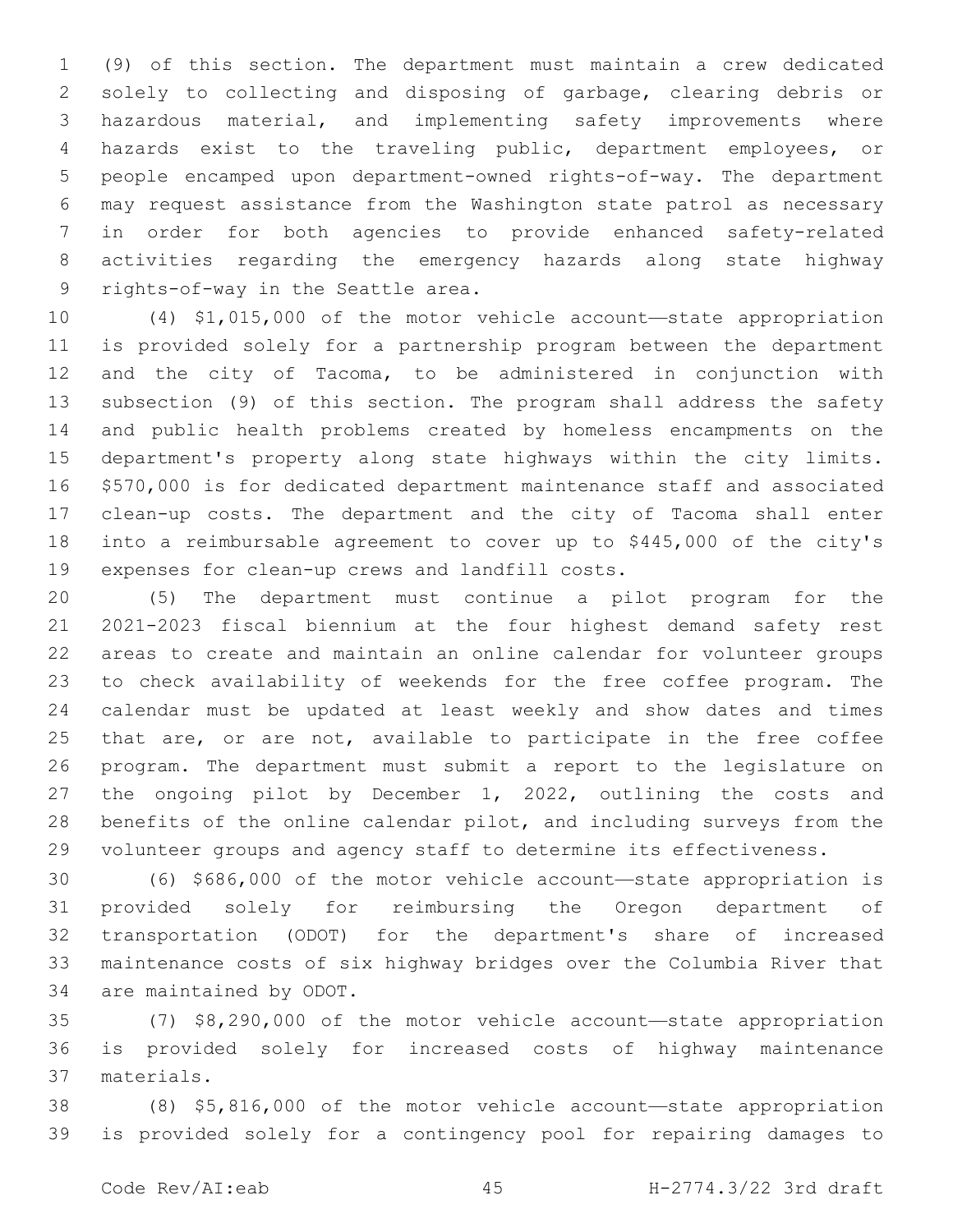highways caused by known and unknown third parties. The department must notify the office of financial management and the transportation committees of the legislature when they have spent the base budget for third-party damage repair and will begin using the contingency 5 pool funding.

 (9)(a) ((\$3,000,000)) \$8,000,000 of the motor vehicle account— state appropriation is provided solely for the department to address the risks to safety and public health associated with homeless encampments on department owned rights-of-way. The department must coordinate and work with local government officials and social service organizations who provide services and direct people to housing alternatives that are not in highway rights-of-way to help prevent future encampments from forming on highway rights-of-way, and may reimburse the organizations doing this outreach assistance who 15 transition people into treatment or housing ((that is not on the 16 rights-of-way)) or for debris clean up on highway rights-of-way. ((The department may)) A minimum of \$2,000,000 of this appropriation must be used to provide more frequent removal of litter on the highway rights-of-way that is generated by unsheltered people and may be used to hire crews specializing in collecting and disposing of garbage, clearing debris or hazardous material, and implementing safety improvements where hazards exist to the traveling public and department employees. The department may use these funds to either reimburse local law enforcement costs or the Washington state patrol if they are participating as part of a state or local government agreement to provide enhanced safety related activities along state 27 highway rights-of-way.

 (b) Beginning October 1, 2021, and semiannually thereafter, the Washington state patrol and the department of transportation must jointly submit a report to the governor and the house and senate transportation committees of the legislature on the status of these 32 efforts, including:

 (i) A detailed breakout of the size, location, risk level categorization, and number of encampments on or near department-owned rights-of-way, compared to the levels during the quarter being 36 reported;

 (ii) A summary of the activities in that quarter related to addressing these encampments, including information on arrangements with local governments or other entities related to these activities;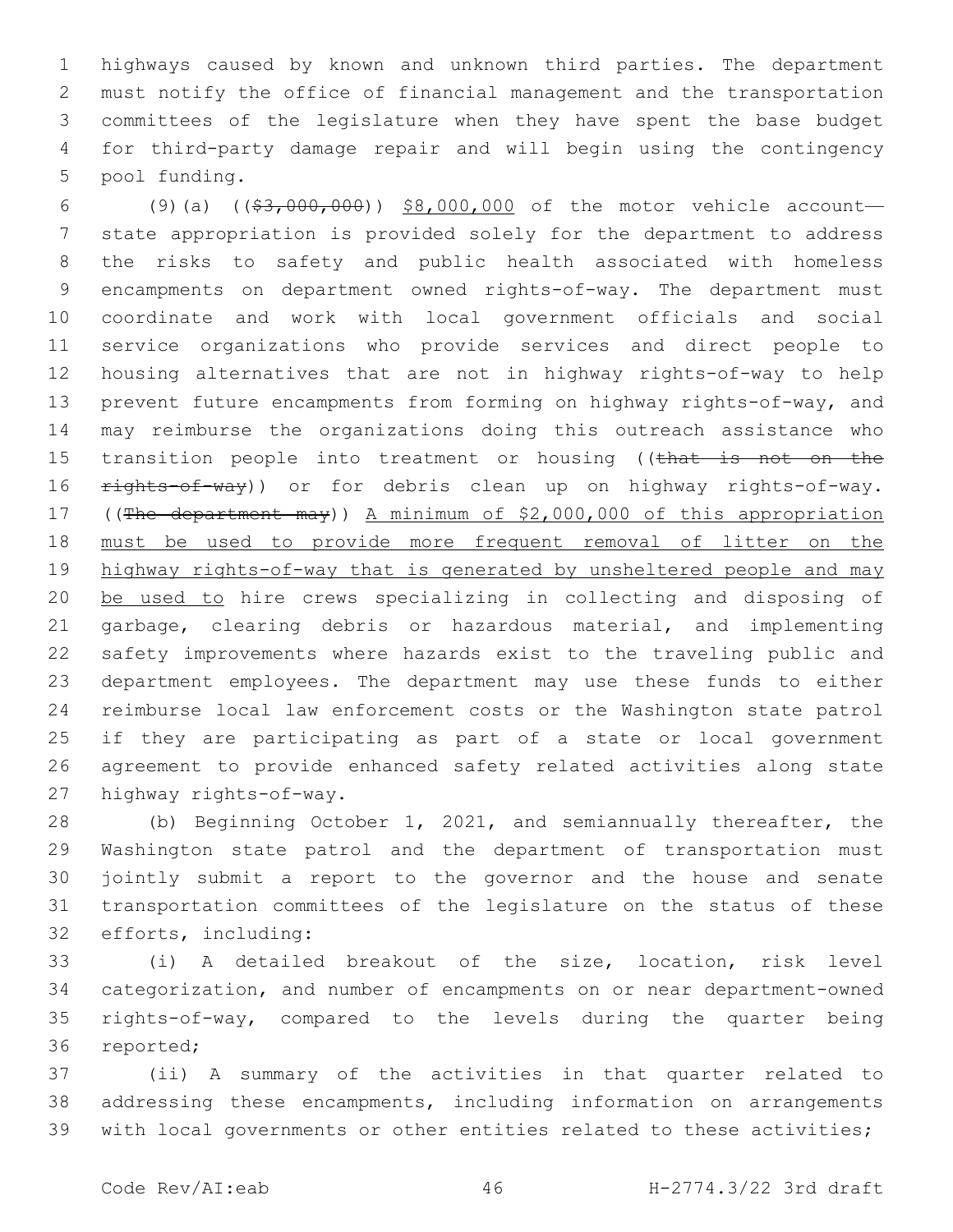(iii) A description of the planned activities in the ensuing quarter to further address the emergency hazards and risks along 3 state highway rights-of-way; and

 (iv) Recommendations for executive branch or legislative action to achieve the desired outcome of reduced emergency hazards and risks along state highway rights-of-way.6

 (10)(a) \$2,000,000 of the motor vehicle account—state appropriation is provided solely for the department to contract with the city of Fife to address the risks to safety and public health associated with homeless encampments on department-owned rights-of- way along the SR 167/SR 509 Puget Sound Gateway project corridor in and adjacent to the city limits.

 (b) The city must coordinate and work with the department and local government officials and social service organizations who provide services and direct people to housing alternatives that are not in highway rights-of-way to help prevent future encampments from forming on highway rights-of-way. State funds may be used to reimburse the organizations doing this outreach assistance who transition people into treatment or housing that is not on the rights-of-way or for debris clean up on highway rights-of-way.

 (c) The department may hire crews specializing in collecting and disposing of garbage, clearing debris or hazardous material, and implementing safety improvements where hazards exist to the traveling public and department employees.

 (d) Funds may also be used to reimburse local law enforcement costs or the Washington state patrol if they are participating as part of a state or local government agreement to provide enhanced safety related activities along state highway rights-of-way.

29 (e) It is the intent of the legislature that the city and collaborating partners should place particular emphasis on utilizing available funds for addressing large scale and multiple homeless encampments that impact public safety and health. Funding for initiatives associated with such encampments may include targeted assistance to local governments and social service organizations, directing moneys toward not only initial efforts to clear encampments, clean up debris and restore sightlines, but to ongoing work, monitoring, and maintenance of efforts to place individuals in housing, treatment and services, and to better ensure individuals experiencing homelessness receive needed assistance while sites 40 remain safe and secure for the traveling public.

Code Rev/AI:eab 47 H-2774.3/22 3rd draft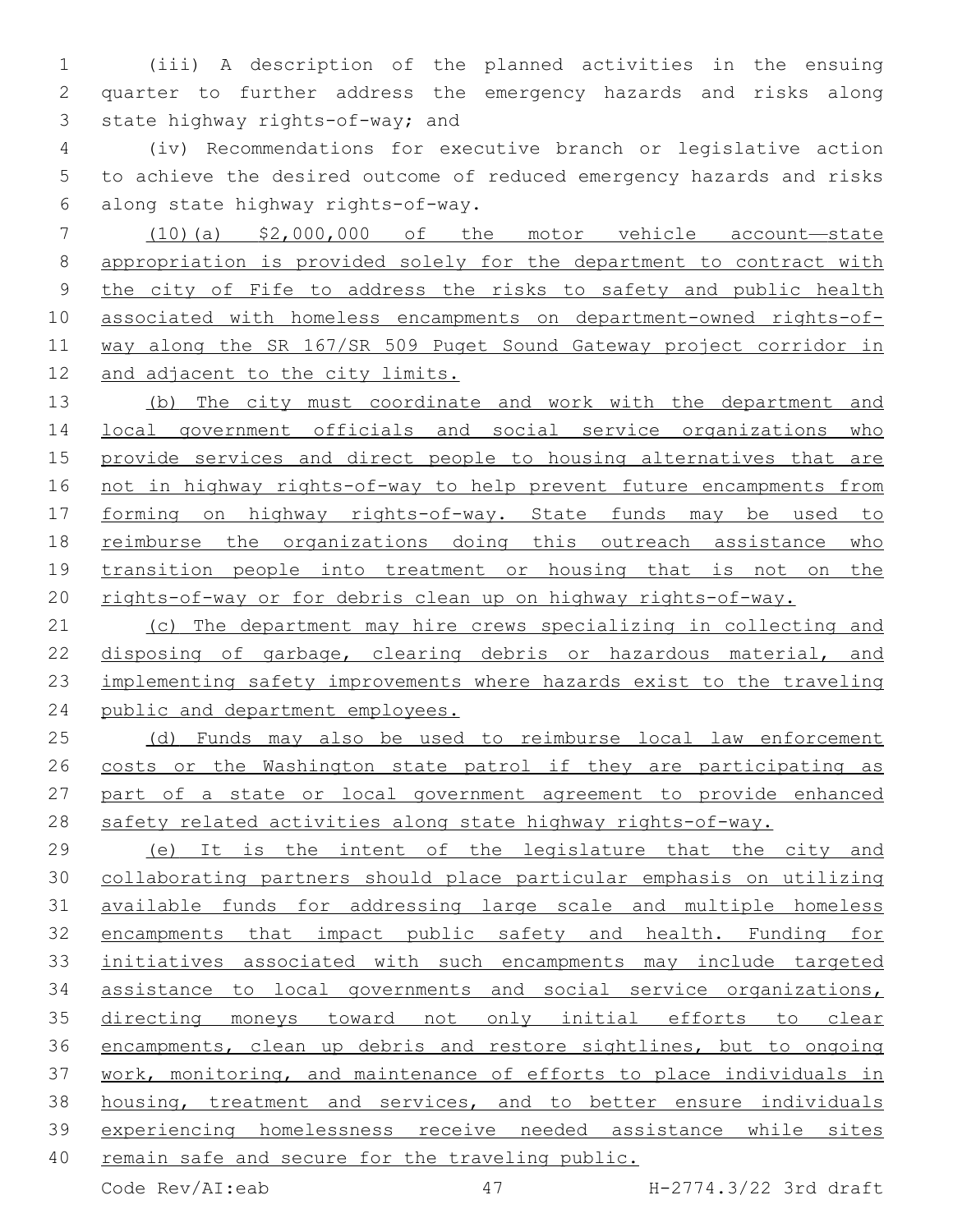(11) During the 2021-2023 fiscal biennium, the department shall conduct a pilot program authorizing commercial motor vehicles, as defined in RCW 46.25.010, that are used in commerce solely to transport property to park in areas designated by the department as chain up and chain off areas along United States route number 2 and Interstate 90 between May 1st and November 1st of each calendar year of the biennium. Under the pilot program, parking is permitted for up to an hour beyond federally mandated rest periods when signage posted by the department authorizes the parking of these commercial motor vehicles. Beginning July 1, 2022, the department shall post and maintain signage authorizing the parking of these commercial motor vehicles in chain up and chain off areas that it determines: (a) Have sufficient space to accommodate commercial motor vehicles parking for 14 an extended period of time; and (b) where other safety concerns have been addressed. The department shall notify the Washington state patrol and the transportation committees of the legislature when it posts signage authorizing commercial motor vehicle parking in a chain up or chain off area. (12)(a) \$5,000,000 of the motor vehicle account—state appropriation is provided solely for additional resources for 21 operations, maintenance, facility replacements, security, and upgrades to safety rest areas to ensure that safety rest areas owned and operated by the department are open for use except for seasonal 24 closures or cleaning, maintenance, and repair. (b) The department may use the funds for additional labor, services, materials, or equipment needed to allow commercial vehicle parking stalls to remain open when rest areas might otherwise be closed. (c) It is the intent of the legislature that these funds are additional resources for the department and not meant to supplant underlying resources for the maintenance and operations of safety rest areas. (d) The department must make a report to the transportation

 committees of the legislature regarding the additional operations and maintenance activities made at safety rest areas to ensure that rest areas stayed open by November 15, 2022. The report must include the status per safety rest area of openings and closures that were impacted by the additional activities; the additional activities, including security efforts, that were performed at the rest areas;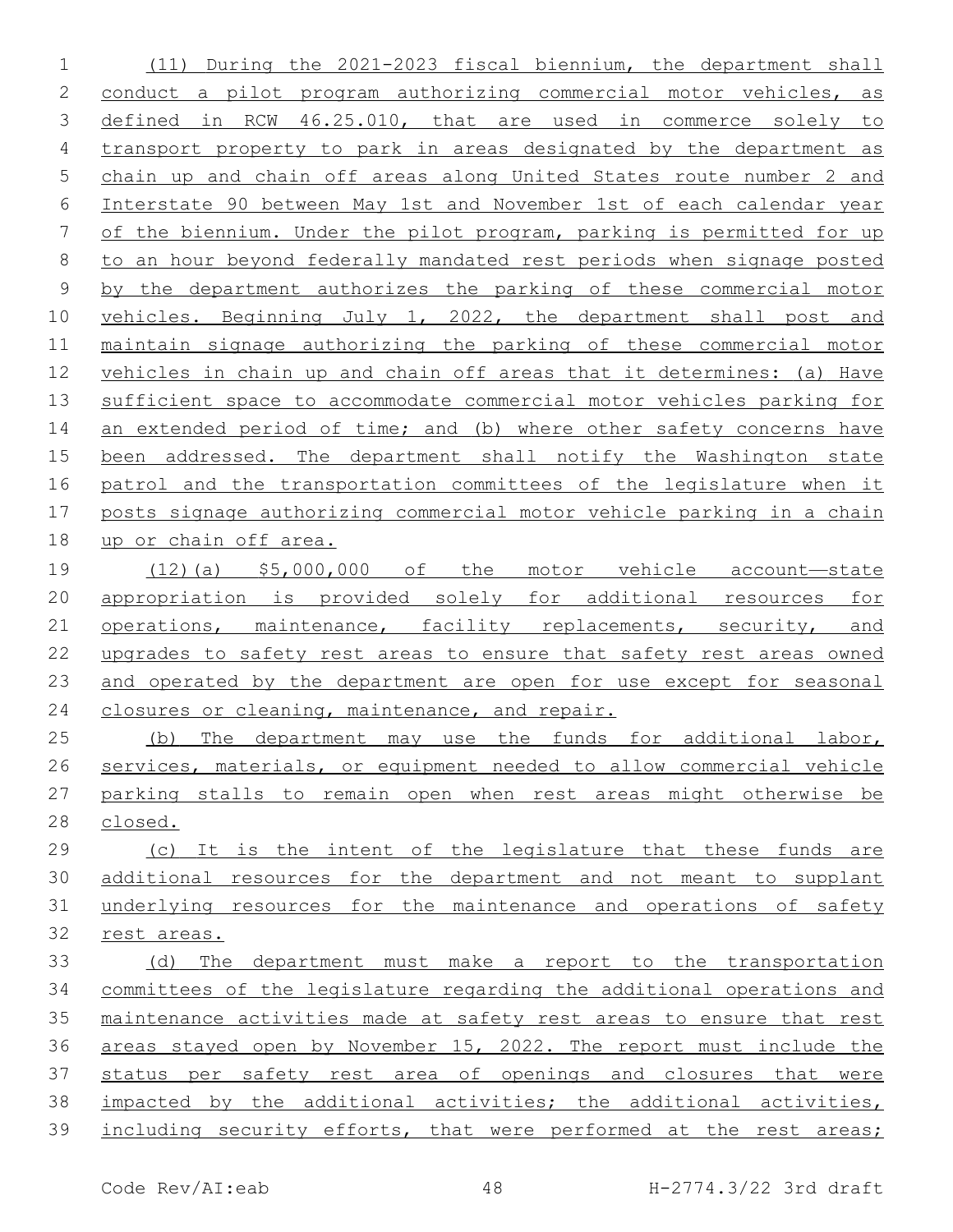| 1  | and an update on the status and a review of the safety rest area         |
|----|--------------------------------------------------------------------------|
| 2  | strategic plan.                                                          |
| 3  | (13) (a) \$50,000 of the motor vehicle account-state appropriation       |
| 4  | is provided solely for the department to install and inspect monthly     |
| 5  | human trafficking informational posters in every rest room in every      |
| 6  | safety rest area owned and operated by the department.                   |
| 7  | (b) In developing the informational posters, the department shall        |
| 8  | consult with human trafficking victim advocates to determine content.    |
| 9  | (C)<br>The posters must:                                                 |
| 10 | Be printed in a variety of languages;<br>(i)                             |
| 11 | (ii) Include contact information for seeking help, which may             |
| 12 | include toll-free telephone numbers a person may call for assistance,    |
| 13 | including the number for the national human trafficking resource         |
| 14 | center and the number for the Washington state office of crime           |
| 15 | victims advocacy; and                                                    |
| 16 | (iii) Be made of durable material and permanently affixed.               |
| 17 | The department shall install the informational posters in<br>(C)         |
| 18 | every restroom at every safety rest area owned and operated by the       |
| 19 | department by December 31, 2022.                                         |
| 20 | (d) Beginning January 1, 2023, or one month after installation of        |
| 21 | informational posters, whichever is sooner, the department shall         |
| 22 | inspect the informational posters as part of its monthly maintenance     |
| 23 | activities to ensure that the posters are in fair condition and          |
| 24 | remain legible.                                                          |
| 25 | The department must make a report to the transportation<br>(e)           |
| 26 | committees of the legislature regarding the installation of              |
| 27 | informational posters at safety rest areas by January 15, 2023. The      |
| 28 | report must include the number of informational posters installed,       |
| 29 | the location of the poster installations, and the completion date of     |
| 30 | the poster installations.                                                |
|    |                                                                          |
| 31 | Sec. 216. 2021 c 333 s 216 (uncodified) is amended to read as            |
| 32 | follows:                                                                 |
| 33 | FOR THE DEPARTMENT OF TRANSPORTATION—TRAFFIC OPERATIONS—PROGRAM Q—       |
| 34 | OPERATING                                                                |
| 35 | Motor Vehicle Account-State Appropriation. ( $(\frac{274,406,000}{s})$ ) |
| 36 | \$75,920,000                                                             |
| 37 | Motor Vehicle Account-Federal Appropriation. \$2,050,000                 |
| 38 | Motor Vehicle Account-Private/Local Appropriation. ((\$250,000))         |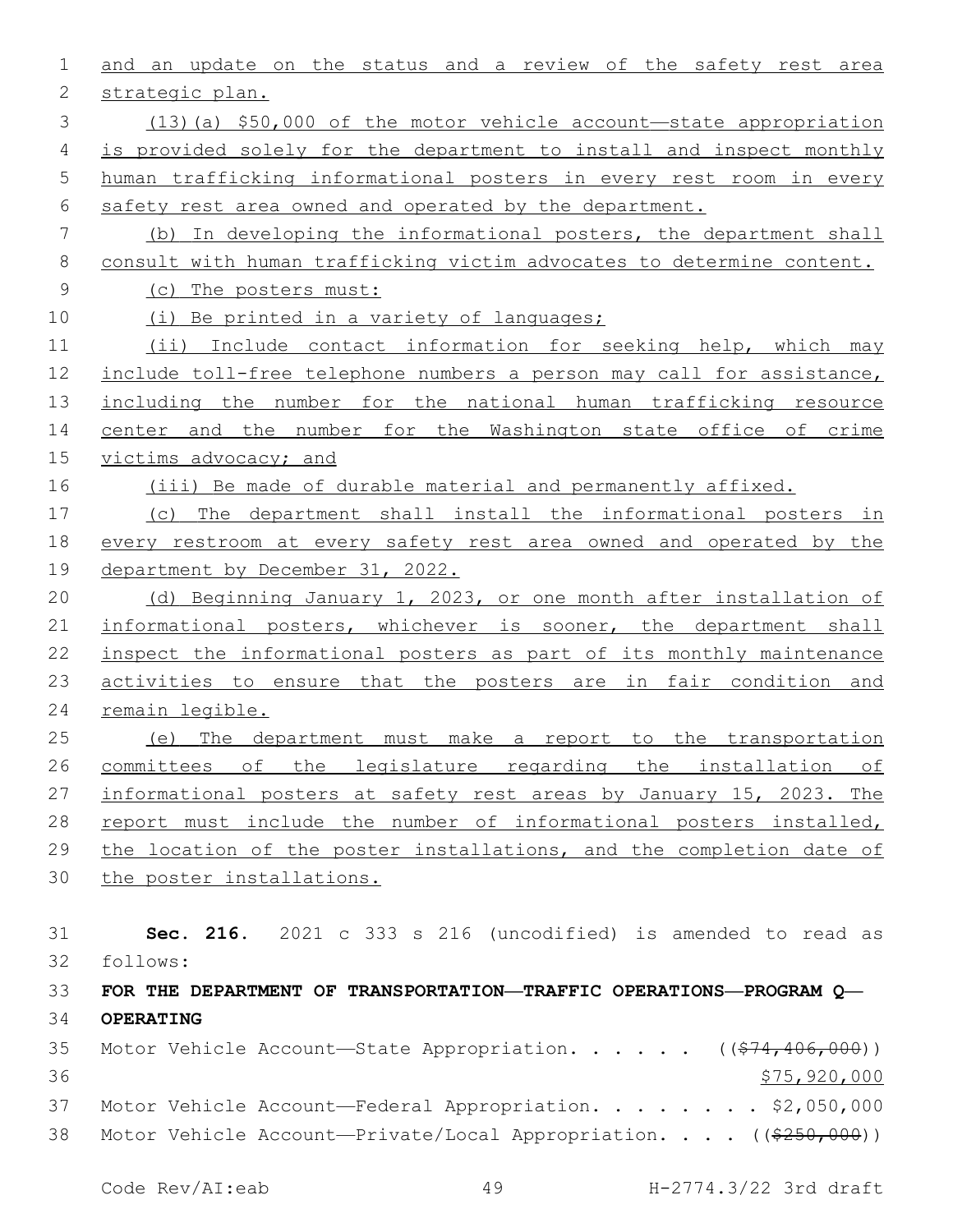$\frac{$295,000}{ }$ 

| $\mathcal{P}$ | State Route Number 520 Corridor Account-State     |
|---------------|---------------------------------------------------|
| 3             |                                                   |
| 4             | Tacoma Narrows Toll Bridge Account-State          |
| 5             | \$40,000                                          |
| 6             | Alaskan Way Viaduct Replacement Project Account-  |
|               | State Appropriation. \$1,112,000                  |
| 8             | Interstate 405 and State Route Number 167 Express |
| $\mathsf{Q}$  | Toll Lanes Account-State Appropriation. \$20,000  |
| 10            | Agency Financial Transaction Account-State        |
| 11            |                                                   |
| 12            | TOTAL APPROPRIATION. ( $(\frac{278}{103},000)$ )  |
| 13            | \$79,762,000                                      |
|               |                                                   |

 The appropriations in this section are subject to the following 15 conditions and limitations:

 (1) \$6,000,000 of the motor vehicle account—state appropriation is provided solely for low-cost enhancements. The department shall give priority to low-cost enhancement projects that improve safety or provide congestion relief. By December 15th of each odd-numbered year, the department shall provide a report to the legislature listing all low-cost enhancement projects completed in the prior 22 fiscal biennium.

 (2)(a) During the 2021-2023 fiscal biennium, the department shall continue a pilot program that expands private transportation providers' access to high occupancy vehicle lanes. Under the pilot program, when the department reserves a portion of a highway based on the number of passengers in a vehicle, the following vehicles must be authorized to use the reserved portion of the highway if the vehicle has the capacity to carry eight or more passengers, regardless of the number of passengers in the vehicle: (i) Auto transportation company vehicles regulated under chapter 81.68 RCW; (ii) passenger charter carrier vehicles regulated under chapter 81.70 RCW, except marked or unmarked stretch limousines and stretch sport utility vehicles as defined under department of licensing rules; (iii) private nonprofit transportation provider vehicles regulated under chapter 81.66 RCW; and (iv) private employer transportation service vehicles. For purposes of this subsection, "private employer transportation service" means regularly scheduled, fixed-route transportation service that is offered by an employer for the benefit of its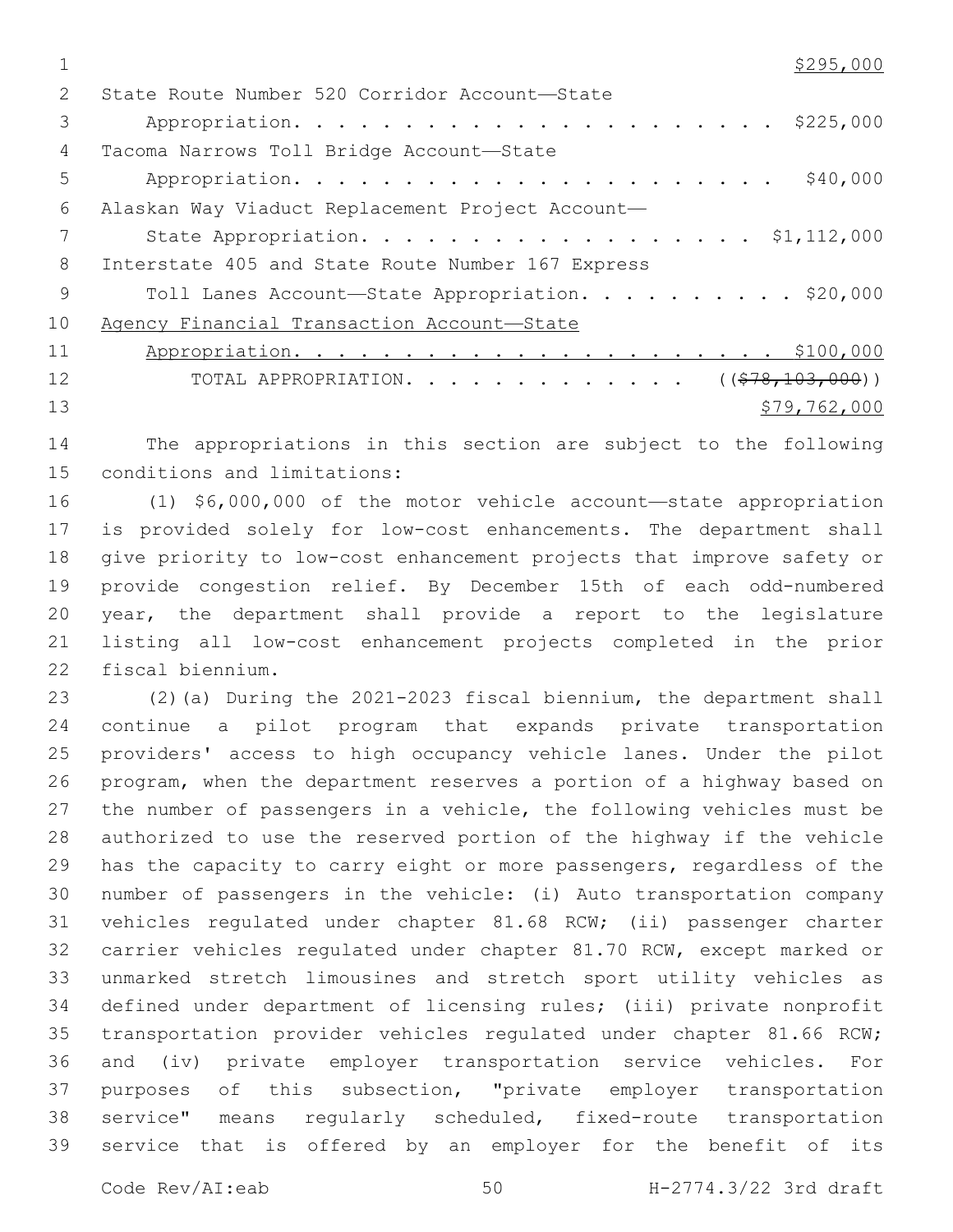employees. Nothing in this subsection is intended to authorize the conversion of public infrastructure to private, for-profit purposes or to otherwise create an entitlement or other claim by private users 4 to public infrastructure.

 (b) The department shall expand the high occupancy vehicle lane access pilot program to vehicles that deliver or collect blood, tissue, or blood components for a blood-collecting or distributing establishment regulated under chapter 70.335 RCW. Under the pilot program, when the department reserves a portion of a highway based on the number of passengers in a vehicle, blood-collecting or distributing establishment vehicles that are clearly and identifiably marked as such on all sides of the vehicle are considered emergency vehicles and must be authorized to use the reserved portion of the 14 highway.

 (c) The department shall expand the high occupancy vehicle lane access pilot program to organ transport vehicles transporting a time urgent organ for an organ procurement organization as defined in RCW 68.64.010. Under the pilot program, when the department reserves a portion of a highway based on the number of passengers in a vehicle, organ transport vehicles that are clearly and identifiably marked as such on all sides of the vehicle are considered emergency vehicles and must be authorized to use the reserved portion of the highway.

 (d) The department shall expand the high occupancy vehicle lane access pilot program to private, for hire vehicles regulated under chapter 81.72 RCW that have been specially manufactured, designed, or modified for the transportation of a person who has a mobility disability and uses a wheelchair or other assistive device. Under the pilot program, when the department reserves a portion of a highway based on the number of passengers in a vehicle, wheelchair-accessible taxicabs that are clearly and identifiably marked as such on all sides of the vehicle are considered public transportation vehicles and must be authorized to use the reserved portion of the highway.

 (e) The department shall expand the high occupancy vehicle lane access pilot program to for hire nonemergency medical transportation vehicles, when in use for medical purposes, as described in section 208 ((of this act)), chapter 333, Laws of 2021. Under the pilot program, when the department reserves a portion of a highway based on the number of passengers in a vehicle, nonemergency medical transportation vehicles that meet the requirements identified in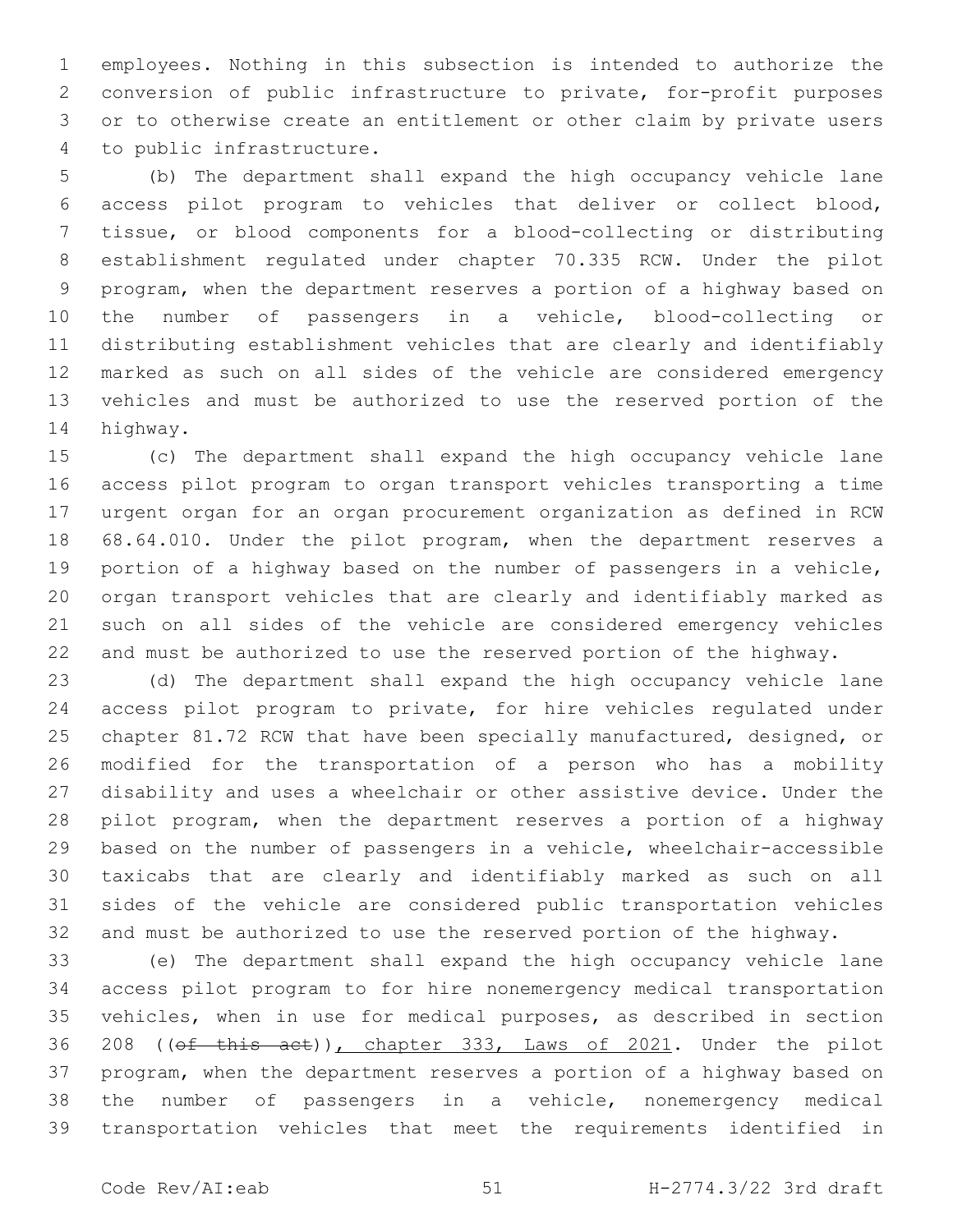1 section 208 ((of this act)), chapter 333, Laws of 2021 must be authorized to use the reserved portion of the highway.

 (f) Nothing in this subsection (2) is intended to exempt these vehicles from paying tolls when they do not meet the occupancy requirements established by the department for express toll lanes.

 (3)(a) The appropriations in this section assume implementation of additional cost recovery mechanisms to recoup at least \$100,000 in credit card and other financial transaction costs related to the collection of fees imposed under RCW 46.44.0941 for driver and 10 vehicle fee transactions beginning January 1, 2023.

 (b) The department may recover transaction fees incurred through credit card transactions. At the direction of the office of financial 13 management, the department shall develop a method of tracking the additional amount of credit card and other financial cost-recovery revenues.

 (c) In consultation with the office of financial management, the 17 department shall notify the office of the state treasurer of these amounts and the state treasurer must deposit these revenues in the agency financial transaction account created in RCW 46.01.385 on a quarterly basis.

21 (d) The department shall also submit, as part of its 2023-2025 budget submittal, an overview of the credit card cost recovery approach, including fee rates and the amount of revenue expected to be generated in the 2021-2023 and 2023-2025 biennia.

 **Sec. 217.** 2021 c 333 s 217 (uncodified) is amended to read as 26 follows:

## **FOR THE DEPARTMENT OF TRANSPORTATION—TRANSPORTATION MANAGEMENT AND**

**SUPPORT—PROGRAM S**

| 29 | Motor Vehicle Account—State Appropriation. ((\$37,361,000))  |
|----|--------------------------------------------------------------|
| 30 | \$39,325,000                                                 |
| 31 | Motor Vehicle Account-Federal Appropriation. \$780,000       |
| 32 | Motor Vehicle Account-Private/Local Appropriation. \$500,000 |
| 33 | Multimodal Transportation Account-State                      |
| 34 | Appropriation. ( $(\frac{25}{129}, 000)$ )                   |
| 35 | \$6,629,000                                                  |
| 36 | State Route Number 520 Corridor Account-State                |
| 37 |                                                              |
| 38 | Tacoma Narrows Toll Bridge Account-State                     |
|    |                                                              |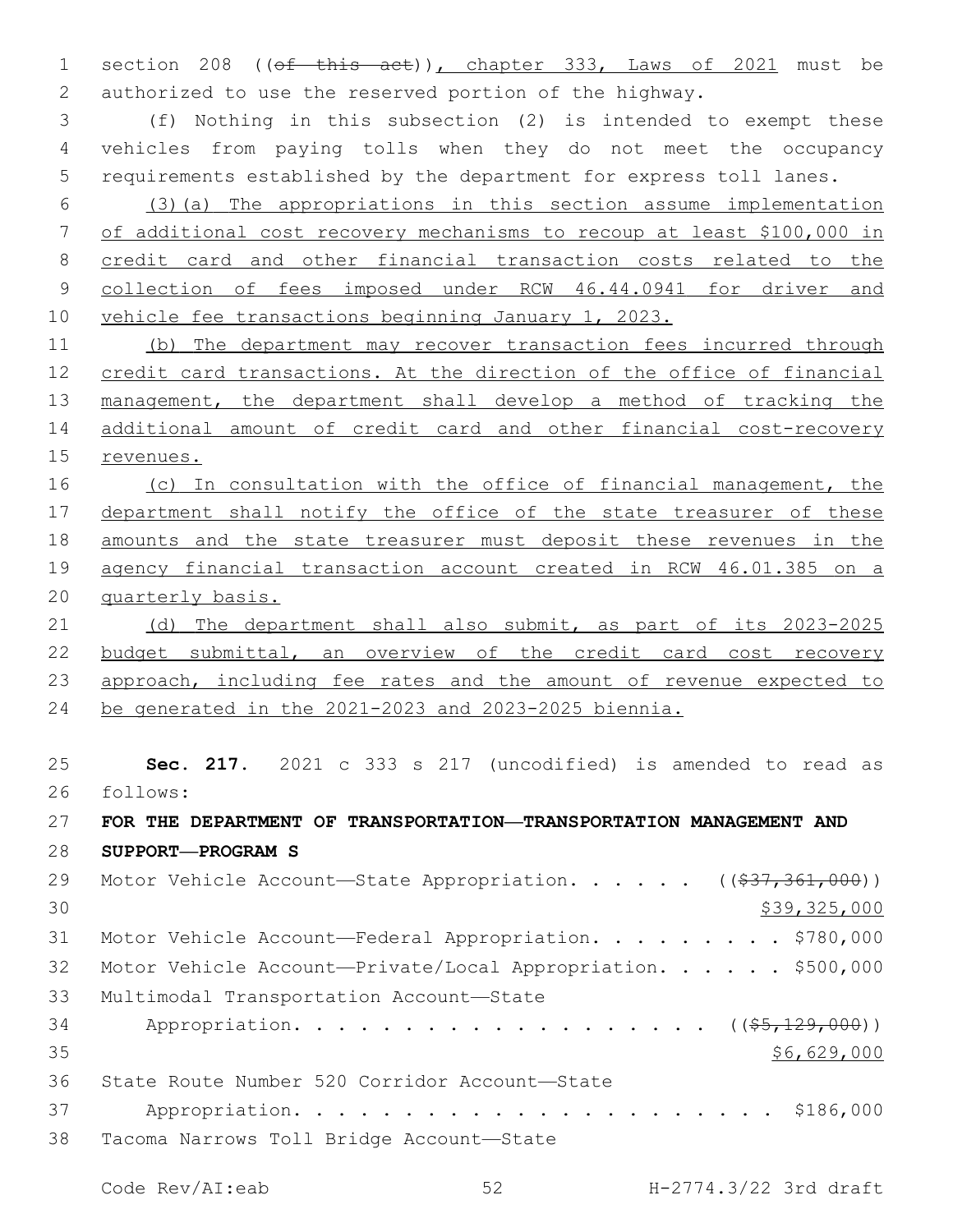| 2   | Alaskan Way Viaduct Replacement Project Account-                |
|-----|-----------------------------------------------------------------|
| 3   | State Appropriation. \$121,000                                  |
| 4   | Interstate 405 and State Route Number 167 Express               |
| 5   | Toll Lanes Account-State Appropriation. \$77,000                |
| 6   | Puget Sound Ferry Operations Account-State                      |
|     |                                                                 |
| 8   | TOTAL APPROPRIATION. ( $(\frac{244}{304}, \frac{304}{000})$ )   |
| - 9 | \$48,034,000                                                    |
| 10  | The appropriations in this section are subject to the following |

 (1) \$5,500,000 of the multimodal transportation account—state appropriation is provided solely for efforts to increase diversity in 14 the transportation construction and maritime workforce ((through:  $15 \quad (+1)$ ).

11 conditions and limitations: ((\$4,000,000))

 (a) \$4,000,000 of the multimodal transportation account—state 17 appropriation is provided solely for: (i) The preapprenticeship support services (PASS) program, which aims to increase diversity in the highway construction workforce and prepare individuals interested in entering the highway construction workforce. In addition to the services allowed by RCW 47.01.435, the PASS program may provide housing assistance for youth aging out of the foster care and juvenile rehabilitation systems in order to support the participation 24 of these youth in a transportation-related preapprenticeship program;  $((+2))$  and  $(i)$  assisting minority and women-owned businesses to perform work in the highway construction industry. This assistance shall include technical assistance, business training, counseling, guidance, prime to subcontractor relationship building, and a capacity building mentorship program. At a minimum, \$1,000,000 of the total appropriation in this subsection shall be directed toward the 31 efforts outlined in (a)(ii) of this subsection  $((+2)$  of this 32 section)).

 (b) \$1,500,000 of the multimodal transportation account—state appropriation is provided solely for expansion of the PASS program to 35 support apprenticeships and workforce development in the maritime industry through preapprenticeship training for inland waterways trades and support services to obtain necessary coast guard certification.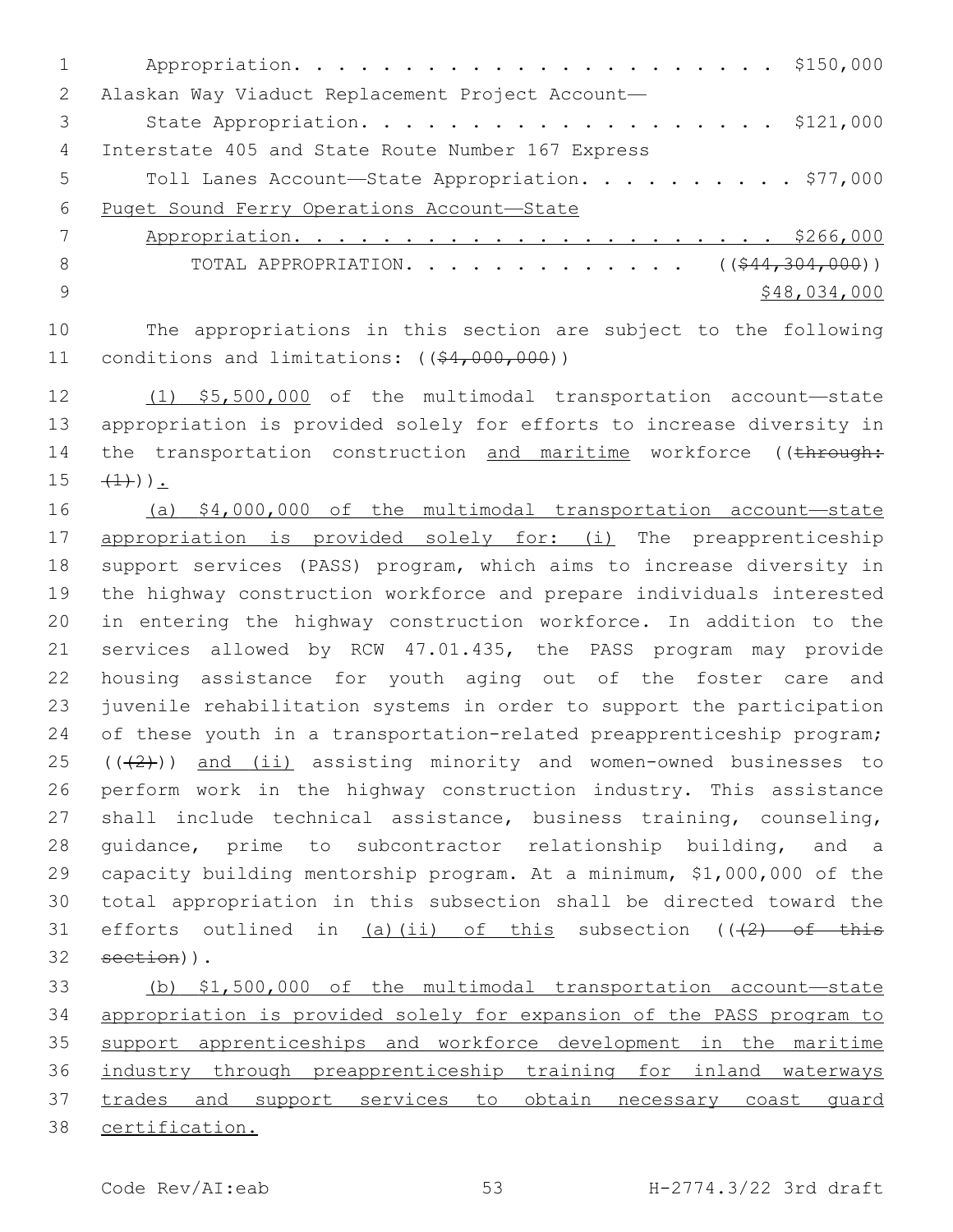(c) The provider(s) chosen to complete the work in this subsection shall be selected through a competitive bidding process. The program shall be administered by the Washington state department 4 of transportation's office of equal opportunity.

5 (2) \$1,164,000 of the motor vehicle account—state appropriation 6 and \$266,000 of the Puget Sound ferry operations account—state 7 appropriation are provided solely for the department to hire a 8 workforce development consultant to develop, track, and monitor the 9 progress of community workforce agreements, and to hire staff to 10 assist with the development and implementation of internal diversity, 11 equity, and inclusion efforts and serve as subject matter experts on 12 federal and state civil rights provisions. The department shall 13 provide a progress report on the implementation of efforts under this 14 subsection to the transportation committees of the legislature and 15 the governor by December 1, 2022.

 **Sec. 218.** 2021 c 333 s 218 (uncodified) is amended to read as follows: 17 **FOR THE DEPARTMENT OF TRANSPORTATION—TRANSPORTATION PLANNING, DATA, AND RESEARCH—PROGRAM T**

20 Motor Vehicle Account—State Appropriation. . . . . ((\$27,057,000)) 21 \$27,865,000 22 Motor Vehicle Account—Federal Appropriation. . . . . . \$34,865,000 23 Motor Vehicle Account-Private/Local Appropriation. . . . . \$400,000 24 Multimodal Transportation Account-State 25 Appropriation. . . . . . . . . . . . . . . . . . (  $(\frac{2919,000}{1})$ 26 \$1,212,000 27 Multimodal Transportation Account-Federal 28 Appropriation. . . . . . . . . . . . . . . . . . . . . \$2,809,000 29 Multimodal Transportation Account-Private/Local 30 Appropriation. . . . . . . . . . . . . . . . . . . . . . \$100,000 31 State Route Number 520 Corridor Account-State 32 Appropriation. . . . . . . . . . . . . . . . . . (  $(\frac{\$406,000)}{600})$  $33$   $\frac{$451,000}{9}$ 34 Interstate 405 and State Route Number 167 Express 35 Toll Lanes Account—State Appropriation. . . . . . . . \$2,879,000 36 TOTAL APPROPRIATION. . . . . . . . . . . . . ((<del>\$69,435,000</del>))  $37$  \$70,581,000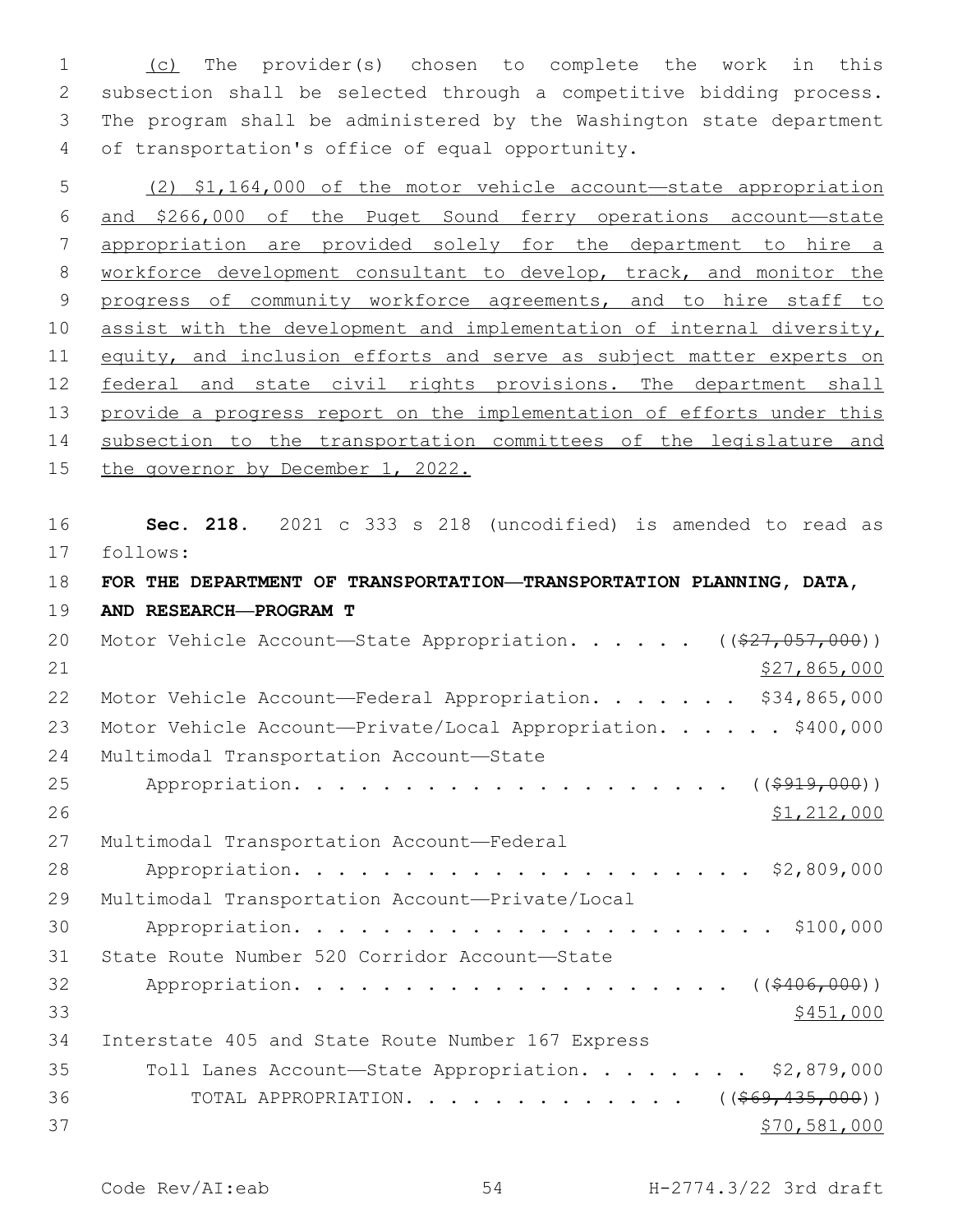The appropriations in this section are subject to the following 2 conditions and limitations:

 (1) \$4,080,000 of the motor vehicle account—federal appropriation is provided solely for the Forward Drive road usage charge research project overseen by the transportation commission using a portion of the amount of the federal grant award. The purpose of the Forward Drive road usage charge research project is to advance research in key policy areas related to road usage charge including assessing impacts of future mobility shifts on road usage charge revenues, conducting an equity analysis, updating and assessing emerging mileage reporting methods, determining opportunities to reduce cost of collection, conducting small-scale pilot tests, and identifying a 13 long-term, detailed phase-in plan.

 (2) \$2,879,000 of the Interstate 405 and state route number 167 express toll lanes account—state appropriation is provided solely for completion of updating the state route number 167 master plan.

17 (3) ((\$250,000)) \$500,000 of the multimodal transportation account—state appropriation is provided solely for the department to partner with the department of commerce in developing vehicle miles 20 traveled targets ((for the counties in Washington state with (a) a population density of at least 100 people per square mile and a 22 population of at least 200,000; or (b) a population density of at least 75 people per square mile and an annual growth rate of at least 24 1.75 percent as determined by the office of financial management)). Given land use patterns are key factors in travel demand and should 26 be taken into consideration when developing the targets, the department and the department of commerce shall partner with local jurisdictions, regional transportation planning organizations and other stakeholders to inventory existing laws and rules that promote transportation and land use, identify gaps and make recommendations for changes in laws, rules and agency guidance, and establish a framework for considering underserved and rural communities in the evaluation. The department and the department of commerce shall provide an initial technical report by December 31, 2021, an interim report by June 22, 2022, and a final report to the governor and appropriate committees of the legislature by June 30, 2023, that includes a process for establishing vehicle miles traveled reduction targets, a recommended suite of options for local jurisdictions to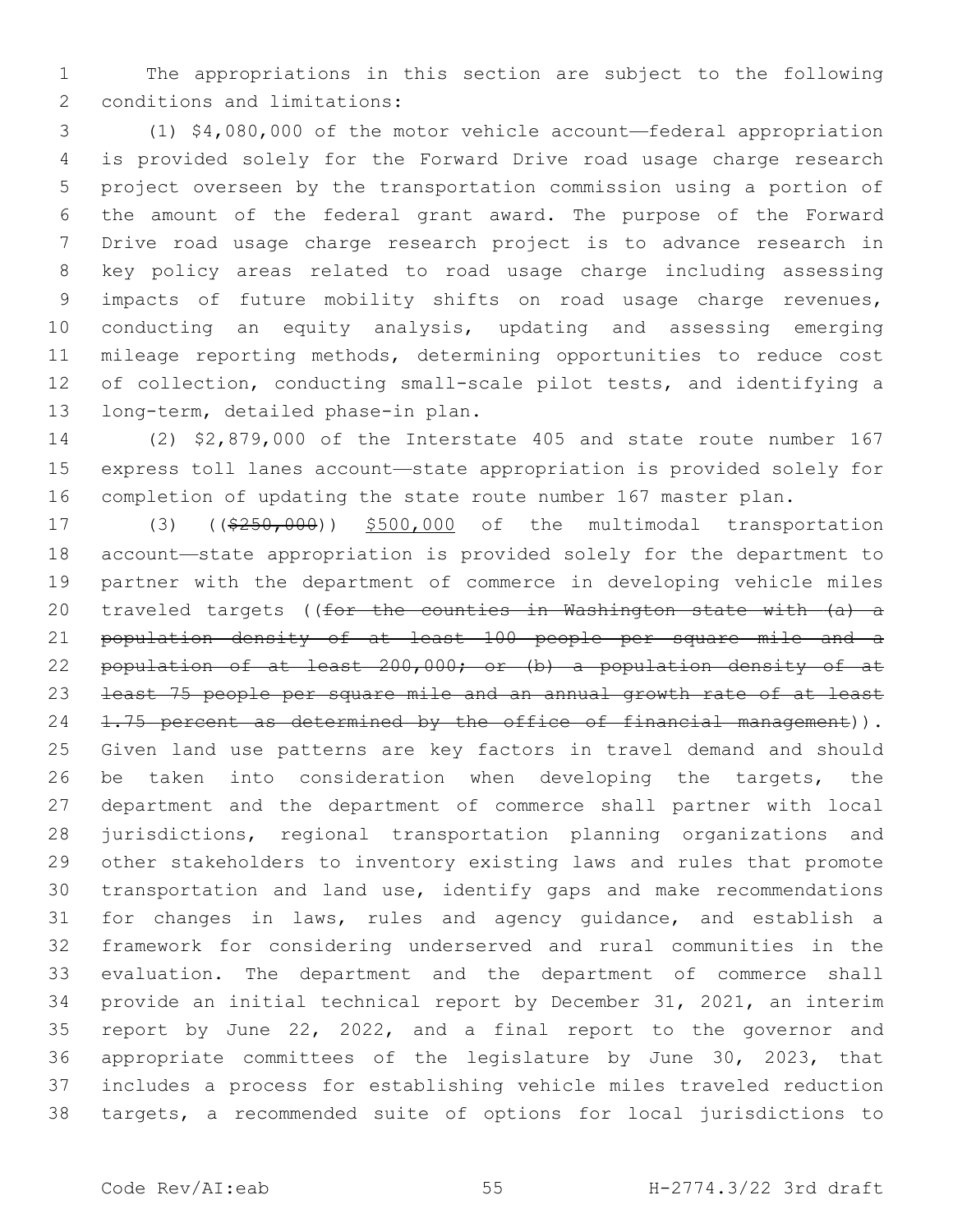achieve the targets, and funding requirements for state and local 2 jurisdictions.

 (4) ((\$406,000)) \$451,000 of the state route number 520 corridor account—state appropriation is provided solely for the department to contract with the University of Washington department of mechanical engineering, to study measures to reduce noise impacts from the state route number 520 bridge expansion joints. The field testing shall be scheduled during existing construction, maintenance, or other scheduled closures to minimize impacts. The testing must also ensure safety of the traveling public. The study shall examine testing 11 methodologies and project timelines and costs. A ((final)) draft report must be submitted to the transportation committees of the legislature and the governor by March 1, 2022. A final report must be submitted to the transportation committees of the legislature and the governor by June 30, 2022.

 (5) \$5,900,000 of the motor vehicle account—federal appropriation and \$400,000 of the motor vehicle account—private/local appropriation are provided solely for delivery of the department's state planning 19 and research work program and pooled fund research projects, provided that the department may not expend any amounts provided in this section on a long-range plan or corridor scenario analysis for I-5 from Tumwater to Marysville. This is not intended to reference or impact: The existing I-5 corridor from Mounts road to Tumwater design and operations alternatives analysis; design studies related to HOV lanes or operations; or where it is necessary to continue design and operations analysis related to projects already under development.

 (6) \$800,000 of the motor vehicle account—state appropriation is provided solely for WSDOT to do a corridor study of SR 302 (Victor Area) to recommend safety and infrastructure improvements to address current damage and prevent future roadway collapse and landslides 31 that have caused road closures.

 (7) \$1,000,000 of the motor vehicle account—state appropriation is provided solely for a study on the need for additional connectivity in the area between SR 161, SR 7, SR 507, and I-5 in 35 South Pierce County.

 **Sec. 219.** 2021 c 333 s 219 (uncodified) is amended to read as follows: 37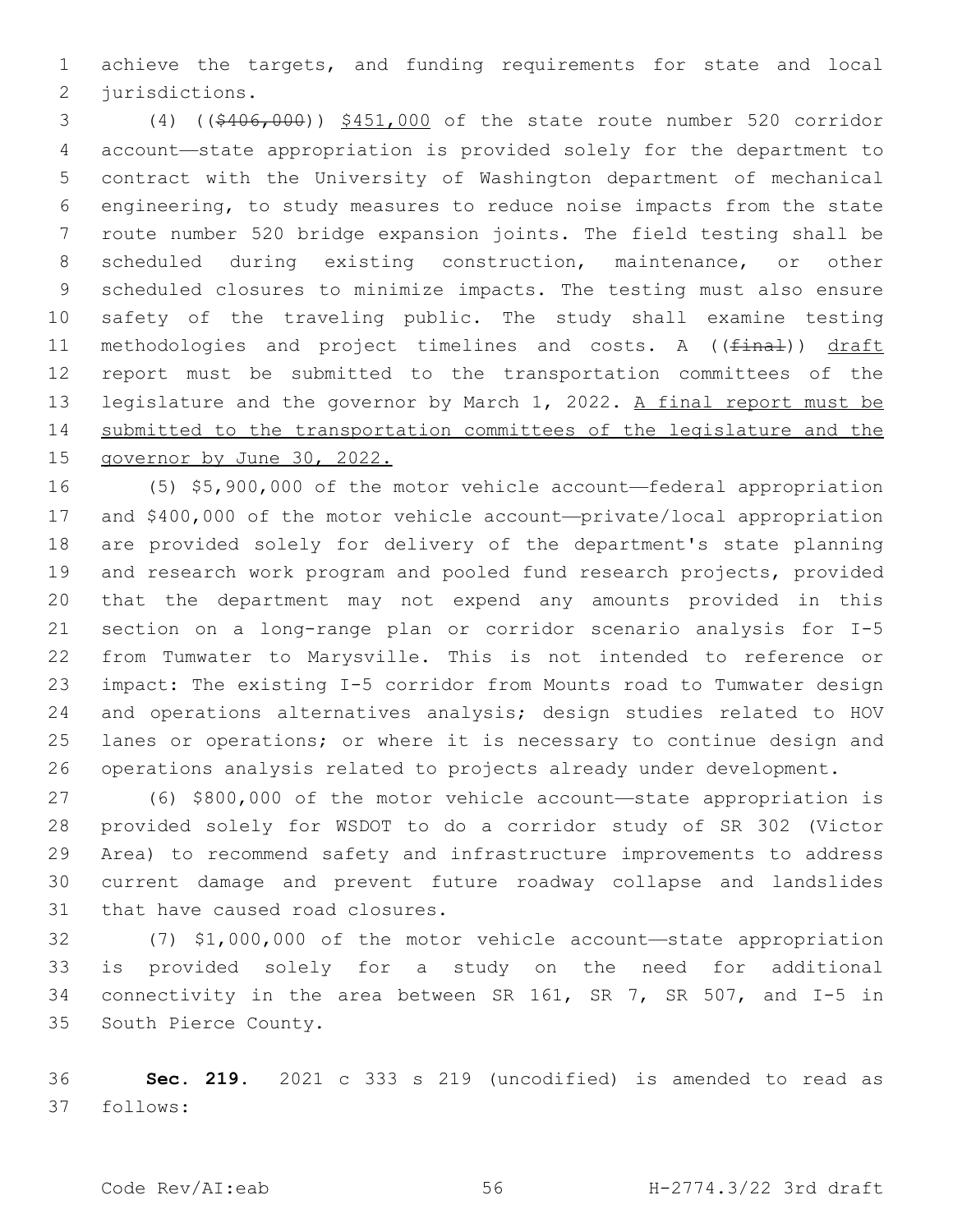| $\mathbf 1$    | FOR THE DEPARTMENT OF TRANSPORTATION-CHARGES FROM OTHER AGENCIES- |
|----------------|-------------------------------------------------------------------|
| 2              | PROGRAM U                                                         |
| 3              | Aeronautics Account-State Appropriation. \$1,000                  |
| 4              | Transportation Partnership Account-State                          |
| 5              | ( ( \$23,000) )                                                   |
| 6              | \$25,000                                                          |
| 7              | Motor Vehicle Account-State Appropriation. $($ $($ \$99,515,000)) |
| 8              | \$100,011,000                                                     |
| $\overline{9}$ | Puget Sound Ferry Operations Account-State                        |
| 10             | Appropriation.<br>( ( \$220,000) )                                |
| 11             | \$244,000                                                         |
| 12             | State Route Number 520 Corridor Account-State                     |
| 13             | \$26,000                                                          |
| 14             | Connecting Washington Account-State Appropriation. ((\$184,000))  |
| 15             | \$203,000                                                         |
| 16             | Multimodal Transportation Account-State                           |
| 17             | ( ( \$4, 795, 000) )<br>Appropriation.                            |
| 18             | \$4,810,000                                                       |
| 19             | Tacoma Narrows Toll Bridge Account-State                          |
| 20             | \$19,000                                                          |
| 21             | Alaskan Way Viaduct Replacement Project Account-                  |
| 22             | State Appropriation.<br>\$14,000                                  |
| 23             | Interstate 405 and State Route Number 167 Express                 |
| 24             | Toll Lanes Account-State Appropriation. \$15,000                  |
| 25             | TOTAL APPROPRIATION. ( $(\frac{\$104, 812, 000}{})$ )             |
| 26             | \$105, 368, 000                                                   |
| 27             | The appropriations in this section are subject to the following   |

28 conditions and limitations:

 (1) Consistent with existing protocol and practices, for any negotiated settlement of a claim against the state for the department that exceeds five million dollars, the department, in conjunction with the attorney general and the department of enterprise services, shall notify the director of the office of financial management and 34 the transportation committees of the legislature.

 (2) Beginning October 1, 2021, and semiannually thereafter, the department, in conjunction with the attorney general and the department of enterprise services, shall provide a report with judgments and settlements dealing with the Washington state ferry system to the director of the office of financial management and the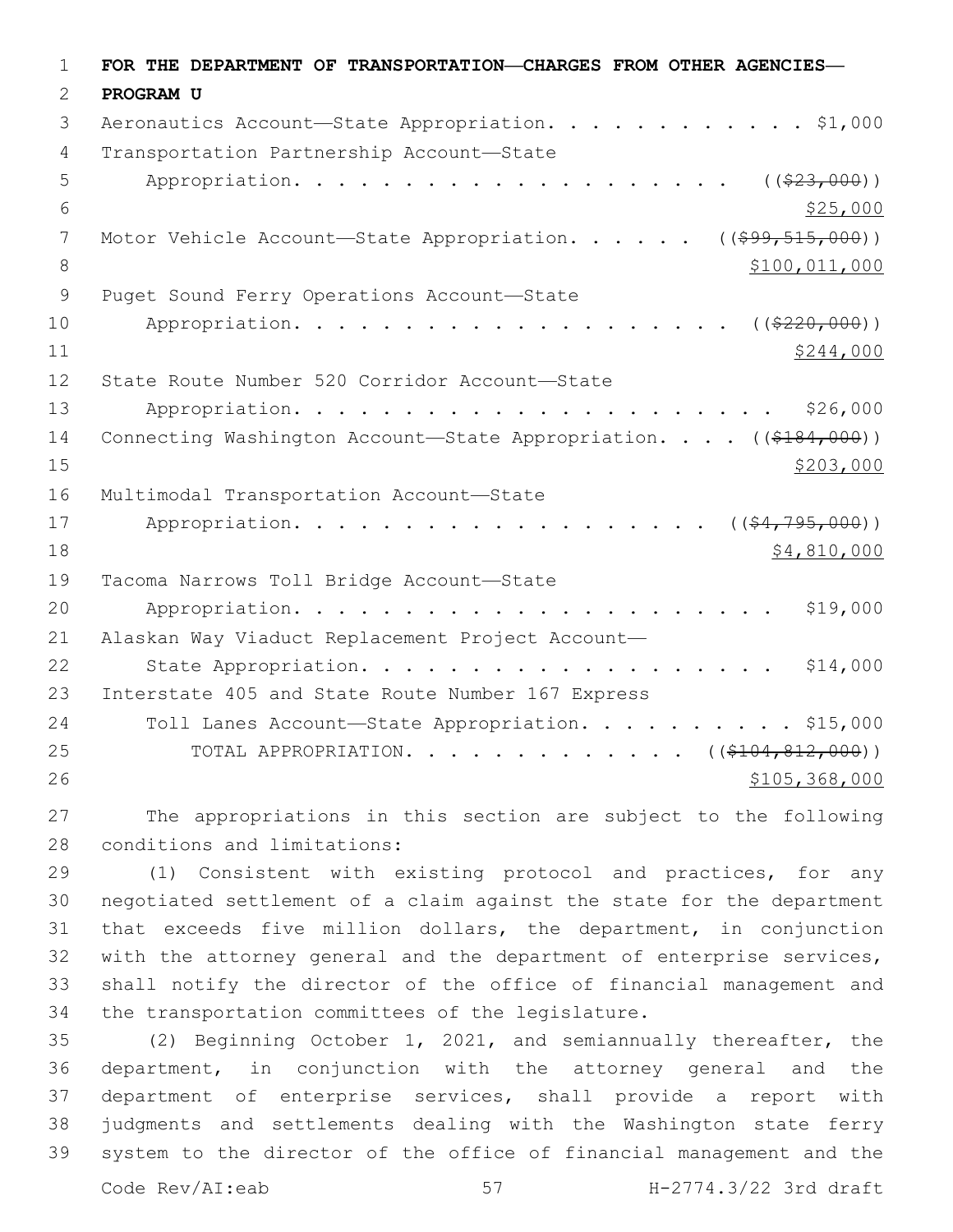transportation committees of the legislature. The report must include information on: (a) The number of claims and settlements by type; (b) the average claim and settlement by type; (c) defense costs associated with those claims and settlements; and (d) information on the impacts of moving legal costs associated with the Washington state ferry system into the statewide self-insurance pool.

 (3) Beginning October 1, 2021, and semiannually thereafter, the department, in conjunction with the attorney general and the department of enterprise services, shall provide a report with judgments and settlements dealing with the nonferry operations of the department to the director of the office of financial management and the transportation committees of the legislature. The report must include information on: (a) The number of claims and settlements by type; (b) the average claim and settlement by type; and (c) defense costs associated with those claims and settlements.

 (4) When the department identifies significant legal issues that have potential transportation budget implications, the department must initiate a briefing for appropriate legislative members or staff through the office of the attorney general and its legislative 20 briefing protocol.

 **Sec. 220.** 2021 c 333 s 220 (uncodified) is amended to read as follows: 22 **FOR THE DEPARTMENT OF TRANSPORTATION—PUBLIC TRANSPORTATION—PROGRAM V** 24 State Vehicle Parking Account-State Appropriation. . . . . \$784,000 25 Regional Mobility Grant Program Account-State 26 Appropriation. . . . . . . . . . . . . . . . ((\$104,478,000)) \$115,488,000 28 Rural Mobility Grant Program Account-State 29 Appropriation. . . . . . . . . . . . . . . . (  $(\frac{233,168,000}{1})$  $30 \hspace{2.5cm}$  \$33,283,000 31 Multimodal Transportation Account-State 32 Appropriation. . . . . . . . . . . . . . . . ((\$131,150,000)) \$134,584,000 34 Multimodal Transportation Account-Federal Appropriation. . . . . . . . . . . . . . . . . . . . . \$3,574,000 36 Multimodal Transportation Account-Local Appropriation. . . . . . . . . . . . . . . . . . . . . . \$100,000 Carbon Emissions Reduction Account—State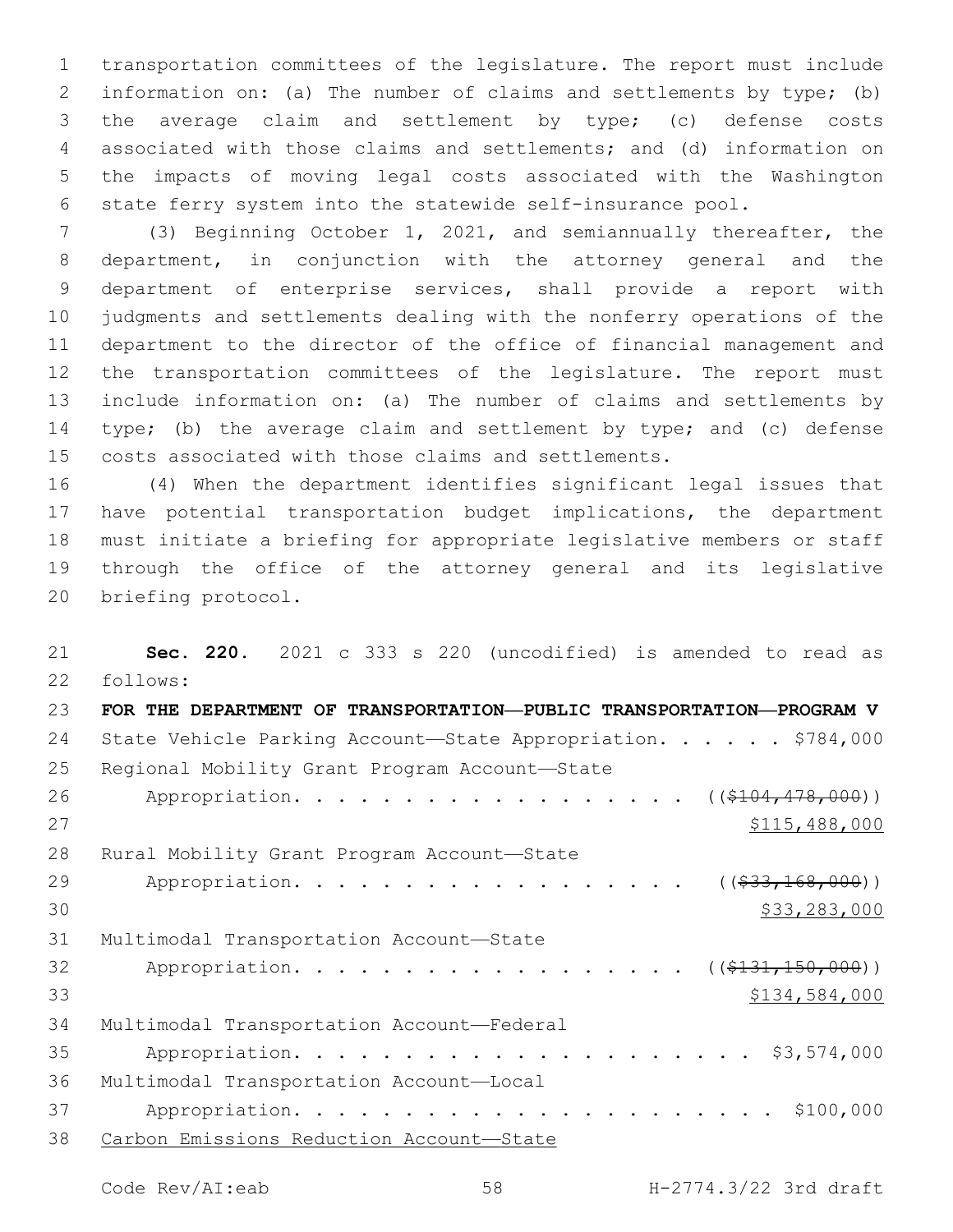1 Appropriation. . . . . . . . . . . . . . . . . . \$54,260,000 2 TOTAL APPROPRIATION. . . . . . . . . . . . ((\$273,254,000)) \$342,073,000

 The appropriations in this section are subject to the following 5 conditions and limitations:

 (1) \$67,821,000 of the multimodal transportation account—state appropriation is provided solely for a grant program for special needs transportation provided by transit agencies and nonprofit 9 providers of transportation. Of this amount:

 (a) \$15,568,000 of the multimodal transportation account—state appropriation is provided solely for grants to nonprofit providers of special needs transportation. Grants for nonprofit providers must be based on need, including the availability of other providers of service in the area, efforts to coordinate trips among providers and 15 riders, and the cost effectiveness of trips provided.

 (b) \$52,253,000 of the multimodal transportation account—state appropriation is provided solely for grants to transit agencies to transport persons with special transportation needs. To receive a 19 grant, the transit agency must, to the greatest extent practicable, have a maintenance of effort for special needs transportation that is no less than the previous year's maintenance of effort for special needs transportation. Grants for transit agencies must be prorated based on the amount expended for demand response service and route deviated service in calendar year 2019 as reported in the "Summary of Public Transportation - 2019" published by the department of transportation. No transit agency may receive more than thirty 27 percent of these distributions.

28 (2) ((\$33,168,000)) \$33,283,000 of the rural mobility grant program account—state appropriation is provided solely for grants to aid small cities in rural areas as prescribed in RCW 47.66.100.

 (3) \$2,000,000 of the multimodal transportation account—state 32 appropriation is provided solely for a ((vanpool)) public transit 33 rideshare grant program for: (a) Public transit agencies to add 34 ((vanpools)) or replace ((vans)) rideshare vehicles; and (b) 35 incentives ((for employers)) and outreach to increase ((employee 36 vanpool)) rideshare use. ((The grant program for public transit 37 agencies may cover capital costs only; operating costs for public transit agencies are not eligible for funding under this grant program. Additional employees may not be hired from the funds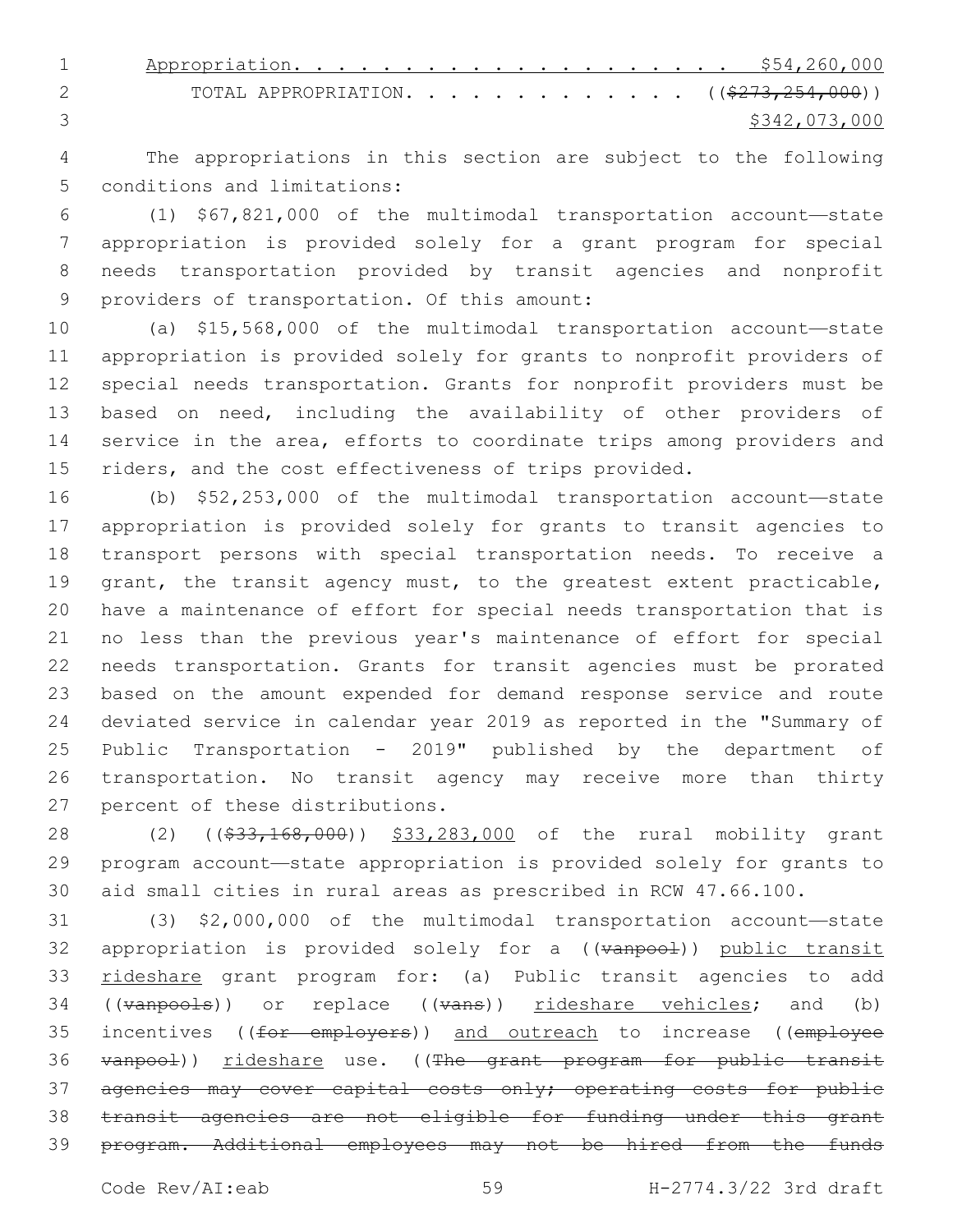1 provided in this section for the vanpool grant program, and supplanting of transit funds currently funding vanpools is not 3 allowed.)) The department shall encourage grant applicants and recipients to leverage funds other than state funds.

 (4) ((\$26,800,000)) \$37,809,000 of the regional mobility grant program account—state appropriation is reappropriated and provided solely for the regional mobility grant projects identified in LEAP Transportation Document ((2021-2)) 2022-2 ALL PROJECTS as developed ((April 23, 2021)) February 20, 2022, Program - Public Transportation  $Program (V)$ .

 (5)(a) \$77,679,000 of the regional mobility grant program account —state appropriation is provided solely for the regional mobility 13 grant projects identified in LEAP Transportation Document ((2021-2)) 2022-2 ALL PROJECTS as developed ((April 23, 2021)) February 20, 2022, Program - Public Transportation Program (V). The department shall review all projects receiving grant awards under this program at least semiannually to determine whether the projects are making 18 satisfactory progress. Any project that has been awarded funds, but does not report activity on the project within one year of the grant award, must be reviewed by the department to determine whether the grant should be terminated. The department shall promptly close out 22 grants when projects have been completed, and any remaining funds must be used only to fund projects identified in the LEAP transportation document referenced in this subsection. The department shall provide annual status reports on December 15, 2021, and December 15, 2022, to the office of financial management and the transportation committees of the legislature regarding the projects receiving the grants. It is the intent of the legislature to appropriate funds through the regional mobility grant program only for projects that will be completed on schedule. A grantee may not receive more than twenty-five percent of the amount appropriated in this subsection. Additionally, when allocating funding for the 2023-2025 biennium, no more than thirty percent of the total grant program may directly benefit or support one grantee. The department shall not approve any increases or changes to the scope of a project for the purpose of a grantee expending remaining funds on an awarded 37 grant.

 (b) In order to be eligible to receive a grant under (a) of this subsection during the 2021-2023 fiscal biennium, a transit agency must establish a process for private transportation providers to Code Rev/AI:eab 60 H-2774.3/22 3rd draft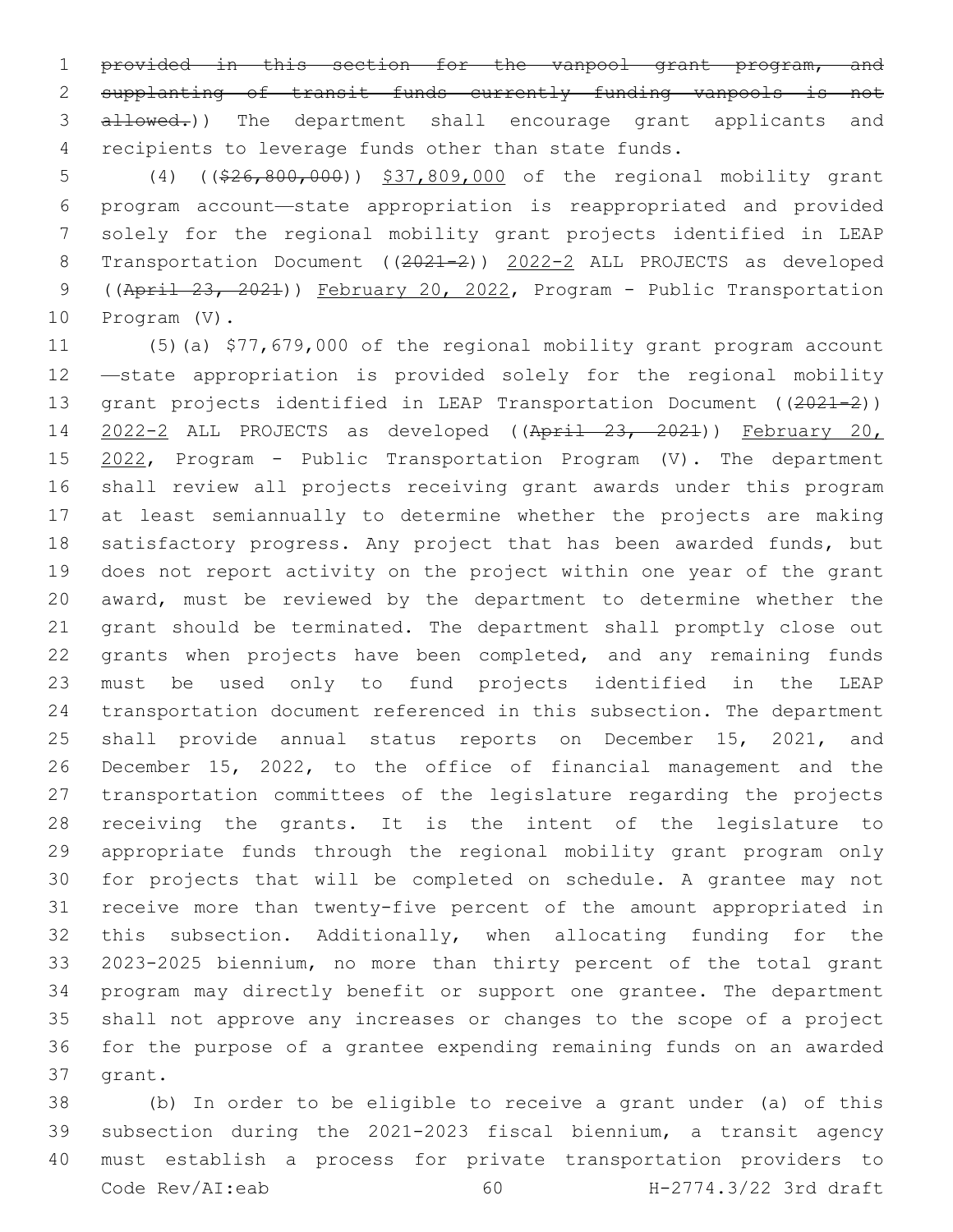apply for the use of park and ride facilities. For purposes of this subsection, (i) "private transportation provider" means: An auto transportation company regulated under chapter 81.68 RCW; a passenger charter carrier regulated under chapter 81.70 RCW, except marked or unmarked stretch limousines and stretch sport utility vehicles as defined under department of licensing rules; a private nonprofit transportation provider regulated under chapter 81.66 RCW; or a private employer transportation service provider; and (ii) "private employer transportation service" means regularly scheduled, fixed- route transportation service that is offered by an employer for the 11 benefit of its employees.

 (6) Funds provided for the commute trip reduction (CTR) program may also be used for the growth and transportation efficiency center 14 program.

 (7) \$6,500,000 of the multimodal transportation account—state appropriation and \$784,000 of the state vehicle parking account—state appropriation are provided solely for CTR grants and activities. Of 18 this amount:

 (a) \$30,000 of the state vehicle parking account—state appropriation is provided solely for the STAR pass program for state employees residing in Mason and Grays Harbor Counties. Use of the pass is for public transportation between Mason County and Thurston County, and Grays Harbor and Thurston County. The pass may also be used within Grays Harbor County. The STAR pass commute trip reduction program is open to any state employee who expresses intent to commute to his or her assigned state worksite using a public transit system 27 currently participating in the STAR pass program.

 (b) \$800,000 of the multimodal transportation account—state appropriation is provided solely for continuation of the first mile/ last mile connections grant program. Eligible grant recipients include cities, businesses, nonprofits, and transportation network companies with first mile/last mile solution proposals. Transit agencies are not eligible. The commute trip reduction board shall develop grant parameters, evaluation criteria, and evaluate grant proposals. The commute trip reduction board shall provide the transportation committees of the legislature a report on the effectiveness of this grant program and best practices for continuing 38 the program.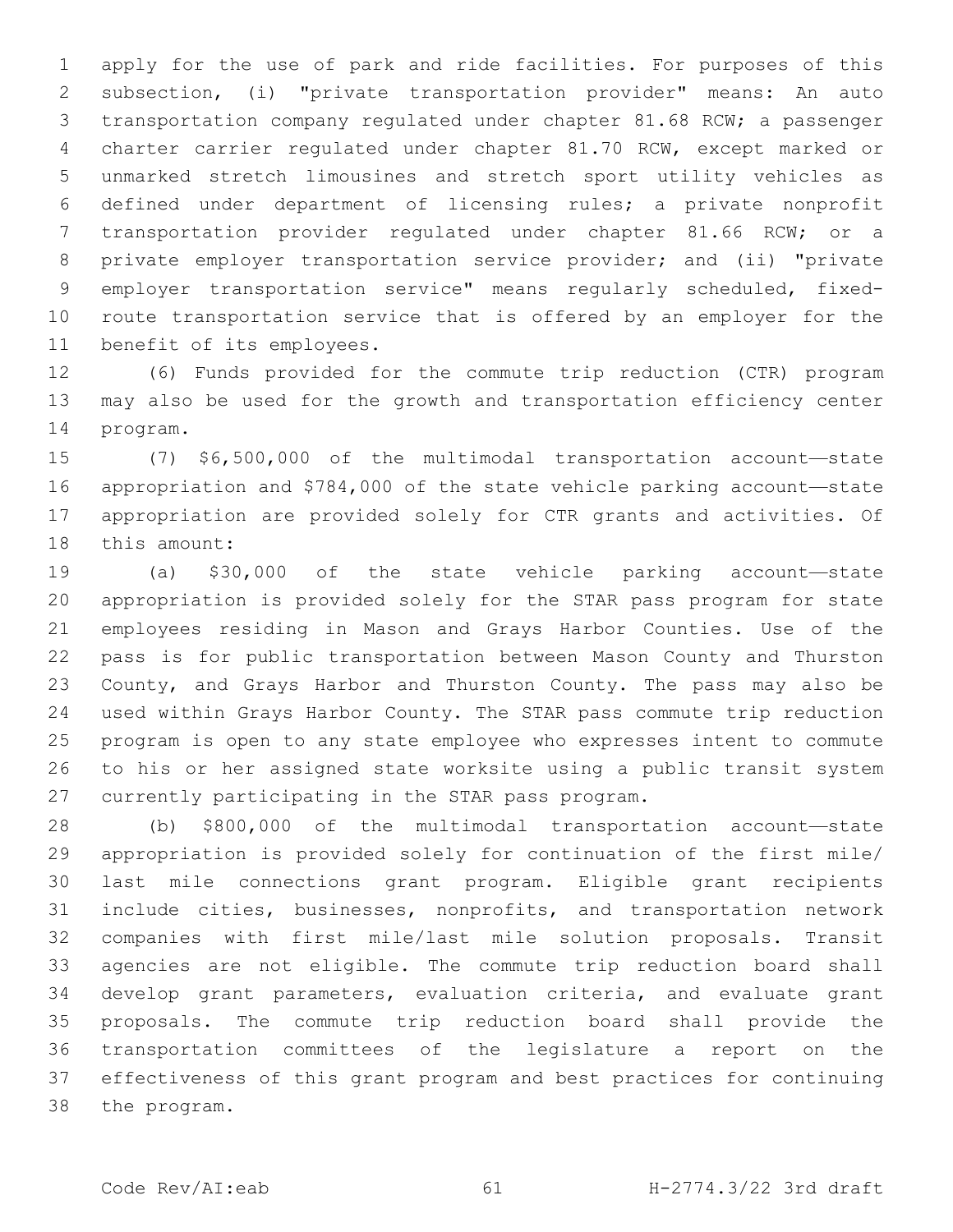(8) Except as provided otherwise in this subsection, 2 ((\$28,263,000)) \$28,860,000 of the multimodal transportation account- state appropriation is provided solely for connecting Washington transit projects identified in LEAP Transportation Document ((2021-2)) 2022-2 ALL PROJECTS as developed ((April 23, 2021)) February 20, 2022. It is the intent of the legislature that entities identified to receive funding in the LEAP document referenced in this subsection receive the amounts specified in the time frame specified in that LEAP document. If an entity has already completed a project in the LEAP document referenced in this subsection before the time frame identified, the entity may substitute another transit project 12 or projects that cost a similar or lesser amount.

 (9) The department shall not require more than a ten percent match from nonprofit transportation providers for state grants.

15 (10) ((\$21,858,000)) \$23,349,000 of the multimodal transportation account—state appropriation is provided solely for the green transportation capital grant program established in chapter 287, Laws of 2019 (advancing green transportation adoption).

 (11) \$555,000 of the multimodal transportation account—state appropriation is provided solely for an interagency transfer to the Washington State University extension energy program to establish and administer a technical assistance and education program for public agencies on the use of alternative fuel vehicles. The Washington State University extension energy program shall prepare a report regarding the utilization of the program and provide this report to the transportation committees of the legislature by November 15, 2021.

 (12) The department must provide telework assistance to employers as part of its CTR activities. The objectives of telework assistance include improving transportation system performance, supporting economic vitality, and increasing equity and access to opportunity.

 (13) \$150,000 of the multimodal transportation account—state appropriation is provided solely for Intercity Transit for the Dash 34 shuttle program.

 (14)(a) \$500,000 of the multimodal transportation account—state appropriation is provided solely for King county metro to develop a pilot program to place teams including human services personnel along 38 routes that are enduring significant public safety issues and various disruptive behavior. The team would be available to deescalate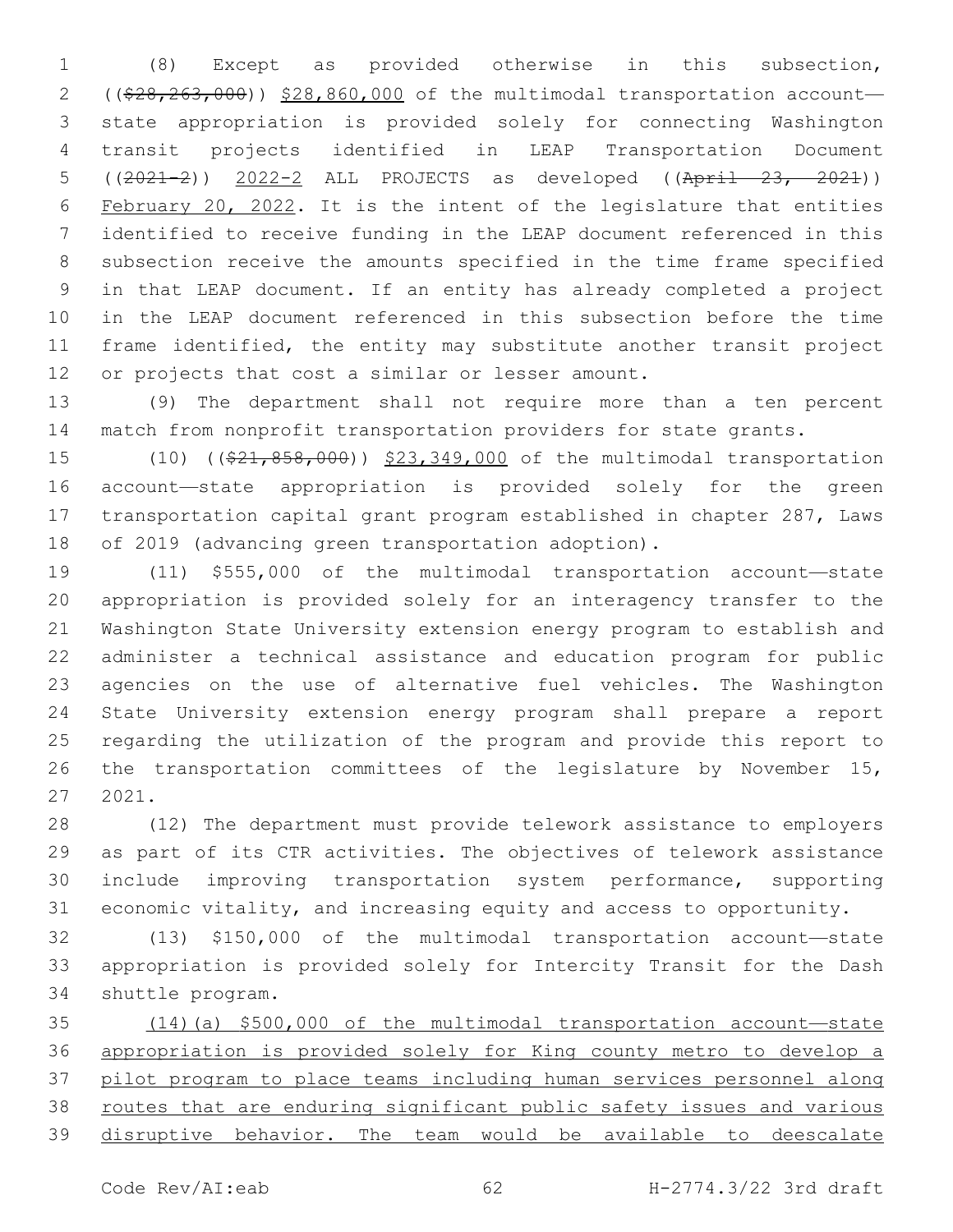disruptions, provide immediate access to transit resources, and refer customers to community resources to break cycles of inappropriate behavior. The teams must be individuals trained in deescalation and outreach. The function and duties should be cocreated with community 5 stakeholders. (b) King county metro must provide a report to the transportation committees of the legislature by June 30, 2023, regarding the 8 effectiveness of the program, any suggestions for improving its 9 efficacy, and any modifications that might be necessary for other transit providers to institute similar programs. (c) If King county metro does not provide at least \$500,000 to develop the pilot program funded by this subsection, the amount provided in this subsection lapses. (15)(a) \$400,000 of the multimodal transportation account—state appropriation is provided solely for the department to study and develop a statewide standard for accessible frequent fixed route 17 transit. As part of this effort, the department must: (i) Develop definitions of frequent fixed route transit and accessible frequent fixed route transit. (ii) Identify, to the extent possible using existing data, current gaps in frequent fixed route transit and accessible walking routes to frequent fixed route transit stops and analyze these gaps for disparities in race, age, and disability. (iii) While identifying service gaps, consider the unique 25 contexts found throughout the state, including in rural areas. (iv) Develop goals for accessible frequent fixed route transit for the state to achieve by 2030, and funding proposals to achieve these goals. (v) Develop a transportation justice screening tool available to the public to: (A) Identify the current baseline for accessible frequent transit; and (B) Identify disparities in access by census tract, race, age, and disability. (b) The department must conduct the study and develop the statewide standard in collaboration with a statewide disability rights organization and a statewide environmental justice organization. (c)(i) The department must provide an initial report to the 40 legislature by December 15, 2022, that proposes a definition of

Code Rev/AI:eab 63 H-2774.3/22 3rd draft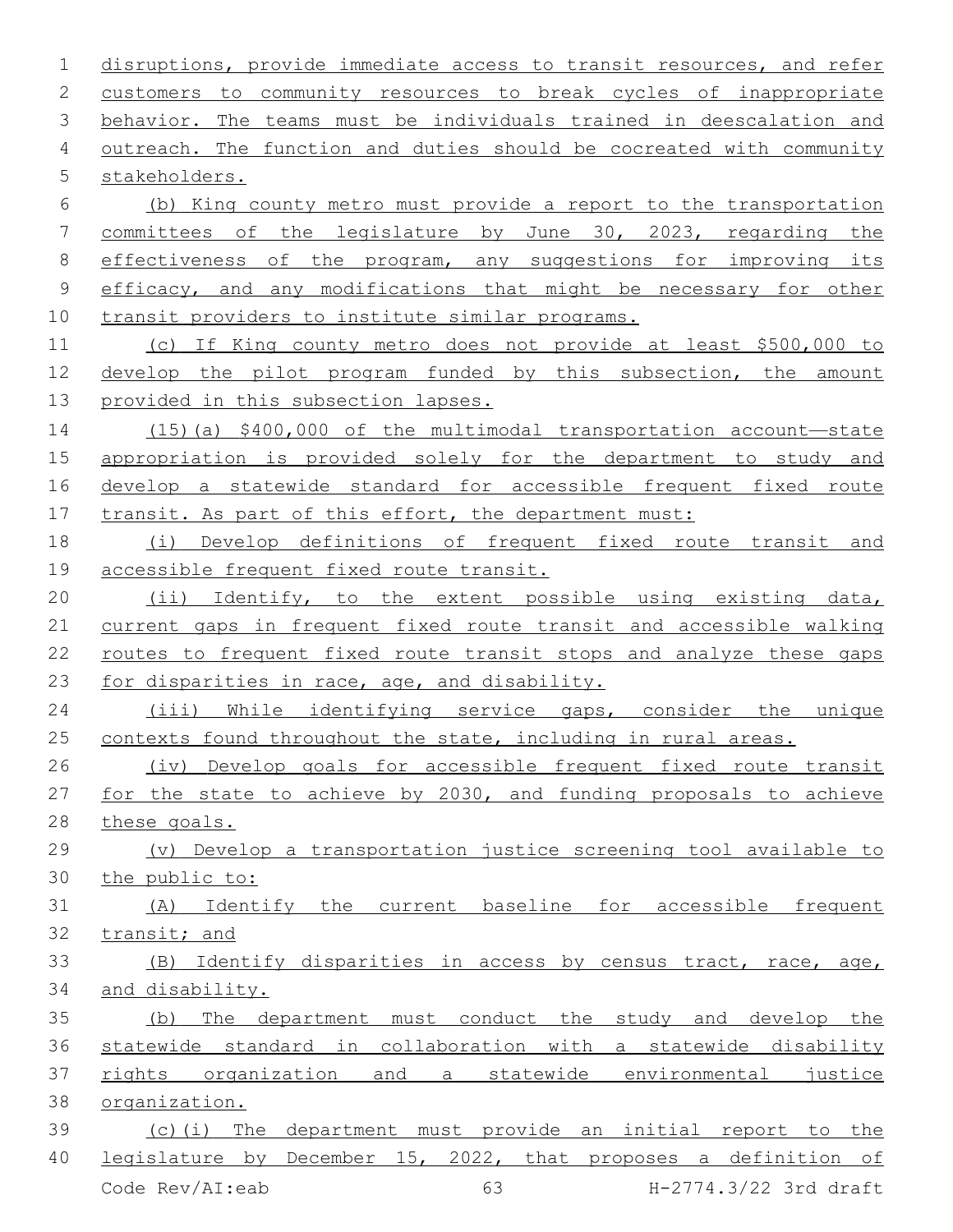frequent transit and documents how many people in Washington live 2 within a short walk of frequent transit.

 (ii) The department must provide the final report to the 4 transportation committees of the legislature by June 30, 2023.

 (iii) The department must be available to present both the initial and final reports to the joint transportation committee.

 (16) \$4,680,000 of the climate emissions reduction account—state appropriation is provided solely for the projects and activities as listed in LEAP Transportation Document 2022-NL-3 as developed February 8, 2022. If amounts are appropriated for this specific purpose in House Bill No. 2118 (additive transportation funding) or Senate Bill No. 5975 (additive transportation funding) by June 30, 2022, the amount provided in this subsection lapses.

 (17) \$14,120,000 of the climate emission reductions account—state appropriation is provided solely for newly selected special needs 16 grants. If amounts are appropriated for this specific purpose in House Bill No. 2118 (additive transportation funding) or Senate Bill 18 No. 5975 (additive transportation funding) by June 30, 2022, the amount provided in this subsection lapses.

 (18) \$29,750,000 of the climate emission reductions account—state appropriation is provided solely for transit support grants. If amounts are appropriated for this specific purpose in House Bill No. 2118 (additive transportation funding) or Senate Bill No. 5975 (additive transportation funding) by June 30, 2022, the amount provided in this subsection lapses.

 (19) \$4,710,000 of the climate emissions reduction account—state appropriation is provided solely for newly selected green 28 transportation grants. If amounts are appropriated for this specific purpose in House Bill No. 2118 (additive transportation funding) or Senate Bill No. 5975 (additive transportation funding) by June 30, 2022, the amount provided in this subsection lapses.

 (20) \$1,000,000 of the climate emissions reduction account—state appropriation is provided solely for newly selected transit coordination grants. The department shall give priority to grant proposals that promote the formation of joint partnerships between transit agencies or merge service delivery across entities. If amounts are appropriated for this specific purpose in House Bill No. 2118 (additive transportation funding) or Senate Bill No. 5975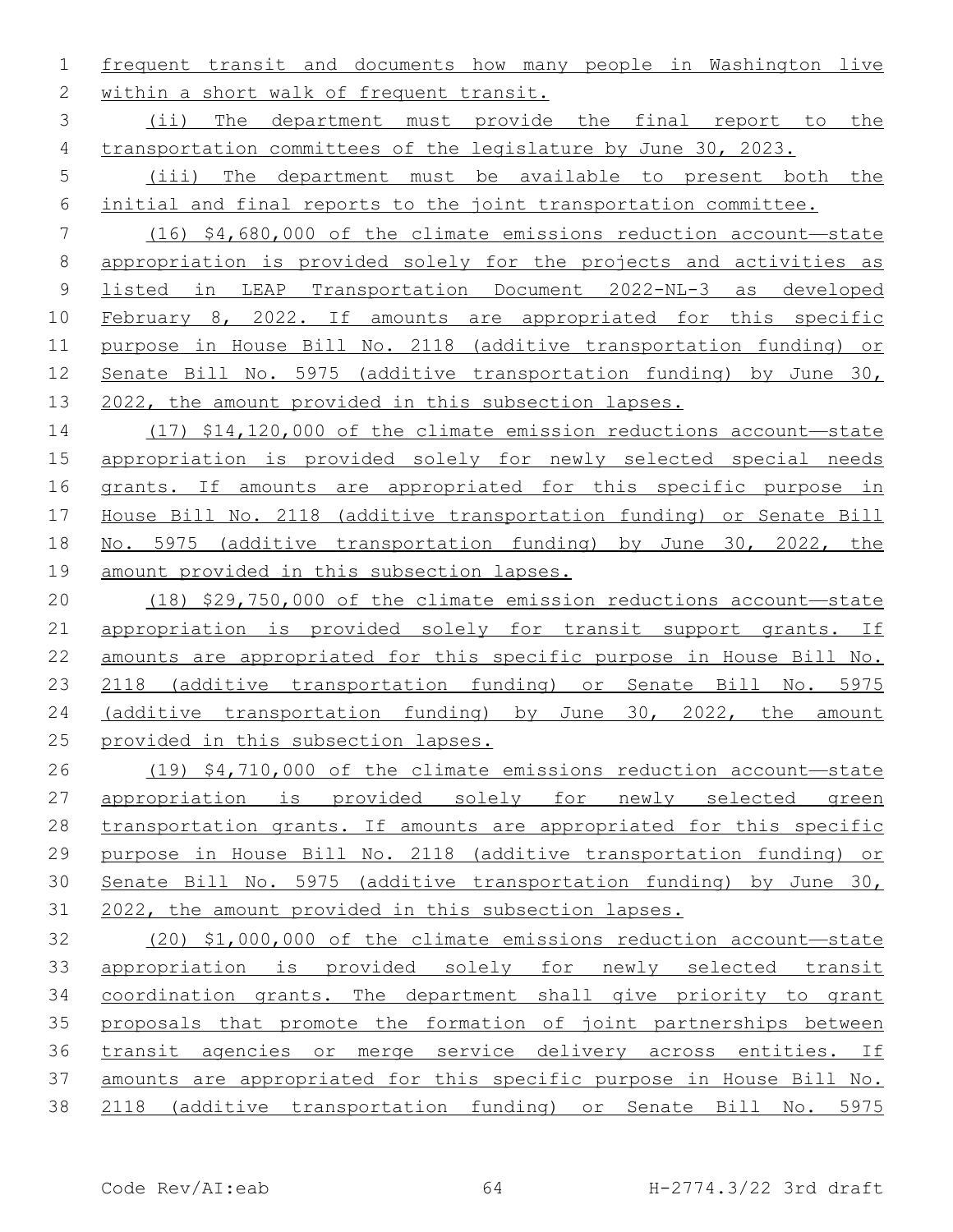(additive transportation funding) by June 30, 2022, the amount 2 provided in this subsection lapses. (21) Within existing resources, the department shall prepare a 4 report regarding the funding, implementation, and operation of the grant management system or systems utilized by the public transportation division. In preparing this report, the department must survey and report on all grant recipients experience with the 8 operation of this system or systems. The department shall provide 9 this report to the transportation committees of the legislature by November 15, 2022. **Sec. 221.** 2021 c 333 s 221 (uncodified) is amended to read as follows: 12 **FOR THE DEPARTMENT OF TRANSPORTATION—MARINE—PROGRAM X** 14 Puget Sound Ferry Operations Account-State 15 Appropriation. . . . . . . . . . . . . . . . ( $(\frac{2416,614,000}{10})$ ) 16 \$426,335,000 17 Puget Sound Ferry Operations Account-Federal 18 Appropriation. . . . . . . . . . . . . . . . ( $(\frac{2124,000,000}{1})$  \$158,865,000 Puget Sound Ferry Operations Account—Private/Local Appropriation. . . . . . . . . . . . . . . . . . . . . . \$121,000 22 TOTAL APPROPRIATION. . . . . . . . . . . . ((\$540,735,000)) \$585,321,000

 The appropriations in this section are subject to the following 25 conditions and limitations:

 (1) The office of financial management budget instructions require agencies to recast enacted budgets into activities. The Washington state ferries shall include a greater level of detail in its 2021-2023 supplemental and 2023-2025 omnibus transportation appropriations act requests, as determined jointly by the office of financial management, the Washington state ferries, and the transportation committees of the legislature. This level of detail must include the administrative functions in the operating as well as capital programs. The data in the tables in the report must be 35 supplied in a digital file format.

 (2) For the 2021-2023 fiscal biennium, the department may enter into a distributor controlled fuel hedging program and other methods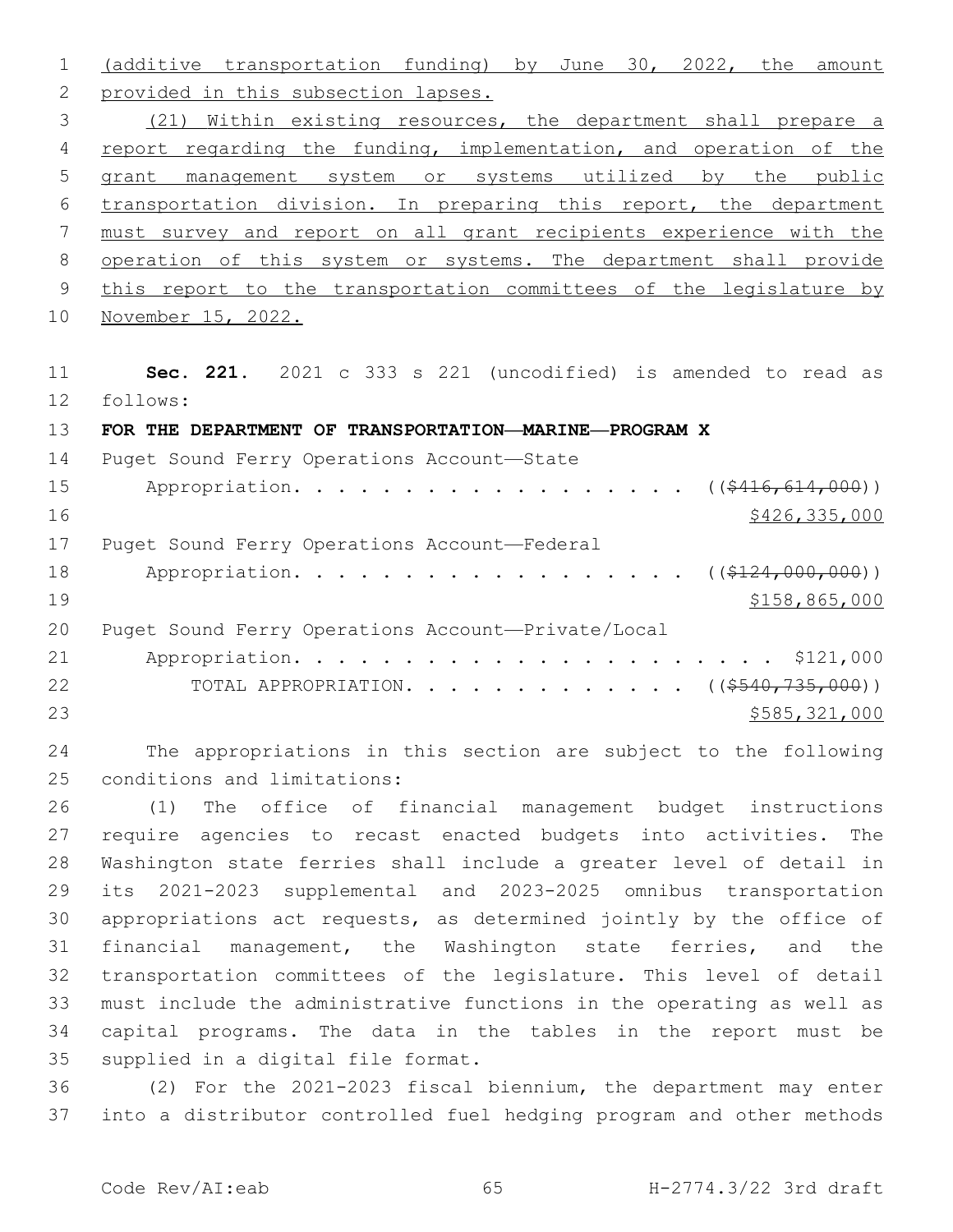of hedging approved by the fuel hedging committee, which must include a representative of the department of enterprise services.

 (3) ((\$17,000,000)) \$32,905,000 of the Puget Sound ferry operations account—federal appropriation and \$53,794,000 of the Puget Sound ferry operations account—state appropriation are provided solely for auto ferry vessel operating fuel in the 2021-2023 fiscal biennium, which reflect cost savings from a reduced biodiesel fuel requirement and, therefore, is contingent upon the enactment of section 703 of this act. The amount provided in this subsection represents the fuel budget for the purposes of calculating any ferry fare fuel surcharge. The department shall review future use of 12 alternative fuels and dual fuel configurations, including hydrogen.

 (4) \$500,000 of the Puget Sound ferry operations account—state appropriation is provided solely for operating costs related to moving vessels for emergency capital repairs. Funds may only be spent after approval by the office of financial management.

 (5) \$2,400,000 of the Puget Sound ferry operations account—state 18 appropriation ((is)) and \$3,500,000 of the Puget Sound ferry operations account—federal appropriation are provided solely for staffing and overtime expenses incurred by engine and deck crewmembers. The department must provide updated staffing cost estimates for fiscal years 2022 and 2023 with its annual budget submittal and updated estimates by January 1, 2022.

 (6) \$688,000 of the Puget Sound ferry operations account—state 25 appropriation  $((\pm s))$  and \$697,000 of the Puget Sound ferry operations account—federal appropriation are provided solely for new employee training. The department must work to increase its outreach and recruitment of populations underrepresented in maritime careers and continue working to expand apprenticeship and internship programs, with an emphasis on programs that are shown to improve recruitment 31 for positions with the state ferry system.

 (7) The department must request reimbursement from the federal transit administration for the maximum amount of ferry operating expenses eligible for reimbursement under federal law.

 (8) ((\$1,978,000 of the Puget Sound ferry operations account— state appropriation is provided solely for restoration of service to reflect increased ridership, availability of crewing and available revenues. Expenditures may be made to resume service to Sidney, British Columbia, including any service to the San Juans; to provide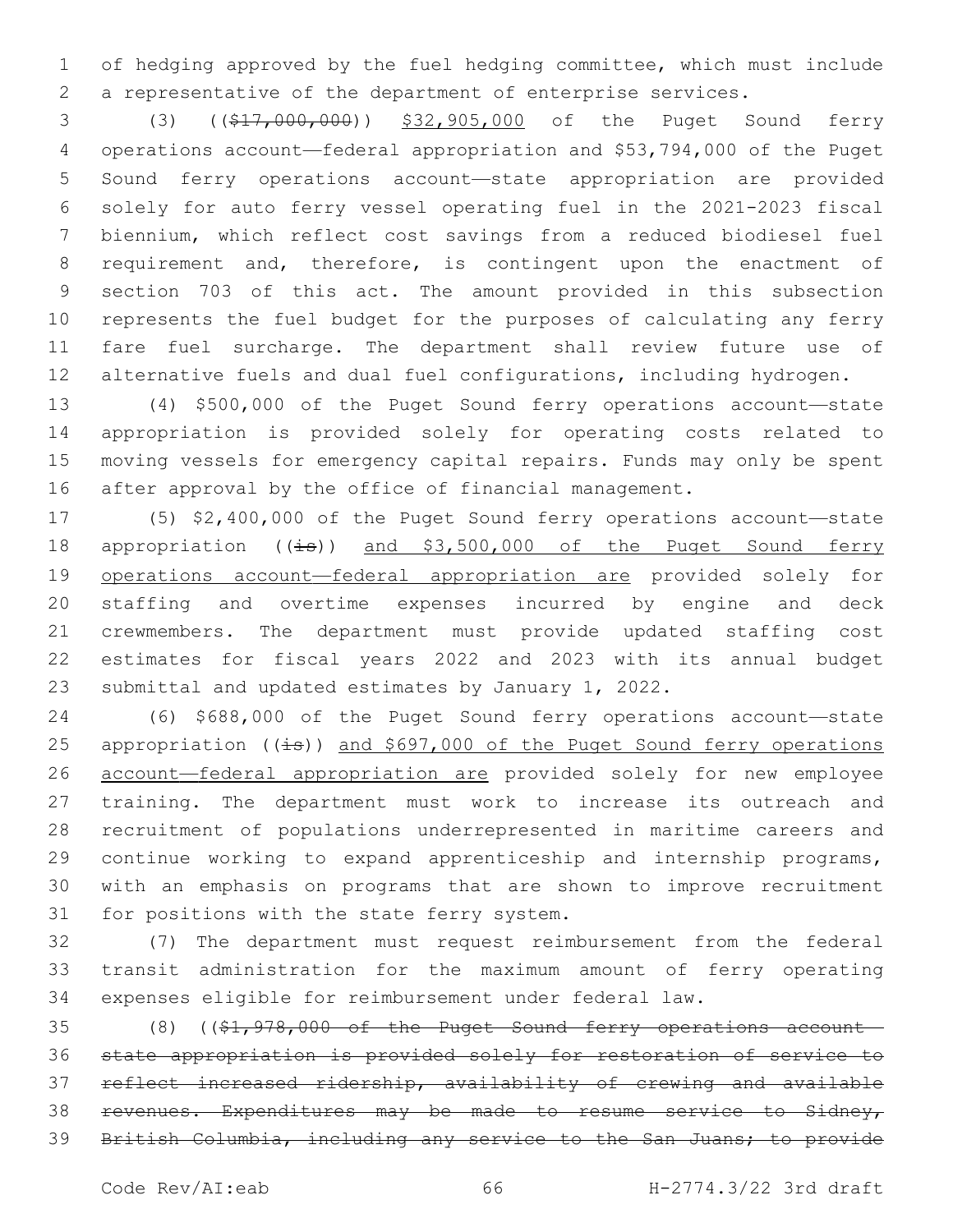Saturday service on the Fauntleroy-Vashon-Southworth route; and to

resume late night service on other routes in the system.

 $(9)$ ) Within amounts provided in this section, the department 4 shall contract ((with uniformed officers)) for additional traffic control assistance at the Kingston ferry terminal during peak ferry travel times, with a particular focus on Sundays and holiday weekends. Traffic control methods should include, but not be limited to, holding traffic on the shoulder at Lindvog Road until space opens for cars at the tollbooths and dock, and management of traffic on Highway 104 in order to ensure Kingston residents and business owners 11 have access to businesses, roads, and driveways.

12 (((10)) (9) \$336,000 of the Puget Sound ferry operations account —state appropriation is provided solely for evacuation slide 14 training.

15 (( $(11)$ )) (10) \$336,000 of the Puget Sound ferry operations account—state appropriation is provided solely for fall restraint 17 labor and industries inspections.

 $((+12))$   $(11)$  \$735,000 of the Puget Sound ferry operations 19 account—state appropriation ((is)) and \$410,000 of the Puget Sound ferry operations account—federal are provided solely for familiarization for new assignments of engine crew and terminal 22 staff.

23 (((413))) (12) \$160,000 of the Puget Sound ferry operations account—state appropriation is provided solely for electronic 25 navigation training.

26 (13) \$8,419,000 of the Puget Sound ferry operations account- federal appropriation is provided solely for Washington state ferries to:

 (a) Continuously recruit and hire deck, engine, and terminal staff;

 (b) Contract with an external recruitment firm to increase recruitment efforts both locally and nationally with an emphasis on attracting maritime workers from communities underrepresented in the ferry system;

 (c) Enhance employee retention by standardizing on-call worker schedules;

 (d) Increase training and development opportunities for 38 employees; and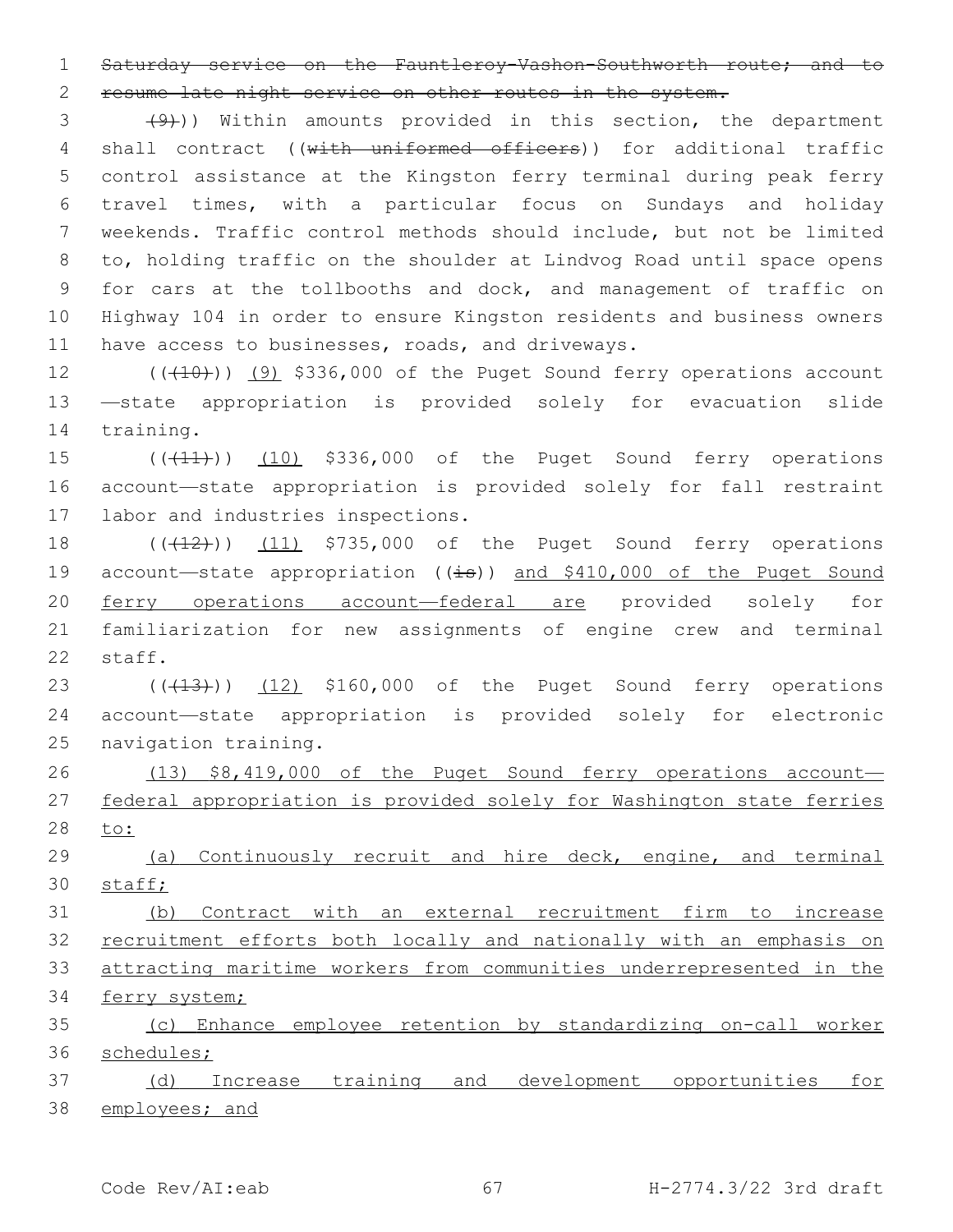(e) Make improvements to hiring processes by establishing 2 additional positions to support timely hiring of employees.

 (14) For the Mukilteo multimodal terminal, the department must 4 submit a report showing for a 12-month period, on a monthly basis, how much electricity is generated by solar power generated on site, electricity usage, and actual electricity cost savings. In addition, for comparison purposes, the report must include electricity usage information for a similar time period for the previous Mukilteo multimodal terminal. The report is due to the transportation committees of the legislature by June 30, 2023.

 (15) \$93,000 of the Puget Sound ferry operations account—state appropriation is provided solely for Washington state ferries to 13 partner with local community colleges and universities to secure housing for workforce training sessions and to pay in advance for the costs of transportation worker identification credentials for incoming ferry system employees and trainees.

 **Sec. 222.** 2021 c 333 s 222 (uncodified) is amended to read as follows: 18

**FOR THE DEPARTMENT OF TRANSPORTATION—RAIL—PROGRAM Y—OPERATING**

| 20 | Multimodal Transportation Account-State          |
|----|--------------------------------------------------|
| 21 | Appropriation. ((\$80,704,000))                  |
| 22 | \$68,326,000                                     |
| 23 | Multimodal Transportation Account-Private/Local  |
| 24 | \$46,000                                         |
| 25 | Multimodal Transportation Account-Federal        |
| 26 |                                                  |
| 27 | TOTAL APPROPRIATION. ( $(\frac{281}{250},000)$ ) |
| 28 | \$68,872,000                                     |

 The appropriations in this section are subject to the following conditions and limitations:30

 (1) The department is directed to continue to pursue efforts to reduce costs, increase ridership, and review Amtrak Cascades fares and fare schedules. Within thirty days of each annual cost/revenue reconciliation under the Amtrak service contract, the department shall report annual credits to the office of financial management and the legislative transportation committees. Annual credits from Amtrak to the department including, but not limited to, credits due to higher ridership, reduced level of service, and fare or fare schedule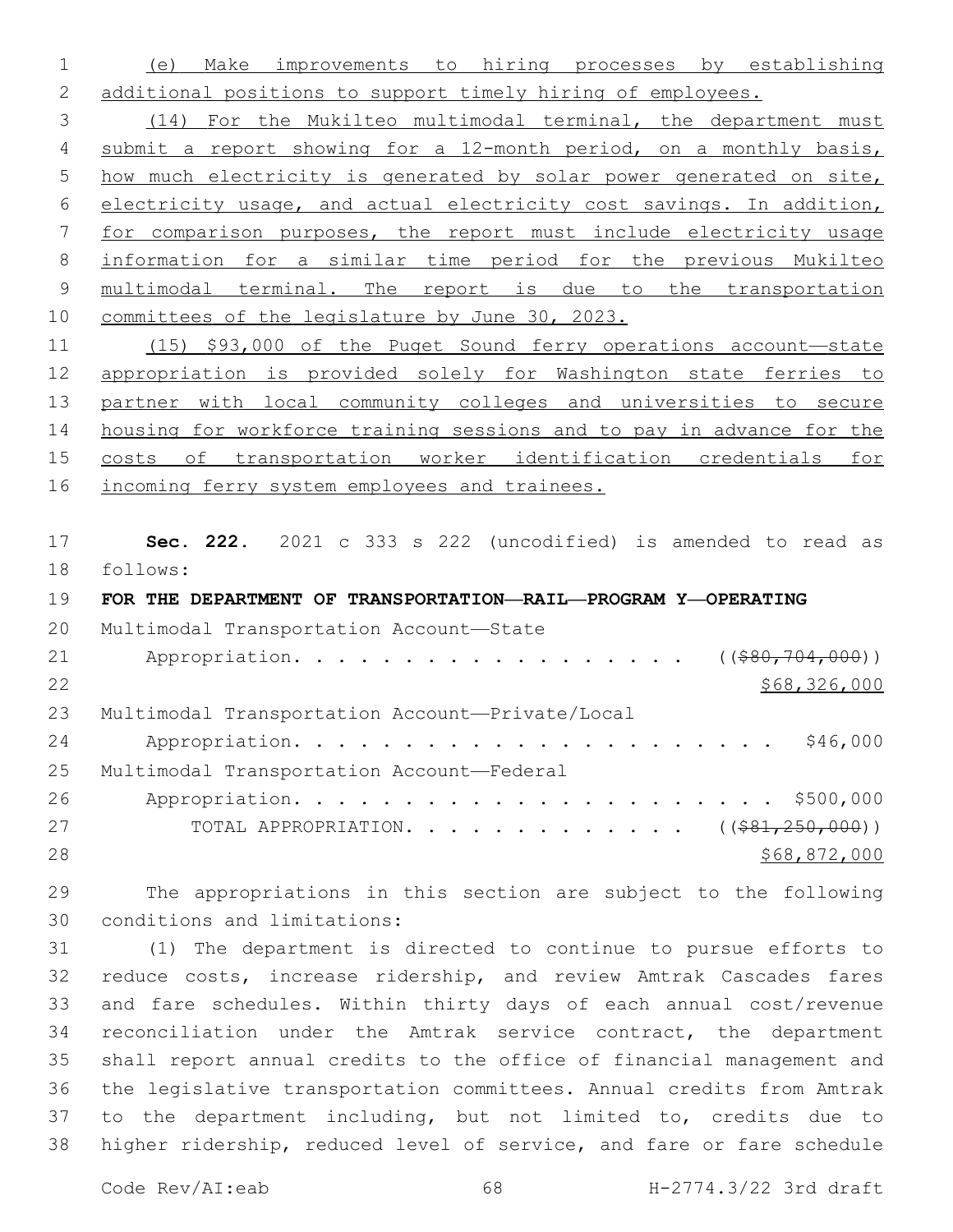adjustments, must be used to offset corresponding amounts of the multimodal transportation account—state appropriation, which must be 3 placed in reserve.

 (2) Consistent with the ongoing planning and service improvement for the intercity passenger rail program, \$500,000 of the multimodal transportation account—state is provided solely for the Cascades service development plan. This funding is to be used to analyze current and future market conditions and to develop a structured assessment of service options and goals based on anticipated demand and the results of the state and federally required 2019 state rail plan, including identifying implementation alternatives to meet the future service goals for the Amtrak Cascades route. The work must be consistent with federal railroad administration guidance and direction on developing service development plans. It must also leverage the \$500,000 in federal funding appropriated for development of a service development plan and comply with the planning and grant award obligations of the consolidated rail infrastructure and safety improvements (CRISI) program. A status report must be provided to the transportation committees of the legislature by June 30, 2022.

 (3)(a) \$4,000,000 of the multimodal transportation account—state 21 appropriation is provided solely for the continued coordination, 22 engagement, and planning for a new ultra high-speed ground transportation corridor with participation from Washington, Oregon, and British Columbia. This funding is contingent on meaningful financial contributions for this effort by Oregon and British Columbia. "Ultra high-speed" means a maximum testing speed of at least 250 miles per hour. These efforts are to support and advance activities and must abide by the memorandum of understanding signed by the governors of Washington and Oregon, and the premier of the province of British Columbia in November 2021. The department shall establish a policy committee with participation from Washington, Oregon, and British Columbia, including representation from the two largest caucuses of each chamber of the Washington state legislature, and coordinate the activities of the policy committee to include:

 (i) Developing an organizational framework that facilitates input 36 in decision making from all parties;

 (ii) Developing a public engagement approach with a focus on equity, inclusion, and meaningful engagement with communities,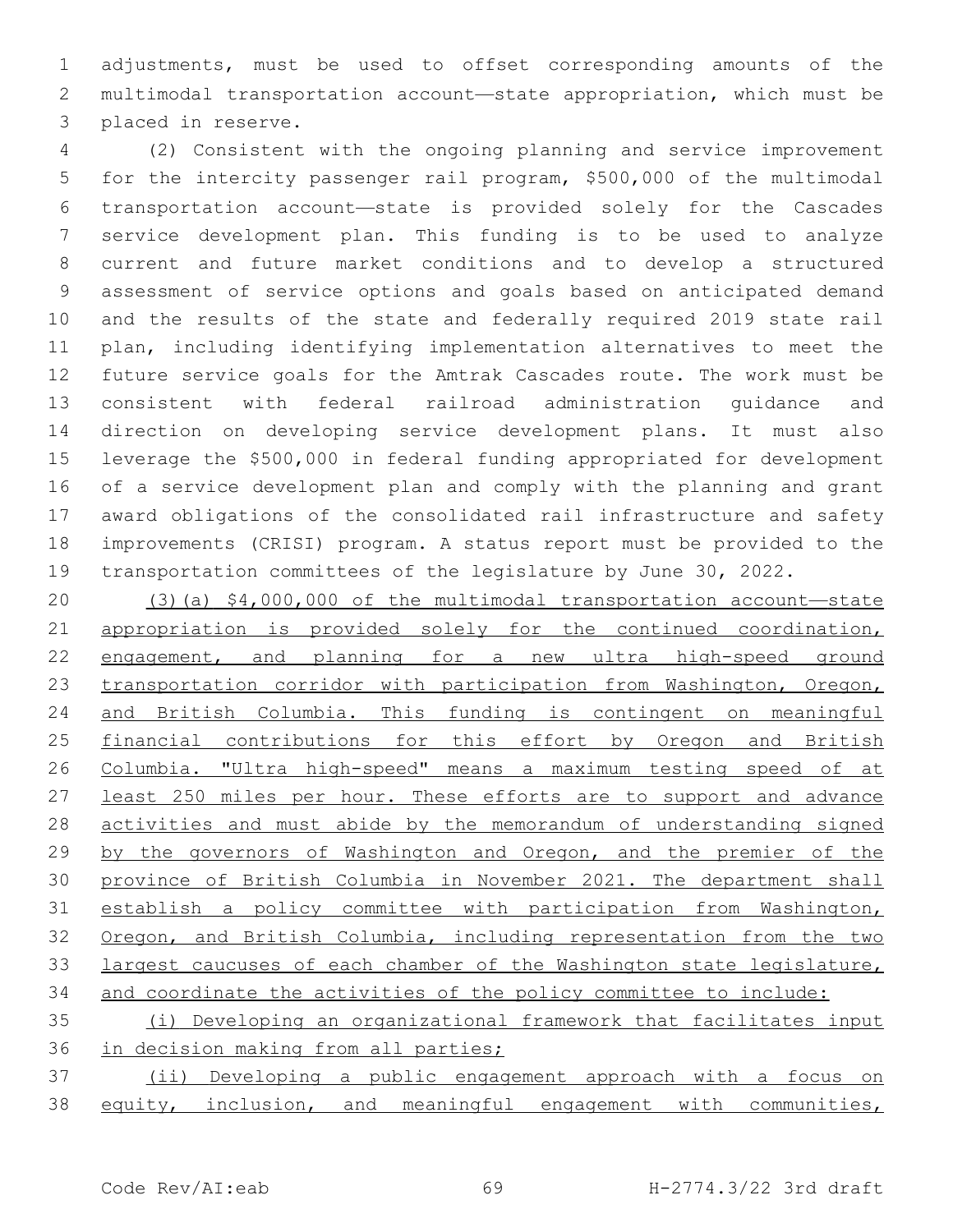businesses, federal, state, provincial, and local governments, 2 including indigenous communities; (iii) Developing and leading a collaborative approach to prepare 4 and apply for potential future federal, state, and provincial funding opportunities, including development of strategies for incorporating private sector participation and private sector contributions to funding, including through the possible use of public-private partnerships; (iv) Beginning work on scenario analysis addressing advanced 10 transportation technologies, land use, and growth assumptions; and an 11 agreed to and defined corridor vision statement; and (v) Developing a recommendation on the structure and membership of a formal coordinating entity that will be responsible for 14 advancing the project through the project initiation stage to project development. (b) By June 30, 2023, the department shall provide to the governor and the transportation committees of the legislature an update on the work conducted by the policy committee and progress on 19 a recommendation for a coordinating entity. The report must also include current activities and results relating to stakeholder 21 engagement, planning, and any federal funding application. As applicable, the assessment should also be sent to the executive and legislative branches of government in Oregon and appropriate government bodies in the province of British Columbia. **Sec. 223.** 2021 c 333 s 223 (uncodified) is amended to read as follows: 26 **FOR THE DEPARTMENT OF TRANSPORTATION—LOCAL PROGRAMS—PROGRAM Z— OPERATING** 29 Motor Vehicle Account—State Appropriation. . . . . ((\$11,954,000)) \$12,964,000 Motor Vehicle Account—Federal Appropriation. . . . . . . . \$2,567,000 32 Multiuse Roadway Safety Account-State Appropriation. . . . . \$900,000 Multimodal Transportation Account—State Appropriation. . . . . . . . . . . . . . . . . . . . . . \$250,000 Cooper Jones Active Transportation Safety Account— State Appropriation. . . . . . . . . . . . . . . . . . . \$400,000 37 TOTAL APPROPRIATION. . . . . . . . . . . . . ((\$15,421,000))  $$17,081,000$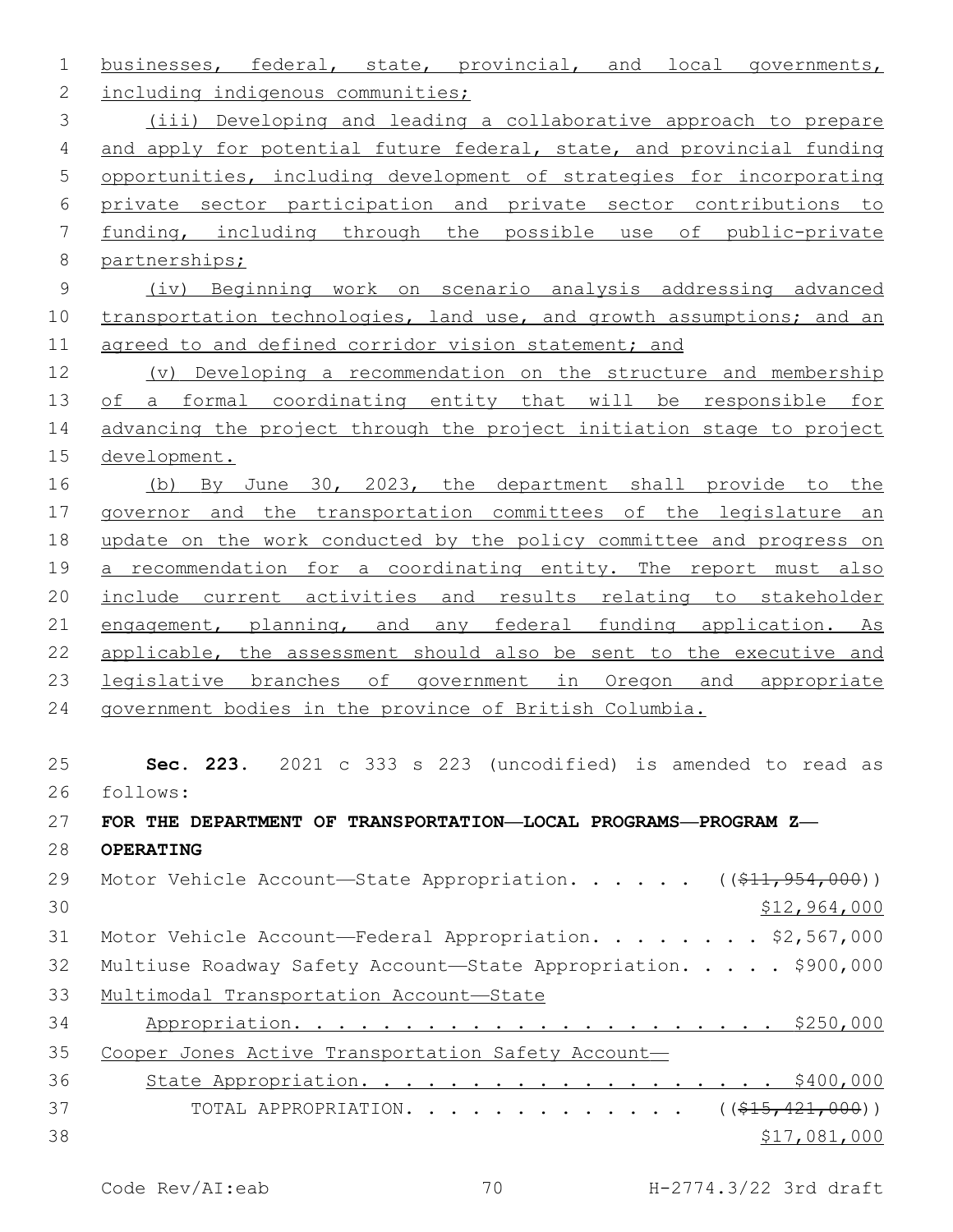1 The appropriations in this section are subject to the following 2 conditions and limitations:

3 (1) The entire multiuse roadway safety account—state 4 appropriation is provided solely for grants under RCW 46.09.540, 5 subject to the following limitations:

6 (a) Twenty-five percent of the amounts provided are reserved for 7 counties that each have a population of fifteen thousand persons or 8 less; and

9 (b)(i) Seventy-five percent of the amounts provided are reserved 10 for counties that each have a population exceeding fifteen thousand 11 persons; and

12 (ii) No county that receives a grant or grants under (a) of this 13 subsection may receive more than sixty thousand dollars in total 14 grants.

 (2) \$1,023,000 of the motor vehicle account—state appropriation is provided solely for the department, from amounts set aside out of statewide fuel taxes distributed to counties according to RCW 46.68.120(3), to contract with the Washington state association of 19 counties to:

20 (a) In coordination with stakeholders, identify county-owned fish 21 passage barriers, and assess which barriers share the same stream 22 system as state-owned fish passage barriers;

23 (b) Streamline and update the county road administration board's 24 data dashboard, county reporting systems, and program management 25 software to provide a more detailed, more transparent, and user-26 friendly platform for data management, reporting, and research by the 27 public and other interested parties; and

28 (c) Conduct a study of the use of county road right-of-way as a 29 potential source of revenue for county road operating and maintenance 30 needs with recommendations on their feasibility statewide.

31 (3)(((a) By October 1, 2021, the department must report to the 32 office of financial management and the transportation committees with 33 recommendations regarding:

34 (i) Modifications to the agreement with Wahkiakum county 35 regarding future state reimbursement for the Wahkiakum ferry 36 operating and maintenance deficit; and

37 (ii) Cost-sharing models for operating and maintenance costs, 38 which recognize the benefit of the ferry route to both Washington and 39 Oregon.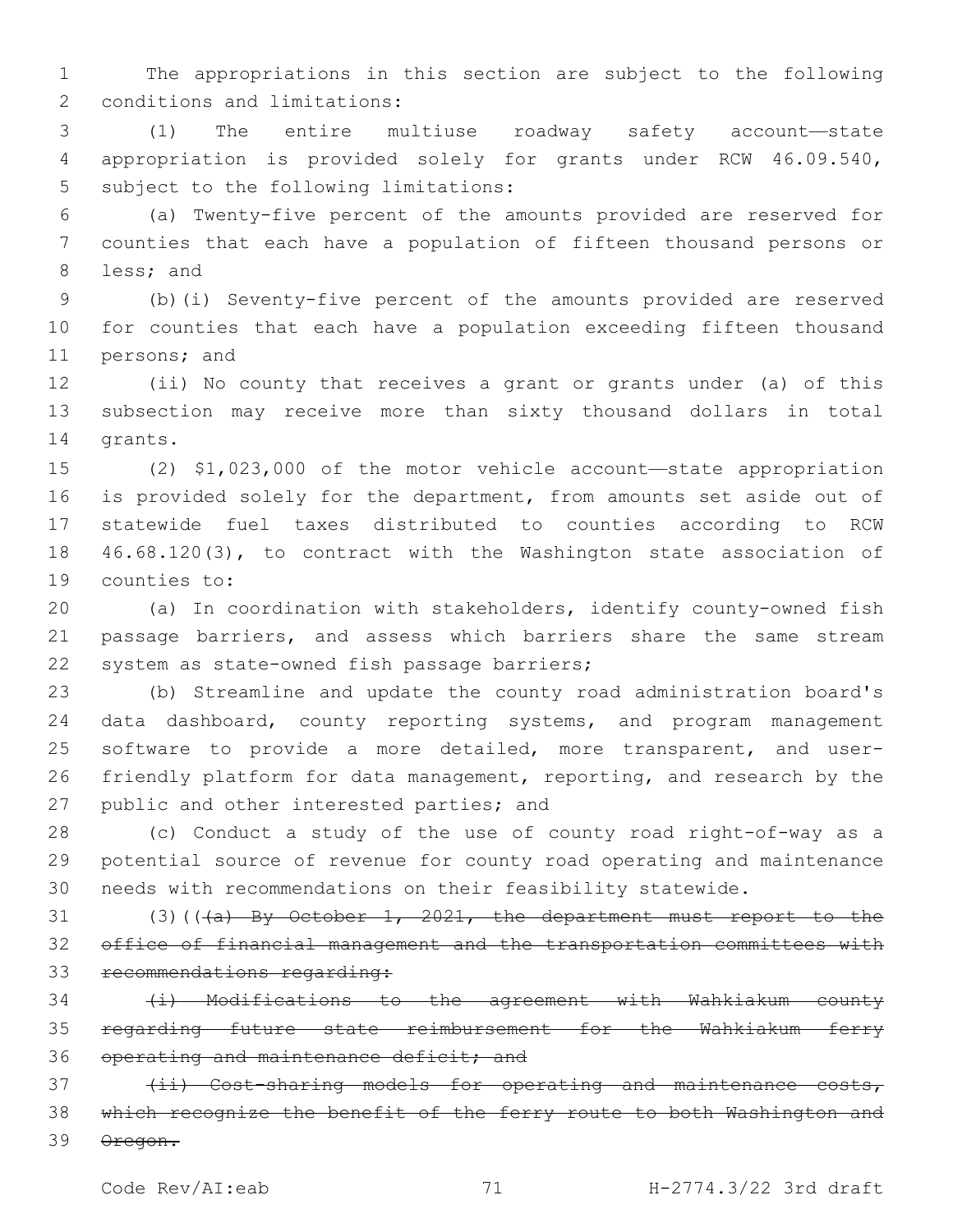(b) The reimbursement recommendations must reflect a mutual agreement with Wahkiakum county, which considers future county ferry operating loss projections. The report may address the importance of 4 the ferry route to the state highway system and whether there is a need for an increased role for the state department of transportation in the finance or operation of the ferry route.)) \$600,000 of the motor vehicle account—state is provided solely for the city of Seattle's office of planning and community development in support of an equitable development initiative to reconnect the South Park neighborhood, currently divided by state route number 99. (a) The project must include:

 (i) A public engagement and visioning process led by a 13 neighborhood-based, community organization; and

 (ii) A feasibility study of decommissioning state route number 99 in the South Park neighborhood, to include, but not be limited to traffic studies, environmental impact analysis, and development of alternatives, including the transfer of the land to a neighborhood-led community land trust.

 (b) The project must be conducted in coordination and partnership 20 with neighborhood residents, neighborhood industrial and commercial representatives, the state department of transportation, and other entities and neighborhoods potentially impacted by changes to the operation of state route number 99.

 (c) The city must provide a report on the plan that includes 25 recommendations to the Seattle city council, state department of 26 transportation, state transportation commission, and the transportation committees of the legislature by January 1, 2025.

 NEW SECTION. **Sec. 224.** A new section is added to 2021 c 333 (uncodified) to read as follows: 29

**FOR THE DEPARTMENT OF TRANSPORTATION—TRANSPORTATION EQUIPMENT FUND—**

- **PROGRAM E—OPERATING**
- 32 Motor Vehicle Account-State Appropriation. . . . . . . \$12,396,000

(End of part)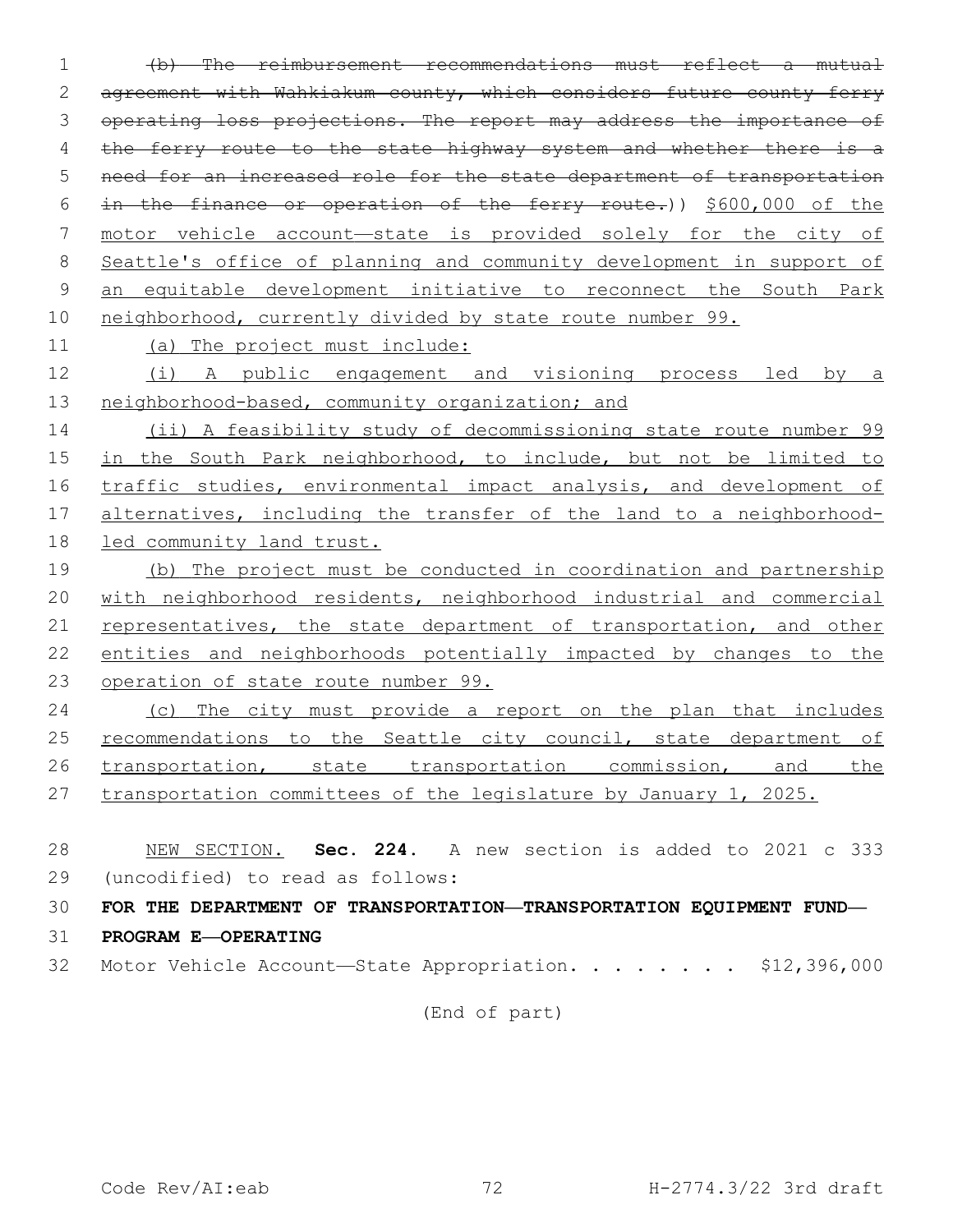#### **TRANSPORTATION AGENCIES—CAPITAL**

 **Sec. 301.** 2021 c 333 s 301 (uncodified) is amended to read as follows: 3

#### **FOR THE FREIGHT MOBILITY STRATEGIC INVESTMENT BOARD**

| 5.  | Freight Mobility Investment Account-State                   |              |
|-----|-------------------------------------------------------------|--------------|
| 6   | Appropriation. ((\$16,577,000))                             |              |
|     |                                                             | \$17,769,000 |
| 8   | Freight Mobility Multimodal Account-State                   |              |
| - 9 | Appropriation. ( $(\frac{15}{715}, \frac{195}{195}, 000)$ ) |              |
| 10  |                                                             | \$14,004,000 |
| 11  | TOTAL APPROPRIATION. ( $(\frac{231}{772},000)$ )            |              |
| 12  |                                                             | \$31,773,000 |

 The appropriations in this section are subject to the following 14 conditions and limitations:

 (1) Except as otherwise provided in this section, the entire appropriations in this section are provided solely for the projects 17 by amount, as listed in the LEAP Transportation Document ((2021-2)) 2022-2 ALL PROJECTS as developed ((April 23, 2021)) February 20, 2022, Freight Mobility Strategic Investment Board (FMSIB).

 (2) Until directed by the legislature, the board may not initiate 21 a new call for projects.

 (3) It is the intent of the legislature to continue to make strategic investments in a statewide freight mobility transportation system with the help of the freight mobility strategic investment board, including projects that mitigate the impact of freight movement on local communities. To that end, and in coordination with WSDOT as it updates its federally-compliant freight plan, the board is directed to identify the highest priority freight investments for 29 the state, across freight modes, state and local jurisdictions, and regions of the state. By December 1, 2021, the board must submit a preliminary report providing a status update on the process and methodology for identifying and prioritizing investments. By December 1, 2022, the board must submit a prioritized list of freight investments that are geographically balanced across the state and can proceed to construction in a timely manner. The prioritized freight project list for the state portion of national highway freight program funds must first address shortfalls in funding for connecting 38 Washington act projects.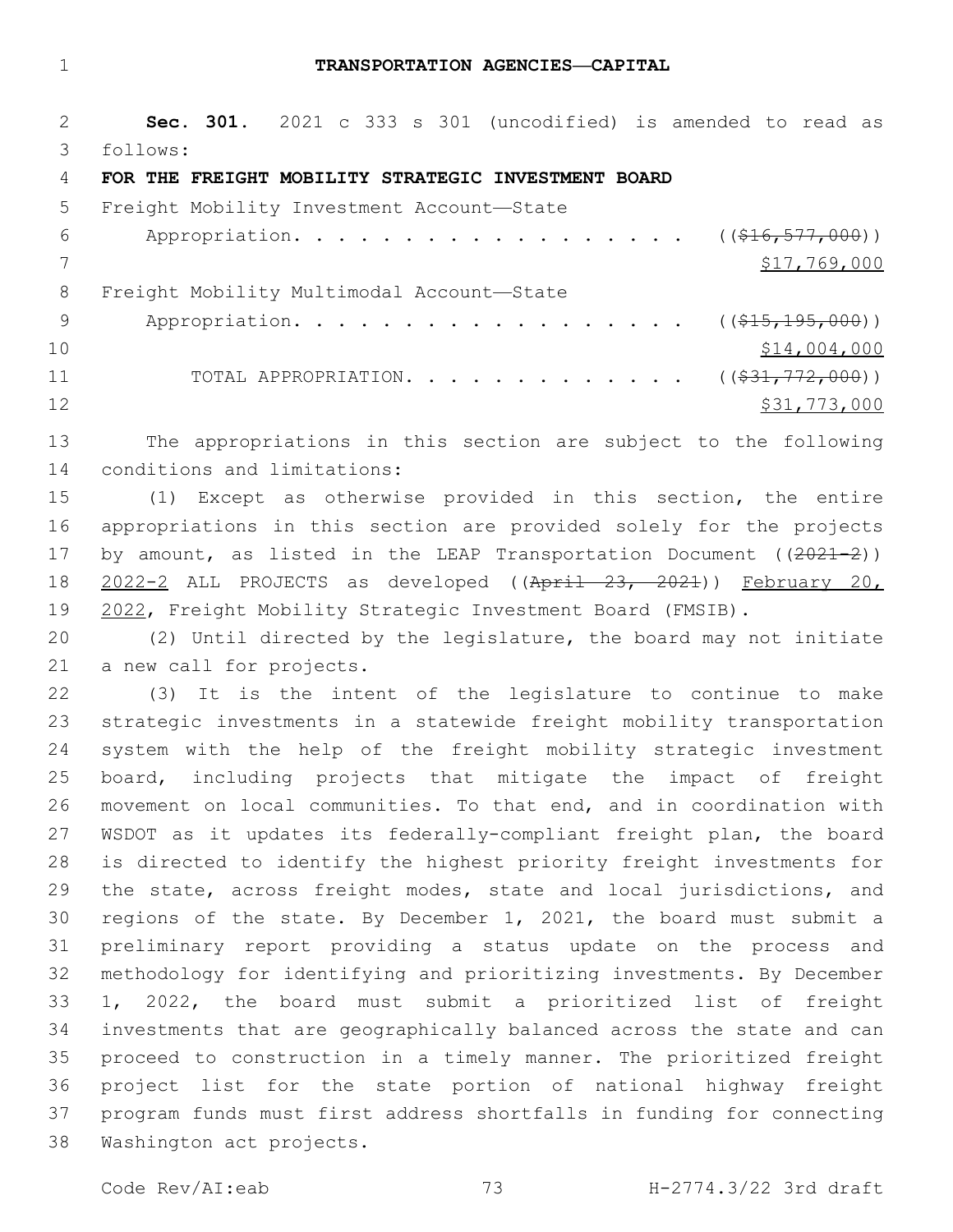(4)(a) For the 2021-2023 project appropriations, unless otherwise provided in this act, the director of the office of financial management may authorize a transfer of appropriation authority between projects managed by the freight mobility strategic investment board in order for the board to manage project spending and support the efficient and timely delivery of all projects in the program. The office of financial management may authorize a transfer of appropriation authority between projects under the following 9 conditions and limitations:

 (i) Transfers from a project may not be made as a result of the reduction of the scope of a project or be made to support increases 12 in the scope of a project;

 (ii) Each transfer between projects may only occur if the director of the office of financial management finds that any resulting change will not hinder the completion of the projects on the LEAP Transportation Document 2021-2 ALL PROJECT list;

 (iii) Transfers between projects may be made by the board without 18 the formal written approval provided under this subsection (3)(a), provided that the transfer amount does not exceed \$250,000 or 10 percent of the total project, whichever is less. These transfers must be reported to the director of the office of financial management and the chairs of the house of representatives and senate transportation 23 committees; and

 (iv) Except for transfers made under (a)(iii) of this subsection, 25 transfers may only be made in fiscal year 2023.

 (b) At the time the board submits a request to transfer funds under this section, a copy of the request must be submitted to the chairs and ranking members of the transportation committees of the 29 legislature.

 (c) Before approval, the office of financial management shall work with legislative staff of the house of representatives and senate transportation committees to review the requested transfers in a timely manner and consider any concerns raised by the chairs and 34 ranking members of the transportation committees.

 (d) No fewer than 10 days after the receipt of a project transfer request, the director of the office of financial management must provide written notification to the board of any decision regarding project transfers, with copies submitted to the transportation 39 committees of the legislature.

Code Rev/AI:eab 74 H-2774.3/22 3rd draft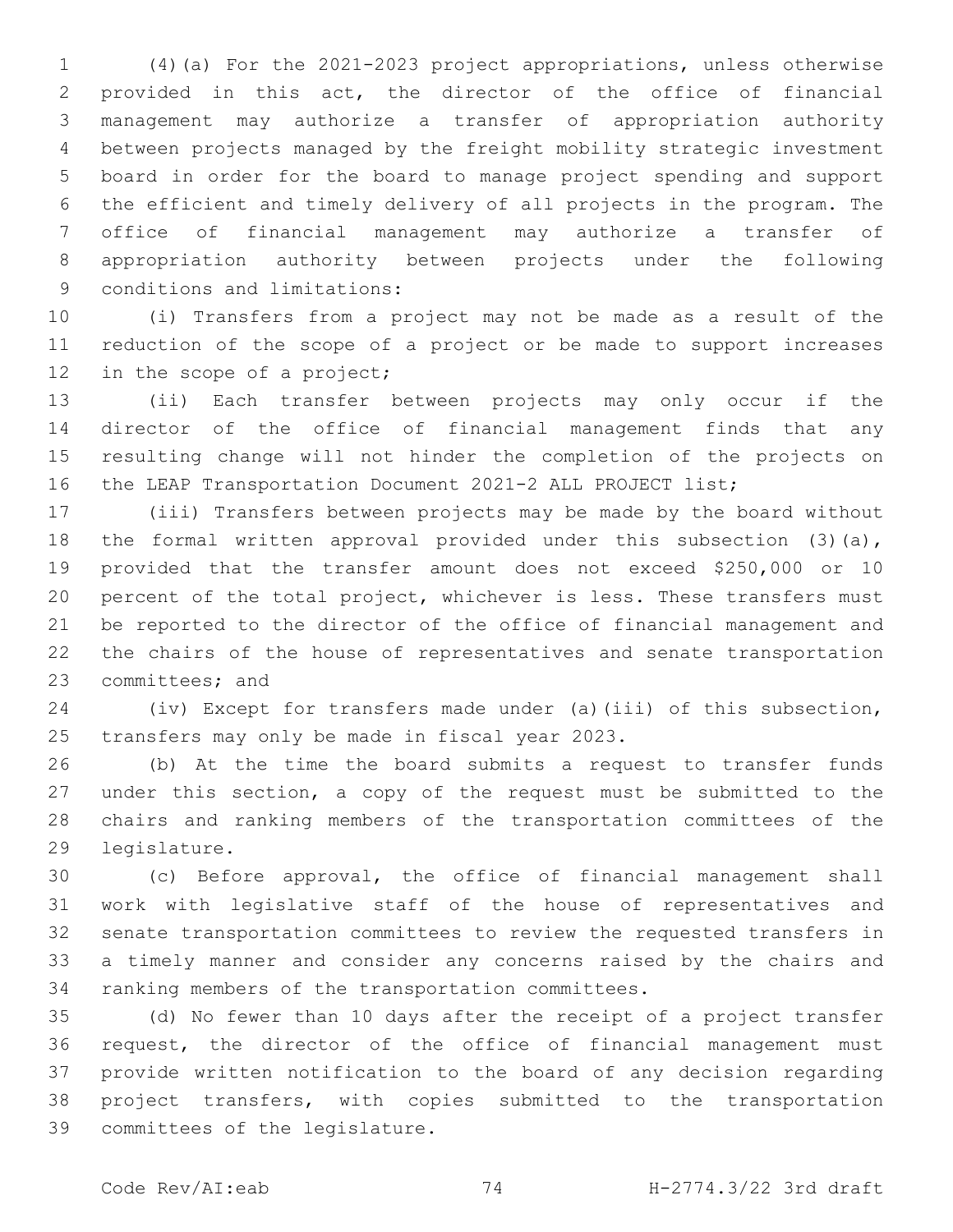1 **Sec. 302.** 2021 c 333 s 302 (uncodified) is amended to read as follows: 2 3 **FOR THE WASHINGTON STATE PATROL** 4 State Patrol Highway Account—State Appropriation. . . ((\$4,196,000))  $5 - 5$  \$4,803,000 6 The appropriation in this section is subject to the following 7 conditions and limitations: 8 (1) \$695,000 of the state patrol highway account—state 9 appropriation is provided solely for roof replacement. 10 (2) \$3,501,000 of the state patrol highway account—state 11 appropriation is provided solely for the following projects: 12 (a) \$250,000 for emergency repairs; (b) \$350,000 for fuel tank decommissioning;13 14 (c) \$750,000 for generator and electrical replacement; 15 (d) \$195,000 for the exterior envelope of the Yakima office; 16 (e) \$466,000 for equipment shelters; 17 (f) \$650,000 for the weatherization projects; 18 (g) \$200,000 for roof replacements reappropriation; and 19 (h) \$640,000 for water and fire suppression systems 20 reappropriation and \$607,000 for additional water and fire 21 suppression systems costs. 22 (3) The Washington state patrol may transfer funds between 23 projects specified in this subsection to address cash flow 24 requirements. If a project specified in this subsection is completed 25 for less than the amount provided, the remainder may be transferred 26 to another project specified in this subsection not to exceed the 27 total appropriation provided in this subsection. 28 **Sec. 303.** 2021 c 333 s 303 (uncodified) is amended to read as follows: 29 30 **FOR THE COUNTY ROAD ADMINISTRATION BOARD** 31 Rural Arterial Trust Account—State Appropriation. . . . . \$55,028,000 32 Motor Vehicle Account-State Appropriation. . . . . . . . \$1,456,000 33 County Arterial Preservation Account-State 34 Appropriation. . . . . . . . . . . . . . . . . (  $(\frac{237}{37}, \frac{379}{900})$  )  $35$  \$44,653,000 36 TOTAL APPROPRIATION. . . . . . . . . . . . . ((\$93,863,000))  $37$   $$101,137,000$ 

Code Rev/AI:eab 75 H-2774.3/22 3rd draft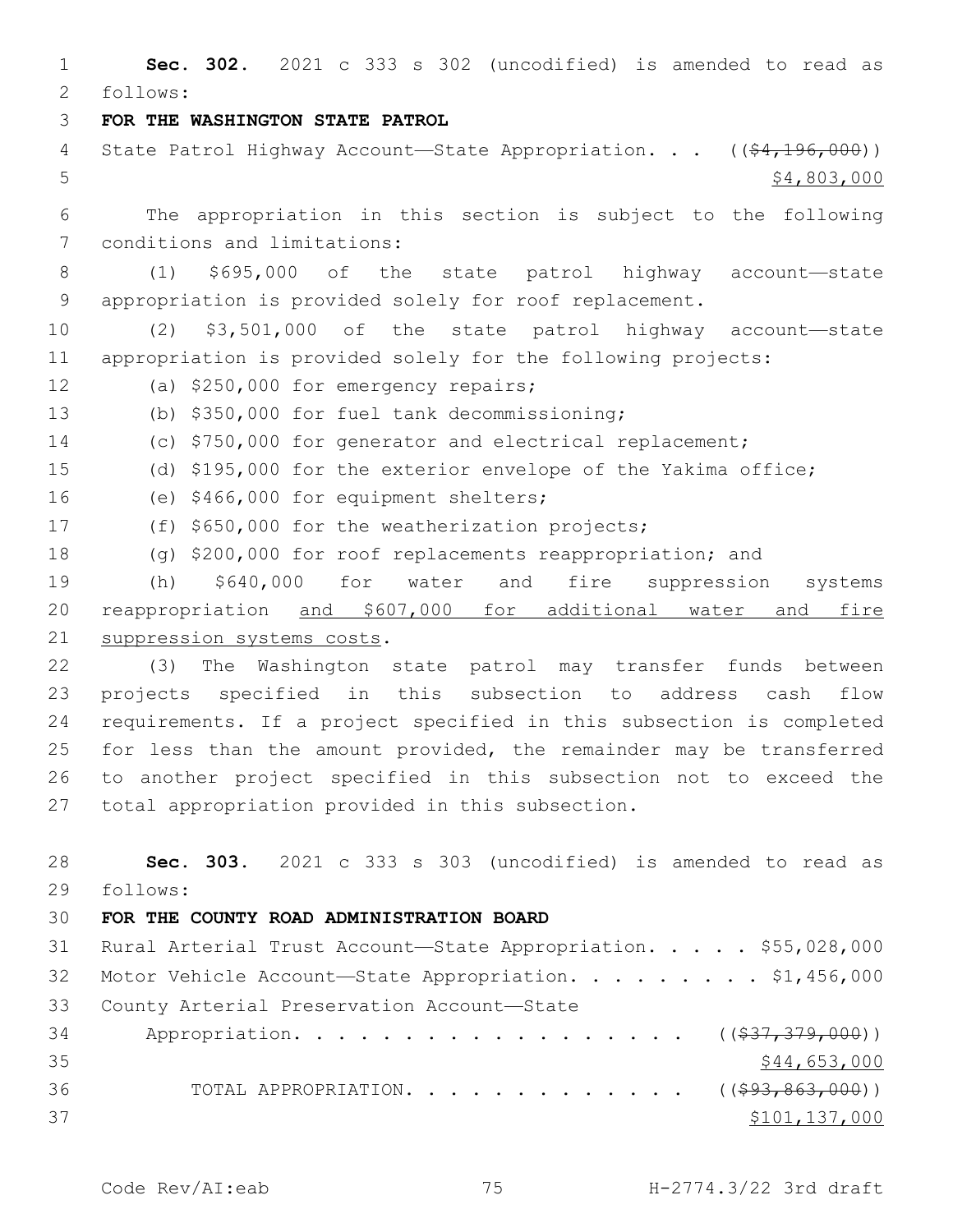**Sec. 304.** 2021 c 333 s 305 (uncodified) is amended to read as follows: 2 **FOR THE DEPARTMENT OF TRANSPORTATION—FACILITIES—PROGRAM D— (DEPARTMENT OF TRANSPORTATION-ONLY PROJECTS)—CAPITAL** 5 Motor Vehicle Account—State Appropriation. . . . . ((\$10,852,000))  $$14,623,000$ 7 Connecting Washington Account—State Appropriation. . . ((\$3,289,000))  $\frac{1}{3}$ ,667,000 9 TOTAL APPROPRIATION. . . . . . . . . . . . ((\$14,141,000))  $10 \hspace{1.5cm}$  \$18,290,000 The appropriations in this section are subject to the following 12 conditions and limitations: (1) \$3,289,000 of the connecting Washington account—state appropriation is provided solely for a new Olympic region maintenance and administration facility to be located on the department-owned site at the intersection of Marvin Road and 32nd Avenue in Lacey, 17 Washington. (2)(a) \$4,325,000 of the motor vehicle account—state appropriation is provided solely for payments of a financing contract issued pursuant to chapter 39.94 RCW for the department facility 21 located at 15700 Dayton Ave N in Shoreline. (b) Payments from the department of ecology pursuant to the agreement with the department to pay a share of the financing contract in (a) of this subsection must be deposited into the motor 25 vehicle account. **Sec. 305.** 2021 c 333 s 306 (uncodified) is amended to read as 27 follows: **FOR THE DEPARTMENT OF TRANSPORTATION—IMPROVEMENTS—PROGRAM I** Transportation 2003 Account (Nickel Account)—State 30 Appropriation. . . . . . . . . . . . . . . . . . (  $( $149,000)$  )  $31$   $$482,000$ 

32 Transportation Partnership Account-State 33 Appropriation. . . . . . . . . . . . . . . . . ((\$119,053,000)) 34 \$232,566,000 35 Motor Vehicle Account-State Appropriation. . . . . ((\$89,717,000)) 36 \$100,837,000 37 Motor Vehicle Account—Federal Appropriation. . . . . ((\$388,903,000))  $38$   $$396,385,000$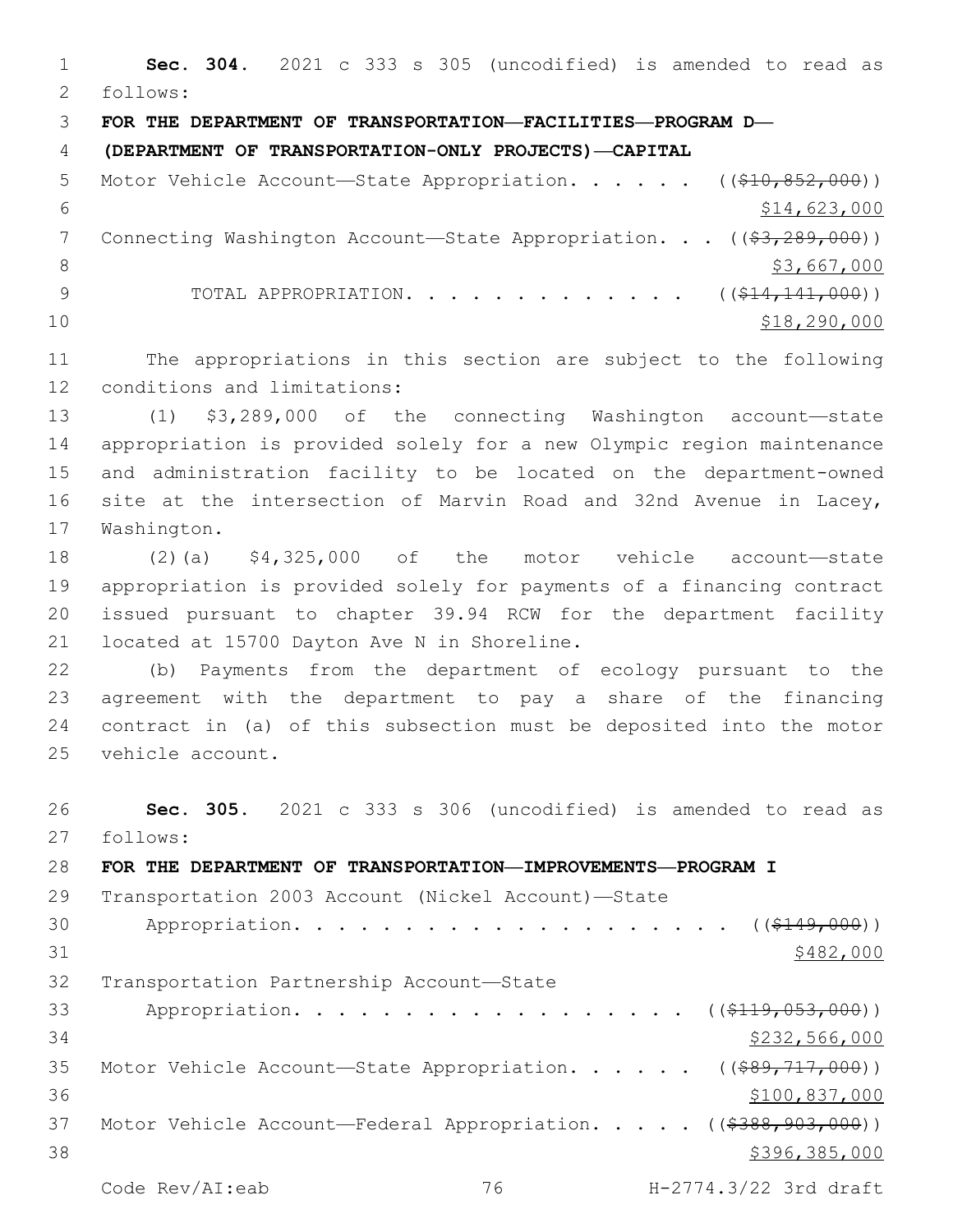1 Coronavirus State Fiscal Recovery Fund-Federal 2 Appropriation. . . . . . . . . . . . . . . . . . . . \$400,000,000 3 Motor Vehicle Account—Private/Local Appropriation. . ((\$48,628,000)) 4 \$56,192,000 5 Connecting Washington Account—State Appropriation. ((\$2,881,033,000))  $\frac{1}{2}$   $\frac{1}{56}$ ,  $\frac{569}{000}$ 7 Special Category C Account—State Appropriation. . . ((\$105,363,000)) 8 \$86,198,000 9 Multimodal Transportation Account-State 10 Appropriation. . . . . . . . . . . . . . . . ((\$10,784,000)) 11 \$10,792,000 12 ((State Route Number 520 Corridor Account—State 13 Appropriation. . . . . . . . . . . . . . . . . . \$15,940,000)) 14 Interstate 405 and State Route Number 167 Express 15 Toll Lanes Account—State Appropriation. . . . . ((\$30,308,000))  $16$  \$50,856,000 17 Puget Sound Gateway Facility Account—State 18 Appropriation. . . . . . . . . . . . . . . . . . . . . \$8,400,000 19 TOTAL APPROPRIATION. . . . . . . . . . . ((\$4,089,878,000)) 20 \$3,499,277,000

21 The appropriations in this section are subject to the following 22 conditions and limitations:

23 (1) Except as provided otherwise in this section, the entire 24 connecting Washington account—state appropriation and the entire 25 transportation partnership account—state appropriation are provided 26 solely for the projects and activities as listed by fund, project, 27 and amount in LEAP Transportation Document ((2021-1)) 2022-1 as 28 developed ((April 23, 2021)) February 20, 2022, Program - Highway 29 Improvements Program (I). However, limited transfers of specific 30 line-item project appropriations may occur between projects for those 31 amounts listed subject to the conditions and limitations in section 32 601 ((ef this act)), chapter 333, Laws of 2021.

 (2) Except as provided otherwise in this section, the entire motor vehicle account—state appropriation and motor vehicle account— federal appropriation are provided solely for the projects and activities listed in LEAP Transportation Document ((2021-2)) 2022-2 37 ALL PROJECTS as developed ((April 23, 2021)) February 20, 2022, Program - Highway Improvements Program (I). Any federal funds gained through efficiencies, adjustments to the federal funds forecast, or

Code Rev/AI:eab 77 H-2774.3/22 3rd draft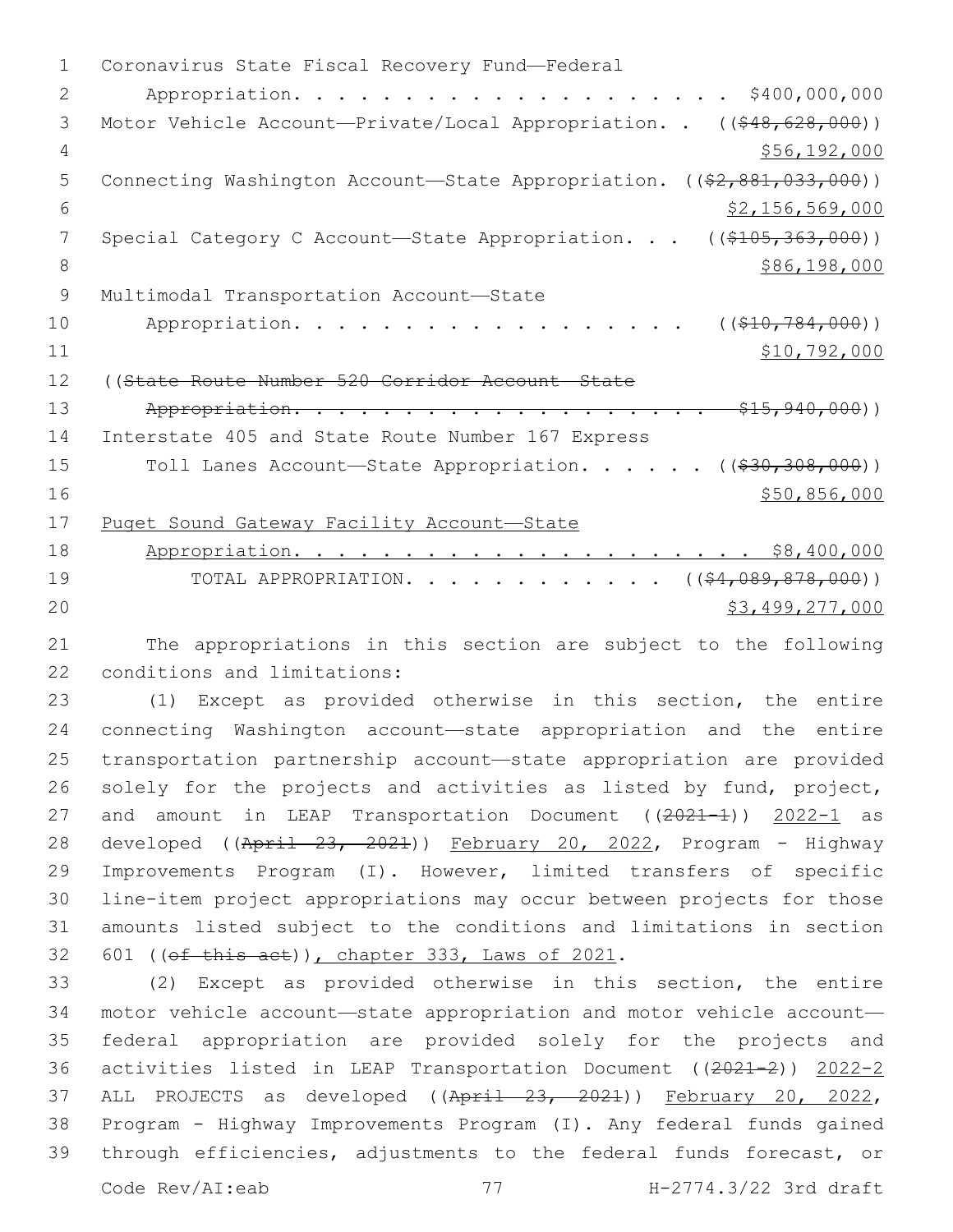the federal funds redistribution process must then be applied to highway and bridge preservation activities or fish passage barrier 3 corrections (0BI4001).

 (3) Within the motor vehicle account—state appropriation, connecting Washington account—state appropriation, and motor vehicle account—federal appropriation, the department may transfer funds between programs I and P, except for funds that are otherwise restricted in this act. Ten days prior to any transfer, the department must submit its request to the office of financial management and the transportation committees of the legislature and consider any concerns raised. The department shall submit a report on fiscal year funds transferred in the prior fiscal year using this subsection as part of the department's annual budget submittal. This transfer authority allows the department to manage the appropriation capacity most efficiently between the I and P programs consistent 16 with the 601 process.

 (4) The connecting Washington account—state appropriation 18 includes up to ((\$2,230,636,000)) \$1,094,139,000 in proceeds from the 19 sale of bonds authorized in RCW 47.10.889.

 (5) The special category C account—state appropriation includes 21 up to  $($   $(*82, 475, 000)$   $*51, 460, 000$  in proceeds from the sale of bonds 22 authorized in RCW 47.10.812.

 (6) The transportation partnership account—state appropriation 24 includes up to ((\$28,411,000)) \$124,636,000 in proceeds from the sale 25 of bonds authorized in RCW 47.10.873.

 (7) \$60,450,000 of the transportation partnership account—state appropriation, \$2,258,000 of the motor vehicle account—private/local appropriation, and \$984,000 of the multimodal transportation account— state appropriation are provided solely for the SR 99/Alaskan Way Viaduct Replacement project (809936Z). It is the intent of the legislature that any legal damages paid to the state as a result of a lawsuit related to contractual provisions for construction and delivery of the Alaskan Way viaduct replacement project be used to repay project cost increases paid from the transportation partnership account—state funds.35

 (8) \$193,699,000 of the connecting Washington account—state appropriation is provided solely for the US 395 North Spokane 38 Corridor project (M00800R). It is the intent of the legislature,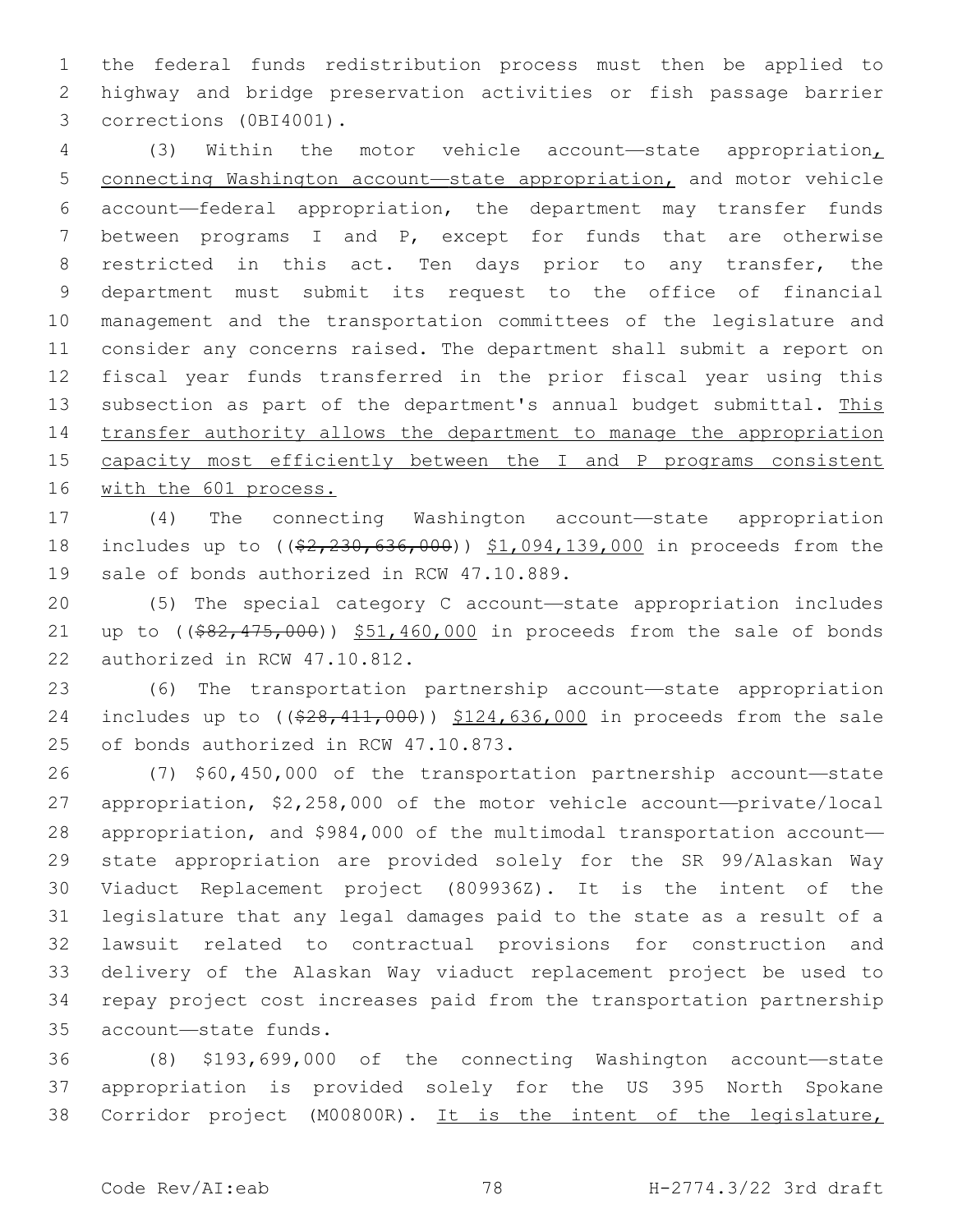consistent with the move ahead WA proposal, to advance future funding 2 for this project to accelerate delivery by up to two years.

 (9)(a) \$14,827,000 of the Interstate 405 and state route number 167 express toll lanes account—state appropriation is provided solely for the I-405/SR 522 to I-5 Capacity Improvements project (L2000234) for activities related to adding capacity on Interstate 405 between state route number 522 and Interstate 5, with the goals of increasing vehicle throughput and aligning project completion with the implementation of bus rapid transit in the vicinity of the project.

 (b) The department may advance the I-405/SR 522 to I-5 Capacity Improvements project (L2000234) and construct the project earlier than is scheduled in the LEAP transportation document referenced in subsection (2) of this section if additional funding is identified and submitted through the existing unanticipated receipts process by September 1, 2021. The department and the state treasurer shall pursue alternatives to toll revenue funding including but not limited to federal loan and grant programs. The department shall explore phasing and modifying the project to attempt to align project completion with the anticipated deployment of bus rapid transit on the corridor in the 2023-2025 biennium. The department shall report back to the transportation committees of the legislature on this work 22 by September 15, 2021.

 (10)(a) \$492,349,000 of the connecting Washington account—state appropriation and \$355,000 of the motor vehicle account—private/local appropriation are provided solely for the SR 520 Seattle Corridor 26 Improvements - West End project (M00400R).

 (b) Upon completion of the Montlake Phase of the West End project (current anticipated contract completion of 2023), the department shall sell that portion of the property not used for permanent transportation improvements and initiate a process to convey that 31 surplus property to a subsequent owner.

 (11) \$382,880,000 of the connecting Washington account—state appropriation, \$4,800,000 of the multimodal transportation account— state appropriation, \$17,869,000 of the motor vehicle account— private/local appropriation, and \$82,165,000 of the motor vehicle account—federal appropriation are provided solely for the SR 167/SR 37 509 Puget Sound Gateway project (M00600R).

 (a) Any savings on the project must stay on the Puget Sound 39 Gateway corridor until the project is complete.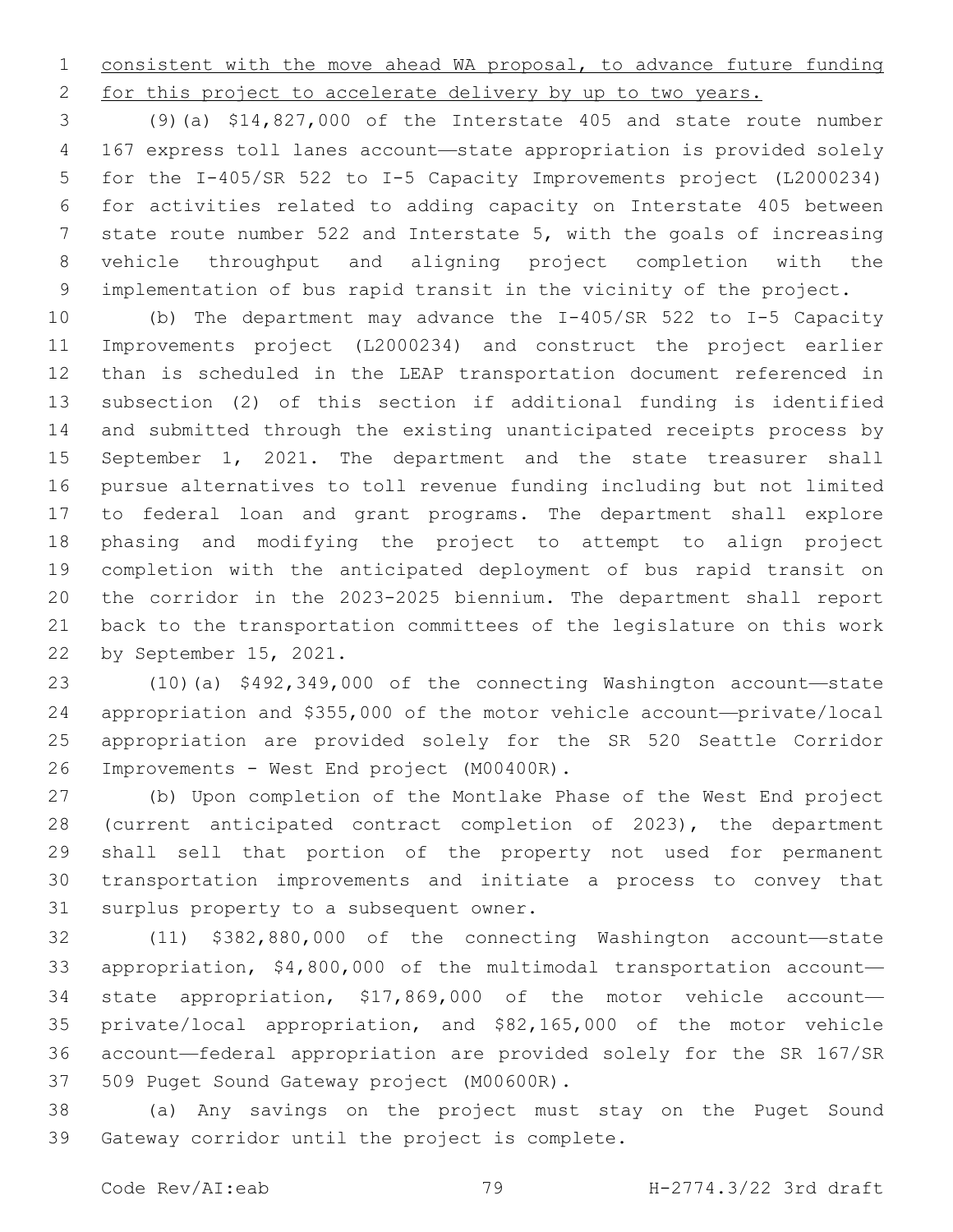(b) In making budget allocations to the Puget Sound Gateway project, the department shall implement the project's construction as a single corridor investment. The department shall continue to collaborate with the affected stakeholders as it implements the corridor construction and implementation plan for state route number 167 and state route number 509. Specific funding allocations must be based on where and when specific project segments are ready for construction to move forward and investments can be best optimized for timely project completion. Emphasis must be placed on avoiding 10 gaps in fund expenditures for either project.

 (c) It is the legislature's intent that the department shall 12 construct a full ((single-point)) urban interchange at the junction of state route number 161 (Meridian avenue) and state route number 167 and a full directional interchange at the junction of state route 15 number 509 and 188th Street. ((If the department receives additional funds from an outside source for this project after the base project 17 is fully funded, the funds must first be applied toward the 18 completion of these two interchanges.))

 (d) Of the amounts provided in this subsection, \$2,300,000 of the multimodal transportation account—state appropriation is provided solely for the design phase of the Puyallup to Tacoma multiuse trail along the SR 167 right-of-way acquired for the project to connect a network of new and existing trails from Mount Rainier to Point 24 Defiance Park.

 (e) Of the amounts provided in this subsection, \$2,500,000 of the multimodal transportation account—state appropriation is provided solely for segment 2 of the state route number 167 completion project shared-use path to provide connections to the interchange of state route number 167 at 54th to the intersection of state route number 30 509 and Taylor Way in Tacoma.

 (12)(a) \$26,928,000 of the motor vehicle account—state appropriation and \$1,671,000 of the motor vehicle account—private/ local appropriation are provided solely to support a project office and the continued work toward the I-5 Interstate Bridge Replacement project (L2000370).35

 (b) The project office must also study the possible different governance structures for a bridge authority that would provide for the joint administration of the bridges over the Columbia river between Oregon and Washington. As part of this study, the project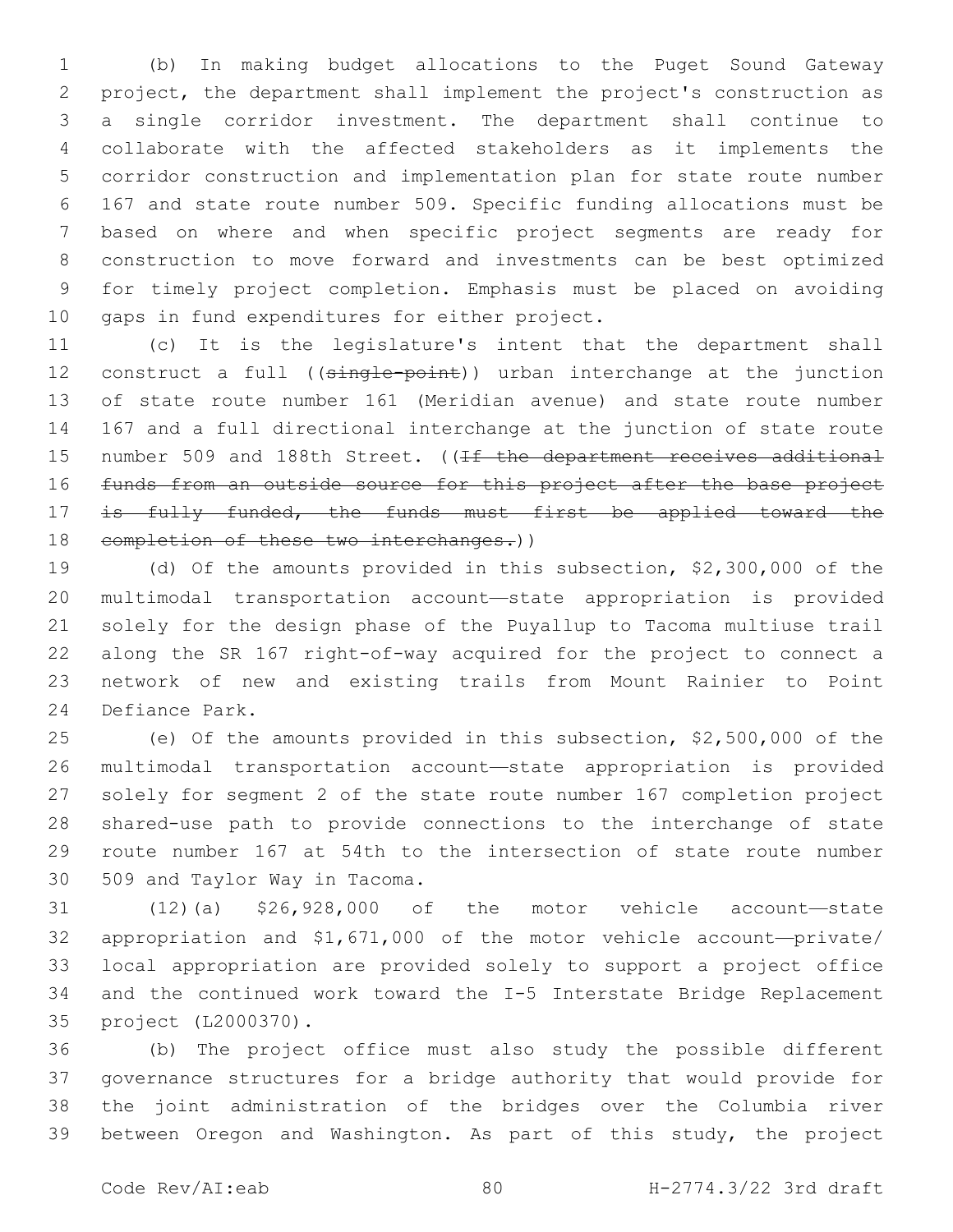office must examine the feasibility and necessity of an interstate compact in conjunction with the national center for interstate compacts.3

 (c) During the 2021-2023 biennium, the department shall have as a 5 goal to:

 (i) Conduct all work necessary to prepare and publish a draft 7 SEIS;

 (ii) Coordinate with regulatory agencies to begin the process of 9 obtaining environmental approvals and permits;

(iii) Identify a locally preferred alternative; and

11 (iv) Begin preparing a final SEIS.

 The department shall aim to provide progress reports on these activities to the governor and the transportation committees of the legislature by December 1, 2021, June 1, 2022, and December 1, 2022.

 (d) The Washington members of the joint Oregon-Washington legislative action committee must report back to the Washington state 17 legislature, by August 1, 2022, regarding the progress of the committee and its work to advance the project to build a new Interstate 5 bridge spanning the Columbia river. The report must include a description of the locally preferred alternative ultimately 21 identified as part of the Interstate Bridge Replacement project.

 (13)(a) \$400,000,000 of the coronavirus state fiscal recovery 23 fund—federal appropriation, ((\$529,577,000)) \$25,327,000 of the 24 connecting Washington account—state appropriation, ((\$194,959,000)) \$178,186,000 of the motor vehicle account—federal appropriation, ((and \$1,849,000)) \$9,016,000 of the transportation partnership 27 account-state appropriation, \$6,853,000 of the motor vehicle account 28 —state appropriation, and \$5,618,000 of the motor vehicle account-29 private/local appropriation are provided solely for the Fish Passage Barrier Removal project (0BI4001) with the intent of fully complying with the federal *U.S. v. Washington* court injunction by 2030. ((Of the amounts provided in this subsection, \$400,000,000 of the connecting Washington account—state appropriation must be initially placed in unallotted status during the 2021-2023 fiscal biennium, and may only be released by the office of financial management for allotment by the department if it is determined that the Fish Passage Barrier Removal project (0BI4001) is not an eligible use of amounts received by the state pursuant to the federal American rescue plan 39 act of .)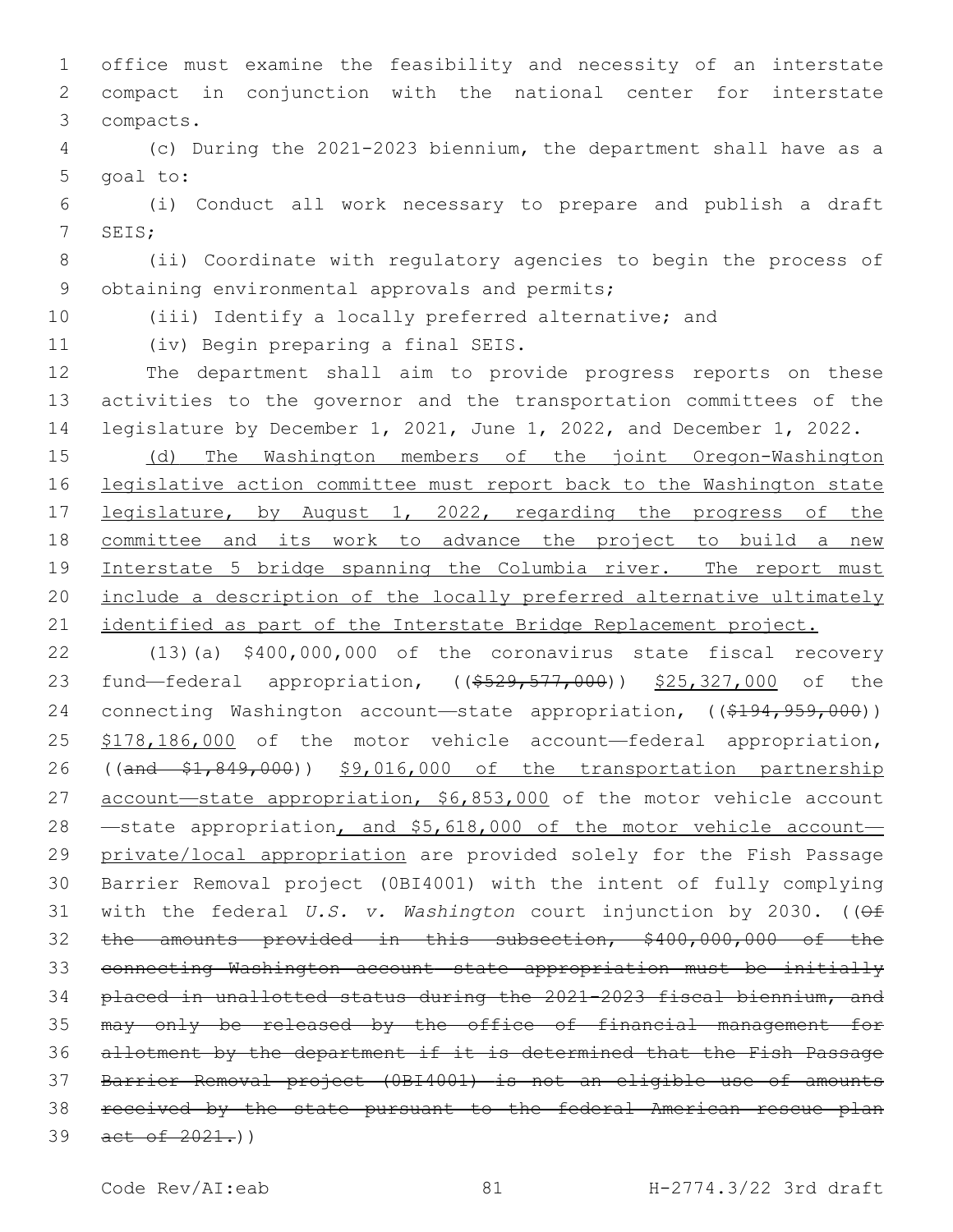(b) The department shall coordinate with the Brian Abbott fish passage barrier removal board to use a watershed approach by replacing both state and local culverts guided by the principle of providing the greatest fish habitat gain at the earliest time. The department shall deliver high habitat value fish passage barrier corrections that it has identified, guided by the following factors: Opportunity to bundle projects, tribal priorities, ability to leverage investments by others, presence of other barriers, project readiness, culvert conditions, other transportation projects in the area, and transportation impacts. The department and Brian Abbott fish barrier removal board must provide updates on the implementation of the statewide culvert remediation plan to the legislature by 13 November 1, 2021, and June 1, 2022.

 (c) The department must keep track of, for each barrier removed: (i) The location; (ii) the amount of fish habitat gain; and (iii) the 16 amount spent to comply with the injunction.

 (d) Of the amount provided in this subsection, \$142,923,000 of the motor vehicle account—federal appropriation reflects the department's portion of the unrestricted funds from the coronavirus response and relief supplemental appropriations act of 2021. If the final amount from this act changes while the legislature is not in session, the department shall follow the existing unanticipated receipt process and adjust the list referenced in subsection (1) of this section accordingly, supplanting state funds with federal funds 25 if possible as directed in section 601 ((of this act)), chapter 333, 26 Laws of 2021.

 (14) \$14,669,000 of the connecting Washington account—state appropriation and \$3,037,000 of the motor vehicle account—private/ local appropriation are provided solely for the I-90/Barker to Harvard – Improve Interchanges & Local Roads project (L2000122). The connecting Washington account appropriation for the improvements that fall within the city of Liberty Lake may only be expended if the city of Liberty Lake agrees to cover any project costs within the city of Liberty Lake above the \$20,900,000 of state appropriation provided for the total project on the list referenced in subsection (1) of 36 this section.

 (15) \$15,189,000 of the motor vehicle account—federal appropriation, \$259,000 of the motor vehicle account—state appropriation, and \$15,481,000 of the Interstate 405 and state route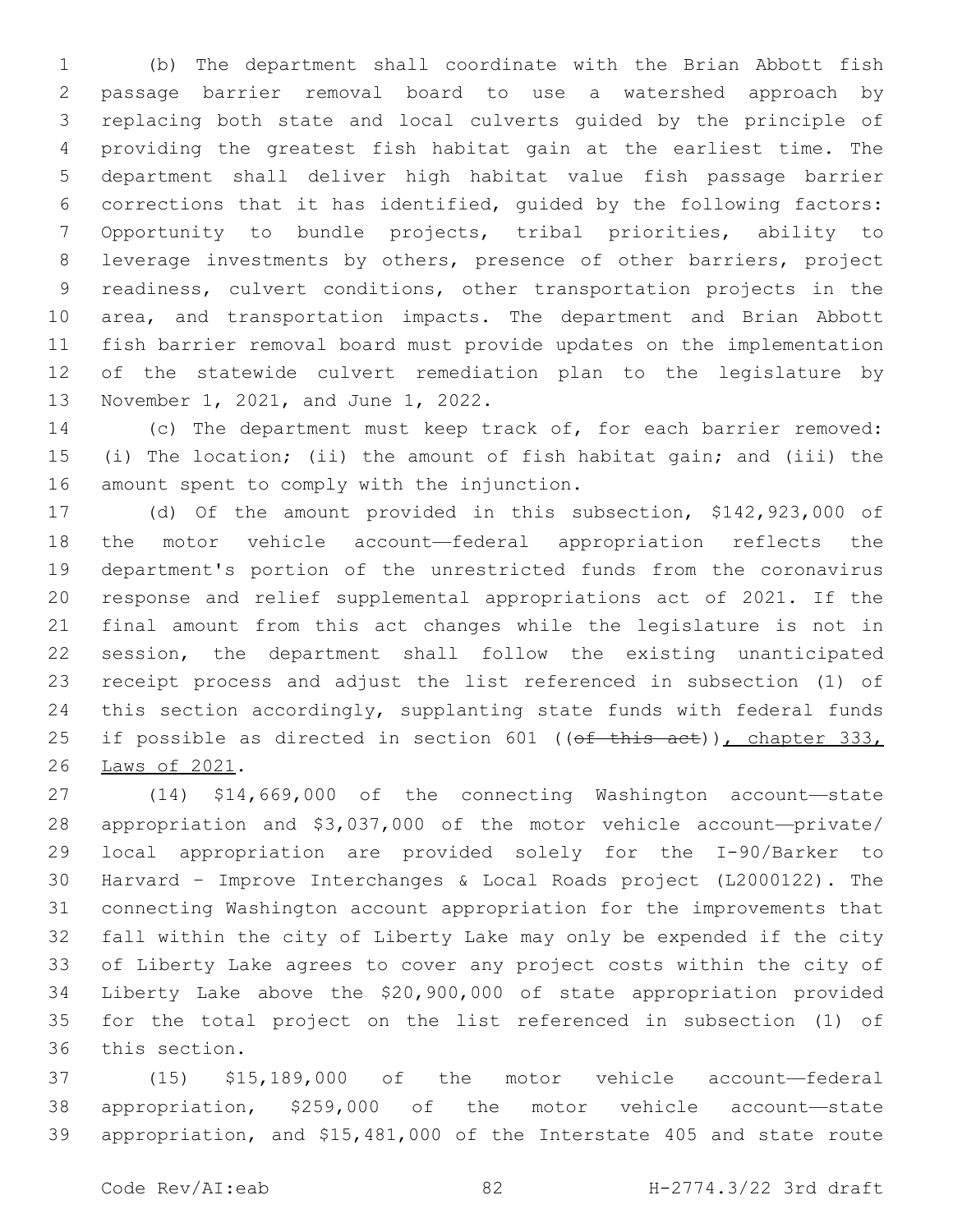number 167 express toll lanes account—state appropriation are provided solely for the SR 167/SR 410 to SR 18 - Congestion 3 Management project (316706C).

 (16) \$18,914,000 of the Special Category C account—state appropriation is provided solely for the SR 18 Widening - Issaquah/ Hobart Rd to Raging River project (L1000199) for improving and widening state route number 18 to four lanes from Issaquah-Hobart 8 Road to Raging River.

9 (17) ((\$1,000,000)) \$2,500,000 of the connecting Washington account—state appropriation is provided solely for the North Lewis County transportation study. The study shall examine new, alternate routes for vehicular and truck traffic at the Harrison interchange (Exit 82) in North Centralia and shall allow for a site and configuration to be selected and feasibility to be conducted for final design, permitting, and construction of the I-5/North Lewis county Interchange project (L2000204). It is the intent of the legislature to advance future funding for this project to accelerate delivery by up to two years.

 (18) \$1,090,000 of the motor vehicle account—state appropriation is provided solely for the US 101/East Sequim Corridor Improvements 21 project (L2000343).

 (19) \$12,139,000 of the motor vehicle account—state appropriation and \$9,104,000 of the connecting Washington account—state appropriation are provided solely for the SR 522/Paradise Lk Rd Interchange & Widening on SR 522 (Design/Engineering) project (NPARADI).26

 (20) \$1,378,000 of the motor vehicle account—federal appropriation is provided solely for the US 101/Morse Creek Safety 29 Barrier project (L1000247).

 (21) \$915,000 of the motor vehicle account—state appropriation is provided solely for the SR 162/410 Interchange Design and Right of 32 Way project (L1000276).

 (22) \$6,581,000 of the connecting Washington account—state appropriation is provided solely for the US Hwy 2 Safety project (N00200R).35

 (23) \$500,000 of the motor vehicle account—state appropriation is provided solely for SR 162/SR 161 Additional Connectivity in South Pierce County project (L1000312) to conduct a study on the need for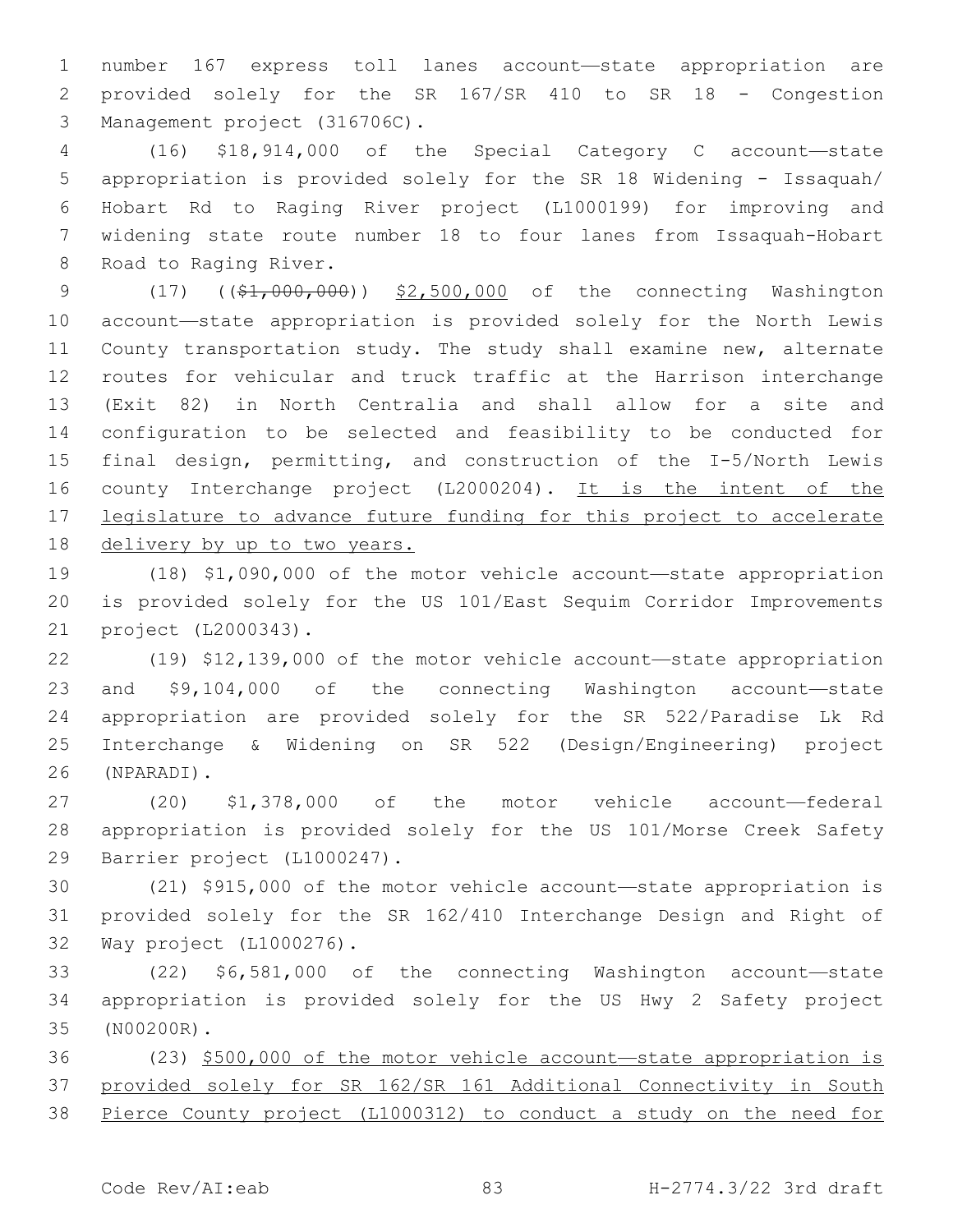additional connectivity in the area between SR 162, south of Military

Road East and north of Orting, and SR 161 in South Pierce County.

 (24) The department shall itemize all future requests for the construction of buildings on a project list and submit them through the transportation executive information system as part of the department's annual budget submittal. It is the intent of the legislature that new facility construction must be transparent and not appropriated within larger highway construction projects.

9 (( $(24)$ )) (25) Any advisory group that the department convenes during the 2021-2023 fiscal biennium must consider the interests of 11 the entire state of Washington.

 $((+25))$  (26) The legislature continues to prioritize the replacement of the state's aging infrastructure and recognizes the importance of reusing and recycling construction aggregate and recycled concrete materials in our transportation system. To accomplish Washington state's sustainability goals in transportation and in accordance with RCW 70.95.805, the legislature reaffirms its determination that recycled concrete aggregate and other transportation building materials are natural resource construction materials that are too valuable to be wasted and landfilled, and are 21 a commodity as defined in WAC 173-350-100.

 Further, the legislature determines construction aggregate and recycled concrete materials substantially meet widely recognized international, national, and local standards and specifications referenced in American society for testing and materials, American concrete institute, Washington state department of transportation, Seattle department of transportation, American public works association, federal aviation administration, and federal highway administration specifications, and are described as necessary and desirable products for recycling and reuse by state and federal 31 agencies.

 As these recyclable materials have well established markets, are substantially a primary or secondary product of necessary construction processes and production, and are managed as an item of commercial value, construction aggregate and recycled concrete 36 materials are exempt from chapter 173-350 WAC.

 **Sec. 306.** 2021 c 333 s 307 (uncodified) is amended to read as follows: 38

**FOR THE DEPARTMENT OF TRANSPORTATION—PRESERVATION—PROGRAM P**

Code Rev/AI:eab 84 H-2774.3/22 3rd draft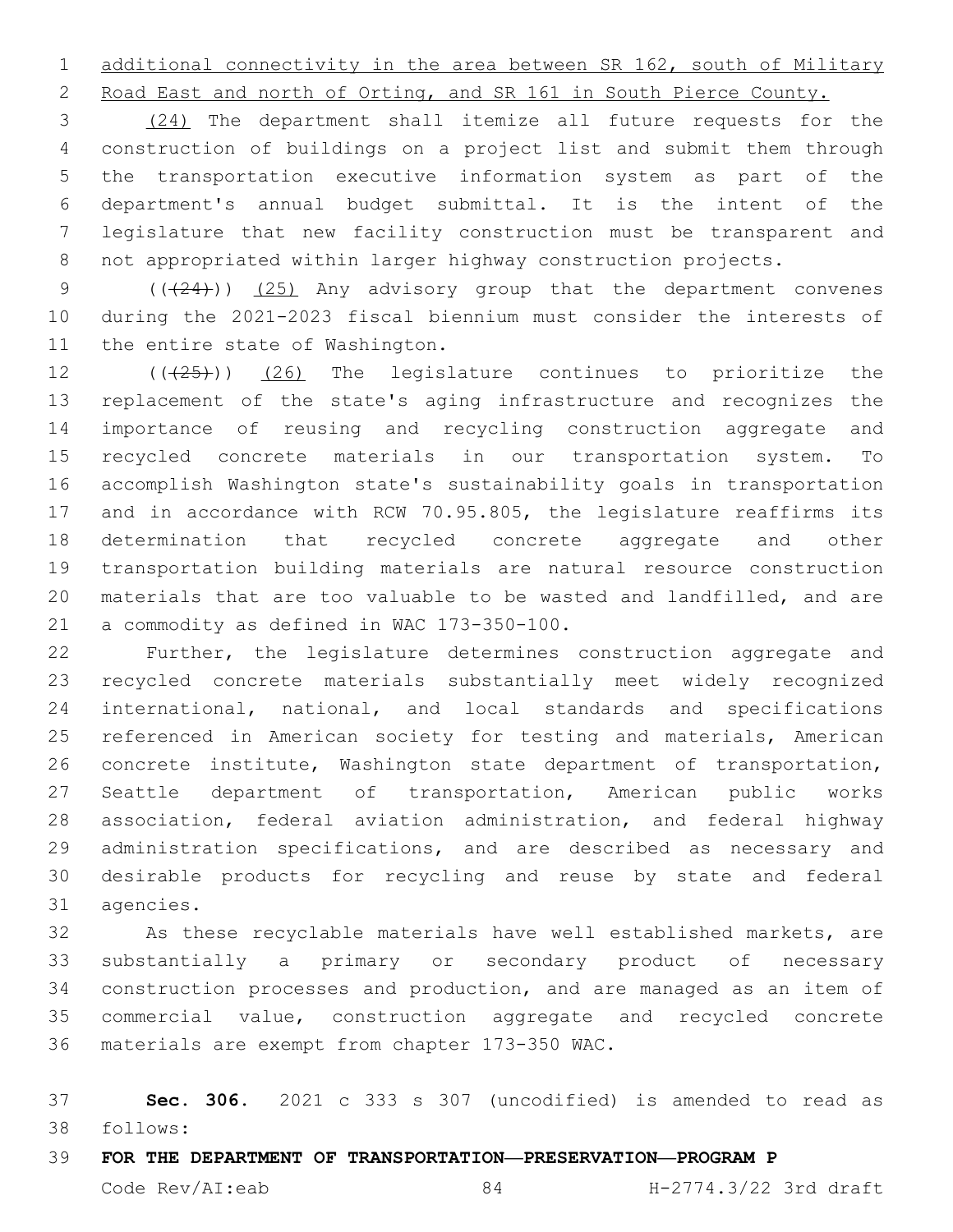| $\mathbf 1$    | Recreational Vehicle Account-State Appropriation.<br>\$1,520,000                 |
|----------------|----------------------------------------------------------------------------------|
| 2              | Transportation 2003 Account (Nickel Account)-State                               |
| 3              | ( ( \$49, 105, 000) )<br>Appropriation.                                          |
| 4              | \$53,911,000                                                                     |
| 5              | Transportation Partnership Account-State                                         |
| 6              | ( ( \$15, 183, 000) )<br>Appropriation.                                          |
| 7              | <u>\$21,441,000</u>                                                              |
| 8              | $($ $($ $$85, 444, 000)$ $)$<br>Motor Vehicle Account-State Appropriation.       |
| $\overline{9}$ | \$111,174,000                                                                    |
| 10             | Motor Vehicle Account-Federal Appropriation.<br>( ( \$489, 602, 000) )           |
| 11             | \$545,560,000                                                                    |
| 12             | Motor Vehicle Account-Private/Local Appropriation. .<br>$((\$10,792,000))$       |
| 13             | \$13,735,000                                                                     |
| 14             | Connecting Washington Account-State Appropriation. .<br>$((\$159,043,000))$      |
| 15             | \$222,548,000                                                                    |
| 16             | State Route Number 520 Corridor Account-State                                    |
| 17             | $((\$1,891,000))$<br>Appropriation.                                              |
| 18             | \$2,143,000                                                                      |
| 19             | Tacoma Narrows Toll Bridge Account-State                                         |
| 20             | ( ( \$9, 730, 000) )<br>Appropriation.                                           |
| 21             | \$5,676,000                                                                      |
| 22             | Alaskan Way Viaduct Replacement Project Account-                                 |
| 23             | State Appropriation.<br>( ( \$314, 000) )                                        |
| 24             | \$391,000                                                                        |
| 25             | Interstate 405 and State Route Number 167 Express                                |
| 26             | Toll Lanes Account-State Appropriation. ( $(\frac{226}{626}, \frac{039}{000})$ ) |
| 27             | \$12,830,000                                                                     |
| 28             | TOTAL APPROPRIATION. ( $( $848, 663, 000)$ )                                     |
| 29             | \$990,929,000                                                                    |
| 30             | The appropriations in this section are subject to the following                  |
| 31             | conditions and limitations:                                                      |
| 32             | (1) Except as provided otherwise in this section, the entire                     |

 connecting Washington account—state appropriation and the entire transportation partnership account—state appropriation are provided solely for the projects and activities as listed by fund, project, 36 and amount in LEAP Transportation Document ((2021-1)) 2022-1 as 37 developed ((April 23, 2021)) February 20, 2022, Program - Highway Preservation Program (P). However, limited transfers of specific line-item project appropriations may occur between projects for those Code Rev/AI:eab 85 H-2774.3/22 3rd draft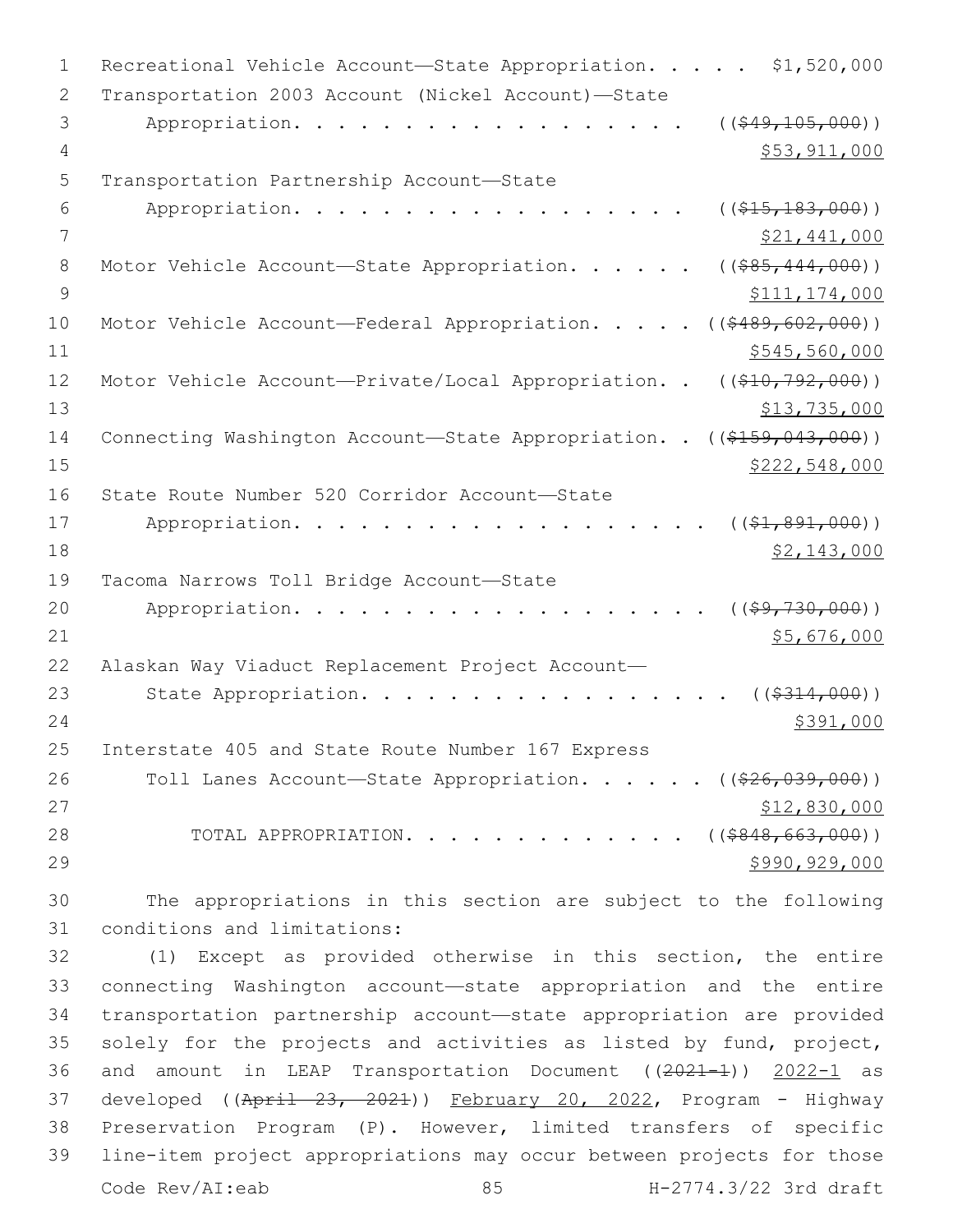amounts listed subject to the conditions and limitations in section 601 ( $(\overline{ef} \overline{this} \overline{act})$ ), chapter 333, Laws of 2021.

 (2) Except as provided otherwise in this section, the entire motor vehicle account—state appropriation and motor vehicle account— federal appropriation are provided solely for the projects and activities listed in LEAP Transportation Document ((2021-2)) 2022-2 ALL PROJECTS as developed ((April 23, 2021)) February 20, 2022, Program - Highway Preservation Program (P). Any federal funds gained through efficiencies, adjustments to the federal funds forecast, or the federal funds redistribution process must then be applied to highway and bridge preservation activities or fish passage barrier 12 corrections (0BI4001).

13 (3) Within the motor vehicle account—state appropriation<sub>L</sub> 14 connecting Washington account-state appropriation, and motor vehicle account—federal appropriation, the department may transfer funds between programs I and P, except for funds that are otherwise 17 restricted in this act. Ten days prior to any transfer, the department must submit its request to the office of financial management and the transportation committees of the legislature and consider any concerns raised. The department shall submit a report on fiscal year funds transferred in the prior fiscal year using this 22 subsection as part of the department's annual budget submittal. This transfer authority allows the department to manage the appropriation 24 capacity most efficiently between the I and P programs consistent with the 601 process.

 (4) \$5,166,000 of the connecting Washington account—state appropriation is provided solely for the land mobile radio upgrade (G2000055) and is subject to the conditions, limitations, and review 29 provided in section 701 ((of this act)), chapter 333, Laws of 2021. The land mobile radio project is subject to technical oversight by the office of the chief information officer. The department, in collaboration with the office of the chief information officer, shall identify where existing or proposed mobile radio technology investments should be consolidated, identify when existing or proposed mobile radio technology investments can be reused or leveraged to meet multiagency needs, increase mobile radio interoperability between agencies, and identify how redundant investments can be reduced over time. The department shall also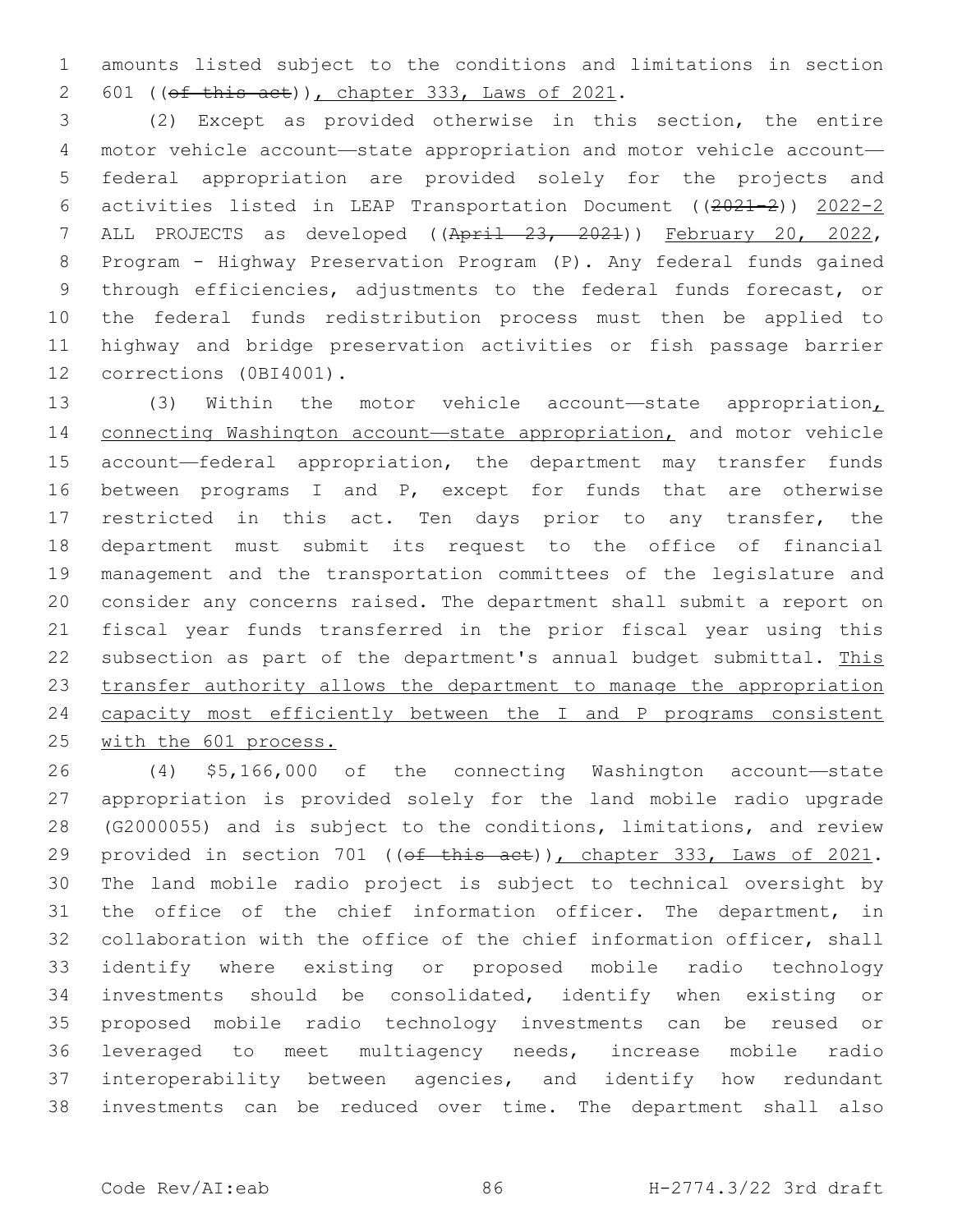provide quarterly reports to the technology services board on project 2 progress.

 (5) \$5,000,000 of the motor vehicle account—state appropriation is provided solely for extraordinary costs incurred from litigation awards, settlements, or dispute mitigation activities not eligible for funding from the self-insurance fund (L2000290). The amount provided in this subsection must be held in unallotted status until the department submits a request to the office of financial management that includes documentation detailing litigation-related expenses. The office of financial management may release the funds only when it determines that all other funds designated for litigation awards, settlements, and dispute mitigation activities have been exhausted. No funds provided in this subsection may be expended on any legal fees related to the SR 99/Alaskan Way viaduct 15 replacement project (809936Z).

 (6) \$11,679,000 of the motor vehicle account—federal appropriation is provided solely for preservation projects within project L1100071 that ensure the reliable movement of freight on the national highway freight system. The department shall give priority to those projects that can be advertised by September 30, 2021.

 (7) The appropriation in this section includes funding for starting planning, engineering, and construction of the Elwha River bridge replacement. To the greatest extent practicable, the department shall maintain public access on the existing route.

 (8) Within the connecting Washington account—state appropriation, the department may transfer funds from Highway System Preservation (L1100071) to other preservation projects listed in the LEAP transportation document identified in subsection (1) of this section, if it is determined necessary for completion of these high priority preservation projects. The department's next budget submittal after using this subsection must appropriately reflect the transfer.

 (9) \$1,700,000 of the motor vehicle account—state appropriation is provided solely for the SR 109/88 Corner Roadway project (G2000106).

 **Sec. 307.** 2021 c 333 s 308 (uncodified) is amended to read as follows: 36

 **FOR THE DEPARTMENT OF TRANSPORTATION—TRAFFIC OPERATIONS—PROGRAM Q— CAPITAL**

Code Rev/AI:eab 87 H-2774.3/22 3rd draft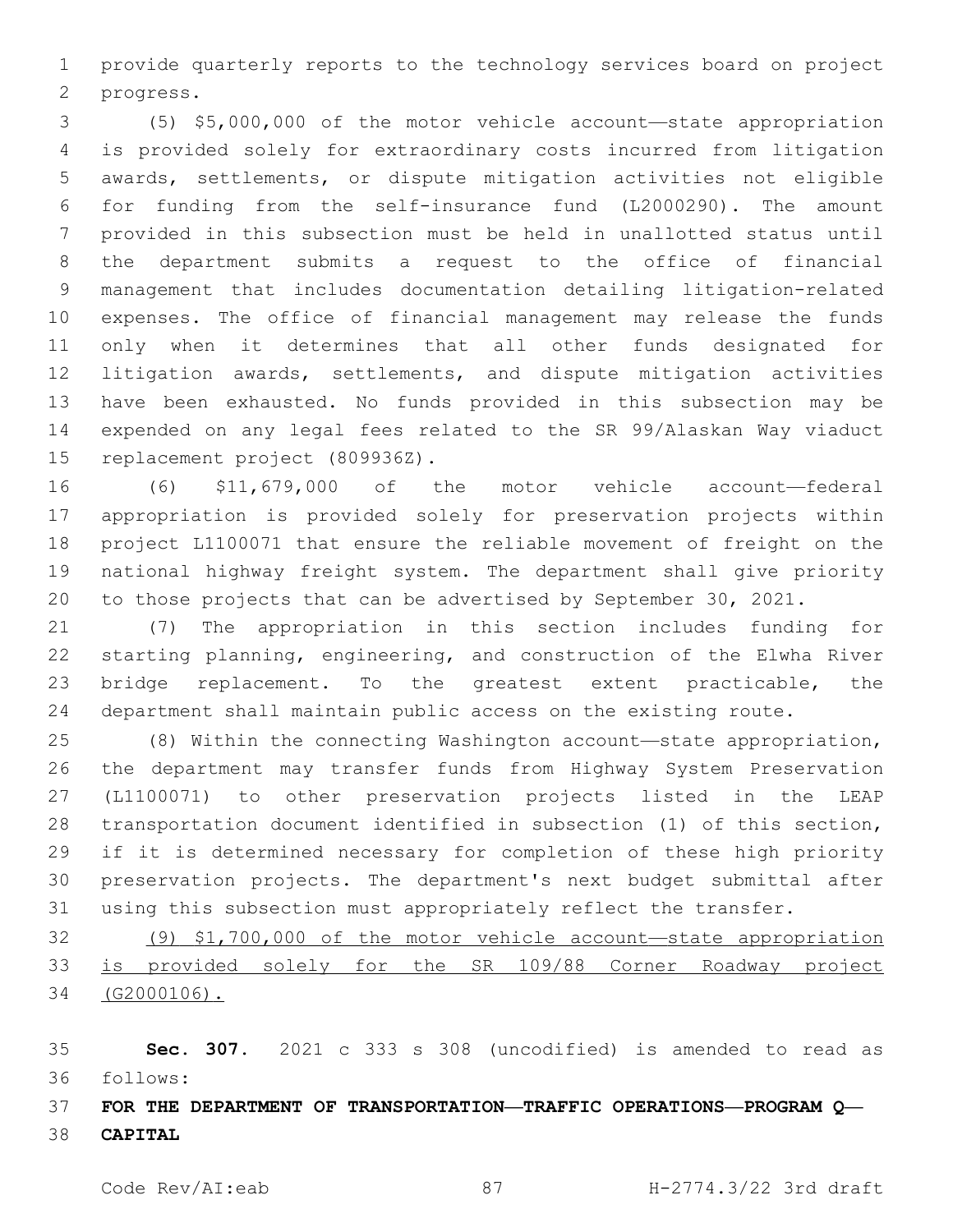1 Motor Vehicle Account—State Appropriation. . . . . . ((\$8,273,000)) 2 \$9,618,000 3 Motor Vehicle Account—Federal Appropriation. . . . . ((\$5,289,000)) 4 \$11,215,000 5 Motor Vehicle Account—Private/Local Appropriation. . . . . \$500,000 Interstate 405 and State Route Number 167 Express6 7 Toll Lanes Account-State Appropriation. . . . . . . . \$900,000 8 TOTAL APPROPRIATION. . . . . . . . . . . . ((\$14,962,000)) 9  $\frac{1}{2}$   $\frac{1}{2}$   $\frac{233}{233}$ ,000 10 The appropriations in this section are subject to the following 11 conditions and limitations: 12 (1) \$579,000 of the motor vehicle account—state appropriation is 13 provided solely for the SR 99 Aurora Bridge ITS project (L2000338). 14 (2) \$1,000,000 of the motor vehicle account—state appropriation 15 is provided solely for the Challenge Seattle project (000009Q). The 16 department shall provide a progress report on this project to the 17 transportation committees of the legislature by January 15, 2022. 18 **Sec. 308.** 2021 c 333 s 309 (uncodified) is amended to read as follows: 19 20 **FOR THE DEPARTMENT OF TRANSPORTATION—WASHINGTON STATE FERRIES**  21 **CONSTRUCTION—PROGRAM W** 22 Puget Sound Capital Construction Account-State 23 Appropriation. . . . . . . . . . . . . . . . . ((\$128,759,000)) 24 \$167,033,000 25 Puget Sound Capital Construction Account-Federal 26 Appropriation. . . . . . . . . . . . . . . . (  $(\frac{2139,188,000}{1})$  $27$   $\$174,571,000$ 28 Puget Sound Capital Construction Account— 29 Private/Local Appropriation. . . . . . . . . . . . ((\$312,000))  $30 \,$  \$2,181,000 31 Transportation Partnership Account-State 32 Appropriation. . . . . . . . . . . . . . . . .  $($   $(*8,410,000))$  $33$  \$9,432,000 34 Connecting Washington Account-State Appropriation. . ((\$75,640,000))  $35$  \$99,141,000 36 Capital Vessel Replacement Account-State 37 Appropriation. . . . . . . . . . . . . . . . (  $(\frac{152}{152}, \frac{453}{100})$  )  $38$  \$45,668,000 Code Rev/AI:eab 88 H-2774.3/22 3rd draft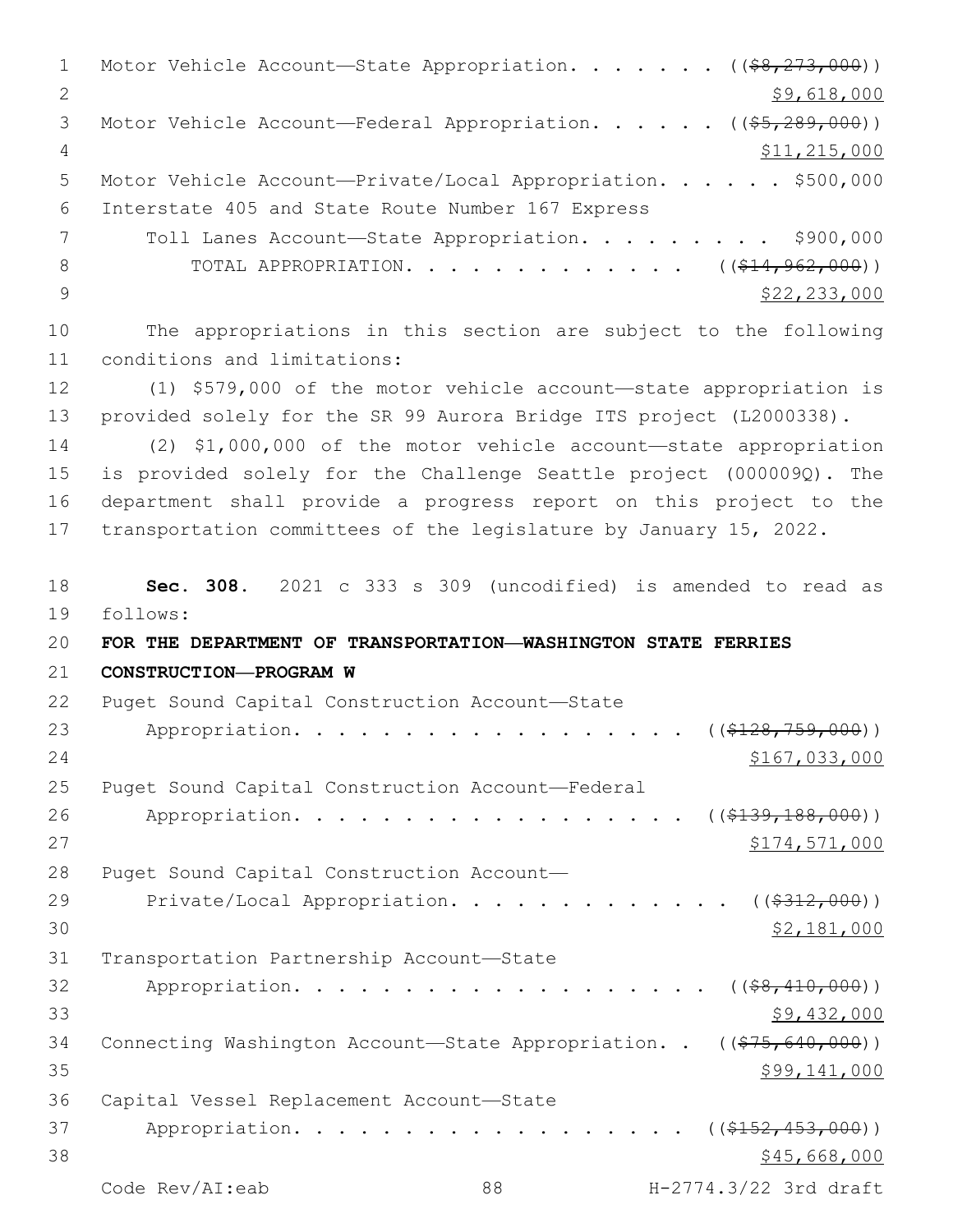| 1 Motor Vehicle Account—State Appropriation. \$1,000 |  |  |  |  |  |
|------------------------------------------------------|--|--|--|--|--|
| 2 Transportation 2003 Account (Nickel Account)-State |  |  |  |  |  |

|   | 4 TOTAL APPROPRIATION. ((\$504,762,000)) |
|---|------------------------------------------|
| 5 | \$499,014,000                            |

 The appropriations in this section are subject to the following 7 conditions and limitations:

 (1) Except as provided otherwise in this section, the entire appropriations in this section are provided solely for the projects 10 and activities as listed in LEAP Transportation Document ((2021-2)) 11 2022-2 ALL PROJECTS as developed ((April 23, 2021)) February 20, 2022, Program - Washington State Ferries Capital Program (W).

 (2) For the 2021-2023 biennium, the marine division shall provide to the office of financial management and the legislative transportation committees the following reports on ferry capital 16 projects:

 (a) On a semiannual basis the report must include a status update 18 on projects with funding provided in subsections (4), (5), (6), and (8) of this section including, but not limited to, the following:

(i) Anticipated cost increases and cost savings;

(ii) Anticipated cash flow and schedule changes; and

22 (iii) Explanations for the changes.

 (b) On an annual basis the report must include a status update on vessel and terminal preservation and improvement plans including, but 25 not limited to, the following:

26 (i) What work has been done;

27 (ii) How have schedules shifted; and

 (iii) Associated changes in funding among projects, accompanied 29 by explanations for the changes.

 (c) On an annual basis the report must include an update on the implementation of the maintenance management system with recommendations for using the system to improve the efficiency of 33 project reporting under this subsection.

 (3) ((\$5,000,000)) \$12,232,000 of the Puget Sound capital construction account—state appropriation is provided solely for emergency capital repair costs (999910K). Funds may only be spent after approval by the office of financial management.

38 (4) ((\$1,277,000)) \$2,385,000 of the Puget Sound capital construction account—state appropriation is provided solely for the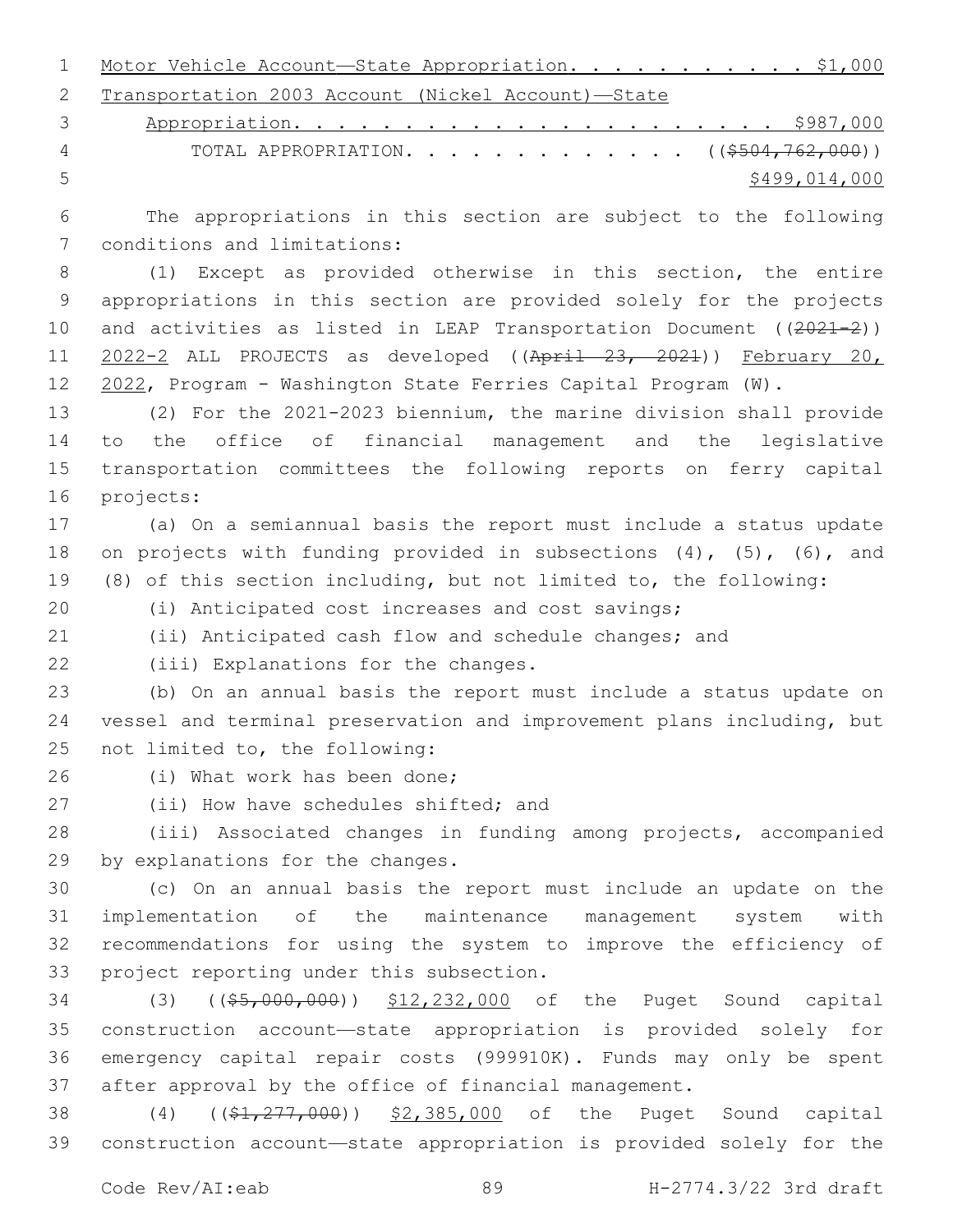ORCA card next generation project (L2000300). The ferry system shall work with Washington technology solutions and the tolling division on the development of a new, interoperable ticketing system.

 (5) ((\$24,750,000)) \$28,134,000 of the Puget Sound capital construction account—state appropriation is provided solely for the conversion of up to two Jumbo Mark II vessels to electric hybrid propulsion (G2000084). The department shall seek additional funds for the purposes of this subsection. The department may spend from the Puget Sound capital construction account—state appropriation in this section only as much as the department receives in Volkswagen settlement funds for the purposes of this subsection.

12 (6) ((\$152,453,000)) \$45,668,000 of the capital vessel replacement account—state appropriation is provided solely for the acquisition of a 144-car hybrid-electric vessel (L2000329). Of the amounts appropriated in this subsection, \$200,000 is provided solely for hiring an independent owner's representative to perform quality 17 oversight, manage the change order process, and ensure contract compliance. In 2019 the legislature amended RCW 47.60.810 to direct the department to modify an existing vessel construction contract to provide for an additional five ferries. As such, it is the intent of the legislature that the department award the contract for the hybrid electric Olympic class vessel #5(L2000329) in a timely manner. In addition, the legislature intends to minimize costs and maximize construction efficiency by providing sufficient funding for construction of all five vessels, including funding for long lead time materials procured at the lowest possible prices. The commencement of construction of new vessels for the ferry system is important not only for safety reasons, but also to keep skilled marine construction jobs in the Puget Sound region and to sustain the capacity of the region to meet the ongoing construction and preservation needs of the ferry system fleet of vessels. The legislature has determined that the current vessel procurement process must move forward with all due speed, balancing the interests of both the taxpayers and shipyards. To accomplish construction of vessels in accordance with RCW 47.60.810, the prevailing shipbuilder, for vessels initially funded after July 1, 2020, is encouraged to follow the historical practice of subcontracting the construction of ferry superstructures to a separate nonaffiliated contractor located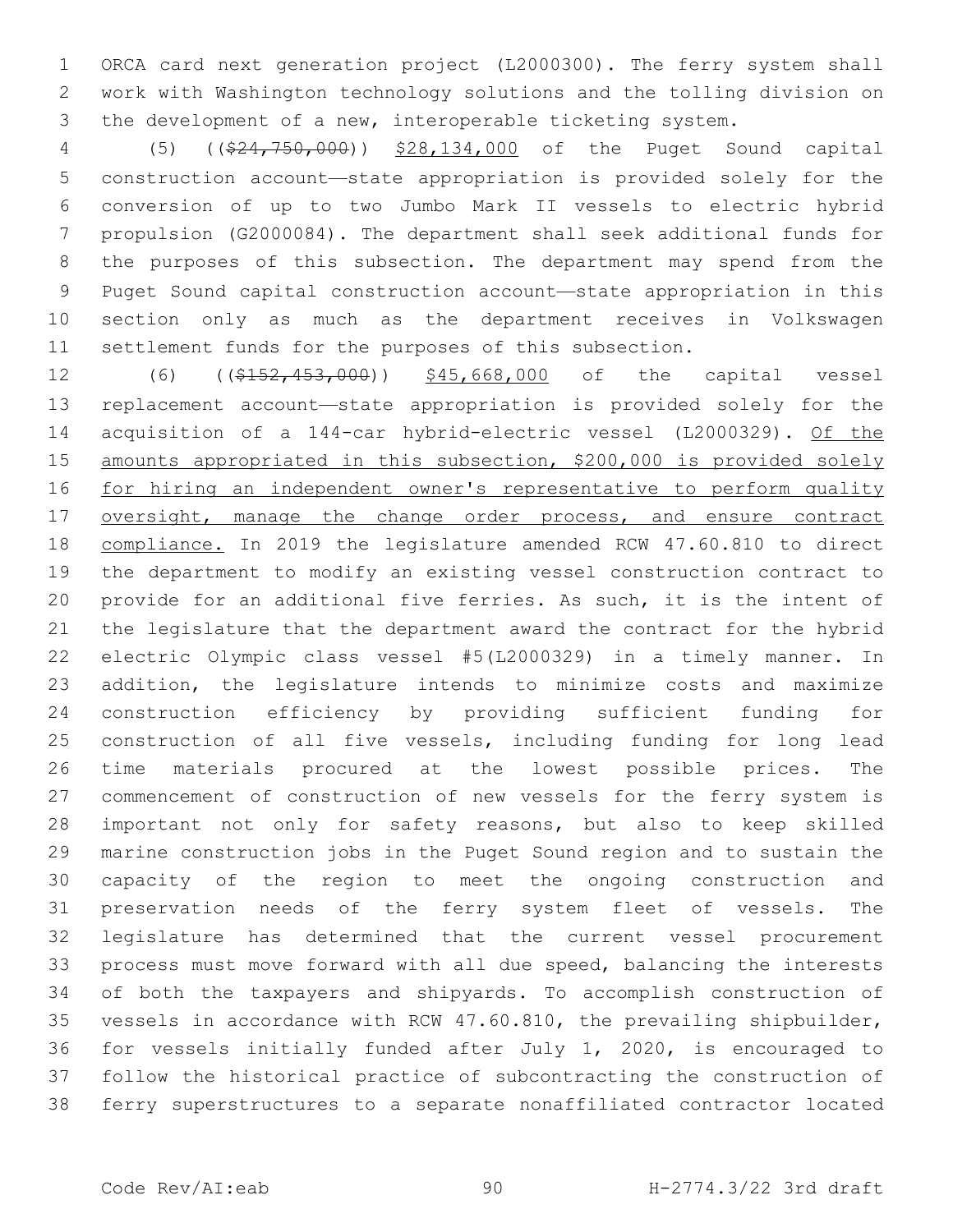1 within the Puget Sound region, that is qualified in accordance with 2 RCW 47.60.690.

3 (7) The capital vessel replacement account—state appropriation 4 includes up to ((\$152,453,000)) \$45,668,000 in proceeds from the sale 5 of bonds authorized in RCW 47.10.873.

 (8) \$4,200,000 of the connecting Washington account—state 7 appropriation and \$2,200,000 of the Puget Sound ((operating)) capital 8 construction account (( ${Puqet}$  Sound capital construction account})) - federal appropriation are provided solely for ferry vessel and terminal preservation (L2000110). The funds provided in this subsection must be used for unplanned preservation needs before shifting funding from other preservation projects.

13 **Sec. 309.** 2021 c 333 s 310 (uncodified) is amended to read as follows: 14 15 **FOR THE DEPARTMENT OF TRANSPORTATION—RAIL—PROGRAM Y—CAPITAL** 16 Essential Rail Assistance Account-State 17 Appropriation. . . . . . . . . . . . . . . . . . (  $(\frac{2550,000}{1})$  $18$  \$1,108,000 19 Transportation Infrastructure Account-State 20 Appropriation. . . . . . . . . . . . . . . . . (  $(\frac{25}{1000})$  )  $21$  \$6,218,000 22 Multimodal Transportation Account-State 23 Appropriation. . . . . . . . . . . . . . . . . (  $(*82,493,000)$  ) 24 \$118,320,000 25 Multimodal Transportation Account-Federal 26 Appropriation. . . . . . . . . . . . . . . . ((<del>\$41,219,000</del>))  $27$  \$6,567,000 28 Multimodal Transportation Account—Private/Local 29 Appropriation. . . . . . . . . . . . . . . . . . . . . . \$13,000 30 Motor Vehicle Account—State Appropriation. . . . . . . . . \$1,810,000 31 Carbon Emissions Reduction Account—State 32 Appropriation. . . . . . . . . . . . . . . . . . . . \$50,000,000 33 TOTAL APPROPRIATION. . . . . . . . . . . . . ((\$129,718,000))  $34$   $$184,036,000$ 35 The appropriations in this section are subject to the following 36 conditions and limitations: 37 (1) Except as provided otherwise in this section, the entire 38 appropriations in this section are provided solely for the projects

Code Rev/AI:eab 91 91 H-2774.3/22 3rd draft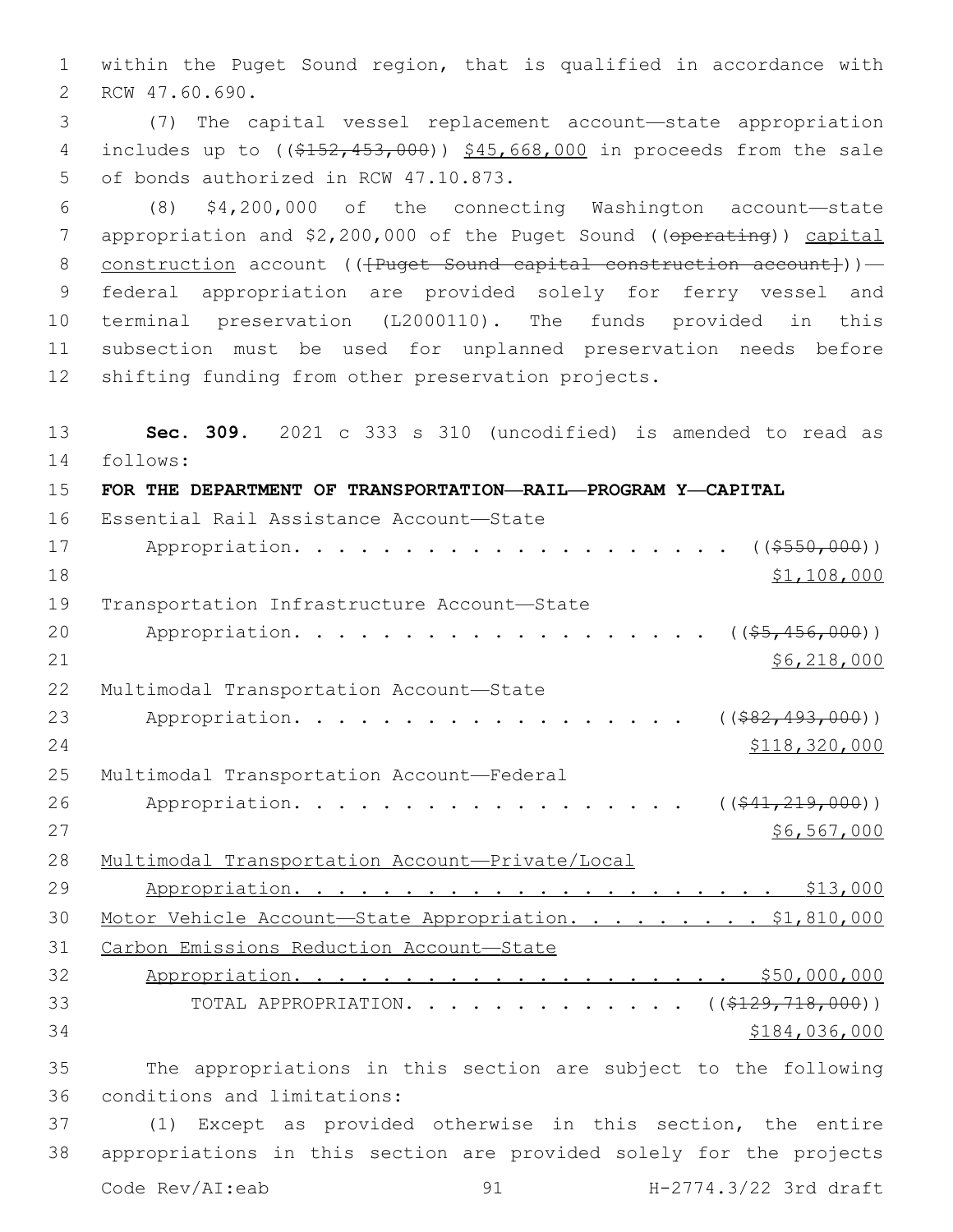and activities as listed by project and amount in LEAP Transportation 2 Document ((2021-2)) 2022-2 ALL PROJECTS as developed ((April 23, 2021)) February 20, 2022, Program - Rail Program (Y).

 (2) \$5,089,000 of the transportation infrastructure account—state appropriation is provided solely for new low-interest loans approved by the department through the freight rail investment bank (FRIB) program. The department shall issue FRIB program loans with a repayment period of no more than ten years, and charge only so much interest as is necessary to recoup the department's costs to administer the loans. The department shall report annually to the transportation committees of the legislature and the office of financial management on all FRIB loans issued. FRIB program loans may be recommended by the department for 2022 supplemental transportation appropriations up to the amount provided in this appropriation that has not been provided for the projects listed in 2021-2 ALL PROJECTS, as referenced in subsection (1) of this section. The department shall submit a prioritized list for any loans recommended to the office of financial management and the transportation committees of the 19 legislature by November 15, 2021.

20 (3) ((\$6,817,000)) \$7,041,000 of the multimodal transportation account—state appropriation is provided solely for new statewide emergent freight rail assistance projects identified in the LEAP transportation document referenced in subsection (1) of this section.

 (4) \$367,000 of the transportation infrastructure account—state appropriation and \$1,100,000 of the multimodal transportation account —state appropriation are provided solely to reimburse Highline Grain, LLC for approved work completed on Palouse River and Coulee City (PCC) railroad track in Spokane county between the BNSF Railway Interchange at Cheney and Geiger Junction and must be administered in a manner consistent with freight rail assistance program projects. The value of the public benefit of this project is expected to meet or exceed the cost of this project in: Shipper savings on transportation costs; jobs saved in rail-dependent industries; and/or reduced future costs to repair wear and tear on state and local highways due to fewer annual truck trips (reduced vehicle miles traveled). The amounts provided in this subsection are not a commitment for future legislatures, but it is the legislature's intent that future legislatures will work to approve biennial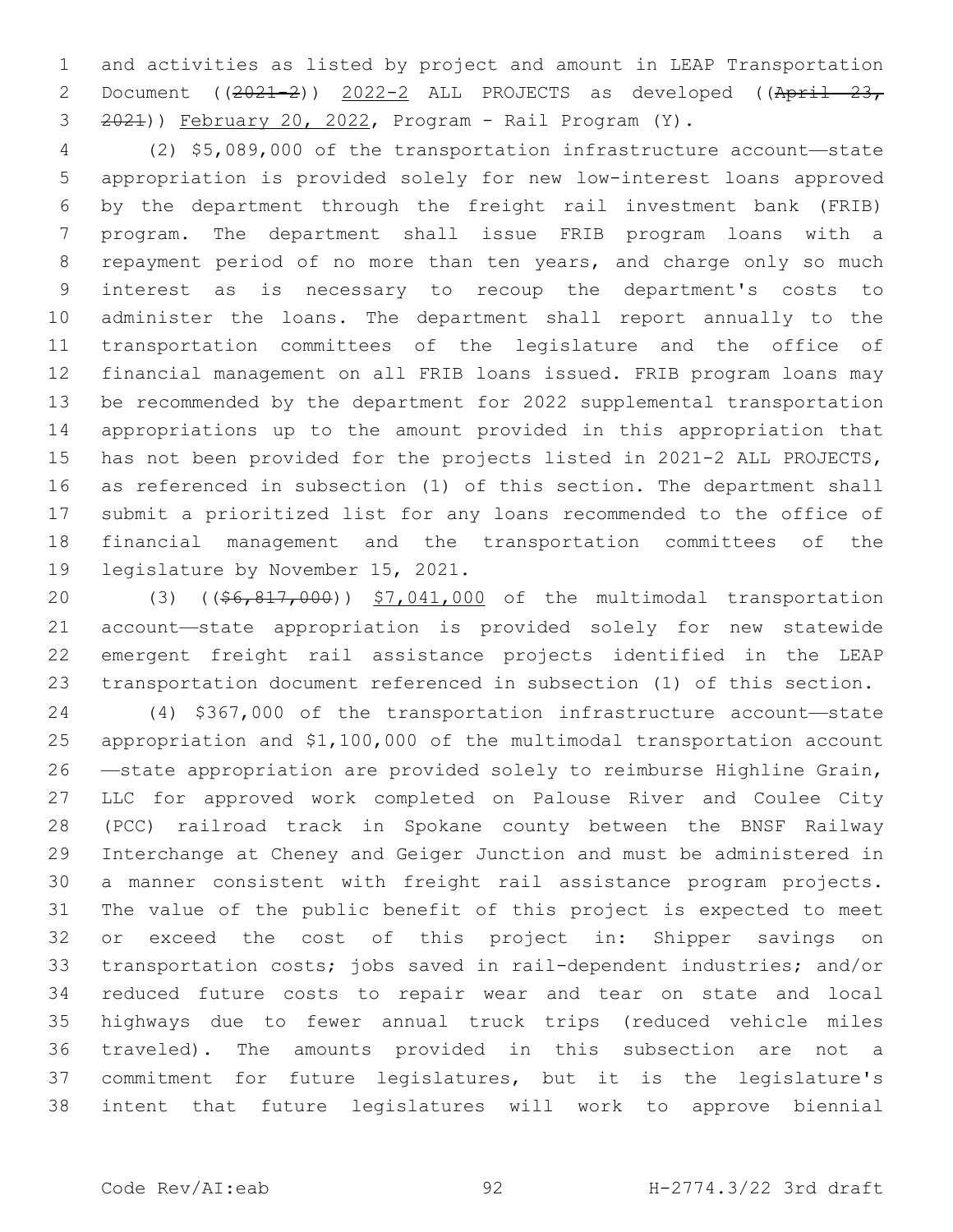appropriations until the full \$7,337,000 cost of this project is 2 reimbursed.

 (5)(a) ((\$550,000)) \$1,008,000 of the essential rail assistance account—state appropriation is provided solely for the purpose of the rehabilitation and maintenance of the Palouse river and Coulee City 6 railroad line (F01111B).

 (b) Expenditures from the essential rail assistance account—state in this subsection may not exceed the combined total of:

 (i) Revenues and transfers deposited into the essential rail assistance account from leases and sale of property relating to the 11 Palouse river and Coulee City railroad;

 (ii) Revenues from trackage rights agreement fees paid by 13 shippers; and

 (iii) Revenues and transfers transferred from the miscellaneous program account to the essential rail assistance account, pursuant to RCW 47.76.360, for the purpose of sustaining the grain train program by maintaining the Palouse river and Coulee City railroad.

 (6) The department shall issue a call for projects for the freight rail assistance program, and shall evaluate the applications in a manner consistent with past practices as specified in section 309, chapter 367, Laws of 2011. By November 15, 2022, the department shall submit a prioritized list of recommended projects to the office of financial management and the transportation committees of the 24 legislature.

25 (7) ((\$33,964,000)) \$32,996,000 of the multimodal transportation 26 account—state appropriation ((and \$37,500,000 of the multimodal 27 transportation account—federal appropriation are)) is provided solely 28 for Passenger Rail Equipment Replacement (((project 700010C.))) 29 (project 700010C). The ((appropriations)) appropriation in this subsection include insurance proceeds received by the state. The department must use these funds only to purchase replacement equipment that has been competitively procured and for service recovery needs and corrective actions related to the December 2017 34 derailment.

 (8) \$223,000 of the multimodal transportation account—state appropriation is provided solely for contingency funding for emergent freight rail assistance projects funded in subsection (3) of this section. Project sponsors may apply to the department for contingency funds needed due to unforeseeable cost increases. The department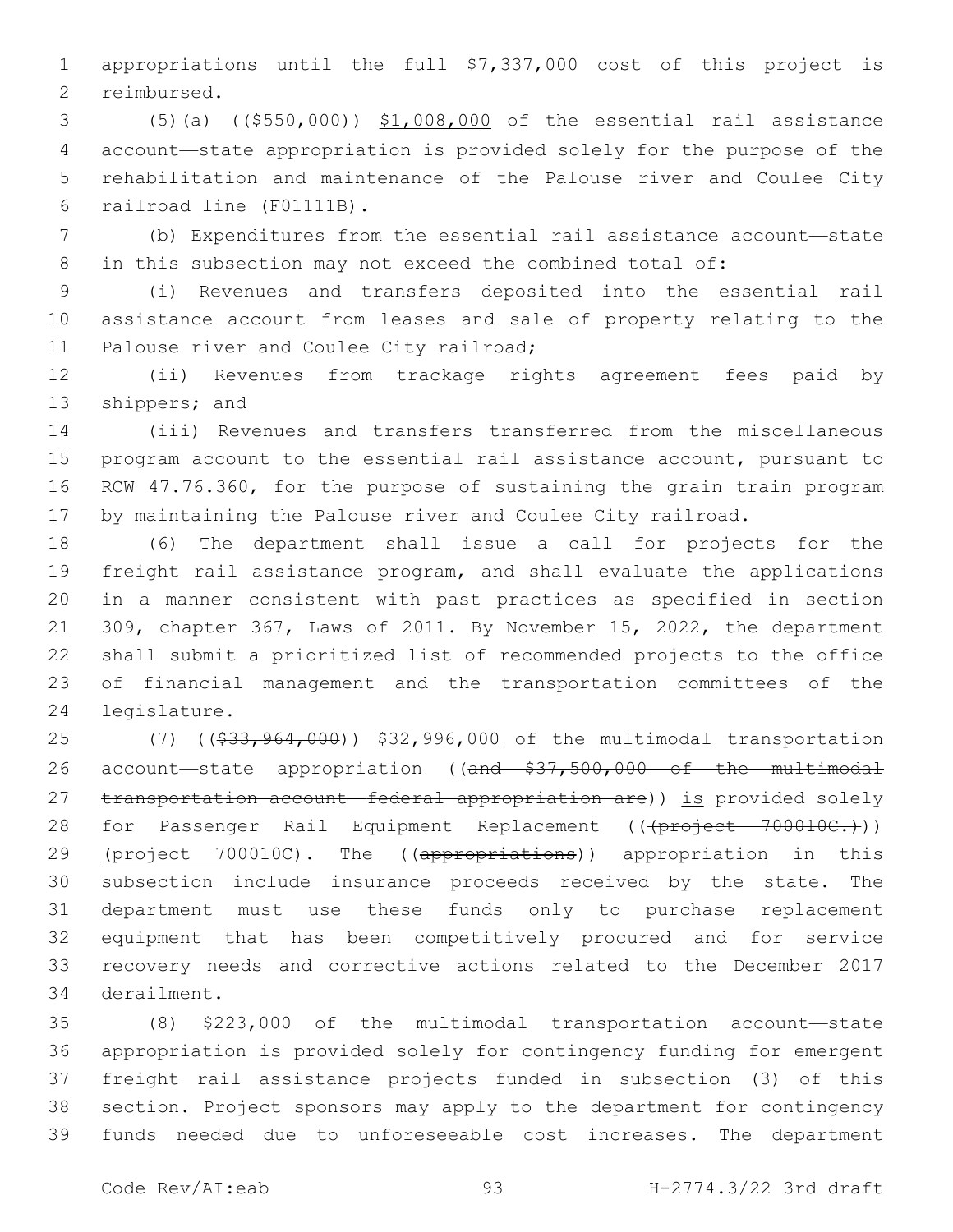shall submit a report of any contingency funds provided under this subsection as part of the department's annual budget submittal.

 (9) It is the intent of the legislature to encourage the department to pursue federal grant opportunities leveraging up to \$6,696,000 in connecting Washington programmed funds to be used as a state match to improve the state-owned Palouse river and Coulee City system. The amount listed in this subsection is not a commitment for future legislatures, but is the legislature's intent that future legislatures will work to approve biennial appropriations up to a state match share not to exceed \$6,696,000 of a grant award.

 (10) \$50,000,000 of the carbon emissions reduction account—state appropriation is provided solely for state match contributions to 13 support the department's application for pending federal grant opportunities. These funds are to remain in unallotted status and are 15 available only upon receipt of federal funds. The department must provide draft applications for federal grant opportunities to the transportation committees of the legislature for review and comment prior to submission. If amounts are appropriated for this specific purpose in House Bill No. 2118 (additive transportation funding) or Senate Bill No. 5975 (additive transportation funding) by June 30, 2022, this subsection lapses.

 (11) \$500,000 of the multimodal transportation account—state appropriation is provided solely for the Chelatchie Prairie railroad for track improvement activities on the northern part of the railroad (L1000311).

 **Sec. 310.** 2021 c 333 s 311 (uncodified) is amended to read as follows: 27 **FOR THE DEPARTMENT OF TRANSPORTATION—LOCAL PROGRAMS—PROGRAM Z— CAPITAL** 30 Highway Infrastructure Account—State Appropriation. . . ((\$793,000))  $$1,744,000$  Highway Infrastructure Account—Federal Appropriation . . . . . . . . . . . . . . . . . . . . . . . . . ((\$1,600,000)) \$2,935,000 35 Transportation Partnership Account-State 36 Appropriation. . . . . . . . . . . . . . . . . . (  $(\frac{2750,000}{1})$ 37 \$1,000,000 38 Motor Vehicle Account—State Appropriation. . . . . ((\$11,064,000))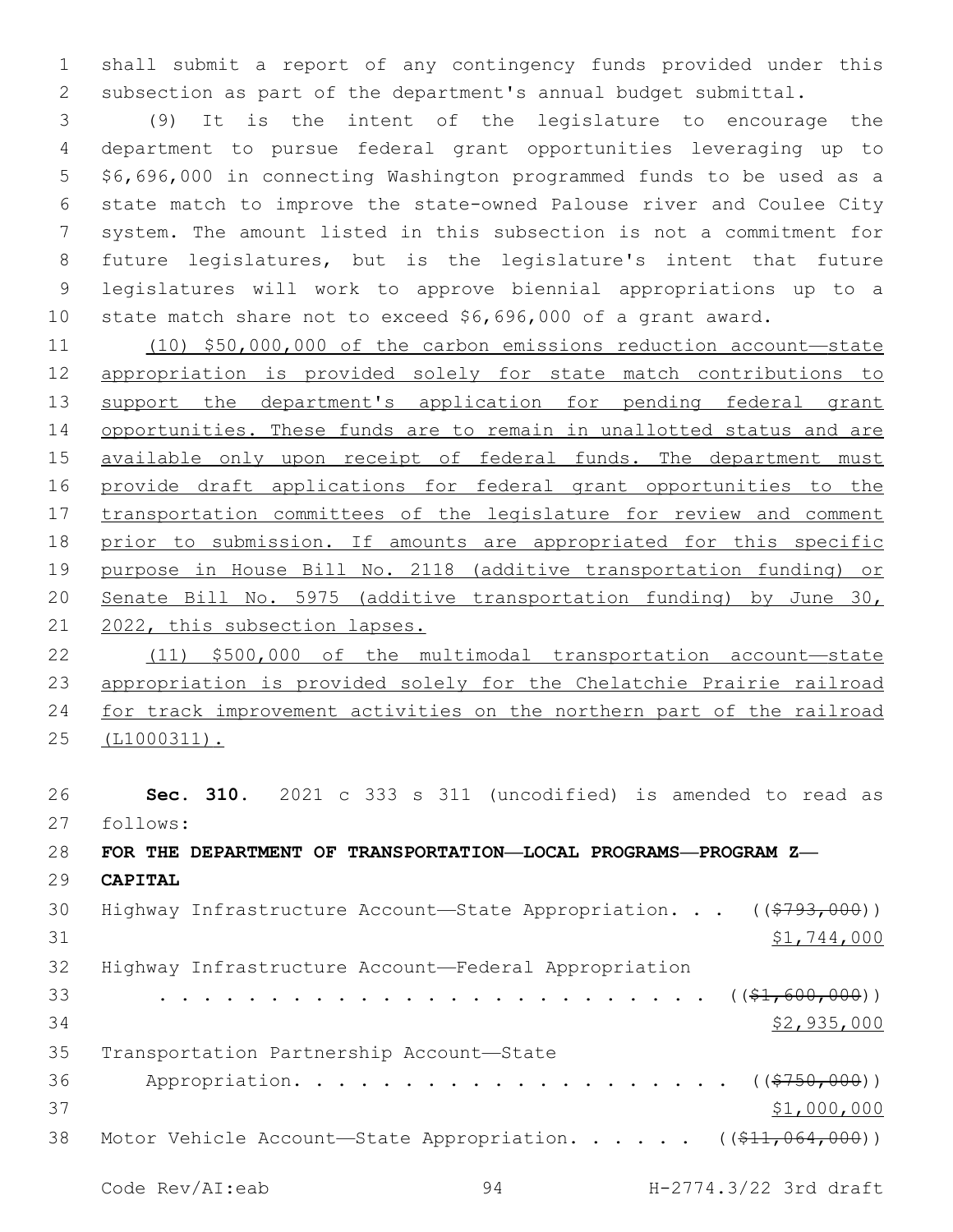|               | \$22,288,000                                                           |
|---------------|------------------------------------------------------------------------|
| $\mathcal{L}$ | Motor Vehicle Account—Federal Appropriation. $($ $($ \$55,751,000))    |
| 3             | \$79,306,000                                                           |
| 4             | Motor Vehicle Account-Private/Local Appropriation. \$6,600,000         |
| 5             | Connecting Washington Account-State Appropriation. . ((\$123,292,000)) |
| 6             | \$176, 755, 000                                                        |
|               | Multimodal Transportation Account-State                                |
| 8             | Appropriation.<br>$((\$71,615,000))$                                   |
| 9             | \$95,825,000                                                           |
| 10            | Carbon Emissions Reduction Account-State                               |
| 11            | \$19,360,000                                                           |
| 12            | TOTAL APPROPRIATION. ( $(\frac{271,465,000}{271,000})$ )               |
| 13            | \$405,813,000                                                          |
|               |                                                                        |

14 The appropriations in this section are subject to the following 15 conditions and limitations:

 (1) Except as provided otherwise in this section, the entire appropriations in this section are provided solely for the projects and activities as listed by project and amount in LEAP Transportation 19 Document ((2021-2)) 2022-2 ALL PROJECTS as developed ((April 23, 2021)) February 20, 2022, Program - Local Programs Program (Z).

21 (2) The amounts identified in the LEAP transportation document 22 referenced under subsection (1) of this section for pedestrian 23 safety/safe routes to school are as follows:

24 (a) ((\$32,613,000)) \$46,163,000 of the multimodal transportation 25 account—state appropriation is provided solely for pedestrian and 26 bicycle safety program projects (L2000188).

27 (b) ((\$19,344,000)) \$26,086,000 of the motor vehicle account-28 federal appropriation and ((\$17,397,000)) \$21,656,000 of the multimodal transportation account—state appropriation are provided solely for safe routes to school projects (L2000189). The department may consider the special situations facing high-need areas, as defined by schools or project areas in which the percentage of the children eligible to receive free and reduced-price meals under the national school lunch program is equal to, or greater than, the state average as determined by the department, when evaluating project proposals against established funding criteria while ensuring continued compliance with federal eligibility requirements.

38 (3) The department shall submit a report to the transportation 39 committees of the legislature by December 1, 2021, and December 1,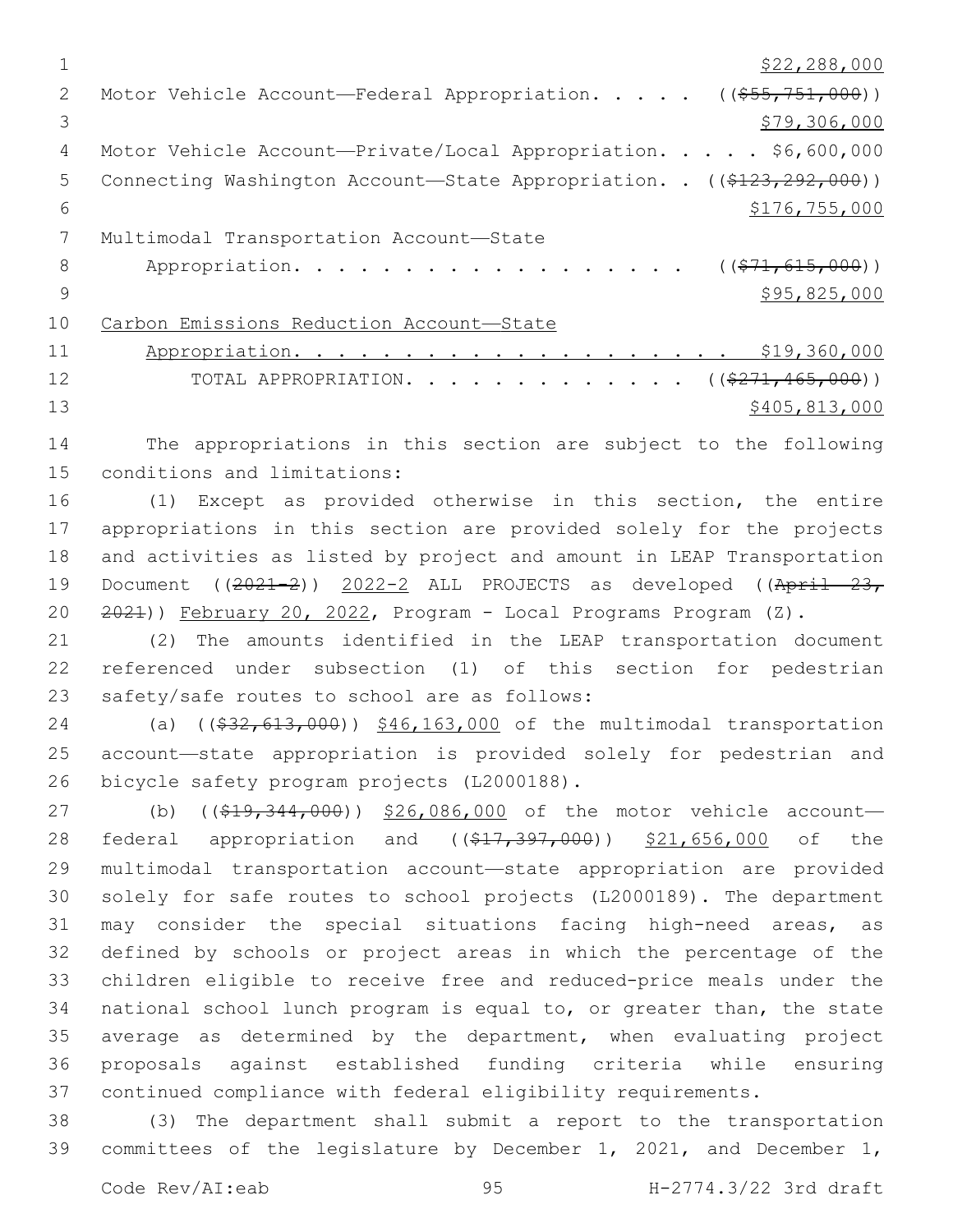2022, on the status of projects funded as part of the pedestrian safety/safe routes to school grant program. The report must include, but is not limited to, a list of projects selected and a brief description of each project's status. In its December 1, 2021, report the department must also include recommended changes to the pedestrian safety/safe routes to school grant program application and selection processes to increase utilization by a greater diversity of 8 jurisdictions.

9 (4) ((\$6,561,000)) \$11,987,000 of the multimodal transportation account—state appropriation is provided solely for bicycle and pedestrian projects listed in the LEAP transportation document 12 referenced in subsection (1) of this section.

 (5) It is the expectation of the legislature that the department will be administering a local railroad crossing safety grant program for \$7,000,000 in federal funds during the 2021-2023 fiscal biennium.

16 (6) ((\$12,500,000)) \$17,438,000 of the motor vehicle account- federal appropriation is provided solely for national highway freight network projects identified on the project list submitted in accordance with section 218(4)(b), chapter 14, Laws of 2016 on 20 October 31, 2016 (L1000169).

 (7) When the department updates its federally-compliant freight plan, it shall consult the freight mobility strategic investment board on the freight plan update and on the investment plan component that describes how the estimated funding allocation for the national highway freight program for federal fiscal years 2022-2025 will be invested and matched. The investment plan component for the state portion of national highway freight program funds must first address shortfalls in funding for connecting Washington act projects. The department shall complete the freight plan update in compliance with federal requirements and deadlines and shall provide an update on the development of the freight plan, including the investment plan component, when submitting its 2022 supplemental appropriations 33 request.

34 (8) ((\$11,679,000)) \$35,411,000 of the motor vehicle account- federal appropriation is provided solely for acceleration of local preservation projects that ensure the reliable movement of freight on the national highway freight system (G2000100). The department will identify projects through its current national highway system asset management call for projects with applications due in February 2021.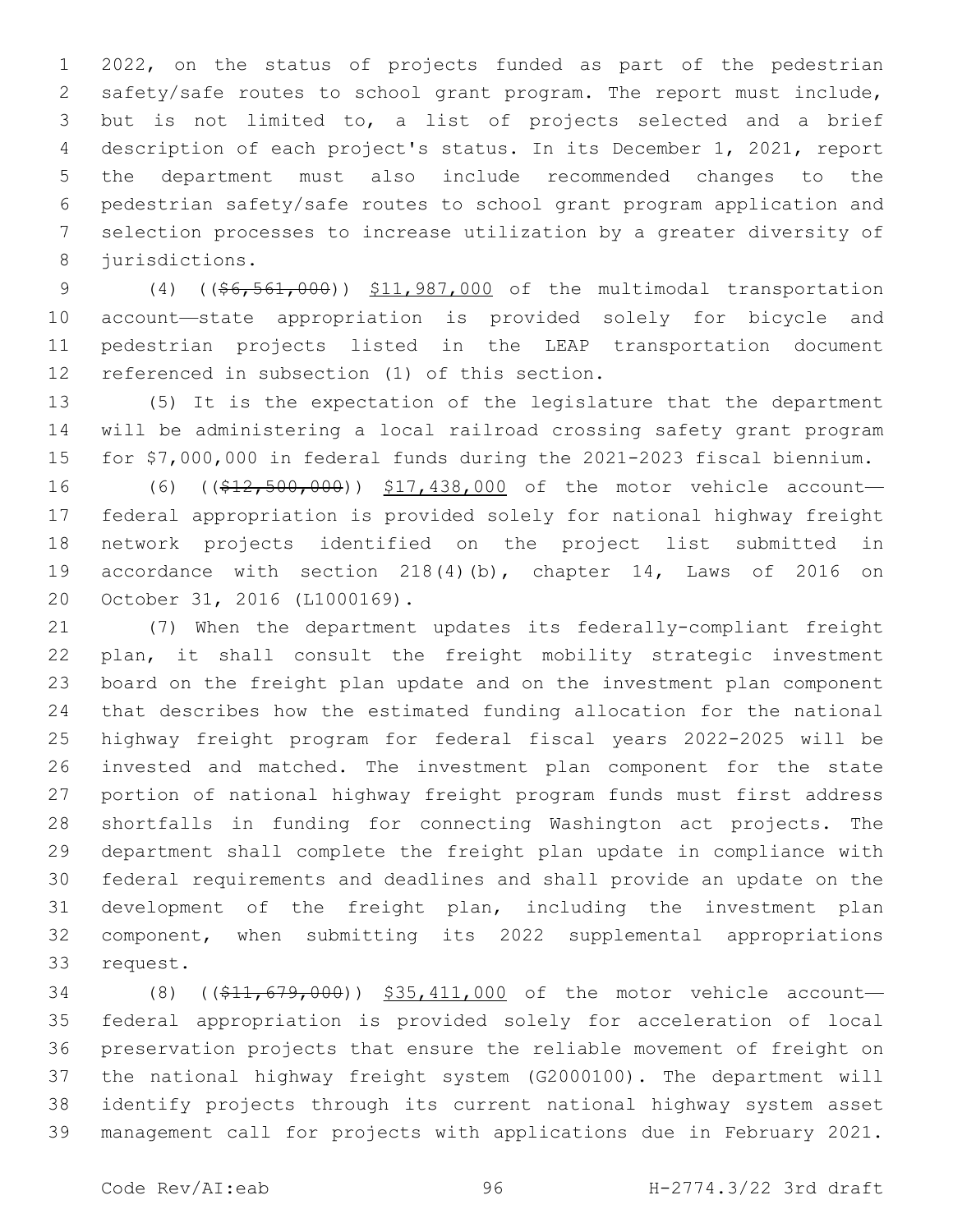The department shall give priority to those projects that can be 2 obligated by September 30, 2021.

 (9) \$6,890,000 of the climate emissions reduction account—state appropriation is provided solely for the projects and activities as listed in LEAP Transportation Document 2022-NL-2 as developed February 8, 2022. If amounts are appropriated for this specific purpose in House Bill No. 2118 (additive transportation funding) or Senate Bill No. 5975 (additive transportation funding) by June 30, 2022, the amount provided in this subsection lapses.

 (10) \$5,640,000 of the climate emission reductions account—state appropriation is provided solely for newly selected pedestrian and bicycle safety program grants. If amounts are appropriated for this specific purpose in House Bill No. 2118 (additive transportation funding) or Senate Bill No. 5975 (additive transportation funding) by June 30, 2022, the amount provided in this subsection lapses.

 (11) \$6,830,000 of the climate emission reductions account—state appropriation is provided solely for safe routes to school program grants. If amounts are appropriated for this specific purpose in House Bill No. 2118 (additive transportation funding) or Senate Bill No. 5975 (additive transportation funding) by June 30, 2022, the amount provided in this subsection lapses.

 **Sec. 311.** 2021 c 333 s 313 (uncodified) is amended to read as follows: 23

## **QUARTERLY REPORTING REQUIREMENTS FOR CAPITAL PROGRAM**

 On a quarterly basis, the department of transportation shall provide to the office of financial management and the legislative transportation committees a report for all capital projects, except for ferry projects subject to the reporting requirements established 29 in section 309 ((of this act)), chapter 333, Laws of 2021, that must include:30

 (1) A TEIS version containing actual capital expenditures for all projects consistent with the structure of the most recently enacted 33 budget;

 (2) Anticipated cost savings, cost increases, reappropriations, and schedule adjustments for all projects consistent with the 36 structure of the most recently enacted budget;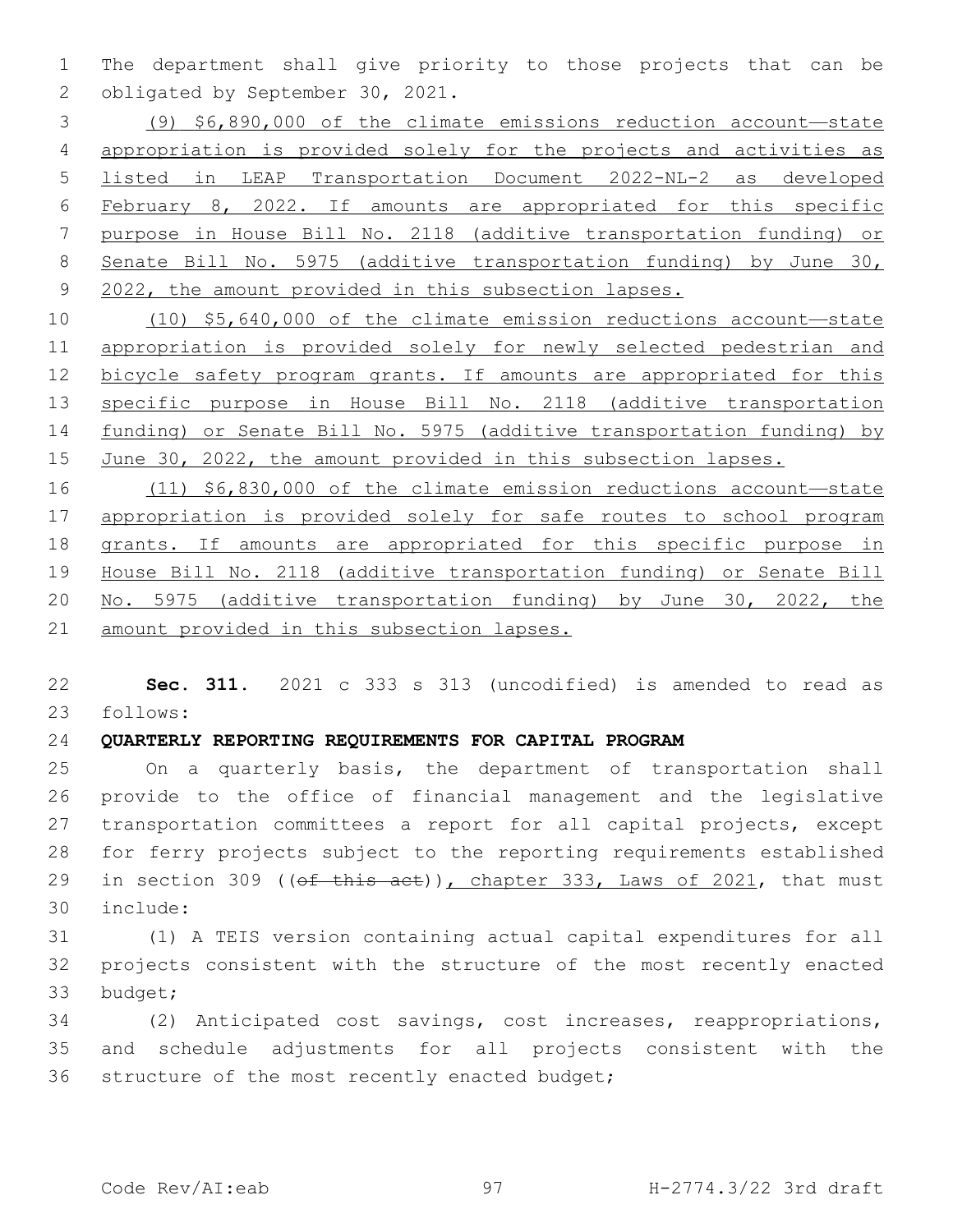1 (3) The award amount, the engineer's estimate, and the number of 2 bidders for all active projects consistent with the structure of the 3 most recently enacted budget; and

4 (4) Risk reserves and contingency amounts for all projects 5 consistent with the structure of the most recently enacted budget.

(End of part)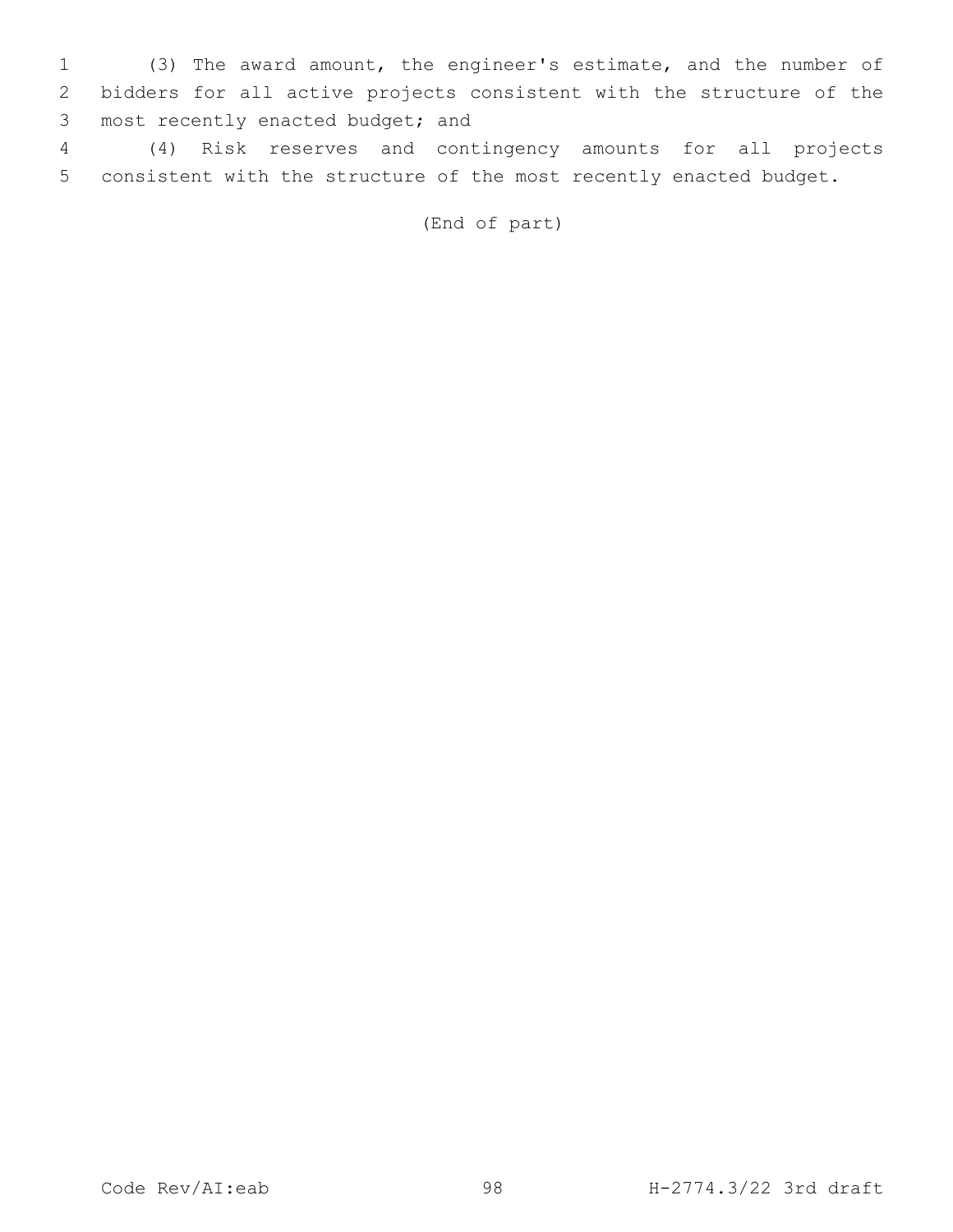1 **TRANSFERS AND DISTRIBUTIONS**

2 **Sec. 401.** 2021 c 333 s 401 (uncodified) is amended to read as follows: 3 4 **FOR THE STATE TREASURER—BOND RETIREMENT AND INTEREST, AND ONGOING**  5 **BOND REGISTRATION AND TRANSFER CHARGES: FOR BOND SALES DISCOUNTS AND**  6 **DEBT TO BE PAID BY MOTOR VEHICLE ACCOUNT AND TRANSPORTATION FUND**  7 **REVENUE** 8 Transportation Partnership Account-State 9 Appropriation. . . . . . . . . . . . . . . . . . ((\$904,000))  $10 \frac{\$795,000}{}$ 11 Connecting Washington Account—State Appropriation. . ((\$11,153,000))  $12$  \$5,584,000 13 Special Category C Account—State Appropriation. . . . ((\$412,000))  $14$   $\frac{$257,000}{}$ 15 Highway Bond Retirement Account-State 16 Appropriation. . . . . . . . . . . . . . . . ((\$1,483,793,000)) 17 \$1,424,896,000 18 Ferry Bond Retirement Account-State Appropriation. . . . \$17,150,000 19 Transportation Improvement Board Bond Retirement 20 Account—State Appropriation. . . . . . . . . .  $($   $($ \$11,770,000))  $21$   $$17,566,000$ 22 Nondebt-Limit Reimbursable Bond Retirement Account— 23 State Appropriation. . . . . . . . . . . . . . . ((\$29,323,000)) 24 \$26,278,000 25 Toll Facility Bond Retirement Account-State 26 Appropriation. . . . . . . . . . . . . . . . . . . . \$76,376,000 27 TOTAL APPROPRIATION. . . . . . . . . . . ((\$1,630,881,000))  $28$   $51,568,177,000$ 29 The appropriations in this section are subject to the following 30 conditions and limitations: Up to \$6,451,550 of the transportation 31 improvement board bond retirement account—state appropriation is 32 provided solely for the prepayment of certain outstanding bonds and 33 debt service.

34 **Sec. 402.** 2021 c 333 s 402 (uncodified) is amended to read as follows: 35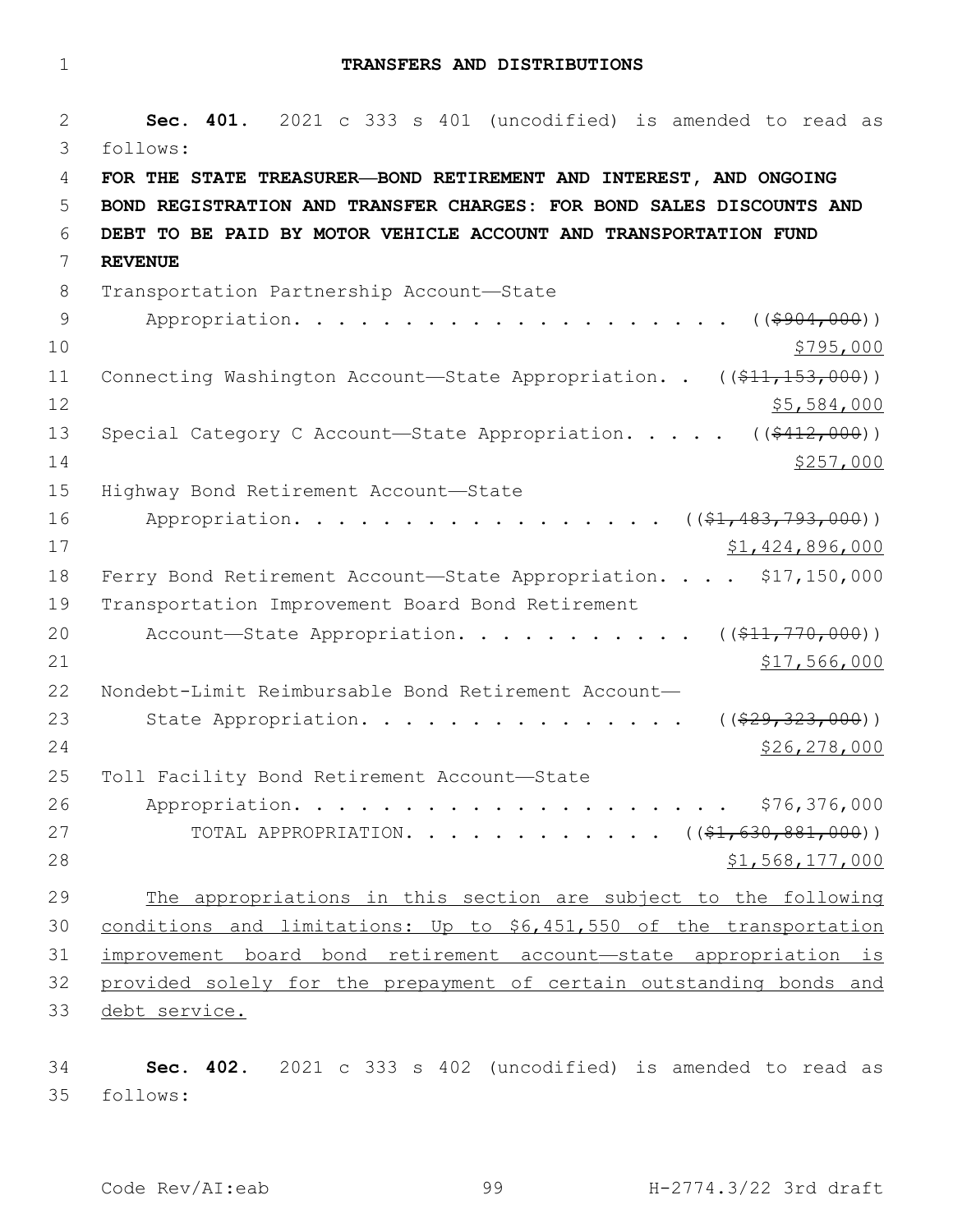1 **FOR THE STATE TREASURER—BOND RETIREMENT AND INTEREST, AND ONGOING**  2 **BOND REGISTRATION AND TRANSFER CHARGES: FOR BOND SALE EXPENSES AND**  3 **FISCAL AGENT CHARGES** 4 Transportation Partnership Account-State 5 Appropriation. . . . . . . . . . . . . . . . . . (  $(\frac{2181,000}{100})$  $\frac{$150,000}{ }$ 7 Connecting Washington Account—State Appropriation. . . ((\$2,231,000)) 8 \$1,117,000 9 Special Category C Account—State Appropriation. . . . . ((\$82,000))  $10 \frac{\$51,000}{\$}$ 11 Transportation Improvement Account—State 12 Appropriation. . . . . . . . . . . . . . . . . . . . . . \$20,000 13 TOTAL APPROPRIATION. . . . . . . . . . . . . ((<del>\$2,494,000</del>))  $14$  \$1,315,000 15 **Sec. 403.** 2021 c 333 s 403 (uncodified) is amended to read as follows: 16 17 **FOR THE STATE TREASURER—STATE REVENUES FOR DISTRIBUTION** 18 Motor Vehicle Account—State Appropriation: For motor 19 vehicle fuel tax statutory distributions to 20 cities and counties. . . . . . . . . . . . . . ((\$467,390,000)) 21 \$474,003,000 \$474,003,000 \$474,003,000 \$474,003,000 \$474,003,000 \$474,003,000 \$474,003,000 \$474,003,000 \$17 22 Multimodal Transportation Account-State 23 Appropriation: For distribution to cities and 24 counties. . . . . . . . . . . . . . . . . . . . . . . \$26,786,000 25 Motor Vehicle Account—State Appropriation: For 26 distribution to cities and counties.  $\ldots$  . . . . . \$23,438,000 27 **Sec. 404.** 2021 c 333 s 404 (uncodified) is amended to read as follows: 28 29 **FOR THE STATE TREASURER—TRANSFERS** 30 Motor Vehicle Account—State Appropriation: For motor 31 vehicle fuel tax refunds and statutory 32 transfers. . . . . . . . . . . . . . . . . ((\$1,974,599,000))  $33$   $$2,000,419,000$ 34 **Sec. 405.** 2021 c 333 s 405 (uncodified) is amended to read as follows: 35 36 **FOR THE DEPARTMENT OF LICENSING—TRANSFERS**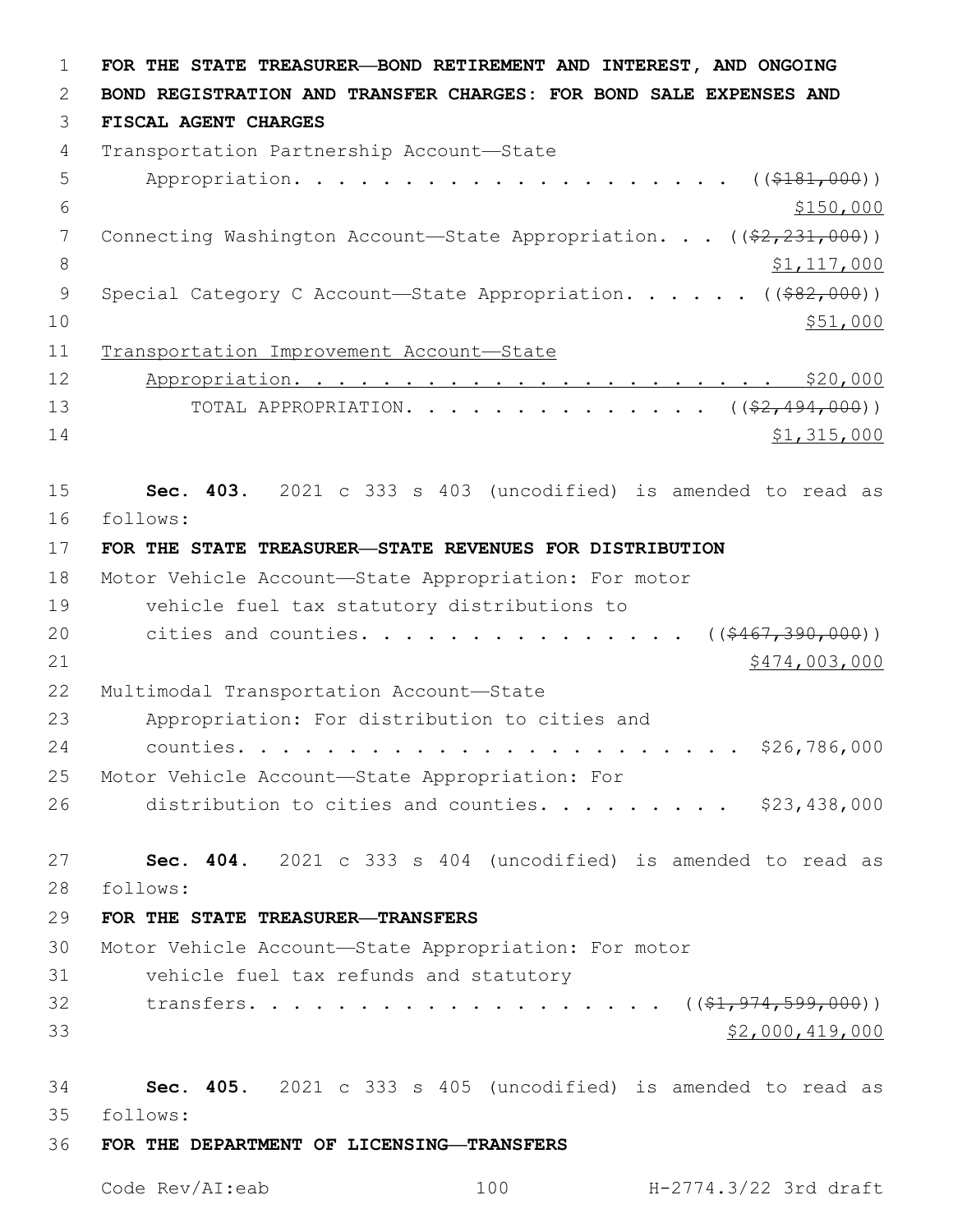Motor Vehicle Account—State Appropriation: For motor 2 vehicle fuel tax refunds and transfers. . . . . ((\$235,675,000))  $3<sup>3</sup>$  \$240,330,000 **Sec. 406.** 2021 c 333 s 406 (uncodified) is amended to read as follows: 5 **FOR THE STATE TREASURER—ADMINISTRATIVE TRANSFERS** (1) Highway Safety Account—State Appropriation: 8 For transfer to the State Patrol Highway Account—State. . . . . . . . . . . . . . . . . . . . . . \$47,000,000 (2)(a) Transportation Partnership Account—State 11 Appropriation: For transfer to the Capital Vessel 12 Replacement Account—State. . . . . . . . . . . . . ((<del>\$152,453,000</del>)) 13 \$45,668,000 (b) The amount transferred in this subsection represents proceeds from the sale of bonds authorized in RCW 47.10.873. (3)(a) Transportation Partnership Account—State Appropriation: For transfer to the Tacoma Narrows Toll Bridge Account —State. . . . . . . . . . . . . . . . . . . . . . . . . . \$30,293,000 (b) It is the intent of the legislature that this transfer is temporary, for the purpose of minimizing the impact of toll increases. An equivalent reimbursing transfer is to occur after the debt service and deferred sales tax on the Tacoma Narrows bridge construction costs are fully repaid in accordance with chapter 195, 24 Laws of 2018. (4)(a) Motor Vehicle Account—State Appropriation: 26 For transfer to Alaskan Way Viaduct Account —State. . . . . . . . . . . . . . . . . . . . . . . . . . \$6,000,000 (b) The funds provided in (a) of this subsection are a loan to the Alaskan Way viaduct replacement project account—state, and the legislature assumes that these funds will be reimbursed to the motor vehicle account—state at a later date when traffic on the toll facility has recovered from the COVID-19 pandemic. (5) Motor Vehicle Account—State Appropriation: 34 For transfer to the County Arterial Preservation Account—State. . . . . . . . . . . . . . . . . . . . . . . \$7,666,000 (6) Motor Vehicle Account—State Appropriation: 37 For transfer to the Freight Mobility Investment Account—State. . . . . . . . . . . . . . . . . . . . . . . \$5,511,000 Code Rev/AI:eab 101 H-2774.3/22 3rd draft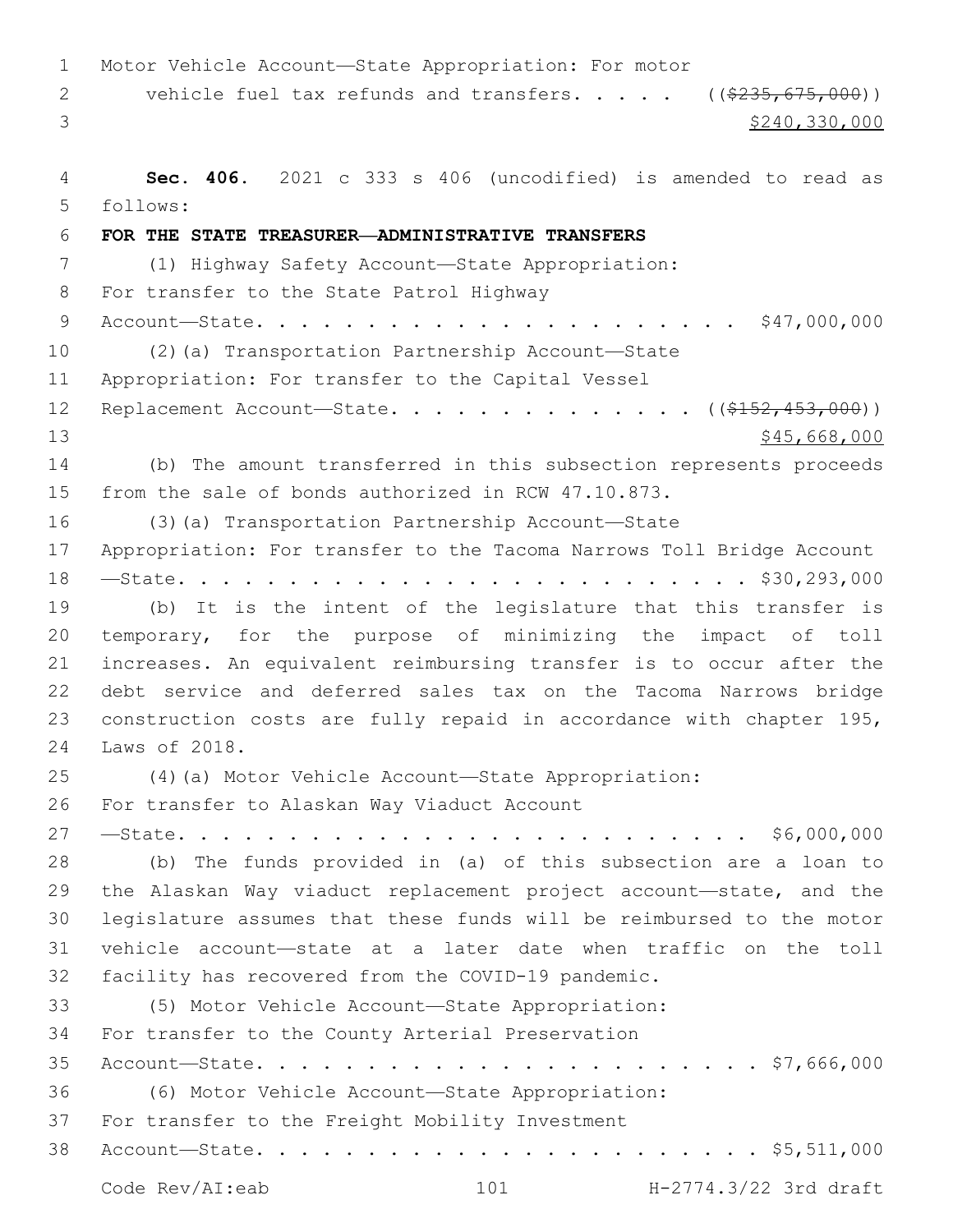(7) Motor Vehicle Account—State Appropriation:1 2 For transfer to the Rural Arterial Trust Account-State. . \$9,331,000 (8) Motor Vehicle Account—State Appropriation:3 4 For transfer to the Transportation Improvement 5 Account—State. . . . . . . . . . . . . . . . . . . . . . . \$9,688,000 (9) Rural Mobility Grant Program Account—State6 7 Appropriation: For transfer to the Multimodal 8 Transportation Account-State. . . . . . . . . . . . . . \$3,000,000 (10)(a) State Route Number 520 Civil Penalties9 10 Account—State Appropriation: For transfer to the 11 Motor Vehicle Account-State 12 . . . . . . . . . . . . . . . . . . . . . . . . . . . . . \$2,000,000 13 (b) The transfer in this subsection is to repay moneys loaned to 14 the state route number 520 civil penalties account in the 2019-2021 15 fiscal biennium. 16 (11) State Route Number 520 Civil Penalties 17 Account—State Appropriation: For transfer to the 18 State Route Number 520 Corridor Account-State. . . . . . \$1,532,000 (12) Capital Vessel Replacement Account—State19 20 Appropriation: For transfer to the Connecting 21 Washington Account-State. . . . . . . . . . . . . . . . \$35,000,000 22 (13)(a) Capital Vessel Replacement Account—State 23 Appropriation: For transfer to the Transportation 24 Partnership Account—State. . . . . . . . . . . . . . ((\$10,305,000)) 25 \$1,542,000 26 (b) The amount transferred in this subsection represents 27 repayment of debt service incurred for the construction of the Hybrid 28 Electric Olympic Class (144-auto) Vessel #5 project (L2000329). (14) Multimodal Transportation Account—State29 30 Appropriation: For transfer to the Complete Streets 31 Grant Program Account—State. . . . . . . . . . . . . . . \$14,670,000 (15) Multimodal Transportation Account—State32 33 Appropriation: For transfer to the Connecting 34 Washington Account—State. . . . . . . . . . . . . . . . \$200,000,000 (16) Multimodal Transportation Account—State35 36 Appropriation: For transfer to the Freight Mobility 37 Multimodal Account—State. . . . . . . . . . . . . . . . . \$4,011,000 (17) Multimodal Transportation Account—State38 39 Appropriation: For transfer to the Ignition Interlock Code Rev/AI:eab 102 H-2774.3/22 3rd draft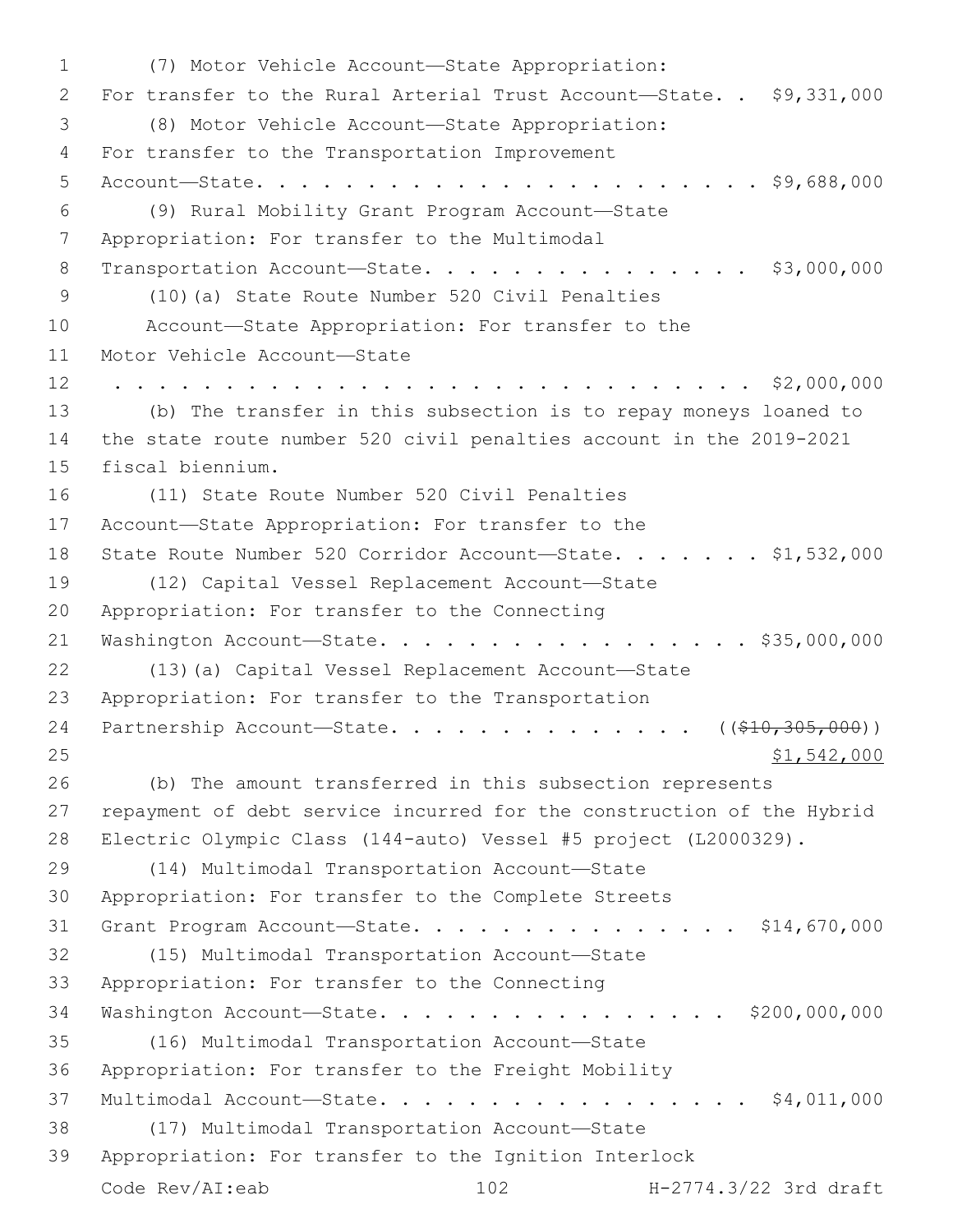1 Device Revolving Account—State. . . . . . . . . . . . . . \$600,000 (18) Multimodal Transportation Account—State2 3 Appropriation: For transfer to the Pilotage 4 Account—State. . . . . . . . . . . . . . . . . . . . . ((\$1,500,000))  $5$  \$2,000,000 (19) Multimodal Transportation Account—State6 7 Appropriation: For transfer to the Puget Sound 8 Capital Construction Account-State. . . . . . . . . . . \$60,000,000 (20) Multimodal Transportation Account—State9 10 Appropriation: For transfer to the Regional Mobility 11 Grant Program Account—State. . . . . . . . . . . . . . . \$27,679,000 12 (21) Multimodal Transportation Account-State 13 Appropriation: For transfer to the Rural Mobility 14 Grant Program Account-State. . . . . . . . . . . . . . . \$15,223,000 15 (22)(a) Alaskan Way Viaduct Replacement Project 16 Account-State Appropriation: For transfer to the 17 Transportation Partnership Account-State. . . . . . . . \$22,884,000 18 (b) The amount transferred in this subsection represents 19 repayment of debt service incurred for the construction of the SR 99/ 20 Alaskan Way Viaduct Replacement project (809936Z). 21 (23) Tacoma Narrows Toll Bridge Account-State 22 Appropriation: For transfer to the Motor Vehicle 23 Account—State. . . . . . . . . . . . . . . . . . . . . . . . \$950,000 24 (24) Puget Sound Ferry Operations Account—State 25 Appropriation: For transfer to the Puget Sound 26 Capital Construction Account-State. . . . . . . . . . . \$60,000,000 27 (25)(a) General Fund Account—State 28 Appropriation: For transfer to the State Patrol 29 Highway Account—State. . . . . . . . . . . . . . . . . . . . \$625,000 30 (b) The state treasurer shall transfer the funds only after 31 receiving notification from the Washington state patrol under section 32 207(2) ((of this act)), chapter 333, Laws of 2021.

(End of part)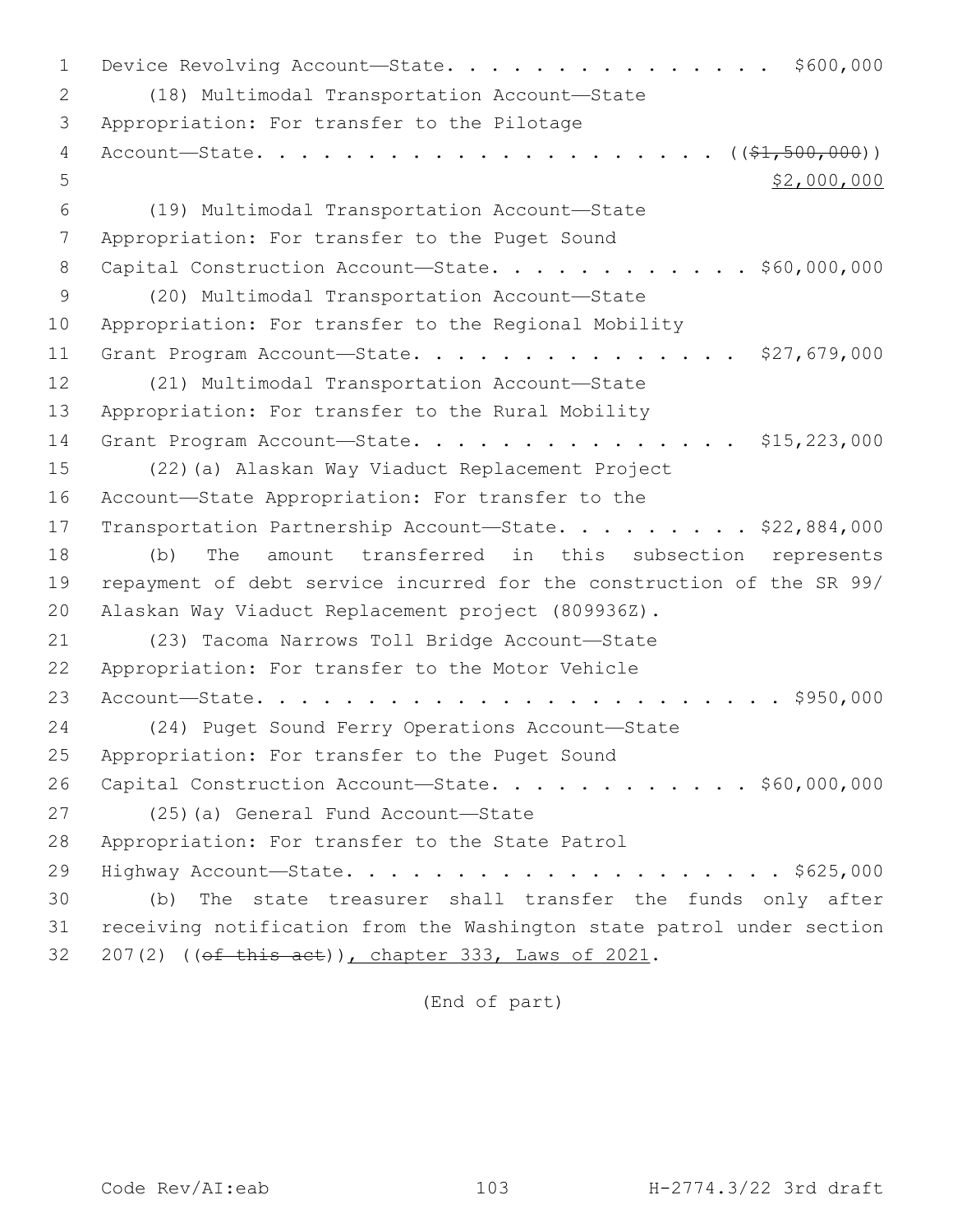**Sec. 501.** 2021 c 333 s 502 (uncodified) is amended to read as follows: 3

### **COLLECTIVE BARGAINING AGREEMENTS**

5 Sections 503 through 520 ((of this act)), chapter 333, Laws of 2021 represent the results of the 2021-2023 collective bargaining process required under chapters 41.80, 47.64, and 41.56 RCW. Provisions of the collective bargaining agreements contained in 9 sections 503 through 520 (( $ef$  this act)), chapter 333, Laws of 2021 are described in general terms. Only major economic terms are included in the descriptions. These descriptions do not contain the complete contents of the agreements. The collective bargaining 13 agreements contained in sections 503 through 520 (( $\theta$ f this act)), 14 chapter 333, Laws of 2021 may also be funded by expenditures from nonappropriated accounts. If positions are funded with lidded grants or dedicated fund sources with insufficient revenue, additional 17 funding from other sources is not provided.

 **Sec. 502.** 2021 c 333 s 503 (uncodified) is amended to read as follows: 19

## **DEPARTMENT OF TRANSPORTATION MARINE DIVISION COLLECTIVE BARGAINING**

### **AGREEMENTS—OPEIU**

 (1) An agreement has been reached between the governor and the office and professional employees international union local eight (OPEIU) pursuant to chapter 47.64 RCW for the 2021-2023 fiscal biennium. Funding is provided to fund the agreement, which does not include wage increases but does include furloughs. The agreement provides that positions designated by the employer as not requiring backfill take 24 furlough days during the biennium. In addition, the following positions are not subject to the furlough requirement: Bid administrator, dispatch, dispatch coordinator, and relief positions.

 (2) An agreement has been reached between the governor and the office and professional employees international union local eight (OPEIU) pursuant to chapter 47.64 RCW for fiscal year 2023. The agreement includes and funding is provided for a general wage increase of 3.25 percent for fiscal year 2023 and a lump sum payment for employees hired before July 1, 2022.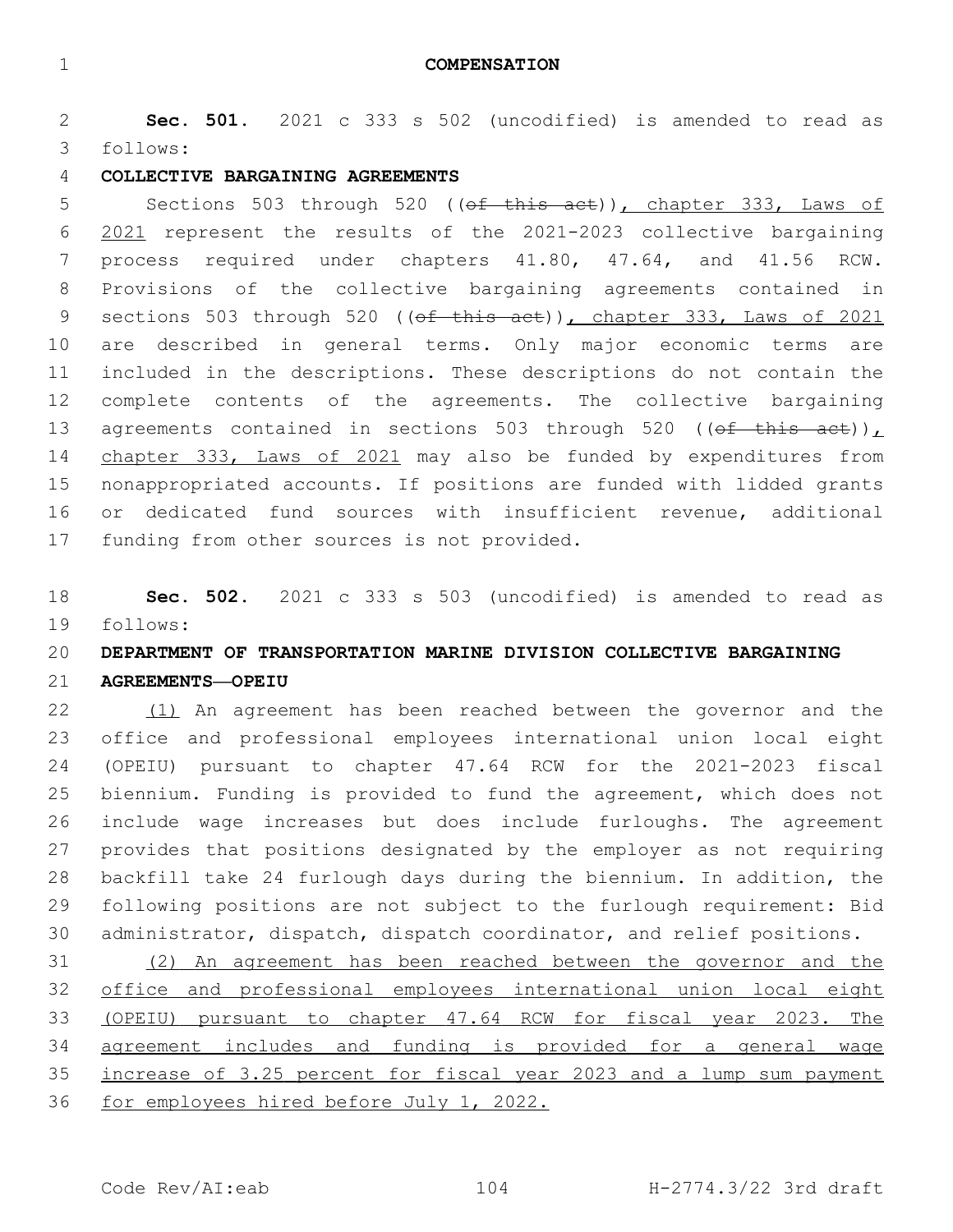**Sec. 503.** 2021 c 333 s 504 (uncodified) is amended to read as follows: 2

 **DEPARTMENT OF TRANSPORTATION MARINE DIVISION COLLECTIVE BARGAINING AGREEMENTS—FASPAA**

 (1) An agreement has been reached between the governor and the ferry agents, supervisors, and project administrators association pursuant to chapter 47.64 RCW for the 2021-2023 fiscal biennium. Funding is provided to fund the agreement, which does not include wage increases but does include furloughs. The agreement provides that positions designated by the employer as not requiring backfill 11 take 24 furlough days during the biennium.

 (2) An agreement has been reached between the governor and the 13 ferry agents, supervisors, and project administrators association pursuant to chapter 47.64 RCW for fiscal year 2023. The agreement includes and funding is provided for a general wage increase of 3.25 percent for fiscal year 2023 and a lump sum payment for employees hired before July 1, 2022.

 **Sec. 504.** 2021 c 333 s 505 (uncodified) is amended to read as 19 follows:

**DEPARTMENT OF TRANSPORTATION MARINE DIVISION COLLECTIVE BARGAINING** 

**AGREEMENTS—SEIU LOCAL 6**

 (1) An agreement has been reached between the governor and the service employees international union local 6 pursuant to chapter 47.64 RCW for the 2021-2023 fiscal biennium. Funding is provided to fund the agreement, which does not include wage increases but does include furloughs. The agreement provides that positions designated by the employer as not requiring backfill take 24 furlough days 28 during the biennium.

 (2) An agreement has been reached between the governor and the service employees international union local 6 pursuant to chapter 47.64 RCW for fiscal year 2023. The agreement includes and funding is provided for a general wage increase of 3.25 percent for fiscal year 33 2023 and a lump sum payment for employees hired before July 1, 2022.

 **Sec. 505.** 2021 c 333 s 506 (uncodified) is amended to read as follows: 35

**DEPARTMENT OF TRANSPORTATION MARINE DIVISION COLLECTIVE BARGAINING** 

**AGREEMENTS—CARPENTERS**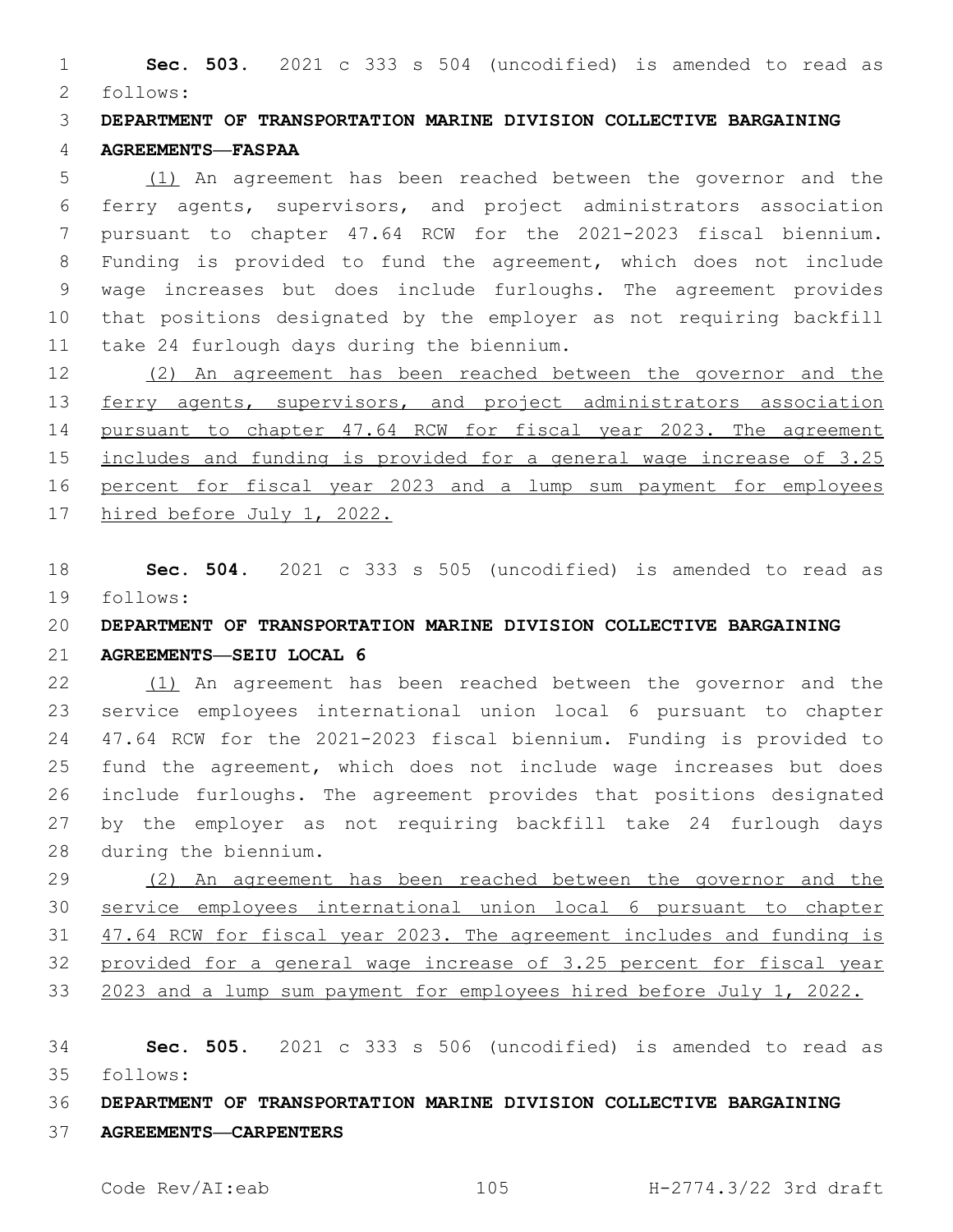(1) An agreement has been reached between the governor and the Pacific Northwest regional council of carpenters pursuant to chapter 47.64 RCW for the 2021-2023 fiscal biennium. Funding is provided to fund the agreement, which does not include wage increases but does include furloughs. The agreement provides that positions designated by the employer as not requiring backfill take 24 furlough days 7 during the biennium.

 (2) An agreement has been reached between the governor and the Pacific Northwest regional council of carpenters pursuant to chapter 10 47.64 RCW for fiscal year 2023. The agreement includes and funding is provided for a general wage increase of 3.25 percent for fiscal year 2023 and a lump sum payment for employees hired before July 1, 2022.

 **Sec. 506.** 2021 c 333 s 507 (uncodified) is amended to read as follows: 14

### **DEPARTMENT OF TRANSPORTATION MARINE DIVISION COLLECTIVE BARGAINING**

**AGREEMENTS—METAL TRADES**

 (1) An agreement has been reached between the governor and the Puget Sound metal trades council through an interest arbitration award pursuant to chapter 47.64 RCW for the 2021-2023 fiscal biennium. The arbitration award imposed and funding is provided to implement a 1.9% general wage decrease from July 1, 2021, through June 30, 2022, and exempted these employees from the furlough 23 requirement.

 (2) An agreement has been reached between the governor and the Puget Sound metal trades council pursuant to chapter 47.64 RCW for fiscal year 2023. The agreement includes and funding is provided for a general wage increase of 3.25 percent for fiscal year 2023 and a lump sum payment for employees hired before July 1, 2022.

 **Sec. 507.** 2021 c 333 s 508 (uncodified) is amended to read as follows: 30

# **DEPARTMENT OF TRANSPORTATION MARINE DIVISION COLLECTIVE BARGAINING AGREEMENTS—MEBA-UL**

 (1) An agreement has been reached between the governor and the marine engineers' beneficial association unlicensed engine room employees pursuant to chapter 47.64 RCW for the 2021-2023 fiscal biennium. Funding is provided to fund the agreement, which does not include either wage increases or the furlough requirement.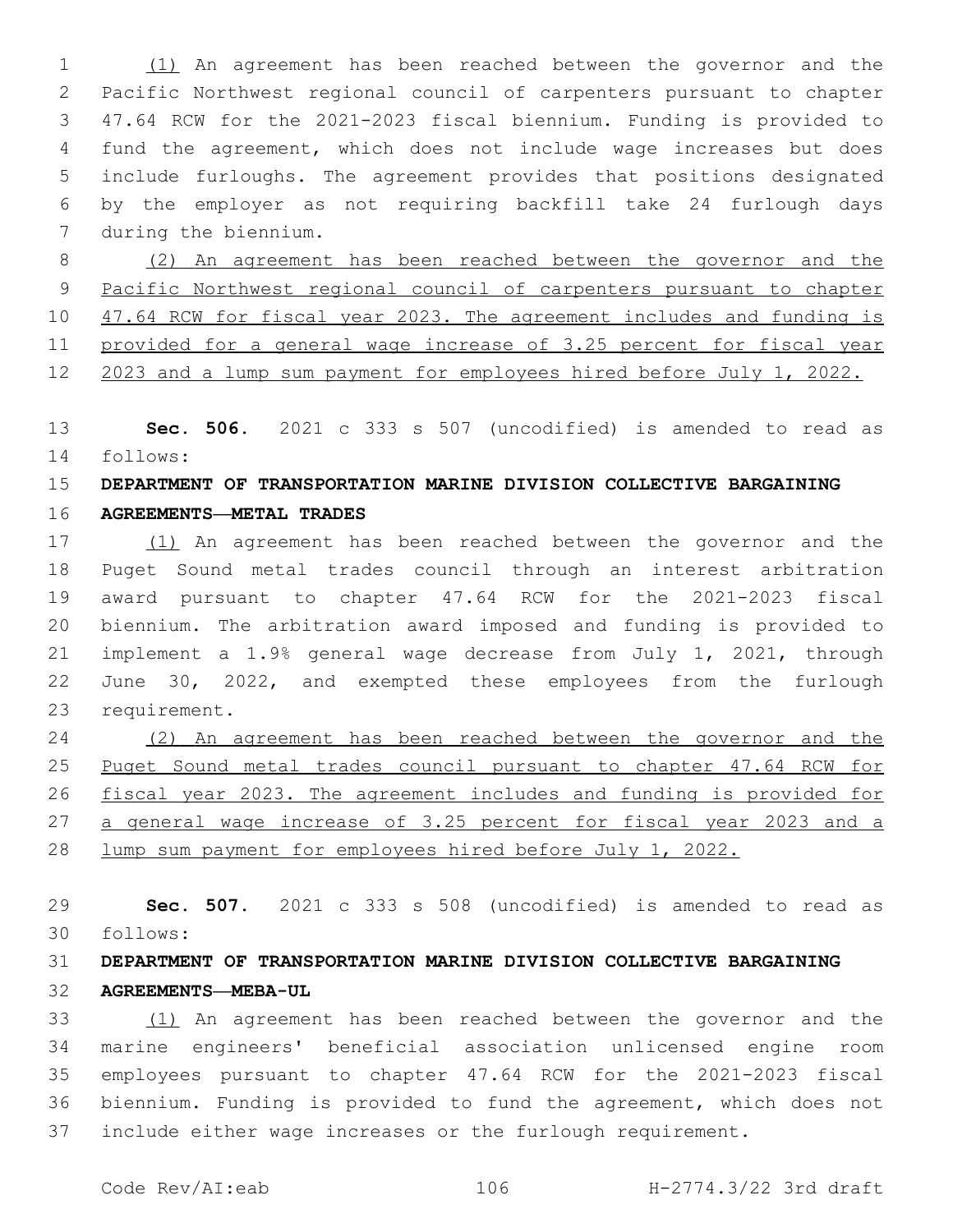(2) An agreement has been reached between the governor and the marine engineers' beneficial association unlicensed engine room 3 employees pursuant to chapter 47.64 RCW for fiscal year 2023. The agreement includes and funding is provided for a general wage increase of 3.25 percent for fiscal year 2023 and a lump sum payment for employees hired before July 1, 2022.

 **Sec. 508.** 2021 c 333 s 509 (uncodified) is amended to read as follows: 8

 **DEPARTMENT OF TRANSPORTATION MARINE DIVISION COLLECTIVE BARGAINING AGREEMENTS—MEBA-L**

 (1) An agreement has been reached between the governor and the marine engineers' beneficial association licensed engineer officers pursuant to chapter 47.64 RCW for the 2021-2023 fiscal biennium. Funding is provided to fund the agreement, which does not include either wage increases or the furlough requirement.

 (2) An agreement has been reached between the governor and the marine engineers' beneficial association licensed engineer officers pursuant to chapter 47.64 RCW for fiscal year 2023. The agreement includes and funding is provided for a general wage increase of 3.25 20 percent for fiscal year 2023 and a lump sum payment for employees hired before July 1, 2022.

 **Sec. 509.** 2021 c 333 s 510 (uncodified) is amended to read as follows: 23

**DEPARTMENT OF TRANSPORTATION MARINE DIVISION COLLECTIVE BARGAINING** 

### **AGREEMENTS—MEBA—PORT ENGINEERS**

 (1) An agreement has been reached between the governor and the marine engineers' beneficial association port engineers pursuant to chapter 47.64 RCW for the 2021-2023 fiscal biennium. Funding is provided to fund the agreement, which does not include wage increases but does include furloughs. The agreement provides that positions designated by the employer as not requiring backfill take 24 furlough 32 days during the biennium.

 (2) An agreement has been reached between the governor and the marine engineers' beneficial association port engineers pursuant to chapter 47.64 RCW for fiscal year 2023. The agreement includes and funding is provided for a general wage increase of 3.25 percent for fiscal year 2023 and a lump sum payment for employees hired before July 1, 2022.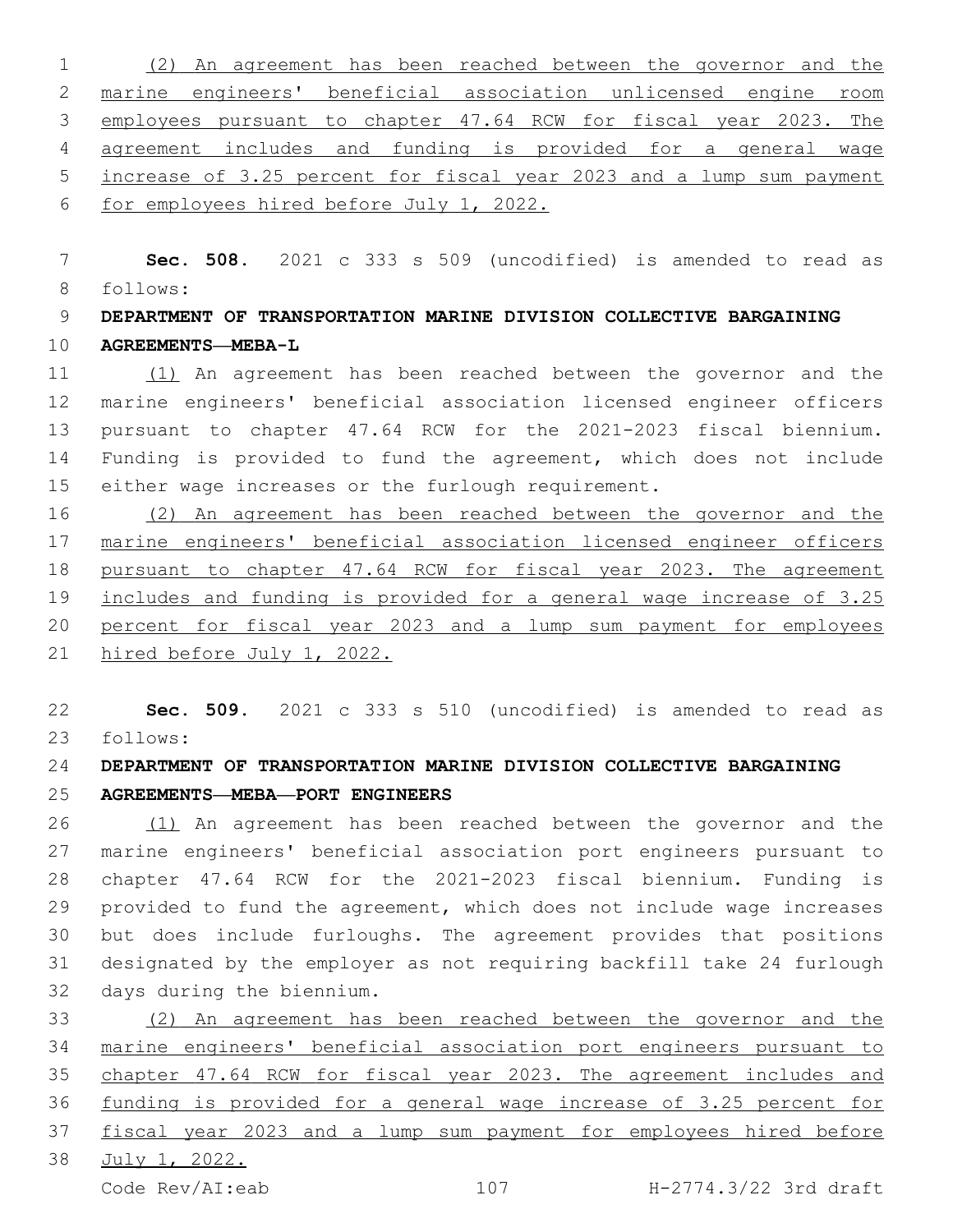**Sec. 510.** 2021 c 333 s 511 (uncodified) is amended to read as follows: 2

**DEPARTMENT OF TRANSPORTATION MARINE DIVISION COLLECTIVE BARGAINING** 

### **AGREEMENTS—MM&P MATES**

 (1) An agreement has been reached between the governor and the masters, mates, and pilots - mates pursuant to chapter 47.64 RCW for the 2021-2023 fiscal biennium. Funding is provided to fund the agreement, which includes a two percent wage increase for second mates, and does not include the furlough requirement.

 (2) An agreement has been reached between the governor and the masters, mates, and pilots - mates pursuant to chapter 47.64 RCW for fiscal year 2023. The agreement includes and funding is provided for 13 a general wage increase of 3.25 percent for fiscal year 2023 and a lump sum payment for employees hired before July 1, 2022.

 **Sec. 511.** 2021 c 333 s 512 (uncodified) is amended to read as follows: 16

# **DEPARTMENT OF TRANSPORTATION MARINE DIVISION COLLECTIVE BARGAINING**

#### **AGREEMENTS—MM&P MASTERS**

 (1) An agreement has been reached between the governor and the masters, mates, and pilots - masters pursuant to chapter 47.64 RCW for the 2021-2023 fiscal biennium. Funding is provided to fund the agreement, which does not include either wage increases or the 23 furlough requirement.

 (2) An agreement has been reached between the governor and the masters, mates, and pilots - masters pursuant to chapter 47.64 RCW for fiscal year 2023. The agreement includes and funding is provided for a general wage increase of 3.25 percent for fiscal year 2023 and a lump sum payment for employees hired before July 1, 2022.

 **Sec. 512.** 2021 c 333 s 513 (uncodified) is amended to read as follows: 30

# **DEPARTMENT OF TRANSPORTATION MARINE DIVISION COLLECTIVE BARGAINING AGREEMENTS—MM&P WATCH CENTER SUPERVISORS**

 (1) An agreement has been reached between the governor and the masters, mates, and pilots - watch center supervisors pursuant to chapter 47.64 RCW for the 2021-2023 fiscal biennium. Funding is provided to fund the agreement, which does not include wage increases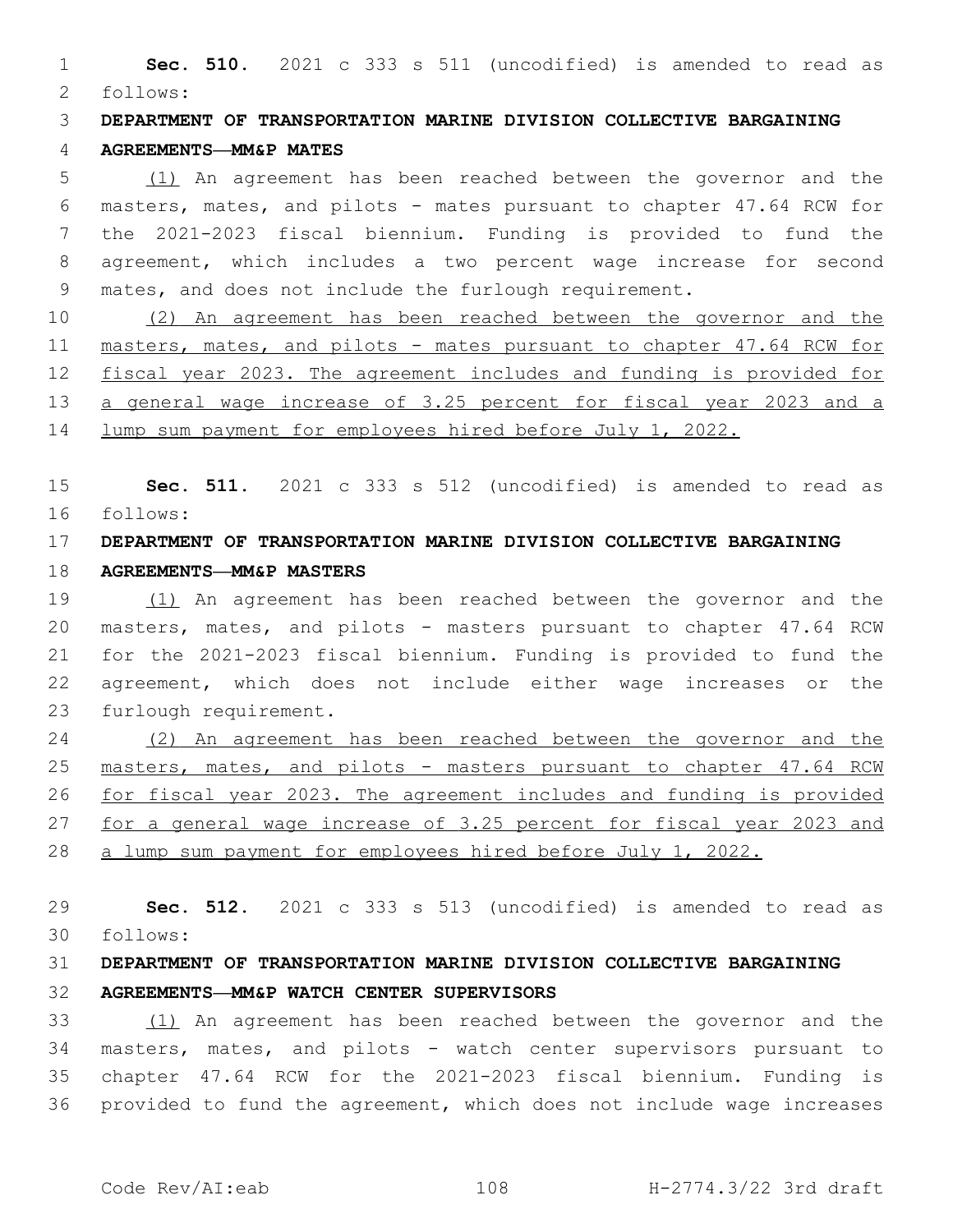but does include furloughs only for the following positions: Fleet facility security officers and workforce development leads.

 (2) An agreement has been reached between the governor and the masters, mates, and pilots – watch center supervisors pursuant to chapter 47.64 RCW for fiscal year 2023. The agreement includes and funding is provided for a general wage increase of 3.25 percent for fiscal year 2023 and a lump sum payment for employees hired before July 1, 2022.

 **Sec. 513.** 2021 c 333 s 514 (uncodified) is amended to read as follows: 10

# **DEPARTMENT OF TRANSPORTATION MARINE DIVISION COLLECTIVE BARGAINING AGREEMENTS—IBU**

 (1) An agreement has been reached between the governor and the inlandboatmen's union of the Pacific pursuant to chapter 47.64 RCW through an interest arbitration award for the 2021-2023 fiscal biennium. Funding is provided to fund the agreement, which does not include wage increases, but does include furlough days for employees in positions that do not require the position to be backfilled.

 (2) An agreement has been reached between the governor and the inlandboatmen's union of the Pacific pursuant to chapter 47.64 RCW for fiscal year 2023. The agreement includes and funding is provided for a general wage increase of 3.25 percent for fiscal year 2023 and a lump sum payment for employees hired before July 1, 2022.

 **Sec. 514.** 2021 c 333 s 519 (uncodified) is amended to read as follows: 25

**COLLECTIVE BARGAINING AGREEMENT—WSP TROOPERS ASSOCIATION**

 (1) An agreement has been reached between the governor and the Washington state patrol troopers association under the provisions of chapter 41.56 RCW for the 2021-2023 fiscal biennium. Funding is provided to fund the agreement, which does not include general wages increases but does provide the ability to request to reopen the compensation article for the purpose of bargaining base rate of pay 33 for fiscal year 2023.

 (2) An agreement has been reached between the governor and the Washington state patrol troopers association under the provisions of chapter 41.56 RCW for fiscal year 2023. The agreement includes and funding is provided for a general wage increase of 10 percent for fiscal year 2023.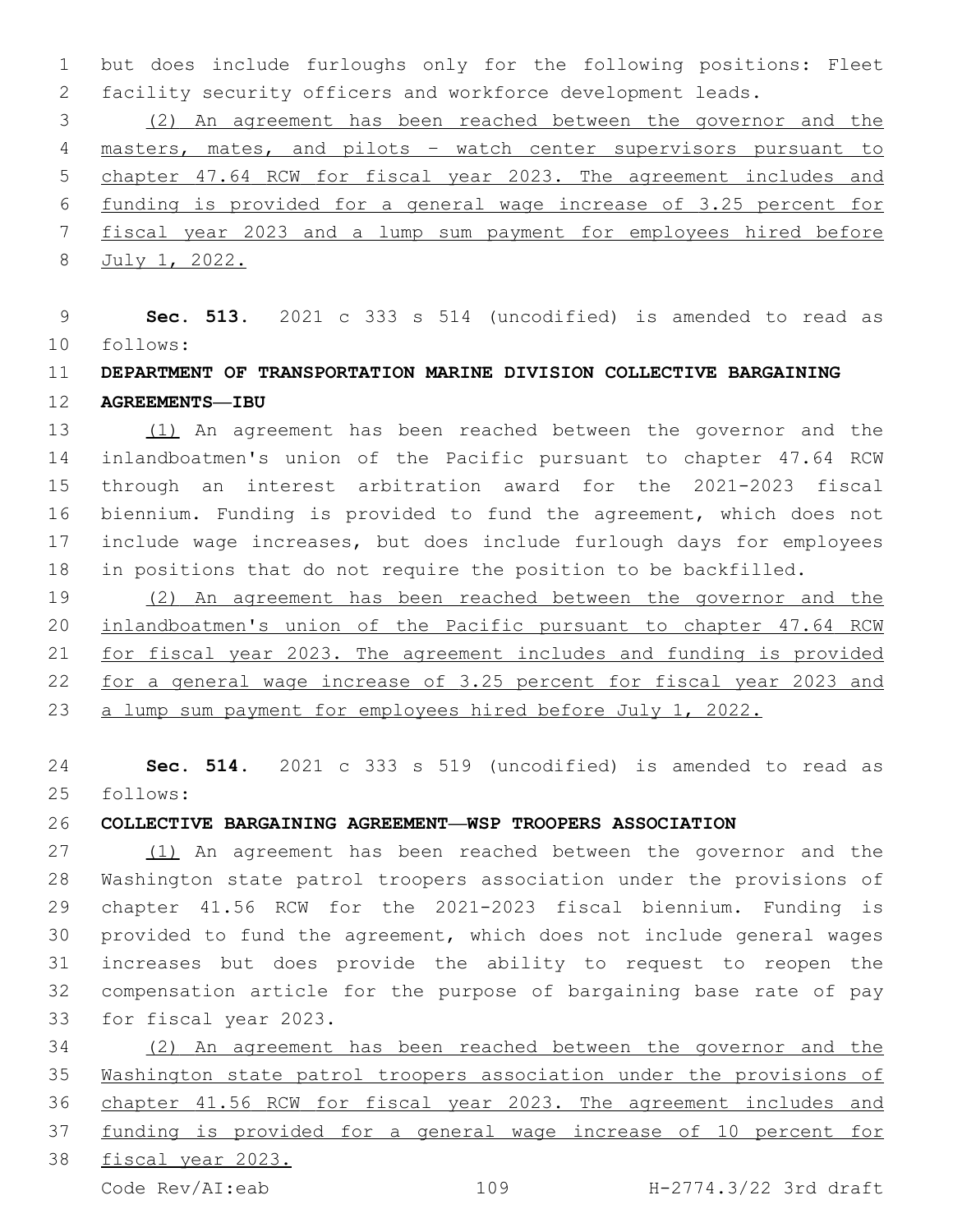**Sec. 515.** 2021 c 333 s 520 (uncodified) is amended to read as 2 follows:

**COLLECTIVE BARGAINING AGREEMENT—WSP LIEUTENANTS AND CAPTAINS** 

#### **ASSOCIATION**

 (1) An agreement has been reached between the governor and the Washington state patrol lieutenants and captains association under the provisions of chapter 41.56 RCW for the 2021-2023 fiscal biennium. Funding is provided to fund the agreement, which does not include general wages increases but does provide the ability to request to reopen the compensation article for the purpose of 11 bargaining base rate of pay for fiscal year 2023.

 (2) An agreement has been reached between the governor and the Washington state patrol lieutenants and captains association under the provisions of chapter 41.56 RCW for fiscal year 2023. The agreement includes and funding is provided for a general wage increase of 10 percent for fiscal year 2023.

 **Sec. 516.** 2021 c 333 s 521 (uncodified) is amended to read as follows: 18

## **COMPENSATION—REPRESENTED EMPLOYEES—HEALTH CARE—COALITION—INSURANCE BENEFITS**

 An agreement was reached for the 2021-2023 biennium between the governor and the health care coalition under the provisions of chapter 41.80 RCW. Appropriations in this act for state agencies, including institutions of higher education, are sufficient to implement the provisions of the 2021-2023 collective bargaining agreement, which maintains the provisions of the 2019-2021 agreement, and are subject to the following conditions and limitations:

 The monthly employer funding rate for insurance benefit premiums, public employees' benefits board administration, and the uniform medical plan, shall not exceed \$936 per eligible employee for fiscal year 2022. For fiscal year 2023, the monthly employer funding rate shall not exceed ((\$1091)) \$1130 per eligible employee.

 The board shall collect a \$25 per month surcharge payment from members who use tobacco products and a surcharge payment of not less than \$50 per month from members who cover a spouse or domestic partner where the spouse or domestic partner has chosen not to enroll in another employer-based group health insurance that has benefits and premiums with an actuarial value of not less than 95 percent of the actuarial value of the public employees' benefits board plan with Code Rev/AI:eab 110 H-2774.3/22 3rd draft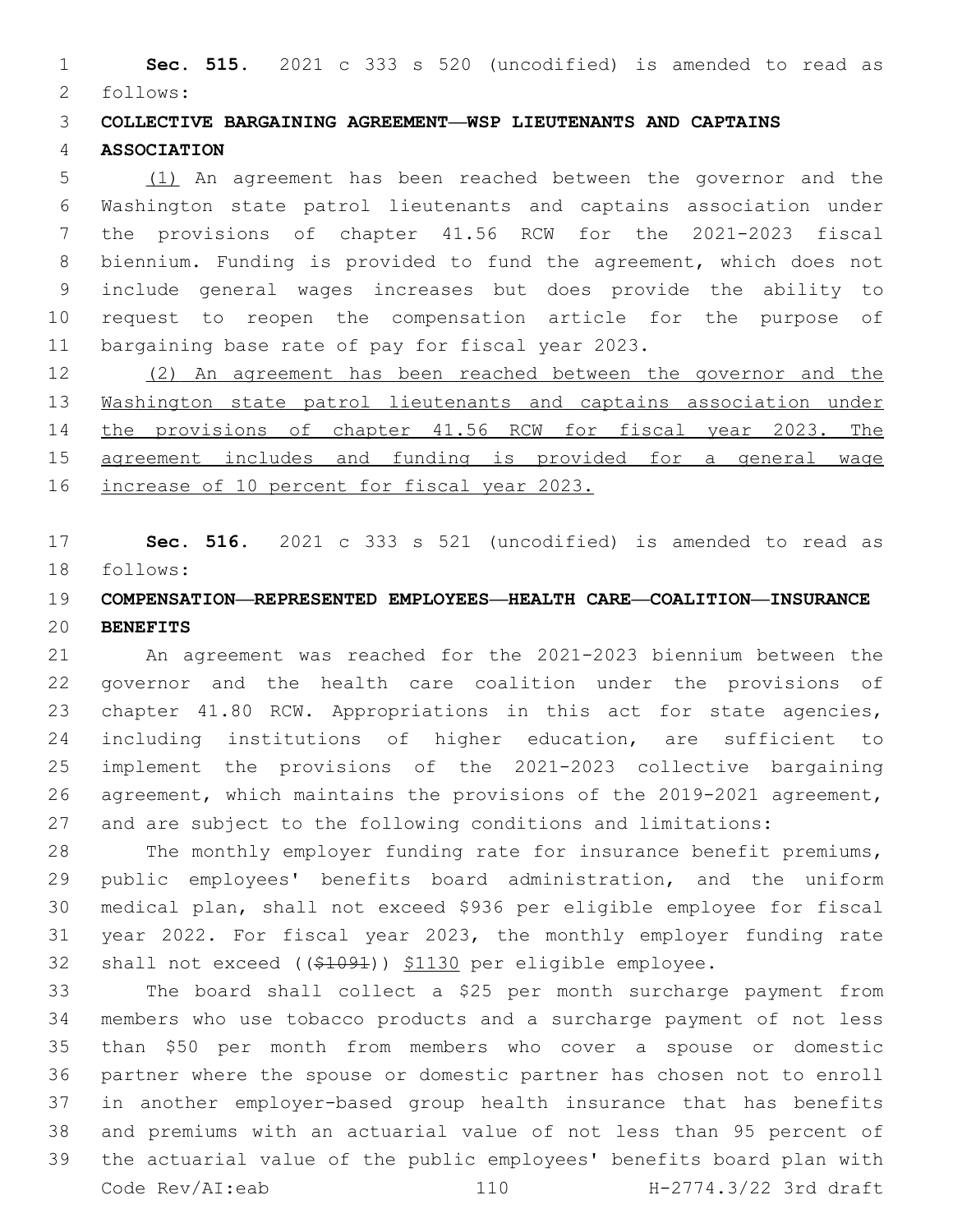1 the largest enrollment. The surcharge payments shall be collected in 2 addition to the member premium payment if directed by the legislature.3

4 **Sec. 517.** 2021 c 333 s 522 (uncodified) is amended to read as follows: 5

## 6 **COMPENSATION—REPRESENTED EMPLOYEES OUTSIDE HEALTH CARE COALITION—**

#### 7 **INSURANCE BENEFITS**

 Appropriations for state agencies in this act are sufficient for represented employees outside the coalition for health benefits, and are subject to the following conditions and limitations: The monthly employer funding rate for insurance benefit premiums, public employees' benefits board administration, and the uniform medical plan, may not exceed \$936 per eligible employee for fiscal year 2022. For fiscal year 2023, the monthly employer funding rate may not 15 exceed ((\$1091)) \$1130 per eligible employee.

16 NEW SECTION. **Sec. 518.** The following acts or parts of acts are 17 each repealed: (1) 2021 c 333 s 526 (uncodified);18

| <b>I</b> O |  |  |  | $(1)$ 2021 C 333 S 320 (UNCOQILIEQ);   |  |
|------------|--|--|--|----------------------------------------|--|
| 19         |  |  |  | (2) $2021$ c 333 s 527 (uncodified);   |  |
| 20         |  |  |  | $(3)$ 2021 c 333 s 528 (uncodified);   |  |
| 21         |  |  |  | $(4)$ 2021 c 333 s 529 (uncodified);   |  |
| 22         |  |  |  | $(5)$ 2021 c 333 s 530 (uncodified);   |  |
| 23         |  |  |  | $(6)$ 2021 c 333 s 531 (uncodified);   |  |
| 24         |  |  |  | (7) 2021 c 333 s 532 (uncodified); and |  |
| 25         |  |  |  | (8) 2021 c 333 s 537 (uncodified).     |  |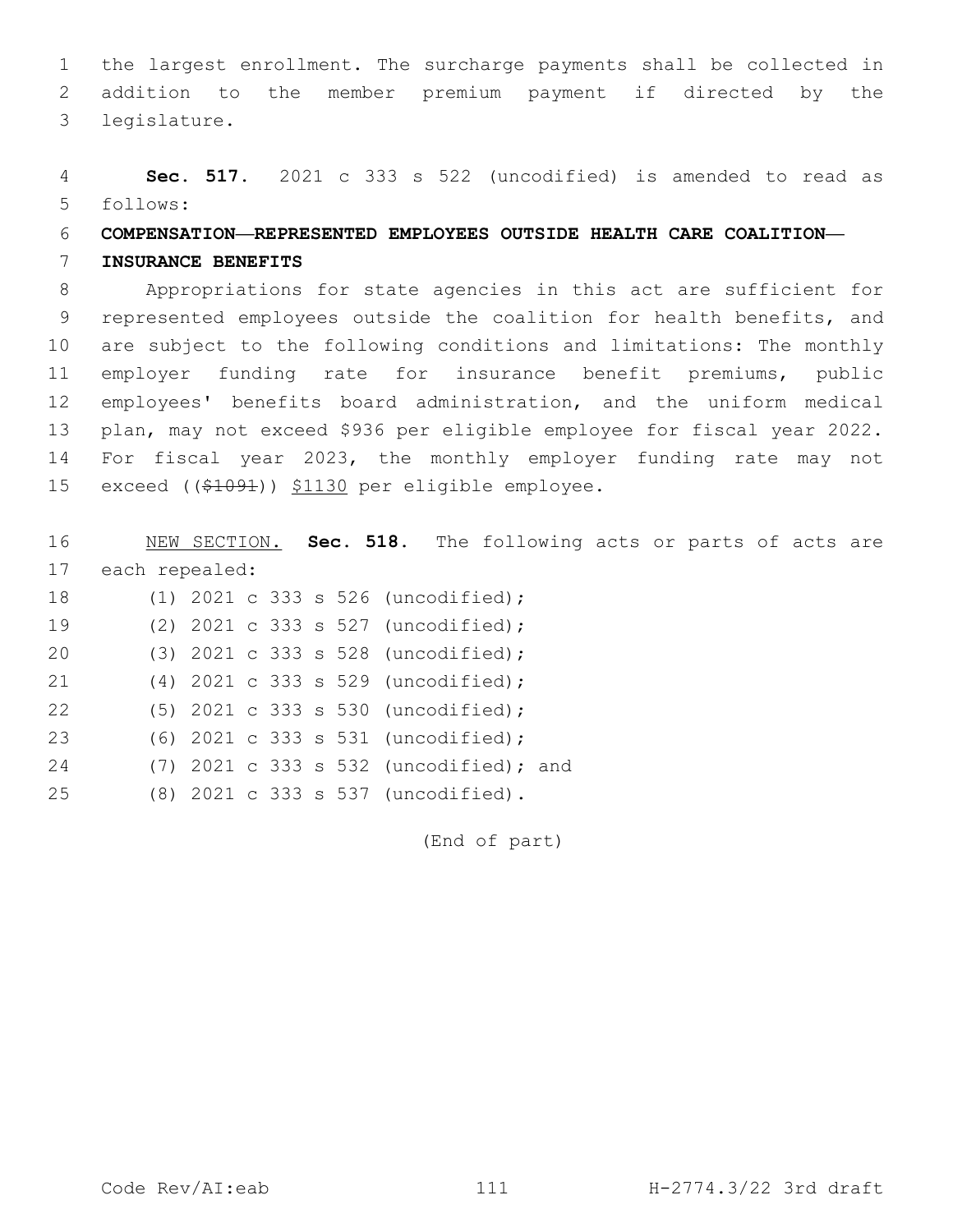**IMPLEMENTING PROVISIONS**

 **Sec. 601.** 2021 c 333 s 601 (uncodified) is amended to read as follows: 3

## **MANAGEMENT OF TRANSPORTATION FUNDS WHEN THE LEGISLATURE IS NOT IN SESSION**

 (1) The 2005 transportation partnership projects or improvements and 2015 connecting Washington projects or improvements are listed in 8 the LEAP Transportation Document ((2021-1)) 2022-1 as developed 9 ((April 23, 2021)) February 20, 2022, which consists of a list of specific projects by fund source and amount over a sixteen-year period. Current fiscal biennium funding for each project is a line- item appropriation, while the outer year funding allocations represent a sixteen-year plan. The department of transportation is expected to use the flexibility provided in this section to assist in the delivery and completion of all transportation partnership account and connecting Washington account projects on the LEAP transportation document referenced in this subsection. For the 2021-2023 project appropriations, unless otherwise provided in this act, the director of the office of financial management may provide written authorization for a transfer of appropriation authority between projects funded with transportation partnership account appropriations or connecting Washington account appropriations to manage project spending and efficiently deliver all projects in the respective program under the following conditions and limitations:

 (a) Transfers may only be made within each specific fund source 26 referenced on the respective project list;

 (b) Transfers from a project may not be made as a result of the reduction of the scope of a project or be made to support increases 29 in the scope of a project;

 (c) Transfers from a project may be made if the funds appropriated to the project are in excess of the amount needed in the 32 current fiscal biennium;

 (d) Transfers may not occur for projects not identified on the 34 applicable project list;

 (e) Transfers to a project may not occur if that project is a programmatic funding item described in broad general terms on the applicable project list without referencing a specific state route 38 number;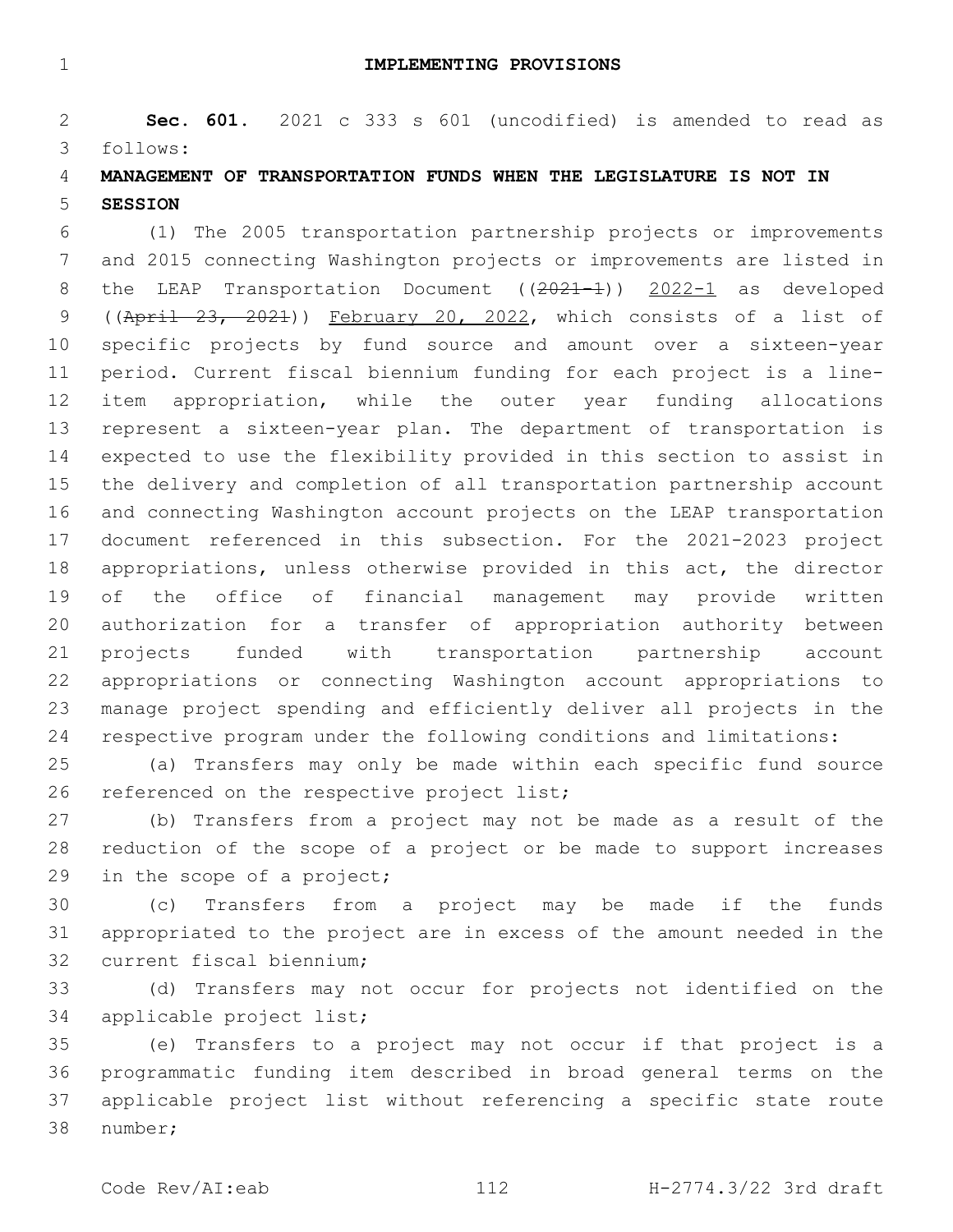(f) Transfers may not be made while the legislature is in 2 session;

 (g) Transfers to a project may not be made with funds designated as attributable to practical design savings as described in RCW 47.01.480;5

 (h) Except for transfers made under (l) of this subsection, 7 transfers may only be made in fiscal year 2023;

 (i) The total amount of transfers under this section may not 9 exceed \$50,000,000;

 (j) Except as otherwise provided in (l) of this subsection, transfers made to a single project may not cumulatively total more 12 than \$20,000,000 per biennium;

 (k) Each transfer between projects may only occur if the director of the office of financial management finds that any resulting change will not hinder the completion of the projects as approved by the 16 legislature; and

 (l) Transfers between projects may be made by the department of transportation without the formal written approval provided under this subsection (1), provided that the transfer amount to a single project does not exceed two hundred fifty thousand dollars or ten percent of the total project per biennium, whichever is less. These transfers must be reported quarterly to the director of the office of financial management and the chairs of the house of representatives 24 and senate transportation committees.

 (2) The department of transportation must submit quarterly all transfers authorized under this section in the transportation executive information system. The office of financial management must maintain a legislative baseline project list identified in the LEAP 29 transportation documents referenced in this act, and update that project list with all authorized transfers under this section, including any effects to the total project budgets and schedules 32 beyond the current biennium.

 (3) At the time the department submits a request to transfer funds under this section, a copy of the request must be submitted to the chairs and ranking members of the transportation committees of 36 the legislature.

 (4) Before approval, the office of financial management shall work with legislative staff of the house of representatives and senate transportation committees to review the requested transfers in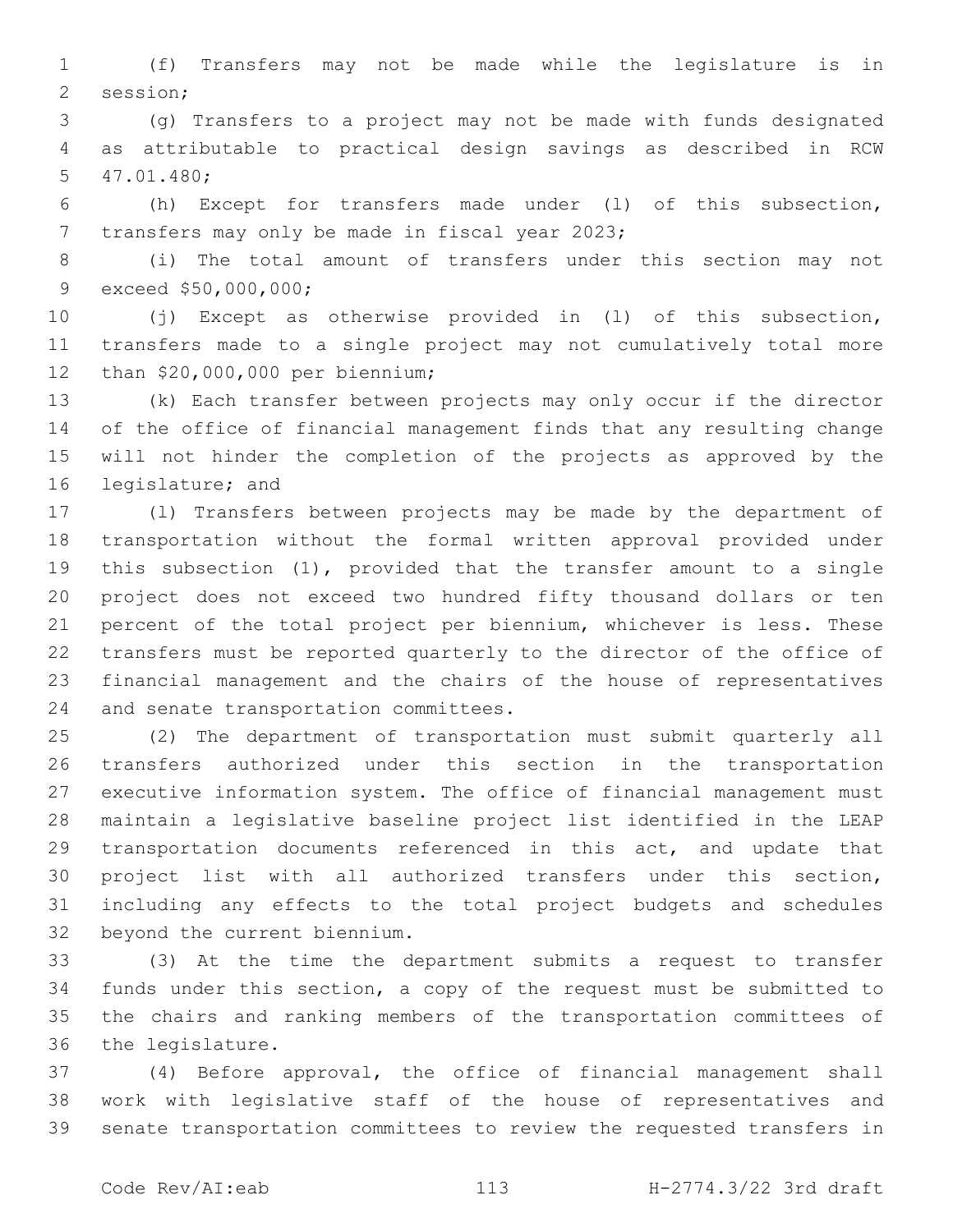a timely manner and address any concerns raised by the chairs and 2 ranking members of the transportation committees.

 (5) No fewer than ten days after the receipt of a project transfer request, the director of the office of financial management must provide written notification to the department of any decision regarding project transfers, with copies submitted to the 7 transportation committees of the legislature.

 (6) The department must submit annually as part of its budget submittal a report detailing all transfers made pursuant to this section, including any effects to the total project budgets and 11 schedules beyond the current biennium.

 (7)(a) If the department of transportation receives federal funding not appropriated in this act, the department shall apply such funds to any of the following activities in lieu of state funds, if compliant with federal funding restrictions, and in the order that most reduces administrative burden and minimizes the use of bond 17 proceeds:

 (i) Projects on LEAP Transportation Document ((2021-2)) 2022-2 19 ALL PROJECTS as developed ((April 23, 2021)) February 20, 2022; or

 (ii) Other department of transportation operating or capital expenditures funded by appropriations from state accounts in this 22 act.

 (b) However, if the funds received may not be used for any of the purposes enumerated in this section and must be obligated before the next regular legislative session, then the department may program the funds for other transportation-related activities, provided that these actions do not initiate any new programs, policies, or expenditure levels requiring additional one-time or ongoing state funds that have not been expressly authorized by the legislature. The department shall follow the existing unanticipated receipt process to notify the legislative standing committees on transportation and the office of financial management of the amount of federal funds received in addition to those appropriated in this act and the projects or activities receiving funding through this process.

 **Sec. 602.** 2021 c 333 s 606 (uncodified) is amended to read as follows: 36

**TRANSIT, BICYCLE, AND PEDESTRIAN ELEMENTS REPORTING**

 (1) By November 15th of each year, the department of transportation must report on amounts expended to benefit transit, Code Rev/AI:eab 114 H-2774.3/22 3rd draft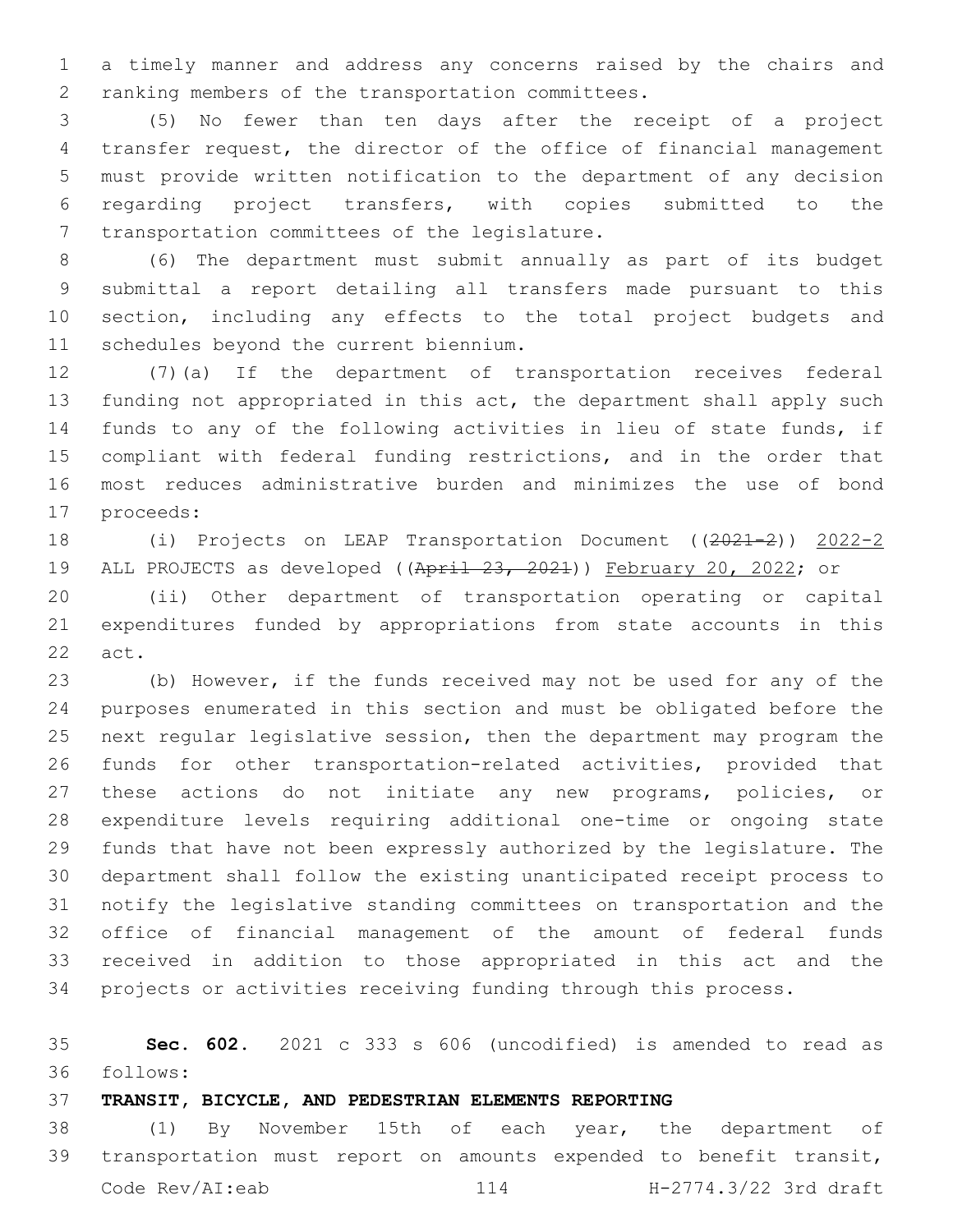bicycle, or pedestrian elements within all connecting Washington projects in programs I, P, and Z identified in LEAP Transportation 3 Document  $((2021-2))$   $2022-2$  ALL PROJECTS as developed  $((April - 23, 23)$ 4 2021)) February 20, 2022. The report must address each modal category separately and identify if eighteenth amendment protected funds have 6 been used and, if not, the source of funding.

 (2) To facilitate the report in subsection (1) of this section, the department of transportation must require that all bids on connecting Washington projects include an estimate on the cost to implement any transit, bicycle, or pedestrian project elements.

# NEW SECTION. **Sec. 603.** A new section is added to 2021 c 333 12 (uncodified) to read as follows:

## **INFRASTRUCTURE INVESTMENT AND JOBS ACT FUNDS ALLOCATIONS**

 The legislature acknowledges that the manner in which the allocation of formula program funding from federal funding authorization acts between the state and local governments has been determined in the past by work groups composed of a number of stakeholders to advise the governor and the legislature. It is the intent of the legislature that a similar process be undertaken for the allocation of formula program funds from the infrastructure investment and jobs act for federal fiscal years after 2023, as provided in section 204(13) of this act. For the purposes of federal fiscal year 2023 and for the purposes of ensuring the efficient and 24 timely obligation of federal funds, the legislature finds that a schedule of formula program allocations be applied, as provided in this section, based on a modification of the allocation schedule under the fixing America's surface transportation act.

 (1) Amounts received by the state of Washington from the federal infrastructure investment and jobs act for federal fiscal year 2023 are assumed to be allocated in the following manner:

 (a) Eighty-seven percent of national highway performance program funds is allocated to the state and 13 percent is allocated to local 33 governments;

 (b) Thirty percent of highway safety improvement grants is allocated to the state and 70 percent is allocated to local 36 governments;

 (c) One hundred percent of national highway freight program funds 38 is allocated to the state;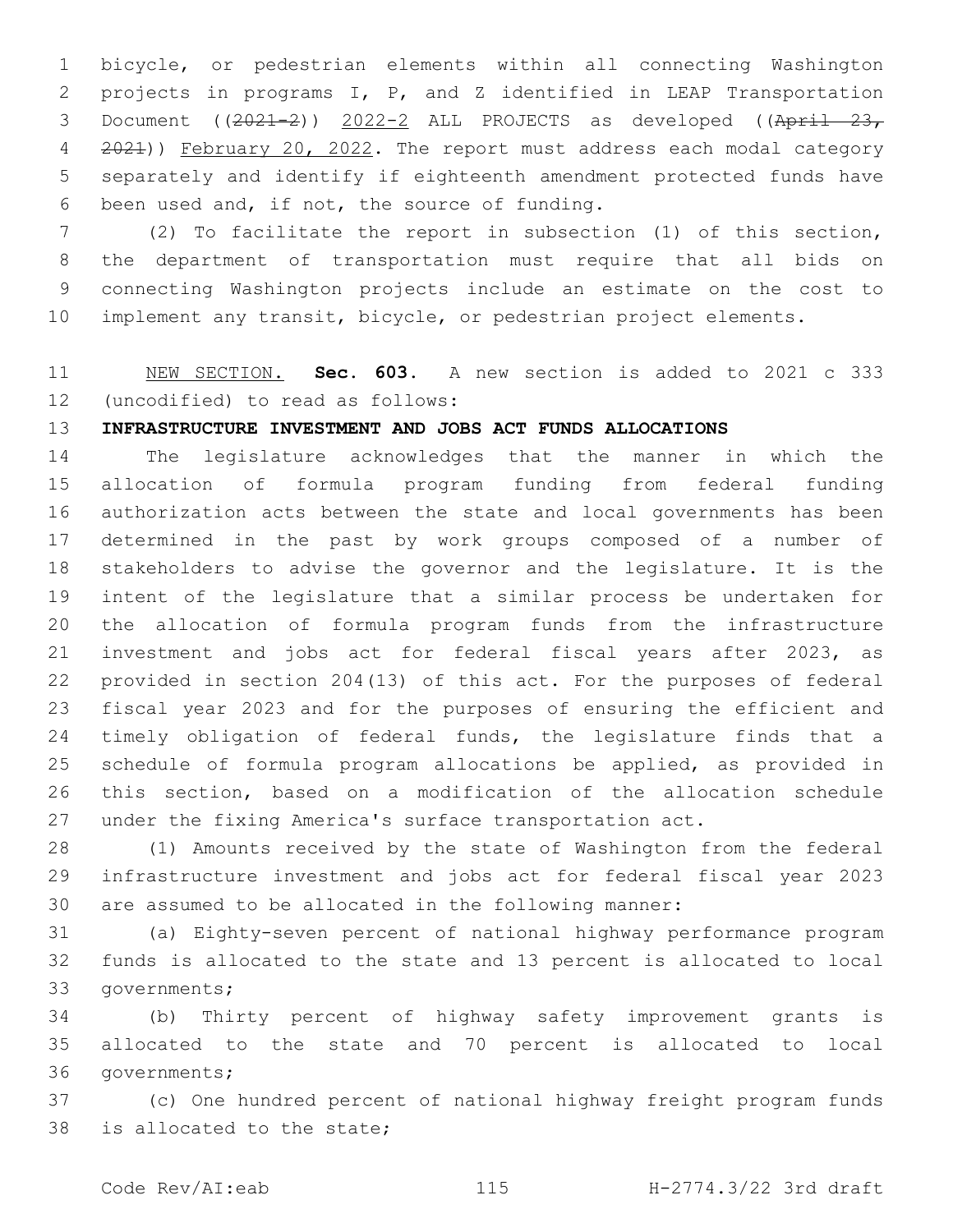(d) One hundred percent of statewide planning & research funds is 2 allocated to the state;

 (e) Eighty-five percent of bridge replacement program funds is allocated to the state and 15 percent is allocated to local 5 governments;

 (f) Thirty-five percent of carbon reduction program funds is allocated to the state and 65 percent is allocated to local 8 qovernments;

 (g) One hundred percent of national vehicle electric funds is 10 allocated to the state; and

 (h) One hundred percent of promoting resilient operations for transformative, efficient, and cost-saving transportation grant 13 program funds is allocated to the state.

 (2) Additionally, amounts received by the state of Washington from the federal infrastructure investment and jobs act for federal fiscal year 2023 for the surface transportation block grant subprograms are assumed to be allocated in the following manner:

 (a) One hundred percent of the surface transportation block grant program amounts for off-system bridges is allocated to local 20 governments;

 (b) One hundred percent of the surface transportation block bridge grant program amounts for distribution based on population is 23 allocated to local governments;

 (c) Eighty-six percent of the surface transportation block grant program amounts for distribution to any area of the state is allocated to the state and 14 percent is allocated to local 27 qovernments.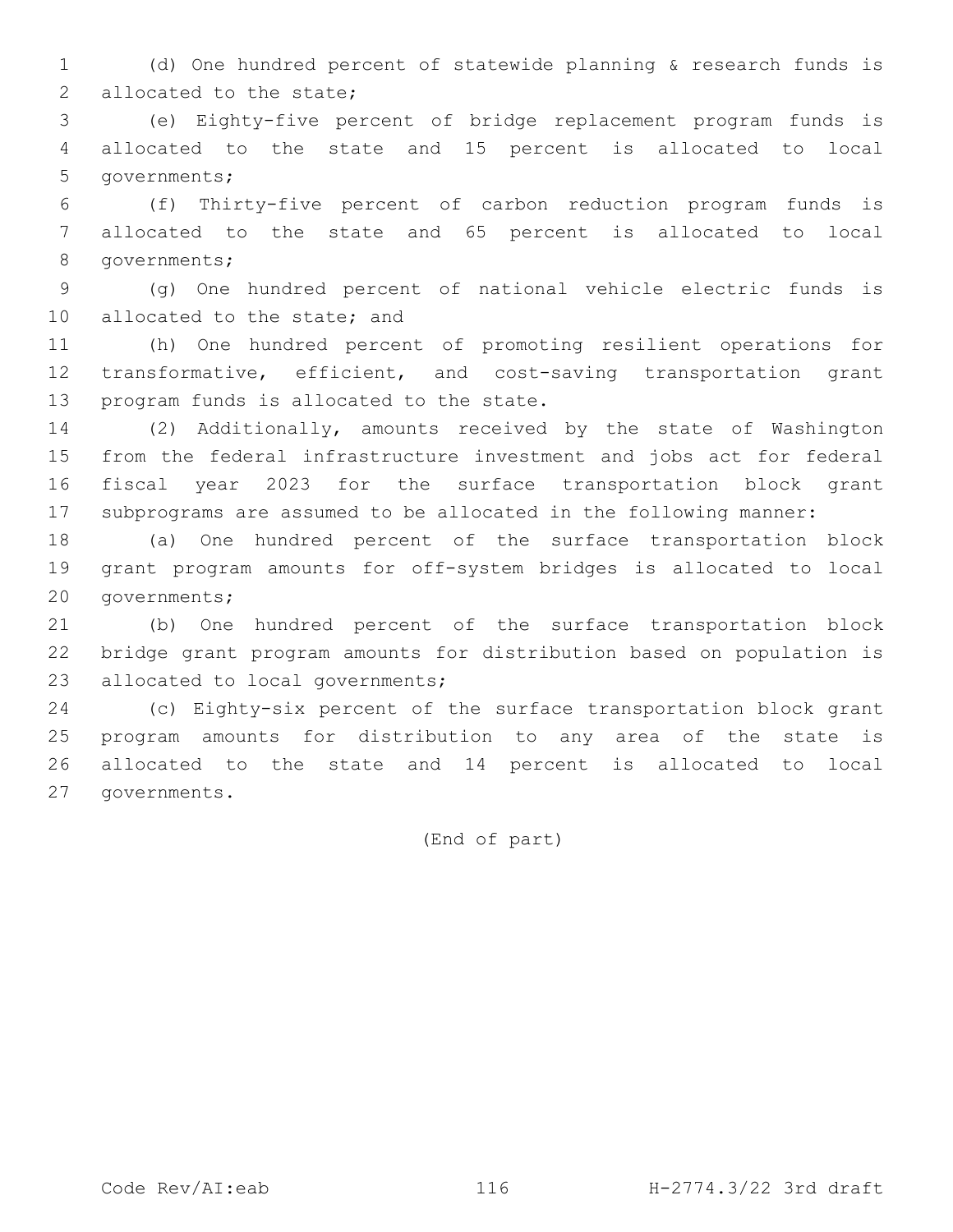#### **MISCELLANEOUS 2021-2023 FISCAL BIENNIUM**

 **Sec. 701.** 2021 c 333 s 701 (uncodified) is amended to read as follows: 3

#### **INFORMATION TECHNOLOGY OVERSIGHT**

 (1) Agencies must apply to the office of financial management and the office of the state chief information officer for approval before beginning a project or proceeding with each discrete stage of a project subject to this section. At each stage, the office of the state chief information officer must certify that the project has an approved technology budget and investment plan, complies with state information technology and security requirements, and other policies defined by the office of the state chief information officer. The office of financial management must notify the fiscal committees of the legislature of the receipt of each application and may not approve a funding request for ten business days from the date of 16 notification.

 (2)(a) Each project must have a technology budget. The technology budget must have the detail by fiscal month for the 2021-2023 fiscal biennium. The technology budget must use a method similar to the state capital budget, identifying project costs, each fund source, and anticipated deliverables through each stage of the entire project investment and across fiscal periods and biennia from project onset 23 through implementation and close out, as well as at least five years 24 of maintenance and operations costs.

 (b) As part of the development of a technology budget and at each request for funding, the agency shall submit an updated technology budget, if changes occurred, to include detailed financial information to the office of financial management and the office of the chief information officer. The technology budget must describe the total cost of the project, as well as maintenance and operations 31 costs, to include and identify at least:

32 (i) Fund sources;

 (ii) Full time equivalent staffing level to include job 34 classification assumptions;

 (iii) Discrete financial budget codes to include at least the 36 appropriation index and program index;

(iv) Object and subobject codes of expenditures;

38 (v) Anticipated deliverables;

 (vi) Historical budget and expenditure detail by fiscal year; and Code Rev/AI:eab 117 H-2774.3/22 3rd draft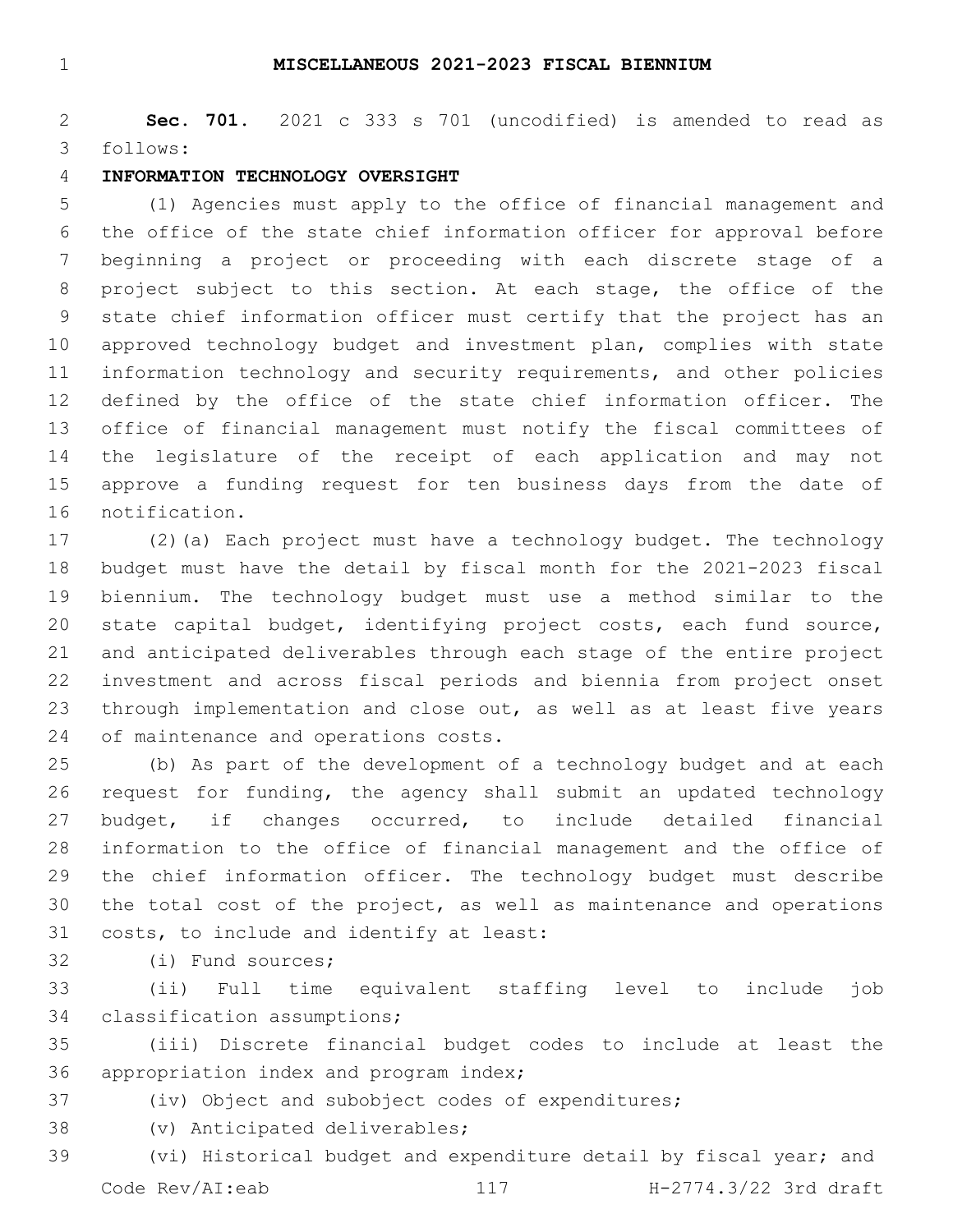(vii) Maintenance and operations costs by fiscal year for at 2 least five years as a separate worksheet.

 (c) If a project technology budget changes and a revised technology budget is completed, a comparison of the revised technology budget to the last approved technology budget must be posted to the dashboard, to include a narrative rationale on what changed, why, and how that impacts the project in scope, budget, and 8 schedule.

(3)(a) Each project must have an investment plan that includes:

 (i) An organizational chart of the project management team that identifies team members and their roles and responsibilities;

 (ii) The office of the chief information officer staff assigned 13 to the project;

 (iii) An implementation schedule covering activities, critical milestones, and deliverables at each stage of the project for the 16 life of the project at each agency affected by the project;

 (iv) Performance measures used to determine that the project is on time, within budget, and meeting expectations for quality of work 19 product;

 (v) Ongoing maintenance and operations cost of the project post implementation and close out delineated by agency staffing, contracted staffing, and service level agreements; and

 (vi) Financial budget coding to include at least discrete 24 financial coding for the project.

 (4) Projects with estimated costs greater than \$100,000,000 from initiation to completion and implementation may be divided into discrete subprojects as determined by the office of the state chief information officer. Each subproject must have a technology budget 29 and investment plan as provided in this section.

 (5)(a) The office of the chief information officer shall maintain an information technology project dashboard that provides updated information each fiscal month on projects subject to this section. 33 This includes, at least:

34 (i) Project changes each fiscal month;

 (ii) Noting if the project has a completed market requirements 36 document, and when it was completed;

 (iii) Financial status of information technology projects under 38 oversight;

39 (iv) Coordination with agencies;

(v) Monthly quality assurance reports, if applicable;

Code Rev/AI:eab 118 H-2774.3/22 3rd draft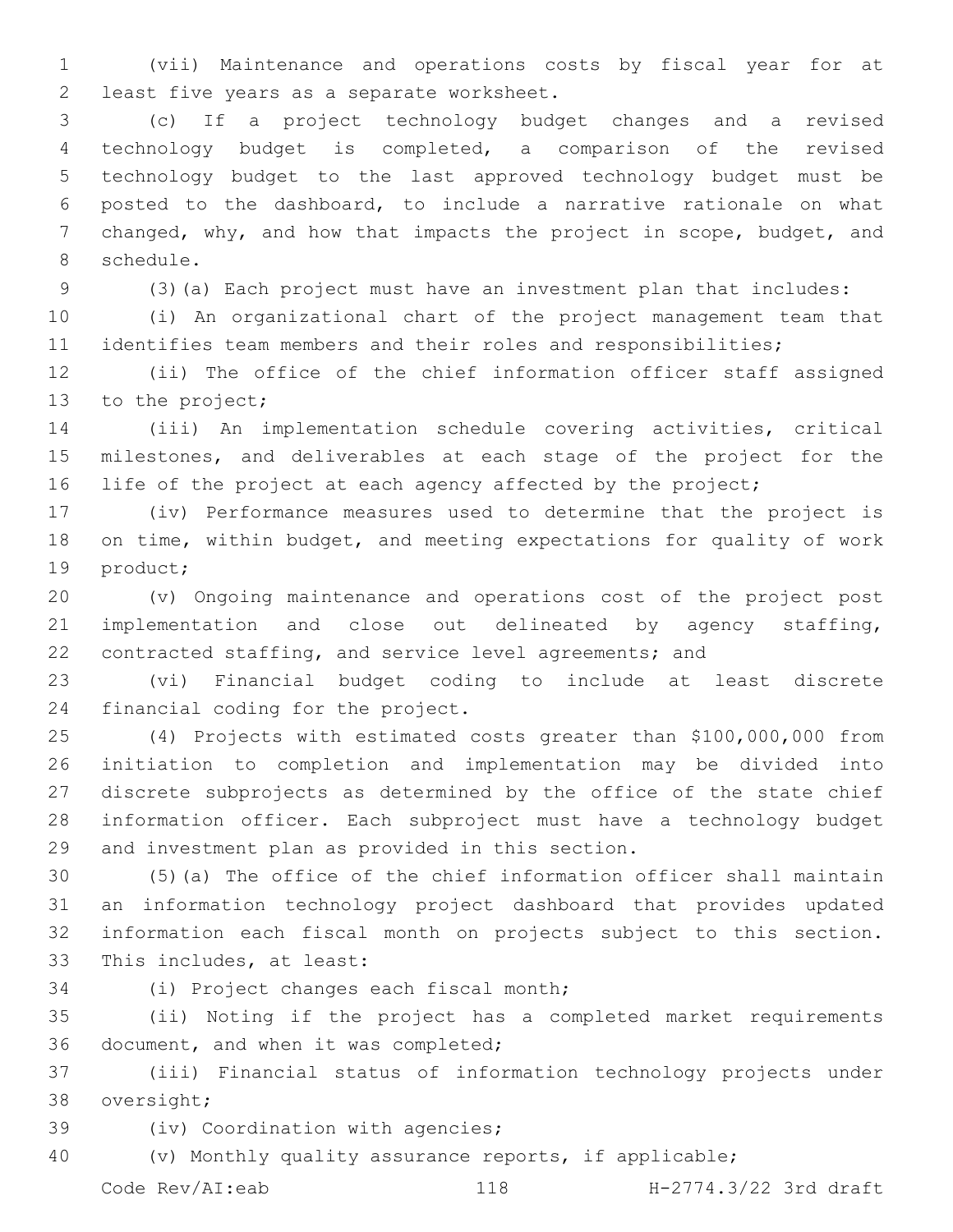(vi) Monthly office of the chief information officer status 2 reports; (vii) Historical project budget and expenditures through fiscal 4 year 2021; (viii) Budget and expenditures each fiscal month; (ix) Estimated annual maintenance and operations costs by fiscal 7 year; and (x) Posting monthly project status assessments on scope, 9 schedule, budget, and overall by the: 10 (A) Office of the chief information officer; 11 (B) Agency project team; and (C) Quality assurance vendor, if applicable to the project. (b) The dashboard must retain a roll up of the entire project cost, including all subprojects, that can display subproject detail. 15 This includes coalition projects that are active. (6) If the project affects more than one agency: (a) A separate technology budget and investment plan must be 18 prepared for each agency; and (b) The dashboard must contain a statewide project technology budget roll up that includes each affected agency at the subproject 21 level. (7) For any project that exceeds \$2,000,000 in total funds to complete, requires more than one biennium to complete, or is financed through financial contracts, bonds, or other indebtedness: (a) Quality assurance for the project must report independently 26 to the office of the chief information officer; 27 (b) The office of the chief information officer must review, and, if necessary, revise the proposed project to ensure it is flexible 29 and adaptable to advances in technology; (c) The technology budget must specifically identify the uses of any financing proceeds. No more than 30 percent of the financing proceeds may be used for payroll-related costs for state employees assigned to project management, installation, testing, or training; (d) The agency must consult with the office of the state treasurer during the competitive procurement process to evaluate early in the process whether products and services to be solicited and the responsive bids from a solicitation may be financed; and (e) The agency must consult with the contracting division of the department of enterprise services for a review of all contracts and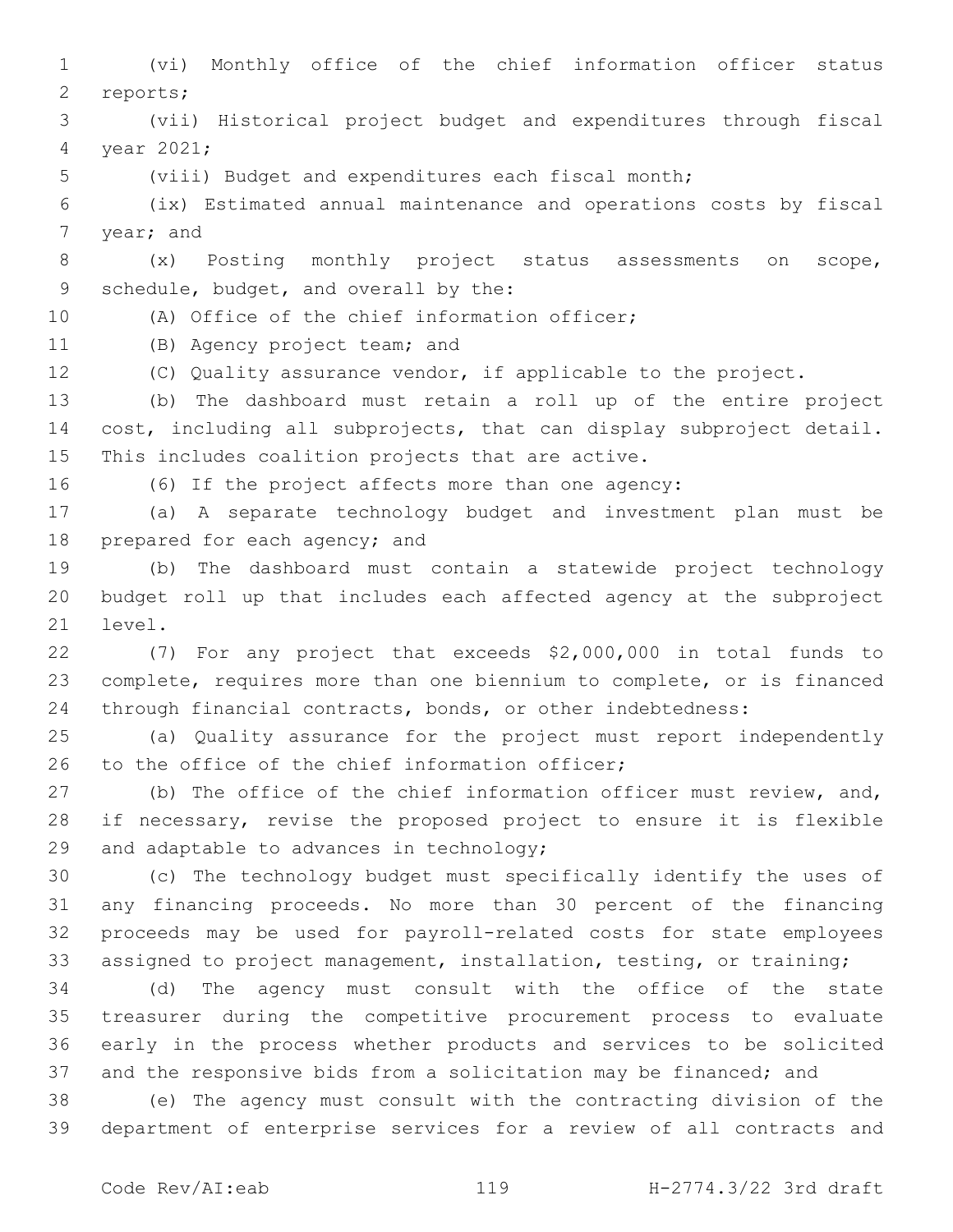agreements related to the project's information technology 2 procurements.

 (8) The office of the chief information officer must evaluate the project at each stage and certify whether the project is planned, managed, and meeting deliverable targets as defined in the project's approved technology budget and investment plan.6

 (9) The office of the chief information officer may suspend or terminate a project at any time if it determines that the project is not meeting or not expected to meet anticipated performance and technology outcomes. Once suspension or termination occurs, the agency shall unallot any unused funding and shall not make any expenditure for the project without the approval of the office of financial management. The office of the chief information officer must report on July 1st and December 1st each calendar year any suspension or termination of a project in the previous six-month 16 period to the legislative fiscal committees.

 (10) The office of the chief information officer, in consultation with the office of financial management, may identify additional projects to be subject to this section, including projects that are not separately identified within an agency budget. The office of the chief information officer must report on July 1st and December 1st each calendar year any additional projects to be subjected to this section that were identified in the previous six-month period to the 24 legislative fiscal committees.

 (11) The following transportation projects are subject to the conditions, limitations, and review provided in this section:

 (a) For the Washington state patrol: Aerial criminal 28 investigation tools;

 (b) For the department of licensing: Website accessibility and 30 usability; and

 (c) For the department of transportation: Maintenance management 32 system, land mobile radio system replacement  $(\tau$  new csc system and 33 operator)), PROPEL - WSDOT support of one Washington, and capital 34 systems replacement.

 **Sec. 702.** 2021 c 333 s 702 (uncodified) is amended to read as follows: 36

**ACQUISITION OF PROPERTIES AND FACILITIES THROUGH FINANCIAL CONTRACTS**

 (1) The department of transportation is authorized, subject to 39 the conditions in section 305(2) ((of this act)), chapter 333, Laws Code Rev/AI:eab 120 H-2774.3/22 3rd draft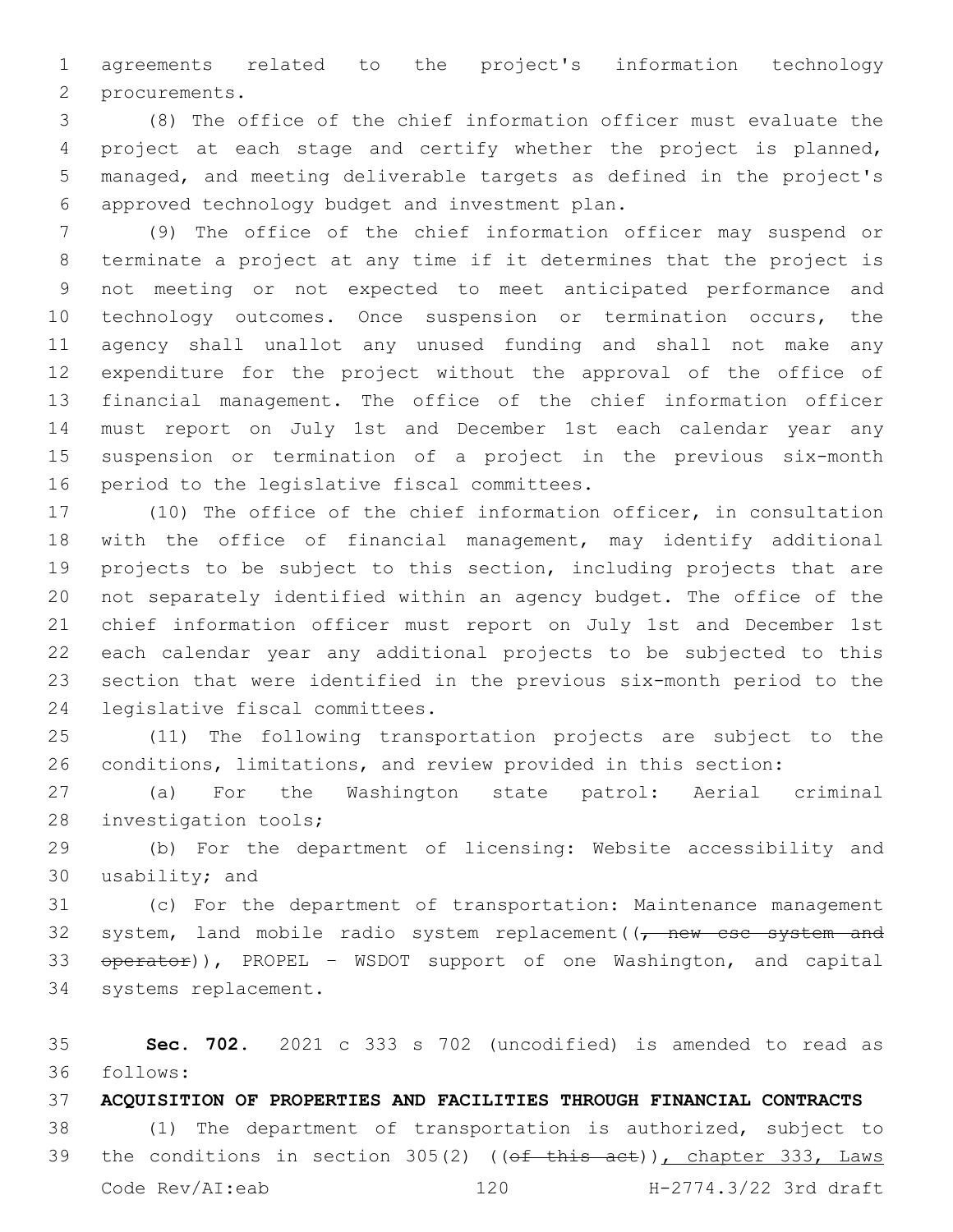1 of 2021, to enter into a financing contract pursuant to chapter 39.94 RCW through the state treasurer's lease-purchase program for the purposes indicated. The department may use any funds, appropriated or nonappropriated, in not more than the principal amounts indicated, plus financing expenses and required reserves, if any. Expenditures made by the department of transportation for the indicated purposes before the issue date of the authorized financing contract and any certificates of participation therein may be reimbursed from proceeds of the financing contract and any certificates of participation therein to the extent provided in the agency's financing plan 11 approved by the state finance committee.

 (2) Department of transportation: Enter into a financing contract for up to \$32,500,000 plus financing expenses and required reserves pursuant to chapter 39.94 RCW to renovate the existing office building at 15700 Dayton Ave N, Shoreline. If the department of transportation has entered into a financing agreement for the purposes specified in this subsection prior to June 30, 2021, this 18 subsection has no force and effect.

 **Sec. 703.** RCW 46.68.410 and 2010 c 161 s 812 are each amended to 20 read as follows:

 (1) The vehicle identification number inspection fee collected under RCW 46.17.130 must be distributed as follows:

23 (((1) Fifteen dollars)) (a) \$15 to the state patrol highway 24 account created in RCW 46.68.030; and

25 ( $(42)$  Fifty dollars)) (b) \$50 to the motor vehicle fund created 26 in RCW 46.68.070.

 (2) During the 2021-2023 fiscal biennium, the entire vehicle identification number inspection fee collected under RCW 46.17.130 must be distributed to the state patrol highway account created in RCW 46.68.030.

 **Sec. 704.** RCW 46.68.480 and 2020 c 224 s 2 are each amended to 32 read as follows:

 The Cooper Jones active transportation safety account is created in the state treasury. All receipts from penalties collected under RCW 46.63.170(6)(e) shall be deposited into the account. Expenditures from the account may be used only to fund grant projects or programs for bicycle, pedestrian, and nonmotorist safety improvement 38 administered by the Washington traffic safety commission. For the Code Rev/AI:eab 121 H-2774.3/22 3rd draft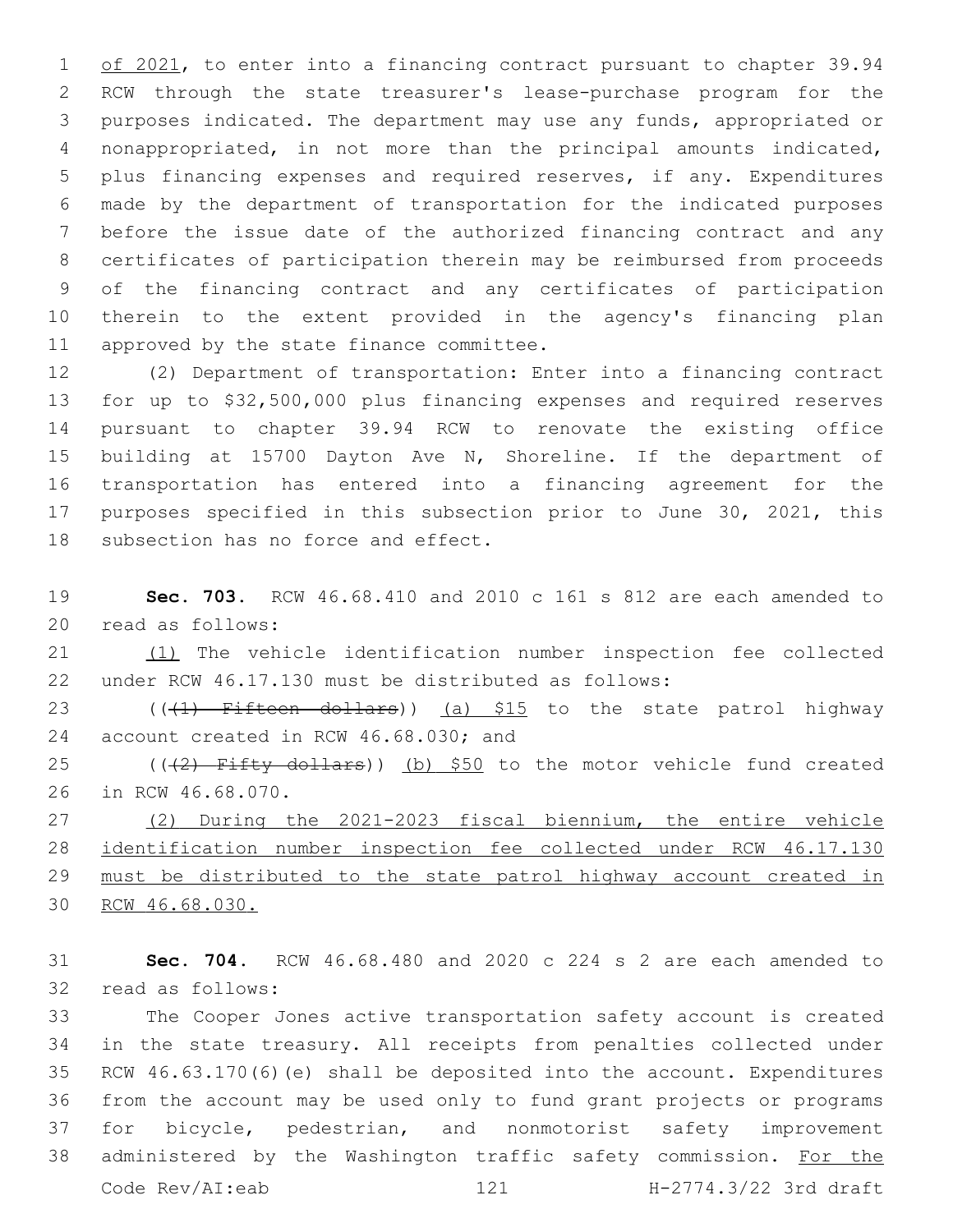2021-2023 biennium, expenditures from the account may also be used to 2 fund grant projects or programs for bicycle, pedestrian, and nonmotorist safety improvement administered by the Washington state department of transportation. The account is subject to allotment procedures under chapter 43.88 RCW. Moneys in the account may be 6 spent only after appropriation.

 **Sec. 705.** RCW 47.12.063 and 2015 3rd sp.s. c 13 s 2 are each 8 amended to read as follows:

 (1) It is the intent of the legislature to continue the department's policy giving priority consideration to abutting property owners in agricultural areas when disposing of property through its surplus property program under this section.

 (2) Whenever the department determines that any real property owned by the state of Washington and under the jurisdiction of the department is no longer required for transportation purposes and that 16 it is in the public interest to do so, the department may sell the property or exchange it in full or part consideration for land or building improvements or for construction of highway improvements at fair market value to any person through the solicitation of written bids through public advertising in the manner prescribed under RCW 47.28.050 or in the manner prescribed under RCW 47.12.283.

 (3) The department may forego the processes prescribed by RCW 47.28.050 and 47.12.283 and sell the real property to any of the 24 following entities or persons at fair market value, except as specified in subsection (9) of this section during the 2021-2023

26 fiscal biennium:

27 (a) Any other state agency;

(b) The city or county in which the property is situated;

29 (c) Any other municipal corporation;

 (d) Regional transit authorities created under chapter 81.112 31 RCW;

 (e) The former owner of the property from whom the state acquired 33 title;

 (f) In the case of residentially improved property, a tenant of the department who has resided thereon for not less than six months and who is not delinquent in paying rent to the state;

 (g) Any abutting private owner but only after each other abutting private owner (if any), as shown in the records of the county assessor, is notified in writing of the proposed sale. If more than Code Rev/AI:eab 122 H-2774.3/22 3rd draft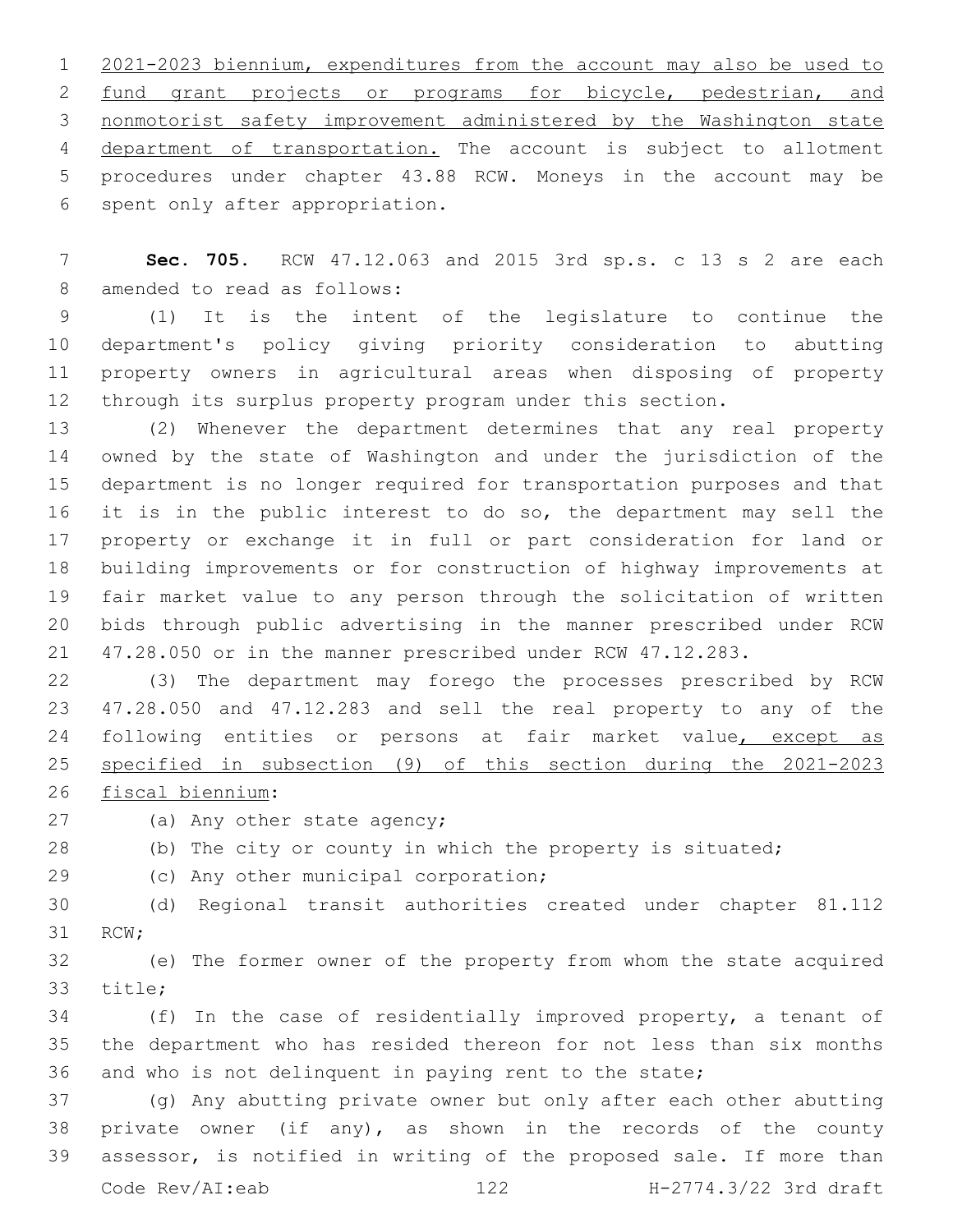one abutting private owner requests in writing the right to purchase the property within fifteen days after receiving notice of the proposed sale, the property shall be sold at public auction in the 4 manner provided in RCW 47.12.283;

 (h) To any other owner of real property required for 6 transportation purposes;

 (i) In the case of property suitable for residential use, any nonprofit organization dedicated to providing affordable housing to very low-income, low-income, and moderate-income households as defined in RCW 43.63A.510 and is eligible to receive assistance through the Washington housing trust fund created in chapter 43.185 12 RCW;  $((\theta \pm))$ 

 (j) During the 2021-2023 fiscal biennium, any nonprofit 14 organization that identifies real property to be sold or conveyed as 15 a substitute for real property owned by the nonprofit within the city 16 of Seattle to be redeveloped for the purpose of affordable housing; or

 (k) A federally recognized Indian tribe within whose reservation 19 boundary the property is located.

 (4) When selling real property pursuant to RCW 47.12.283, the department may withhold or withdraw the property from an auction when requested by one of the entities or persons listed in subsection (3) of this section and only after the receipt of a nonrefundable deposit 24 equal to  $((\text{ten}))$  10 percent of the fair market value of the real 25 property or ((five thousand dollars)) \$5,000, whichever is less. This subsection does not prohibit the department from exercising its discretion to withhold or withdraw the real property from an auction if the department determines that the property is no longer surplus or chooses to sell the property through one of the other means listed in subsection (2) of this section. If a transaction under this 31 subsection is not completed within ((sixty)) 60 days, the real 32 property must be put back up for sale.

 (5) Sales to purchasers may, at the department's option, be for cash, by real estate contract, or exchange of land or highway improvements. Transactions involving the construction of improvements must be conducted pursuant to chapter 47.28 RCW and Title 39 RCW, as applicable, and must comply with all other applicable laws and rules.

 (6) Conveyances made pursuant to this section shall be by deed executed by the secretary of transportation and shall be duly 40 acknowledged.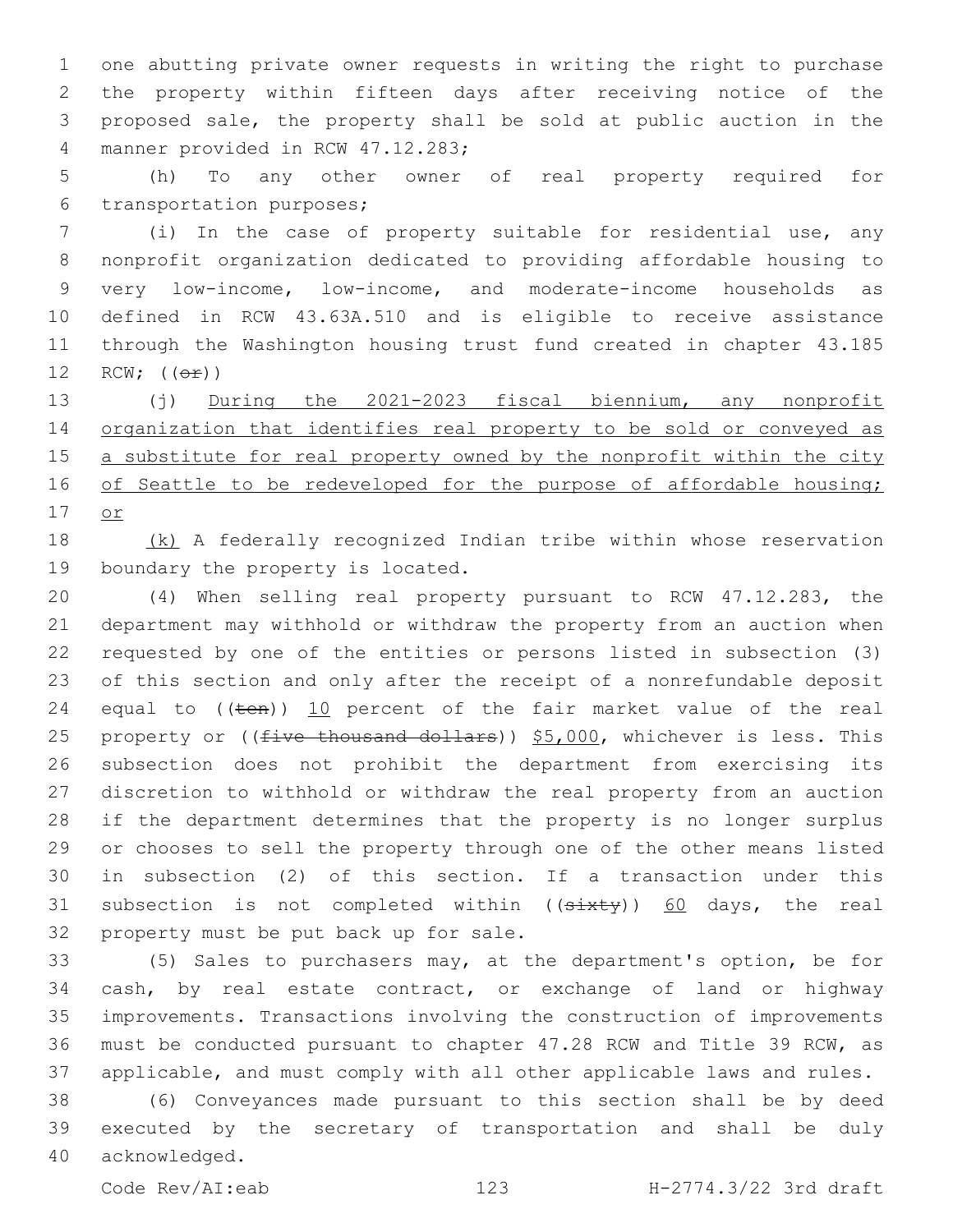(7) Unless otherwise provided, all moneys received pursuant to the provisions of this section less any real estate broker commissions paid pursuant to RCW 47.12.320 shall be deposited in the 4 motor vehicle fund.

 (8) The department may not enter into equal value exchanges or property acquisitions for building improvements without first consulting with the office of financial management and the joint 8 transportation committee.

 (9) During the 2021-2023 fiscal biennium, the department may sell 10 or convey surplus property at less than its fair market value when the department finds that it is in the public interest to do so because:

 (a) The surplus property will be used as a substitute for property to be redeveloped to provide the public benefit of affordable housing; and

 (b) The development of affordable housing on that property would 17 not otherwise be adequately compensated.

 **Sec. 706.** RCW 46.01.385 and 2021 c 32 s 2 are each amended to 19 read as follows:

 The agency financial transaction account is created in the state treasury. Receipts directed by law to the account from cost recovery charges for credit card and other financial transaction fees must be deposited into the account. Moneys in the account may be spent only after appropriation. Expenditures from the account may be used only for paying credit card and financial transaction fees, and other related costs incurred by state agencies. During the 2021-2023 fiscal 27 biennium, expenditures from the account may also be used for additional information technology costs related to supporting the 29 department of licensing operations and addressing staffing shortages.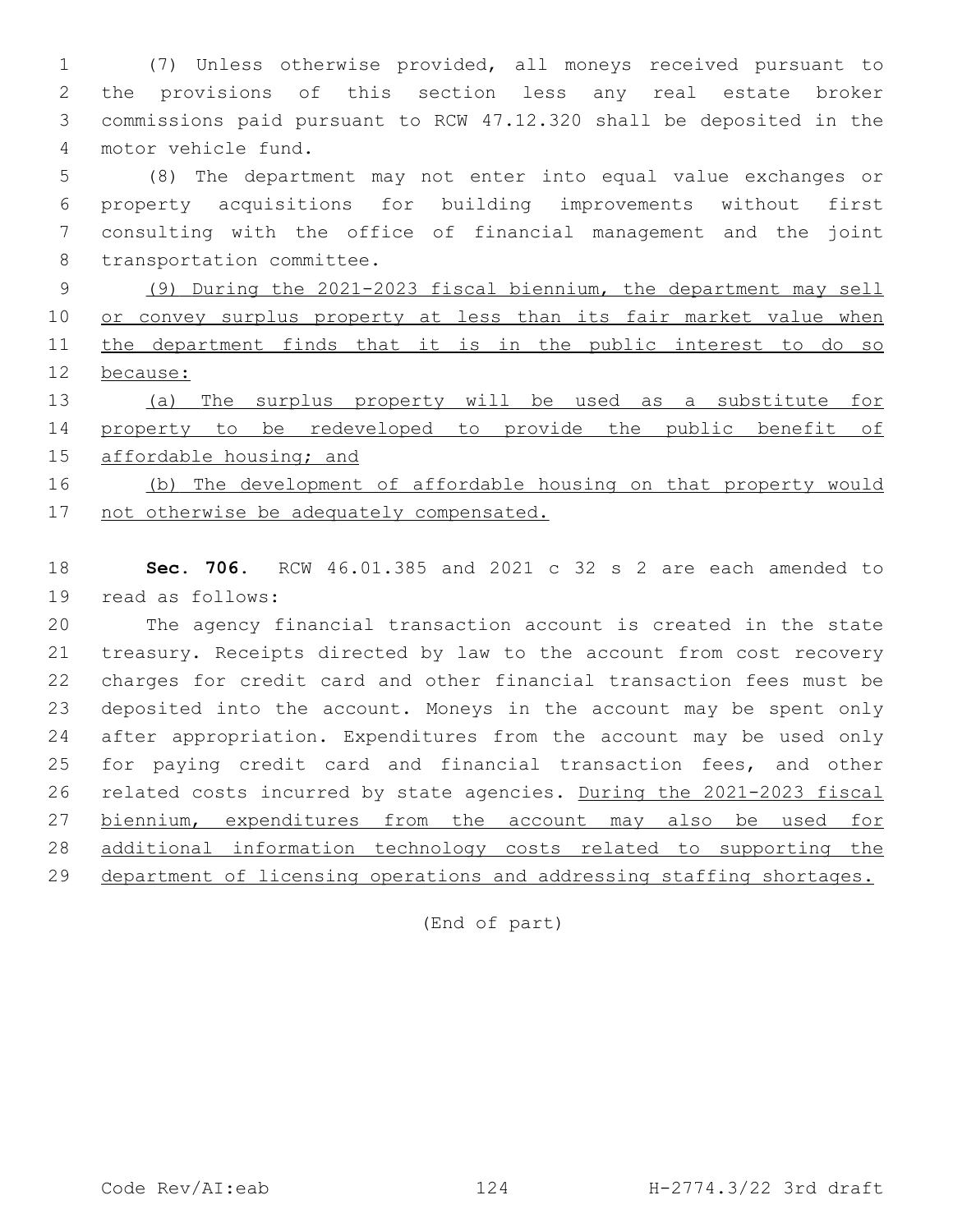#### **MISCELLANEOUS**

 NEW SECTION. **Sec. 801.** If any provision of this act or its application to any person or circumstance is held invalid, the remainder of the act or the application of the provision to other persons or circumstances is not affected.

 NEW SECTION. **Sec. 802.** This act is necessary for the immediate preservation of the public peace, health, or safety, or support of the state government and its existing public institutions, and takes effect immediately.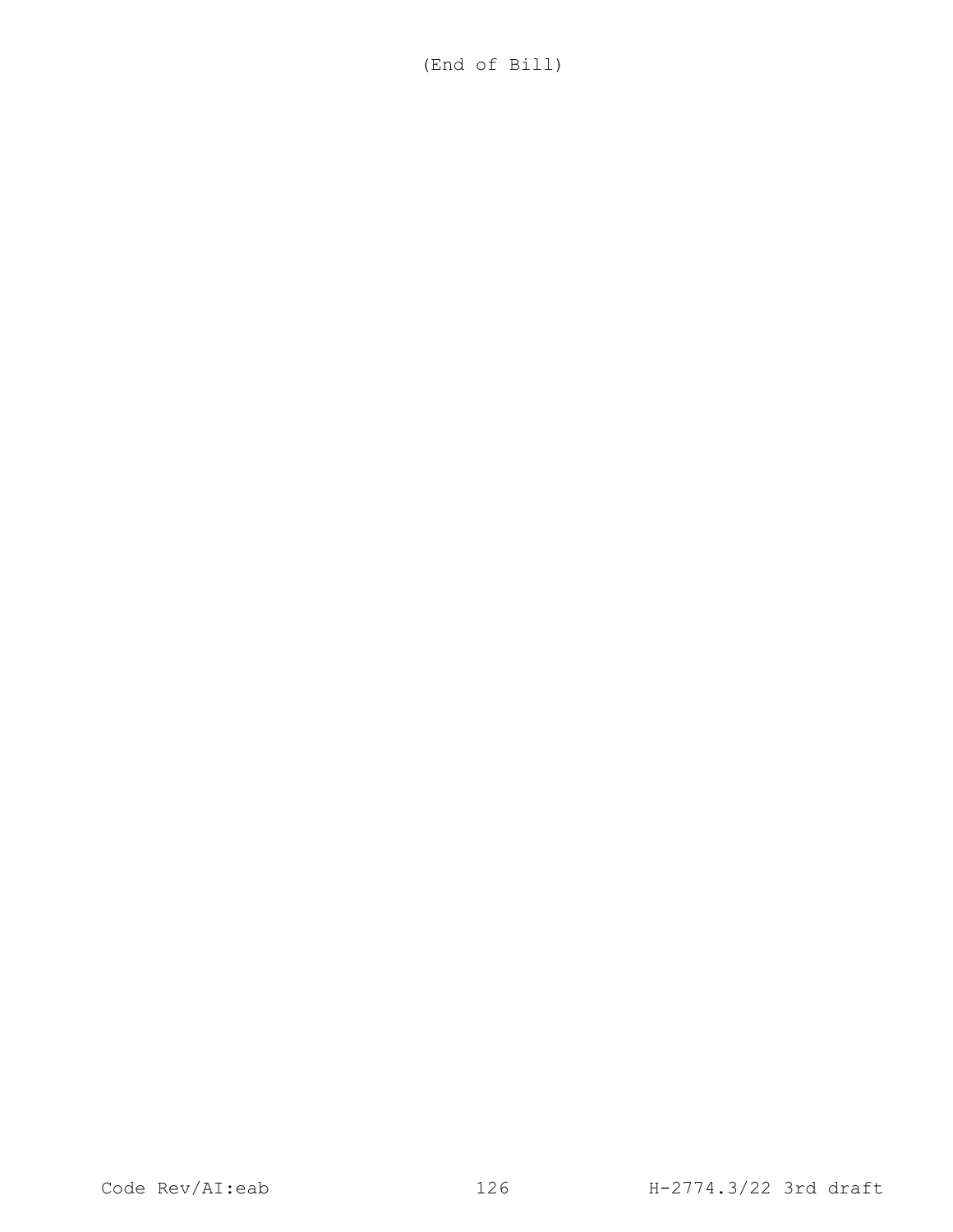# INDEX PAGE # BOARD OF PILOTAGE COMMISSIONERS. . . . . . . . . . . . . . . . . . 4

| COLLECTIVE BARGAINING AGREEMENT                                     |       |  |  |  |  |  |  |  |
|---------------------------------------------------------------------|-------|--|--|--|--|--|--|--|
| WSP LIEUTENANTS AND CAPTAINS ASSOCIATION.                           | 110   |  |  |  |  |  |  |  |
| WSP TROOPERS ASSOCIATION. .                                         | 109   |  |  |  |  |  |  |  |
| COLLECTIVE BARGAINING AGREEMENTS.                                   | 104   |  |  |  |  |  |  |  |
| CARPENTERS                                                          | 105   |  |  |  |  |  |  |  |
| FASPAA.                                                             | 105   |  |  |  |  |  |  |  |
| IBU.                                                                | 109   |  |  |  |  |  |  |  |
| $MERA-I.$                                                           | 107   |  |  |  |  |  |  |  |
| $MFBA–UL.$ .                                                        | 106   |  |  |  |  |  |  |  |
| METAL TRADES.                                                       | 106   |  |  |  |  |  |  |  |
| MM&P MASTERS.                                                       | 108   |  |  |  |  |  |  |  |
| MM&P MATES                                                          | 108   |  |  |  |  |  |  |  |
| MM&P WATCH CENTER SUPERVISORS.                                      | 108   |  |  |  |  |  |  |  |
| OPETU.                                                              | 104   |  |  |  |  |  |  |  |
| PORT ENGINEERS.                                                     | 107   |  |  |  |  |  |  |  |
| SEIU LOCAL 6.                                                       | 105   |  |  |  |  |  |  |  |
| COMPENSATION                                                        |       |  |  |  |  |  |  |  |
| REPRESENTED EMPLOYEES-HEALTH CARE-COALITION-INSURANCE BENEFITS 110  |       |  |  |  |  |  |  |  |
| REPRESENTED EMPLOYEES-OUTSIDE HEALTH<br>CARE<br>COALITION-INSURANCE |       |  |  |  |  |  |  |  |
|                                                                     |       |  |  |  |  |  |  |  |
| BENEFITS.                                                           | 111   |  |  |  |  |  |  |  |
| COUNTY ROAD ADMINISTRATION BOARD                                    | 9, 75 |  |  |  |  |  |  |  |
| DEPARTMENT OF AGRICULTURE.                                          | 3     |  |  |  |  |  |  |  |
| DEPARTMENT OF ARCHAEOLOGY AND HISTORIC PRESERVATION.                | 1     |  |  |  |  |  |  |  |
| DEPARTMENT OF LICENSING.                                            | 25    |  |  |  |  |  |  |  |
| TRANSFERS.                                                          | 100   |  |  |  |  |  |  |  |
| DEPARTMENT OF TRANSPORTATION                                        |       |  |  |  |  |  |  |  |
|                                                                     | 38    |  |  |  |  |  |  |  |
| CHARGES FROM OTHER AGENCIES-PROGRAM U.                              | 56    |  |  |  |  |  |  |  |
| FACILITIES-PROGRAM D-CAPITAL.                                       | 76    |  |  |  |  |  |  |  |
| FACILITIES-PROGRAM D-OPERATING.                                     | 37    |  |  |  |  |  |  |  |
| HIGHWAY MAINTENANCE-PROGRAM M.                                      | 43    |  |  |  |  |  |  |  |
|                                                                     | 76    |  |  |  |  |  |  |  |
| INFORMATION TECHNOLOGY-PROGRAM C.                                   | 37    |  |  |  |  |  |  |  |
| LOCAL PROGRAMS-PROGRAM Z-CAPITAL.                                   | 94    |  |  |  |  |  |  |  |
| LOCAL PROGRAMS-PROGRAM Z-OPERATING.                                 | 70    |  |  |  |  |  |  |  |
|                                                                     | 65    |  |  |  |  |  |  |  |

PROGRAM DELIVERY MANAGEMENT AND SUPPORT-PROGRAM H. . . . . . 38